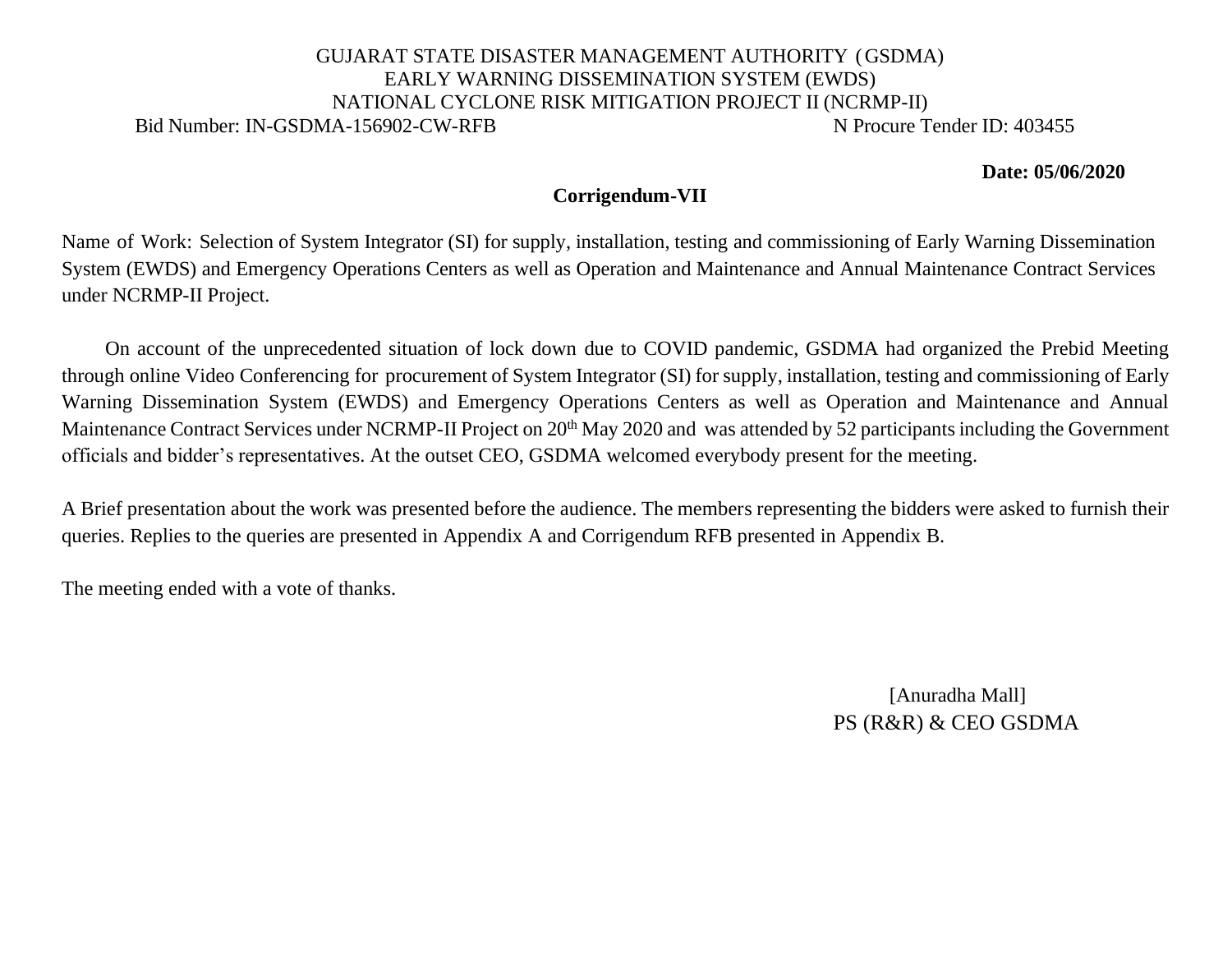## **Appendix A**

**Clarifications to queries raised by the prospective bidders.**

| Sr.<br>No.     | <b>Section No, Clause</b><br><b>No Page No</b>                                                                                               | <b>Description</b>                                                                                                                                                                                                                                                                                                                                                    | <b>Query / Suggestion</b>                                                                                                                                                                                                                                                                                                                                                                                                                                                                                                                                                                                     | <b>Response</b>                                                                                                                                                                                                                                                                                                                                                                                                  |
|----------------|----------------------------------------------------------------------------------------------------------------------------------------------|-----------------------------------------------------------------------------------------------------------------------------------------------------------------------------------------------------------------------------------------------------------------------------------------------------------------------------------------------------------------------|---------------------------------------------------------------------------------------------------------------------------------------------------------------------------------------------------------------------------------------------------------------------------------------------------------------------------------------------------------------------------------------------------------------------------------------------------------------------------------------------------------------------------------------------------------------------------------------------------------------|------------------------------------------------------------------------------------------------------------------------------------------------------------------------------------------------------------------------------------------------------------------------------------------------------------------------------------------------------------------------------------------------------------------|
|                | Section $II - Bid$<br>Data Sheet (BDS),<br>Award of Contract,<br>ITB 46 - Page No.<br>51                                                     | The Adjudicator proposed by the<br>Employer is: Shri. Pawan Kumar<br>Garg. (Ex-Wireless Adviser to<br>Government of India)<br>The daily fee for this proposed<br>Adjudicator shall be: INR 10,000.<br>INR 10,000 excluding transportation,<br>boarding and lodging                                                                                                    | This is seems variable expenditure. We<br>request to revise the same with one time<br>fixed cost inclusive all for the tenure of<br>the project. Thus, it would help bidders to<br>estimate the financial cost.                                                                                                                                                                                                                                                                                                                                                                                               | Clause remains unchanged                                                                                                                                                                                                                                                                                                                                                                                         |
| $\overline{2}$ | 1.6. Specific<br>additional criteria /<br>Offered product<br>OEM/Authorized<br>Partner/Service<br>Provider $-$<br>(Network) - Page<br>No. 66 | Implementation of at least one (1)<br>project related to: Emergency<br><b>Operation Centre or Network</b><br>Operation Centre, LAN, WAN,<br>Internet Services with over 100 WAN<br>Nodes. Successful<br>completion certificate /purchase order<br>with delivery or shipping document<br>or payment as a proof from<br>competent authority required to be<br>submitted | We request to allow bidders to submit the<br>proof of their own NOC [Network]<br>Operation Centre] established for the<br>serving the domestic/global customers<br>and accept the same.<br>Also, request to revise the clause as<br>below.<br>Implementation of at least one (1) project<br>related to: Emergency Operation Centre<br>or Network Operation Centre / LAN /<br>'WAN OR Internet Services' with over<br>100 WAN Nodes. Successful completion<br>certificate /purchase order with delivery<br>or shipping document or payment as a<br>proof from competent authority required<br>to be submitted. | The Clause is modified to as -<br>Implementation of at least one<br>(1) project related to:<br><b>Emergency Operation Centre/</b><br><b>Network Operation</b><br>Centre/LAN/WAN/Internet<br>Services with over 100 WAN<br>Nodes. Successful completion<br>certificate /purchase order<br>with delivery or shipping<br>document or payment as a<br>proof from competent<br>authority required to be<br>submitted. |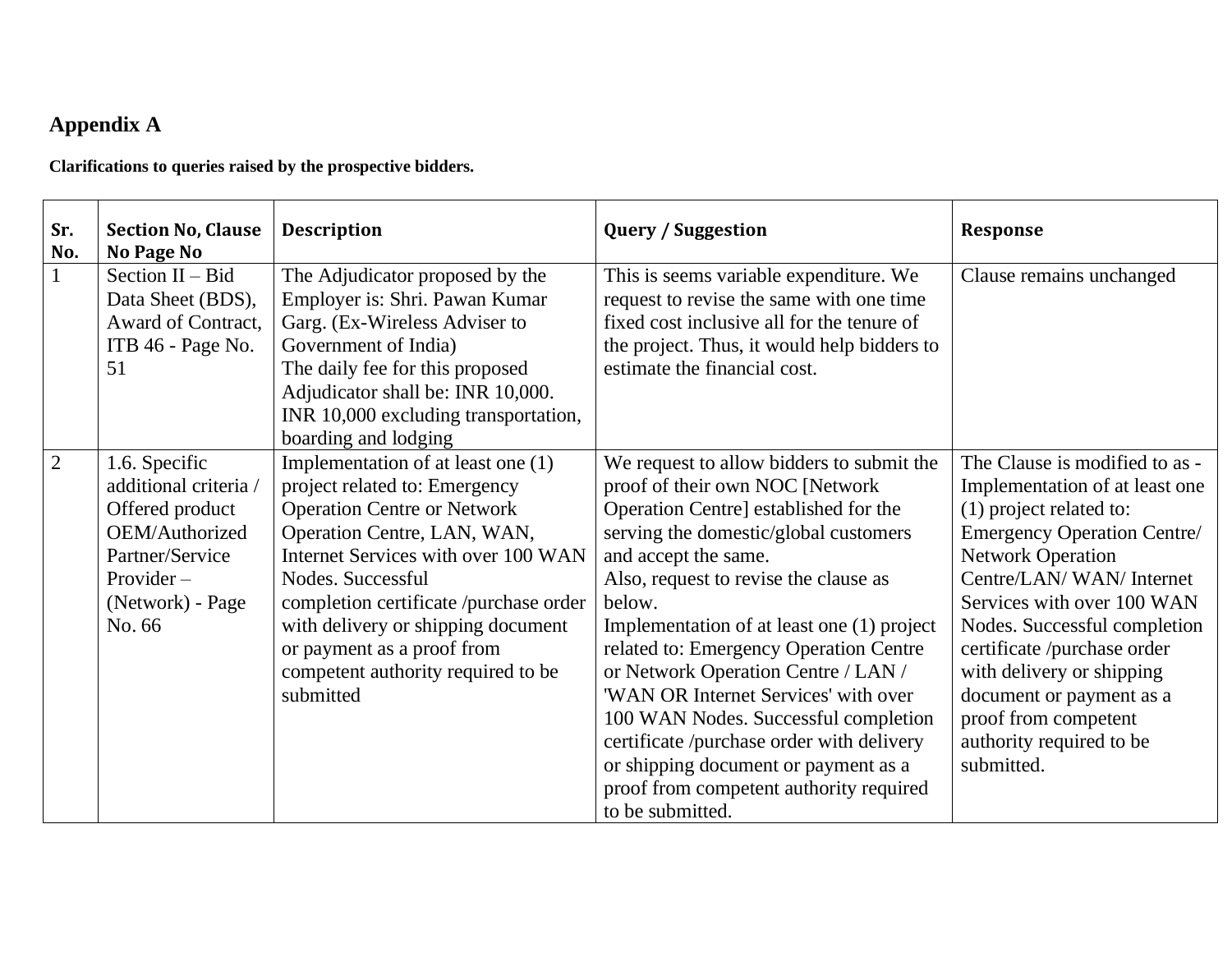| Sr.<br>No.     | <b>Section No, Clause</b><br>No Page No      | <b>Description</b>                                                                                                                                                                                                                                                                                                                                                                                                                                                                                                                                                                                                                                                                                                                                                                                                                                                                                                                                                                                    | <b>Query / Suggestion</b>                                                                                                                                                                                                                                                                                                                                                                                                                                                                                                                                                                                                                                                                                                                                                                                                                                                                                                                                                                                                                                                                                                                                                                                | <b>Response</b>          |
|----------------|----------------------------------------------|-------------------------------------------------------------------------------------------------------------------------------------------------------------------------------------------------------------------------------------------------------------------------------------------------------------------------------------------------------------------------------------------------------------------------------------------------------------------------------------------------------------------------------------------------------------------------------------------------------------------------------------------------------------------------------------------------------------------------------------------------------------------------------------------------------------------------------------------------------------------------------------------------------------------------------------------------------------------------------------------------------|----------------------------------------------------------------------------------------------------------------------------------------------------------------------------------------------------------------------------------------------------------------------------------------------------------------------------------------------------------------------------------------------------------------------------------------------------------------------------------------------------------------------------------------------------------------------------------------------------------------------------------------------------------------------------------------------------------------------------------------------------------------------------------------------------------------------------------------------------------------------------------------------------------------------------------------------------------------------------------------------------------------------------------------------------------------------------------------------------------------------------------------------------------------------------------------------------------|--------------------------|
| $\overline{3}$ | 2.4.2 Specific<br>Experience, Page<br>No. 72 | (a) Participation as contractor, joint<br>venture partner1, management<br>contractor, or subcontractor, within<br>the last 7 years in (i) one turnkey<br>successfully completed contract of<br>value at least INR 40 Cr. or (ii) one<br>turnkey contract of value of at least<br>INR 60 Cr, that have been<br>successfully and substantially2<br>completed and that are similar to the<br>proposed requirements of this project.<br>The similarity shall be based on the<br>physical size, complexity,<br>methods/technology or other<br>characteristics as<br>described in Section VI, Employer's<br>Requirements or Similar ICT<br>Projects. ICT projects with similar<br>sub-components like<br><b>EWDS</b> , Emergency Operations<br><b>Centers, Network Management</b><br>centers, VSAT and telecom networks,<br>WANs etc. Projects<br>related to SCADA and wireless data<br>communications will also be<br>considered, however purely electrical<br>and civil works<br>will be not be included. | We request to revise the clause as below.<br>Clause to be omitted striked out in red<br>colur. Clause to be modifed mentioned in<br>blue.<br>(a) Participation as contractor, joint<br>venture partner1, management contractor,<br>or subcontractor or EOM or Service<br>Provider, within the last 7 years in (i) one<br>turnkey successfully completed contract<br>of value at least INR 40 Cr. or (ii) one<br>turnkey contract of value of at least<br>INR 60 Cr, that have been successfully<br>and substantially2 completed. and that are<br>similar to the proposed requirements of<br>this project. The similarity shall be based<br>on the physical size, complexity,<br>methods/technology or other<br>characteristics as<br>described in Section VI / Employer's<br>Requirements or Similar ICT Projects.<br>ICT projects with similar sub-components<br>like EWDS/Integrated Command and<br><b>Control Center/ Emergency Operations</b><br>Centers/ Network Management centers/<br>VSAT and/or telecom networks / WANs<br>etc. Projects related to SCADA and<br>wireless data communications will also be<br>considered, however purely electrical and<br>civil works will be not be included. | Clause remains unchanged |
|                |                                              |                                                                                                                                                                                                                                                                                                                                                                                                                                                                                                                                                                                                                                                                                                                                                                                                                                                                                                                                                                                                       |                                                                                                                                                                                                                                                                                                                                                                                                                                                                                                                                                                                                                                                                                                                                                                                                                                                                                                                                                                                                                                                                                                                                                                                                          |                          |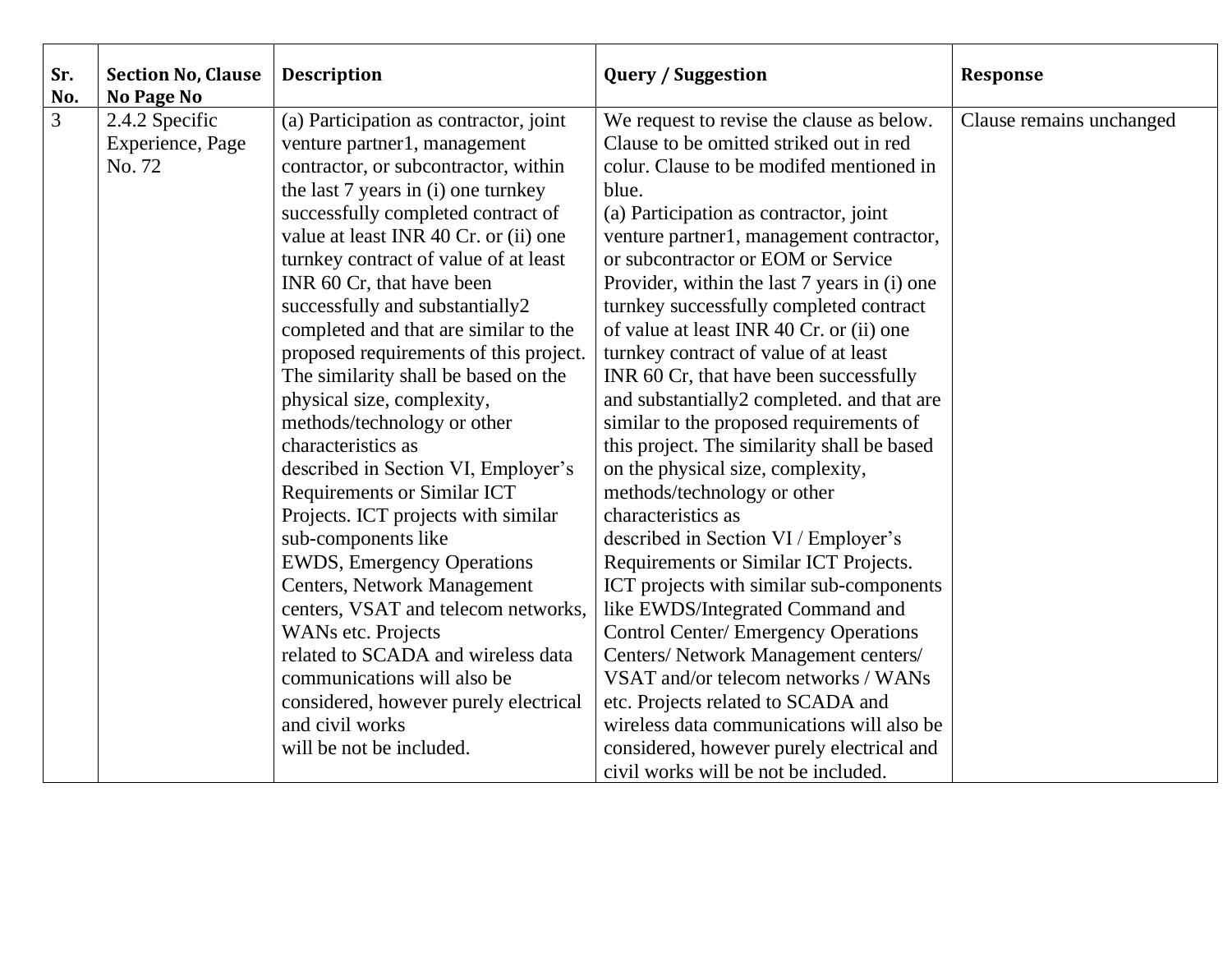| Sr.<br>No.     | <b>Section No, Clause</b><br><b>No Page No</b>                           | <b>Description</b>                                                                                                                                                                                                                                                                                                                                                                                                                                                                                               | <b>Query / Suggestion</b>                                                                                                                                                                                                                                                                                                                                                                                                                                                                                                                                                                            | <b>Response</b>                                                                                                                                                                                                                                                                                                                                                                                                                                                                                                                                           |
|----------------|--------------------------------------------------------------------------|------------------------------------------------------------------------------------------------------------------------------------------------------------------------------------------------------------------------------------------------------------------------------------------------------------------------------------------------------------------------------------------------------------------------------------------------------------------------------------------------------------------|------------------------------------------------------------------------------------------------------------------------------------------------------------------------------------------------------------------------------------------------------------------------------------------------------------------------------------------------------------------------------------------------------------------------------------------------------------------------------------------------------------------------------------------------------------------------------------------------------|-----------------------------------------------------------------------------------------------------------------------------------------------------------------------------------------------------------------------------------------------------------------------------------------------------------------------------------------------------------------------------------------------------------------------------------------------------------------------------------------------------------------------------------------------------------|
| $\overline{4}$ | $2.4.1 - a$ . General<br>Experience, Page<br>No. 72                      | Experience and proven record in<br>implementing heterogeneous system<br>integration projects, WAN<br>connectivity, network operations<br>center, telecom projects, early<br>warning dissemination system, etc.<br>for at least the last 5 years on the date<br>of submission deadline, and with<br>activity in at least last 1 year.<br>Successful completion certificate<br>/purchase order with delivery<br>orshipping document or payment as a<br>proof from competent authority<br>required to be submitted. | We request to revise the clause as<br>below. Experience and proven record in<br>implementing heterogeneous system<br>integration projects / WAN connectivity /<br>Integrated Command and Control Center<br>network operations center / telecom<br>projects / early warning dissemination<br>system, etc. for at least the last 5 years on<br>the date of submission deadline, and with<br>activity in at least last 1 year. Successful<br>completion certificate /purchase order<br>with delivery orshipping document or<br>payment as a proof from competent<br>authority required to be submitted. | The clause is modified as -<br>Experience and proven record<br>in implementing<br>heterogeneous system<br>integration projects/ WAN<br>connectivity/network<br>operations center/telecom<br>projects/early warning<br>dissemination system, etc. for<br>at least the last 5 years on the<br>date of submission deadline,<br>and with activity in at least<br>last 1 year. Successful<br>completion certificate<br>/purchase order with delivery<br>or shipping document or<br>payment as a proof from<br>competent authority required<br>to be submitted. |
| 5              | 2.4. Experience,<br>2.4.2 Specific<br>Experience, Page<br>No. 72 - NOTES | For contracts under which the Bidder<br>participated as a joint venture<br>member or sub-contractor, only the<br>Bidder's share, by value, shall be<br>considered to meet this requirement.                                                                                                                                                                                                                                                                                                                      | We request to revise the clause as below<br>to be in Sync with the above request for<br>the revision to consider the experience<br>and qualification of OEM and 'Service<br>Provider'.<br>For contracts under which the<br>Bidder/Service Provider/OEM<br>participated as a joint venture member or<br>sub-contractor, OEM, 'Service Provider'<br>only the Bidder/OEM/Service Provider's<br>share, by value, shall be considered to<br>meet this requirement.                                                                                                                                        | Clause remains unchanged                                                                                                                                                                                                                                                                                                                                                                                                                                                                                                                                  |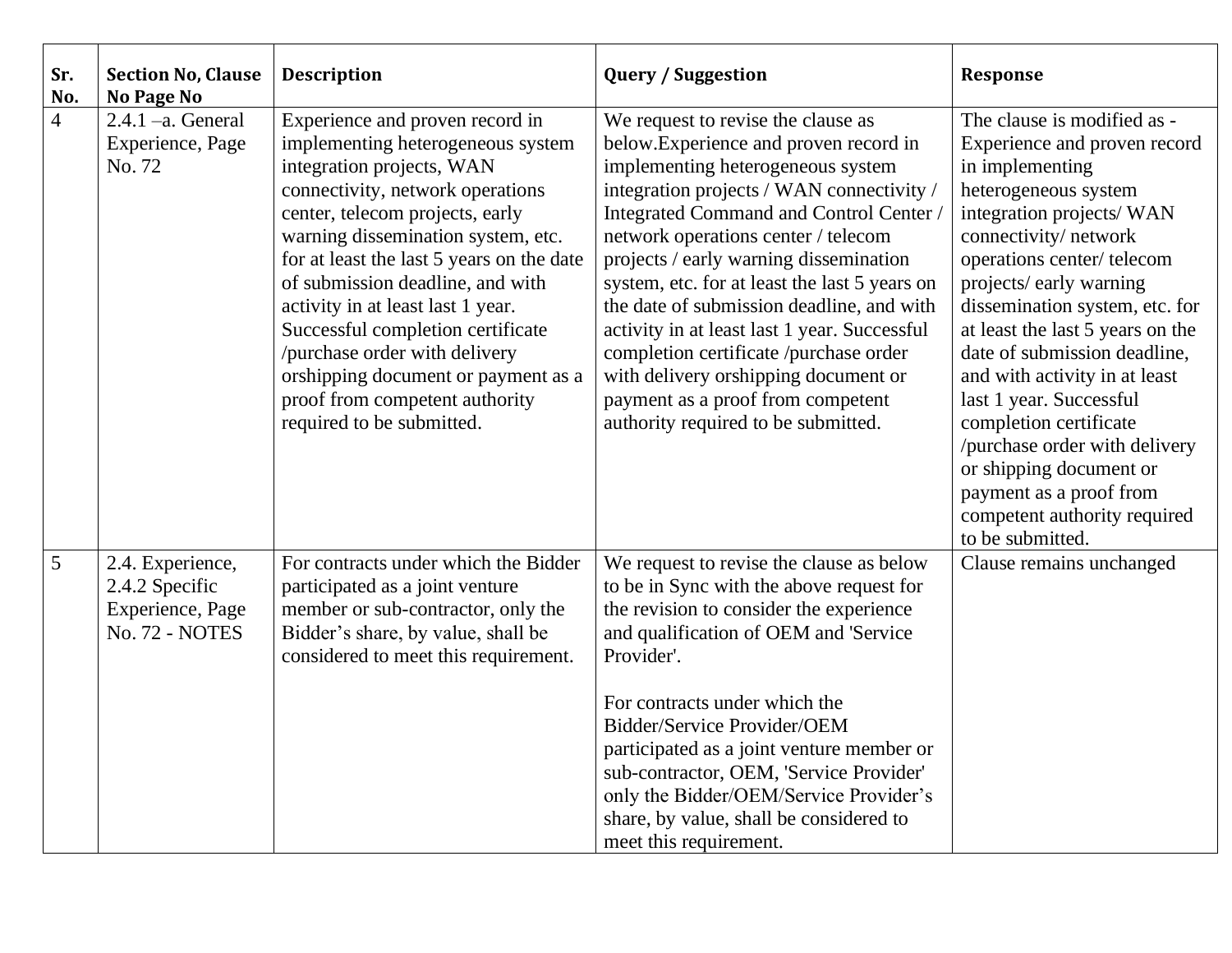| Sr.<br>No. | <b>Section No, Clause</b><br>No Page No                                                                               | <b>Description</b>                                                                                                                                                                                                                                                                                                                                                                                                                                                                                                                                                                                | <b>Query / Suggestion</b>                                                                                                                                                                                                                                                                                                                                                                                                                                                                                                                                                                                                                                                                                                                           | <b>Response</b>          |
|------------|-----------------------------------------------------------------------------------------------------------------------|---------------------------------------------------------------------------------------------------------------------------------------------------------------------------------------------------------------------------------------------------------------------------------------------------------------------------------------------------------------------------------------------------------------------------------------------------------------------------------------------------------------------------------------------------------------------------------------------------|-----------------------------------------------------------------------------------------------------------------------------------------------------------------------------------------------------------------------------------------------------------------------------------------------------------------------------------------------------------------------------------------------------------------------------------------------------------------------------------------------------------------------------------------------------------------------------------------------------------------------------------------------------------------------------------------------------------------------------------------------------|--------------------------|
| 6          | 2.4. Experience,<br>2.4.2 Specific<br>Experience, Page<br>No. 72 - NOTES                                              | In the case of JV, the value of<br>contracts completed by its members<br>shall not be aggregated to determine<br>whether the requirement of the<br>minimum value of a single<br>contract has been met. Instead, each<br>contract performed by each member<br>shall satisfy the minimum value of a<br>single contract as required for single<br>entity. In determining whether the JV<br>meets the requirement of total<br>number of contracts, only the number<br>of contracts completed by all<br>members each of value equal or more<br>than the minimum value required<br>shall be aggregated. | We request to revise the clause as below<br>to be in sync with the clauses allowing<br>consortium in other part of the RFP.<br>In the case of JV/Consortium, the value of<br>contracts completed by its members shall<br>not be aggregated to determine whether<br>the requirement of the minimum value of<br>a single contract has been met. Instead,<br>each contract performed by each member<br>shall satisfy the minimum value of a<br>single contract as required for single<br>entity. In determining whether the<br>JV/Consortium meets the requirement of<br>total number of contracts, only the<br>number of contracts completed by all<br>members each of value equal or more<br>than the minimum value required shall be<br>aggregated. | Clause remain unchanged  |
| 7          | 2.5. Personnel,<br>Operations and<br><b>Management Phase</b><br>-Supervisor cum<br>telecom specialist,<br>Page No. 75 | Experience of managing EOC for 10<br>years.<br>MBA, B. Tech (ECE)                                                                                                                                                                                                                                                                                                                                                                                                                                                                                                                                 | We request to revise the clause as below.<br>Experience of managing EOC for 10<br>years.<br>B. Tech (ECE) / Science Graduate /<br>Diploma in ECE                                                                                                                                                                                                                                                                                                                                                                                                                                                                                                                                                                                                    | Clause remains unchanged |
| 8          | (a) Time Schedule,<br>Page No. 78                                                                                     | Time to complete the Infrastructure<br>and Installation Services from the<br>effective date specified in Article 3 of<br>the Contract Agreement for<br>determining time for completion is:<br>9Months. No credit will be given for<br>earlier completion.                                                                                                                                                                                                                                                                                                                                         | We request to revise the Project<br>Implementation period up to 15 Months<br>instead of 9 Months considering the<br>geographical locations and Scope of<br>Work.                                                                                                                                                                                                                                                                                                                                                                                                                                                                                                                                                                                    | Clause remains unchanged |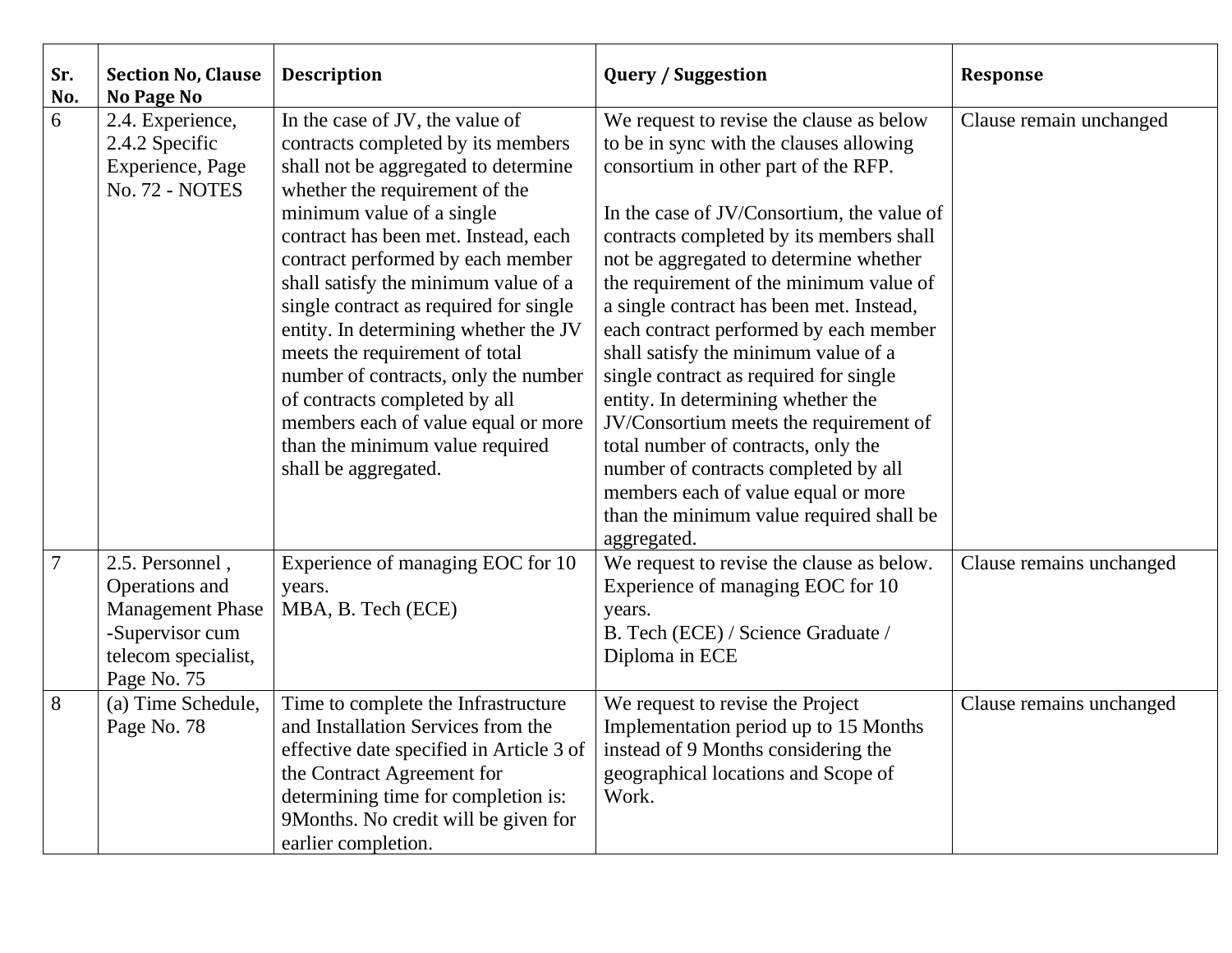| Sr.<br>No. | <b>Section No, Clause</b><br>No Page No                                                        | <b>Description</b>                                                                                                                                                                                                                                                                                                                                                                                                                    | <b>Query / Suggestion</b>                                                                                                                                                                                                                                                                                                                                                                                                                                                             | <b>Response</b>                                                                                                                                                                                                                                  |
|------------|------------------------------------------------------------------------------------------------|---------------------------------------------------------------------------------------------------------------------------------------------------------------------------------------------------------------------------------------------------------------------------------------------------------------------------------------------------------------------------------------------------------------------------------------|---------------------------------------------------------------------------------------------------------------------------------------------------------------------------------------------------------------------------------------------------------------------------------------------------------------------------------------------------------------------------------------------------------------------------------------------------------------------------------------|--------------------------------------------------------------------------------------------------------------------------------------------------------------------------------------------------------------------------------------------------|
| 9          | Format for<br><b>Evidence of Access</b><br>to or Availability<br>of Cash Flow. Page<br>No. 121 | To be given from a Nationalized<br>Bank in India-No substitute other<br>than this will be acceptable)                                                                                                                                                                                                                                                                                                                                 | We request to revise the clause to accept<br>the evidence of access to or availability of<br>cash flow, from any scheduled bank in<br>India instead of only nationalized banks.                                                                                                                                                                                                                                                                                                       | The clause is modified as :<br><b>FORMAT FOR EVIDENCE</b><br>OF ACCESS TO OR<br><b>AVAILABILITY OF CASH</b><br>FLOW - [To be given from a<br>Nationalized or Scheduled<br>Bank in India-No substitute<br>other than this will be<br>acceptable)] |
| 10         | Section 15, Page<br>No. 379                                                                    | The copyright in all drawings,<br>documents and other materials<br>containing data and information<br>furnished to the Employer by the<br>Contractor herein shall remain vested<br>in the Contractor or, if they are<br>furnished to the Employer directly or<br>through the Contractor by any third<br>Party, including suppliers of<br>materials, the copyright in such<br>materials shall remain vested in such<br>third Party.    | Request to add and confirm that,<br>Copyright of newly generated software<br>will be with the bidder or a consortium<br>member who has developed the same.                                                                                                                                                                                                                                                                                                                            | Clause remains unchanged.<br>Any Part or Parts of Software<br>code developed for Employer<br>and on the expense/resources<br>of Project will remain with the<br>employer.                                                                        |
| 11         | Section 16, Page<br>No. 379                                                                    | The Employer and the Contractor<br>shall keep confidential and shall not,<br>without the written consent of the<br>other Party hereto, divulge to any<br>third Party any documents, data or<br>other information furnished directly<br>or indirectly by the other Party hereto<br>in connection with the Contract,<br>whether such information has been<br>furnished prior to, during or<br>following termination of the<br>Contract. | A new clause for destruction of<br>information should be added, which may<br>be as follows:<br>On reasonable written demand by either<br>Party, the other Party shall destroy all<br>memoranda, notes, records, drawings,<br>manuals, reports, computer software, and<br>other documents or materials (and all<br>copies of the same) that have been<br>obtained from either Party save to the<br>extent that either Party is required to<br>retain any of the same by any applicable | Clause remains unchanged.                                                                                                                                                                                                                        |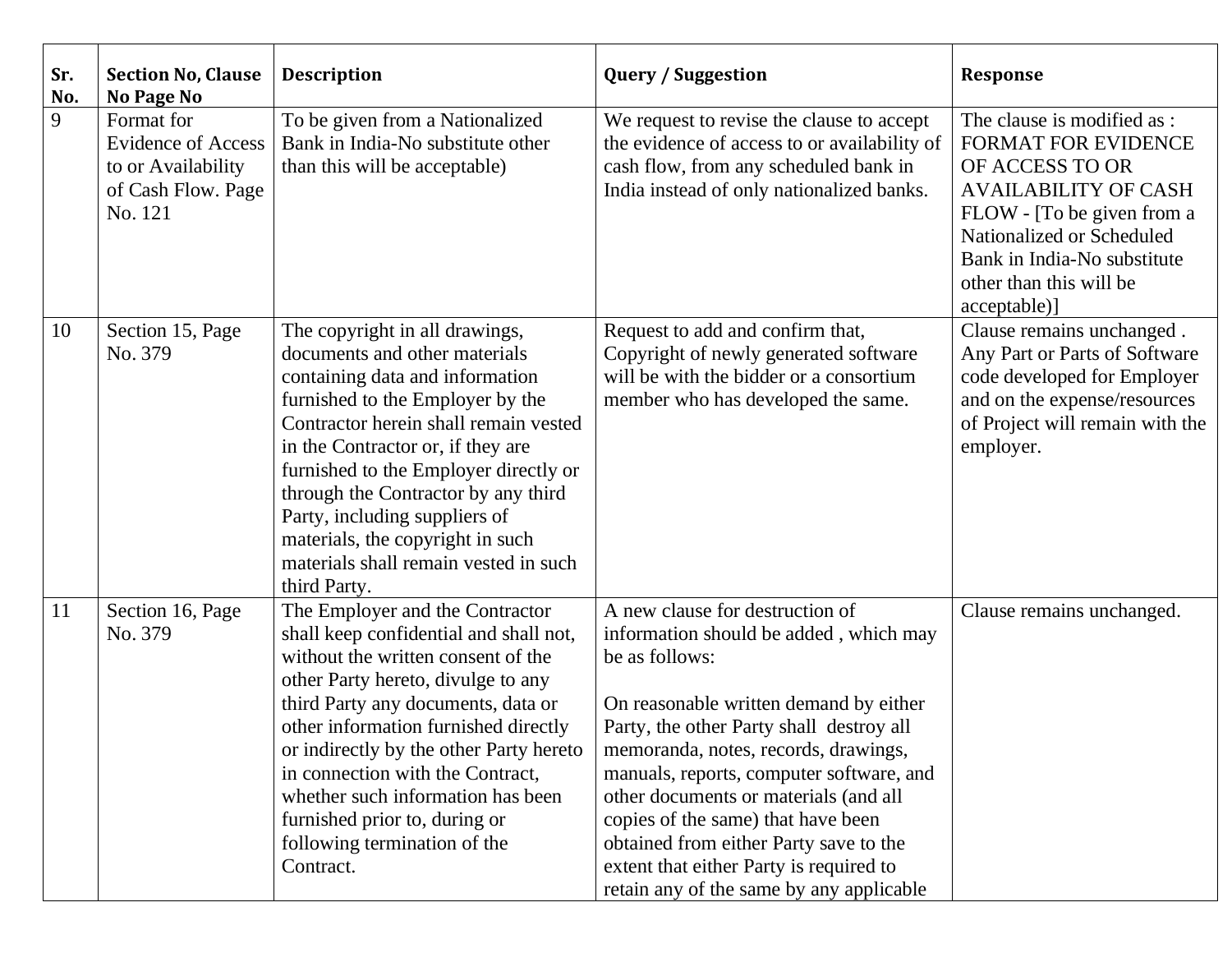| Sr.<br>No. | <b>Section No, Clause</b><br><b>No Page No</b>        | <b>Description</b>                                                                                                                                                                                                                                                                                                                                                                                                                                                                                                | <b>Query / Suggestion</b>                                                                                                                                                                                                                                                                                                                                                                                                                                                                                                                                                                                                                                                                                                                                                                                                                                                                                                                          | <b>Response</b>           |
|------------|-------------------------------------------------------|-------------------------------------------------------------------------------------------------------------------------------------------------------------------------------------------------------------------------------------------------------------------------------------------------------------------------------------------------------------------------------------------------------------------------------------------------------------------------------------------------------------------|----------------------------------------------------------------------------------------------------------------------------------------------------------------------------------------------------------------------------------------------------------------------------------------------------------------------------------------------------------------------------------------------------------------------------------------------------------------------------------------------------------------------------------------------------------------------------------------------------------------------------------------------------------------------------------------------------------------------------------------------------------------------------------------------------------------------------------------------------------------------------------------------------------------------------------------------------|---------------------------|
|            |                                                       |                                                                                                                                                                                                                                                                                                                                                                                                                                                                                                                   | law, rule or regulation or by any<br>competent judicial, governmental,<br>supervisory or regulatory body.                                                                                                                                                                                                                                                                                                                                                                                                                                                                                                                                                                                                                                                                                                                                                                                                                                          |                           |
| 12         | 1.6. Specific<br>additional criteria /<br>Page No. 63 | The Lead Partner should have<br>minimum 50 regular professional<br>employees (B.E / B.Tech /<br>equivalent) on its payroll as on<br>bid submission date. Certificate from<br>company secretary / authorized<br>signatory required to be submitted.                                                                                                                                                                                                                                                                | RFP permits JV. All pre-qualification<br>clauses in RFP entiles joint expereince.<br>Hence we request GSDMA to consider all<br>partners combined must meet requirement<br>of 50 regular professional employees.                                                                                                                                                                                                                                                                                                                                                                                                                                                                                                                                                                                                                                                                                                                                    | Clause remains unchanged. |
| 13         | $2.4.1 -a.$<br>GeneralExperience                      | Experience and proven record in<br>implementing heterogeneous<br>system integration projects, WAN<br>connectivity, network operations<br>center, telecom projects, early<br>warning dissemination system, etc.<br>for at least the last 5 years on the date<br>of submission deadline, and with<br>activity in at least last 1 year.<br>Successful completion certificate<br>/purchase order with delivery or<br>shipping document or payment as a<br>proof from competent authority<br>required to be submitted. | While going through the above RFP, it is<br>observed that the work in question is<br>completely new in its nature in India and<br>there would be very few bidders who can<br>fulfil the Pre-Qualification criteria given<br>in NIT / RFP individually or as a lead<br>bidder. NCRMP program is not just only<br>ICT project, but it has significant portion<br>of civil, designing, mast, electrical portion<br>and handling mission critical projects.<br>The given criteria of general expereince<br>limiting to ICT projects favoring few<br>bidders only.<br>We request to revise the clause as below<br>for the experience as defined general<br>category: Experience and proven record<br>in implementing heterogeneous system<br>integration projects / WAN connectivity /<br>network operations center / telecom<br>projects / early warning dissemination<br>system, Infrastrcure projects with ICT<br>components, SCADA, Defense Mission | Clause remains unchanged  |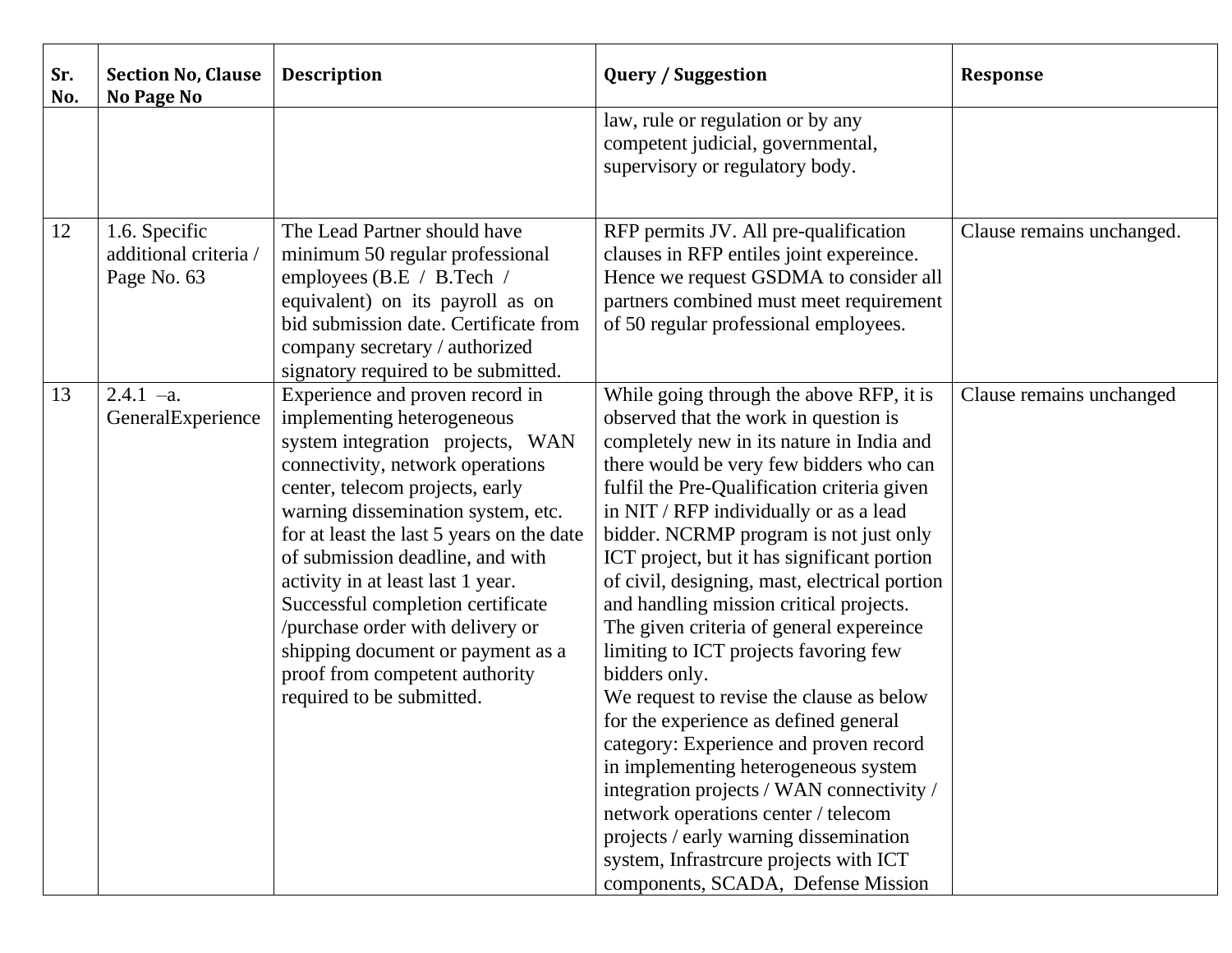| Sr.<br>No. | <b>Section No, Clause</b><br><b>No Page No</b> | <b>Description</b>                                                                                                                                                                                                                                                                                                                                                                                                                                                                                                                                                                                                                                                                                                                                                                                                                                                                              | <b>Query / Suggestion</b>                                                                                                                                                                                                                                                                                                                                                                                                                                                                                                                                                                                                                                                                                                                                                        | <b>Response</b>          |
|------------|------------------------------------------------|-------------------------------------------------------------------------------------------------------------------------------------------------------------------------------------------------------------------------------------------------------------------------------------------------------------------------------------------------------------------------------------------------------------------------------------------------------------------------------------------------------------------------------------------------------------------------------------------------------------------------------------------------------------------------------------------------------------------------------------------------------------------------------------------------------------------------------------------------------------------------------------------------|----------------------------------------------------------------------------------------------------------------------------------------------------------------------------------------------------------------------------------------------------------------------------------------------------------------------------------------------------------------------------------------------------------------------------------------------------------------------------------------------------------------------------------------------------------------------------------------------------------------------------------------------------------------------------------------------------------------------------------------------------------------------------------|--------------------------|
|            |                                                |                                                                                                                                                                                                                                                                                                                                                                                                                                                                                                                                                                                                                                                                                                                                                                                                                                                                                                 | critial projects, Resilience of power<br>infrastructure, Multi Hazard risk projects,<br>Tech Defense Hangers etc for at least the<br>last 5 years on the date of submission<br>deadline, and with activity in at least last<br>1 year. Successful completion certificate<br>/purchase order with delivery or shipping<br>document or payment as a proof from<br>competent authority required to be<br>submitted.                                                                                                                                                                                                                                                                                                                                                                 |                          |
| 14         | 2.4.2 Specific<br>Experience                   | (a) Participation as contractor, joint<br>venture partner<br>management contractor, or<br>subcontractor, within the last 7 years<br>in (i) one turnkey successfully<br>completed contract of value at least<br>INR 40 Cr. or (ii) one turnkey<br>contract of value of at least INR 60<br>Cr, that have been successfully and<br>substantially<br>completed and that are similar to the<br>proposed requirements of this project.<br>The similarity shall be based on the<br>physical size, complexity, methods/<br>technology or other characteristics as<br>described in Section VI, Employer's<br><b>Requirements or Similar ICT</b><br>Projects. ICT projects with similar<br>sub-components like EWDS,<br><b>Emergency Operations Centers,</b><br>Network Management centers, VSAT<br>and telecom networks, WANs etc.<br>Projects related to SCADA and<br>wireless data communications will | While going through the above RFP, it is<br>observed that the work in question is<br>completely new in its nature in India and<br>there would be very few bidders who can<br>fulfil the Pre-Qualification criteria of<br>Specific Expereince. It is a mission<br>critical project. We request to consider the<br>experience and qualification of SIREN<br>OEM or Network solution provider who<br>may not part of the JV/Consortium. As<br>per the norms given in the RFP for the<br>OEM, OEM are already bounded to<br>provide all the necessary support,<br>equipment during and after the tenure of<br>the project directly/indirectly to the<br>authority of 'Gujarat Disaster<br>Management' department. We request you<br>to amend the clause of 'Specific<br>Expereince'. | Clause remains unchanged |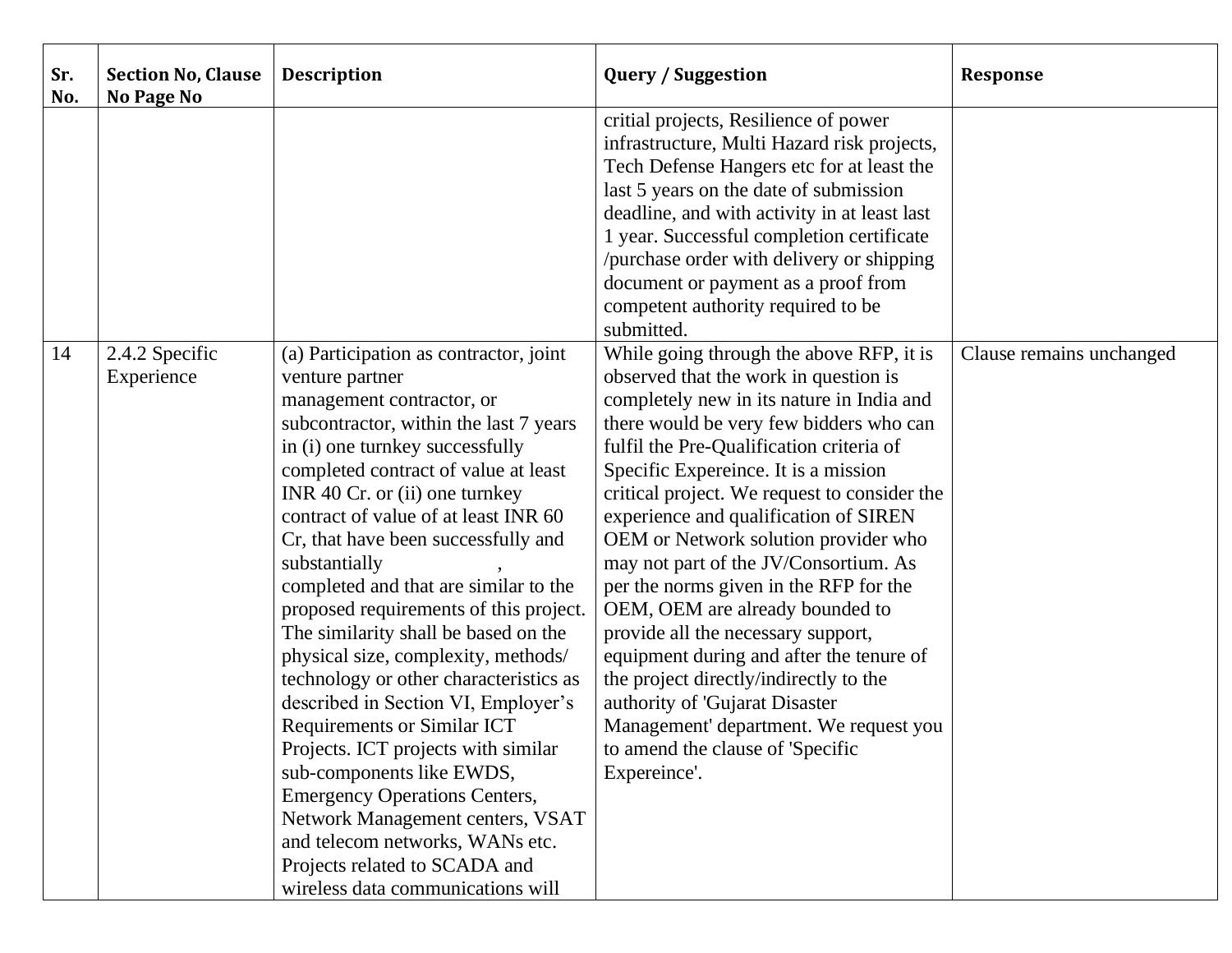| Sr.<br>No. | <b>Section No, Clause</b><br>No Page No                                                                                          | <b>Description</b>                                                                                                                                                                                                                                                                                                     | <b>Query / Suggestion</b>                                                                                                                                                                                                                                                                 | <b>Response</b>                                                                                             |
|------------|----------------------------------------------------------------------------------------------------------------------------------|------------------------------------------------------------------------------------------------------------------------------------------------------------------------------------------------------------------------------------------------------------------------------------------------------------------------|-------------------------------------------------------------------------------------------------------------------------------------------------------------------------------------------------------------------------------------------------------------------------------------------|-------------------------------------------------------------------------------------------------------------|
|            |                                                                                                                                  | also be considered, however purely<br>electrical and civil works will be not<br>be included.                                                                                                                                                                                                                           |                                                                                                                                                                                                                                                                                           |                                                                                                             |
| 15         | Page 188, Table -<br><b>Internet Bandwidth</b><br>requirement                                                                    | Planned implementation period for:<br>Group messaging system and<br>connectivity with 3 TSPs in Gujarat<br>state,--->Commissioning of facilities<br>after acceptance testing within<br>Maximum 270 days from the date of<br>signing of contract and handing<br>over possession of location<br>free of any incumbencies | We assume that in case of delays /<br>deviations in performing operational<br>acceptance caused by parties other than<br>the bidder, the system will be excluded<br>from this 270-day technical<br>parameter.Please confirm.                                                              | Clause remains unchanged                                                                                    |
| 16         | Page 190, Section<br>9.4.1 Group<br>Messaging System                                                                             | Table indicates SEOC and 15<br>DEOCs.                                                                                                                                                                                                                                                                                  | Can you confirm if there is an<br>existing mechanism to start up<br>applications at DEOC if / when the SEOC<br>data centre is down?<br>If not, then please indicate if bidder<br>should offer this transfer of<br>control from SOEC to DEOC (and back,<br>on SEOC recovery) in his offer? | Bidder has to provide all the<br>hosting, storage and recovery<br>facilities required under the<br>project. |
| 17         | Page 191, Section<br>9.4.2 Location<br><b>Based Alert</b><br>System, Scope of<br>Work for Group<br>Messaging system,<br>item (b) | The web-based application<br>Software shall be hosted centrally<br>on a redundant server system at<br>SEOC (with option for installation<br>of redundant system at another<br>secure<br>location).                                                                                                                     | Please confirm if a non-redundant setup<br>of the system would suffice at DEOC?                                                                                                                                                                                                           | Redundant server at Backup<br>DEOC is not asked in the RFB<br>Document.                                     |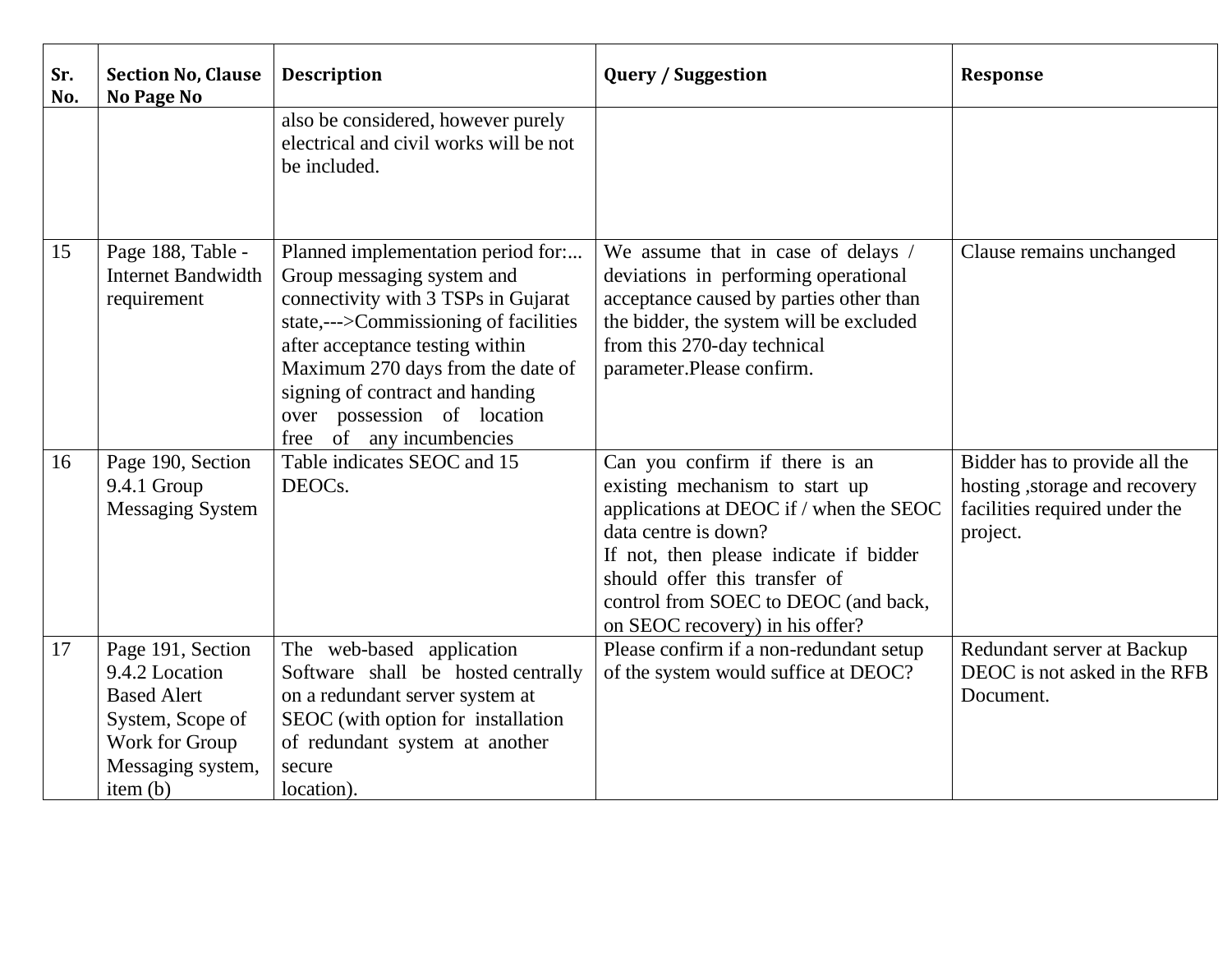| Sr.<br>No. | <b>Section No, Clause</b><br><b>No Page No</b>                                                                                                                 | <b>Description</b>                                                                                                                                                 | <b>Query / Suggestion</b>                                                                                                                                                                                                                                                                                                                                                                                                          | <b>Response</b>                                                                                                                                                                                                                                                                                                                     |
|------------|----------------------------------------------------------------------------------------------------------------------------------------------------------------|--------------------------------------------------------------------------------------------------------------------------------------------------------------------|------------------------------------------------------------------------------------------------------------------------------------------------------------------------------------------------------------------------------------------------------------------------------------------------------------------------------------------------------------------------------------------------------------------------------------|-------------------------------------------------------------------------------------------------------------------------------------------------------------------------------------------------------------------------------------------------------------------------------------------------------------------------------------|
| 18         | Page 193, Section<br>9.4.2 Location<br><b>Based Alert</b><br>System, Scope of<br>Work for Group<br>Messaging system,<br>item (h) Reliability<br>and timeliness | The Bidder shall ensure the setting<br>up of required IT infrastructure and<br>integration at bidder's Data Center<br>and TSP premises to work the<br>solution on. | As per scope of work, Frontend UI for<br>Messaging System (including Group<br>Messaging System and Location Based<br>Alert System) will be deployed at SEOC<br>(and DEOC for backup), and Location<br>Based Alert System Engine will be<br>installed at each of the TSP premises.<br>Hence, no system is to be deployed at<br>bidder's data centre. Therefore, kindly<br>remove the phrase "bidder's data centre"<br>in this text. | Bidder has to design the<br>solution based on the RFP<br>requirements. Design,<br>configuration, hosting,<br>storage, security maintenance<br>and recovery is bidders<br>responsibility. Bidders<br>solution should be compliant<br>with the functional<br>requirement of the project and<br>aligned towards project<br>objectives. |
| 19         | Page 214, 15.1<br>Group<br>Messaging (SMS)<br>System, Item 25                                                                                                  | The messaging Platform must support<br>acknowledgement<br>based mobile messaging with<br>guaranteed message delivery<br>information.                               | This is understood to mean that whenever<br>a recipient mobile receives a message<br>from Messaging System, a delivery<br>receipt for SMS is to be sent back to the<br>system so that count of delivered<br>messages can be<br>logged and displayed. Kindly confirm.                                                                                                                                                               | Yes. Delivery reports should<br>be easily accessible to the<br>employer.                                                                                                                                                                                                                                                            |
| 20         | Page 214, 15.1<br><b>Group Messaging</b><br>(SMS) System,<br>Item 24 Message<br>modification                                                                   | The status of log to be displayed in<br>the TV screen on GIS platform in<br>green / orange / red for the SMS read<br>/ received<br>/ not read etc.                 | Read receipts are not possible in SMS<br>technology, only Delivery reports shall<br>be available.<br>Kindly request to amend the same.                                                                                                                                                                                                                                                                                             | Clause is modified as -<br>The status of log to be<br>displayed in the TV screen on<br>GIS platform in green / orange<br>/ red for the SMS Sent and<br>Delivered / Sent but not<br>delivered<br>/ Not Sent etc.                                                                                                                     |
| 21         | Page 215, 15.1<br><b>Group Messaging</b><br>(SMS) System,<br>Item 28 QoS                                                                                       | Create, Edit, Reply, Forward,<br>Export, Delete or Send SMS<br>messages                                                                                            | Our understanding is that Create / Edit<br>/ Delete refer to message editing by user<br>*before* sending an alert from Messaging<br>System. Alerts once sent cannot be<br>modified as per integrity criteria 31<br>(ii).Kindy confirm                                                                                                                                                                                              | Clause remains unchanged.<br>We understand that a sent<br>message cannot be edited after<br>sending it.                                                                                                                                                                                                                             |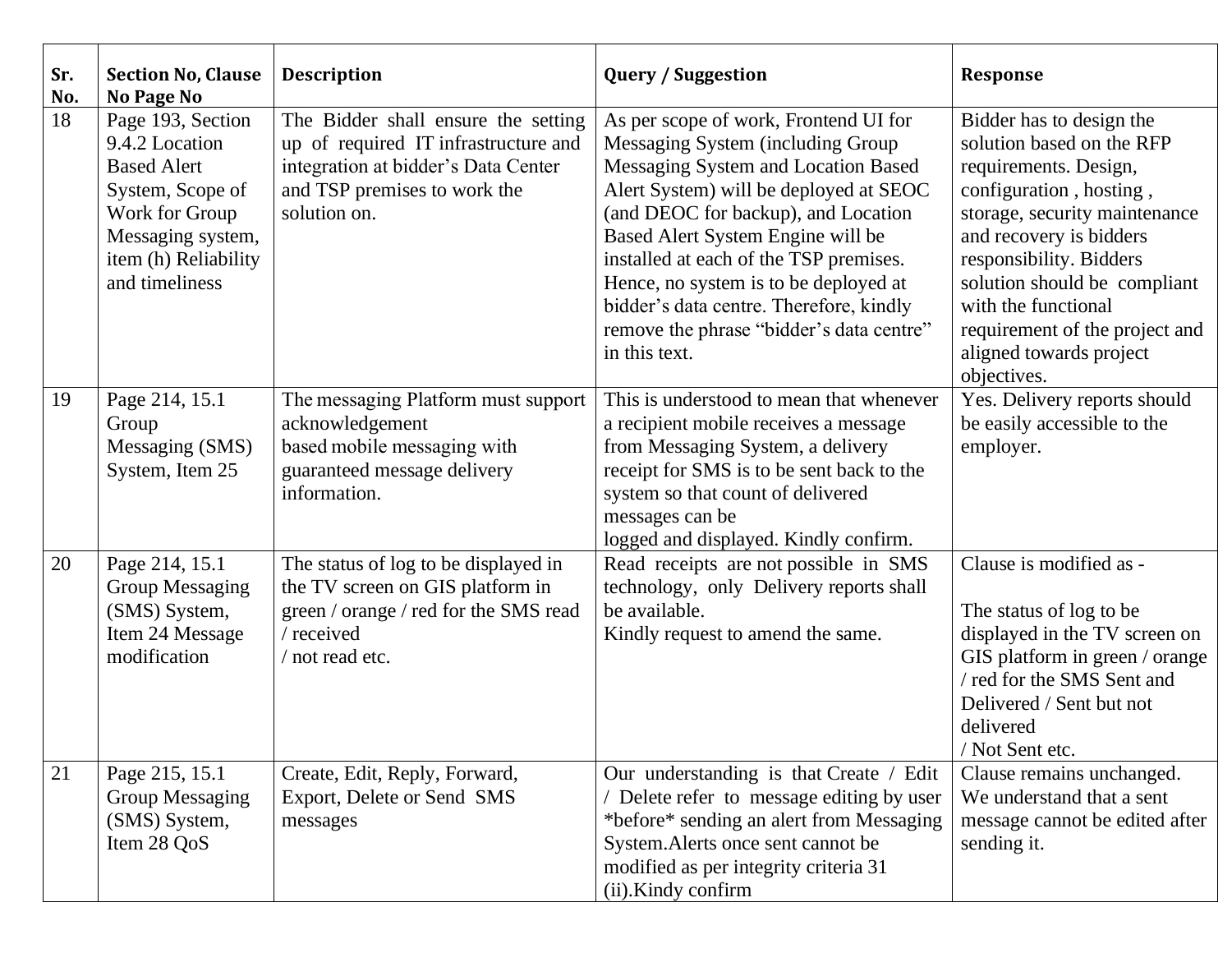| Sr.<br>No. | <b>Section No, Clause</b><br><b>No Page No</b>                    | <b>Description</b>                                                                                                                                                                                                                                    | <b>Query / Suggestion</b>                                                                                                                                                                                                                                                                                                                                                                                                                                                  | <b>Response</b>                                                                                                                                                                                                                                                                                                                                                                         |
|------------|-------------------------------------------------------------------|-------------------------------------------------------------------------------------------------------------------------------------------------------------------------------------------------------------------------------------------------------|----------------------------------------------------------------------------------------------------------------------------------------------------------------------------------------------------------------------------------------------------------------------------------------------------------------------------------------------------------------------------------------------------------------------------------------------------------------------------|-----------------------------------------------------------------------------------------------------------------------------------------------------------------------------------------------------------------------------------------------------------------------------------------------------------------------------------------------------------------------------------------|
| 22         | Page 191, 9.4<br>Scope of Work for<br>Messaging<br><b>Systems</b> | <b>Quality of Service:</b><br>Service provider will ensure a high<br>quality of service. Servers deployed<br>should have inbuilt redundancy and<br>auto change over mechanism to back-<br>up system in case of failure of<br>operating system         | Kindly confirm whether the failover<br>a)<br>of Messaging System hosted at SEOC to<br>the backup system hosted at DEOC will<br>be scripted by Support team.<br>b) Kindly confirm if servers at DEOC<br>will be PASSIVE. i.e. the DEOC server<br>will not service users until SEOC<br>(ACTIVE site) fails and re-routing to<br>DEOC is complete.<br>RFP does not mention if servers at<br>$\mathbf{c}$ )<br>backup (DEOC) site should also<br>be redundant. Kindly confirm. | 1. Backup DEOC will<br>function as other DEOCs in<br>normal conditions. In case of<br>Failure at SEOC, the backup<br>DEOC will take on all<br>functions of SEOC<br>automatically.<br>2. Refer Point 1.<br>3. Refer Query 17                                                                                                                                                             |
| 23         | Page 191, 9.4<br>Scope of Work for<br>Messaging<br><b>Systems</b> | All sub-clauses under "Scope of<br>Work for Messaging Systems"                                                                                                                                                                                        | Kindly confirm whether all sub-clauses<br>under "Scope of Work for Messaging<br>System" should be applicable for all<br>components of the<br>Messaging System (Section 9.4).                                                                                                                                                                                                                                                                                               | The messaging system is<br>category group defined to<br>encompass both types of SMS<br>based systems to be deployed.<br>Both the systems - LBAS and<br>Group Messaging systems can<br>be independent of each other<br>with suitable integrations.<br>Conditions applicable to<br><b>Location Based Alert system</b><br>which are common to Group<br>Messaging system are<br>applicable. |
| 24         | Page 218, Note to<br>Bidder, Point 8                              | The system shall provide the ability<br>to general public to register<br>themselves to receive alerts for a set<br>of pre- defined regions (e.g. districts)<br>even if they are not present in that<br>region at the time when the alerts are<br>sent | This is understood to be a solution<br>component for general public to register<br>$themselves - this component can be$<br>hosted on SEOC / DEOC with no TSP<br>dependency.<br>Kindly confirm.                                                                                                                                                                                                                                                                             | This functionality should be<br>manageable through an admin<br>panel where user with admin<br>role can look into the<br>registrations and can choose to<br>add them to a group for alerts.<br>People, Users, first responders<br>irrespective of their telecom<br>operator should be able to                                                                                            |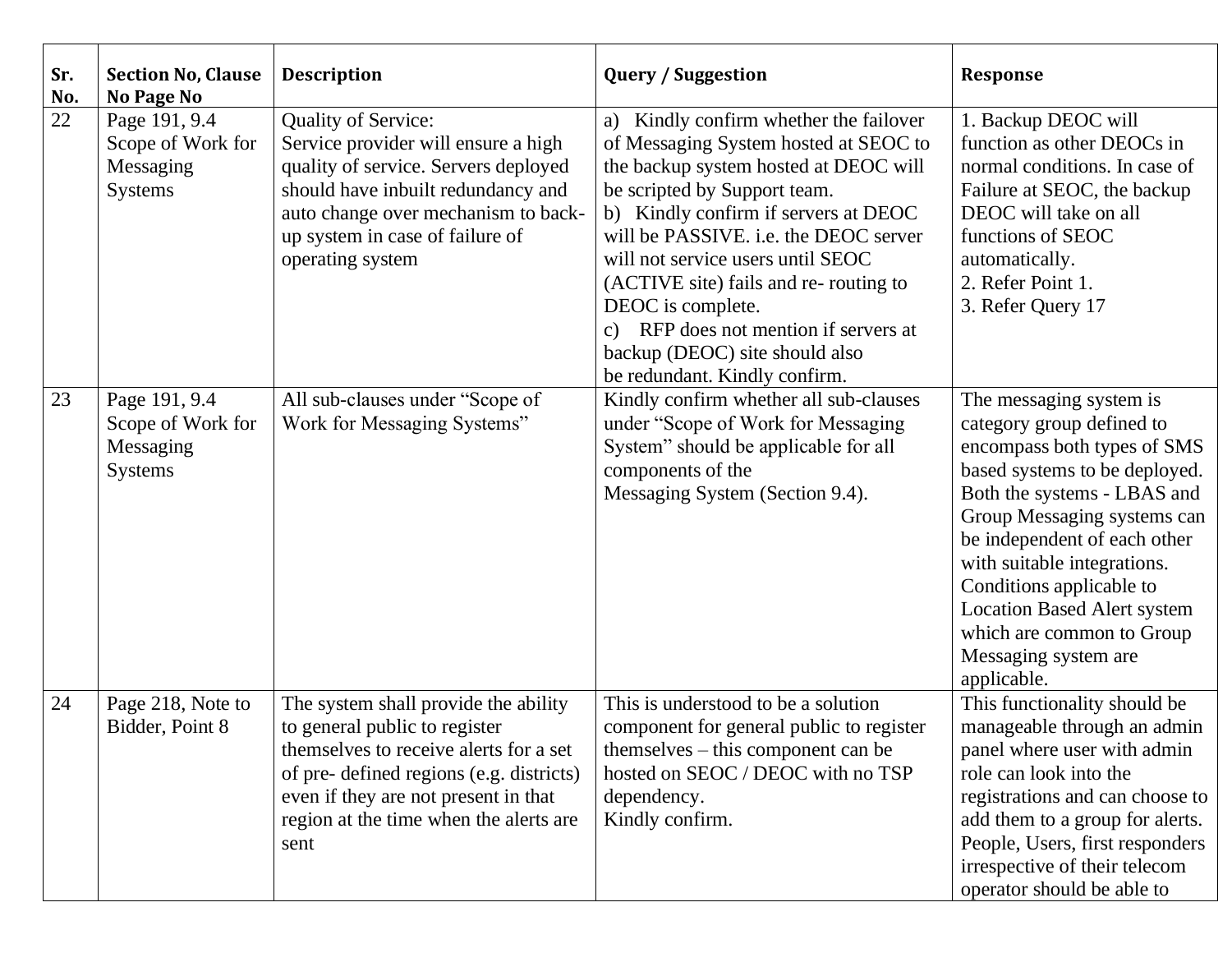| Sr.<br>No. | <b>Section No, Clause</b><br>No Page No | <b>Description</b>                                                                                                                                                                                                                                             | <b>Query / Suggestion</b>                                                                                                                  | <b>Response</b>                                                                                                                                                                                                                                                                               |
|------------|-----------------------------------------|----------------------------------------------------------------------------------------------------------------------------------------------------------------------------------------------------------------------------------------------------------------|--------------------------------------------------------------------------------------------------------------------------------------------|-----------------------------------------------------------------------------------------------------------------------------------------------------------------------------------------------------------------------------------------------------------------------------------------------|
|            |                                         |                                                                                                                                                                                                                                                                |                                                                                                                                            | receive the alerts.                                                                                                                                                                                                                                                                           |
| 25         | Page 218, Note to<br><b>Bidder</b>      | The softcopy of updated Cloud based<br>Data Backup Storage for Logs,<br>mobile data of government officials,<br>villagers, fishermen, tourist hotels<br>etc. for Group Based Text & Voice<br>SMS shall be handed over to the<br>Purchaser on monthly<br>basis. | This is a duplicate of Note to Bidder 02 in<br>Section 15.1 (Page 216). Hence, we<br>request that this note be deleted in Section<br>15.2. | The clause is applicable to<br>LBAS subsystem also.<br>The clause is modified as -<br>The softcopy of updated<br>Cloud based Data Backup<br>Storage for Logs, reports of<br>SMS delivery for Location<br>Based Text & Voice SMS<br>shall be handed over to the<br>Purchaser on monthly basis. |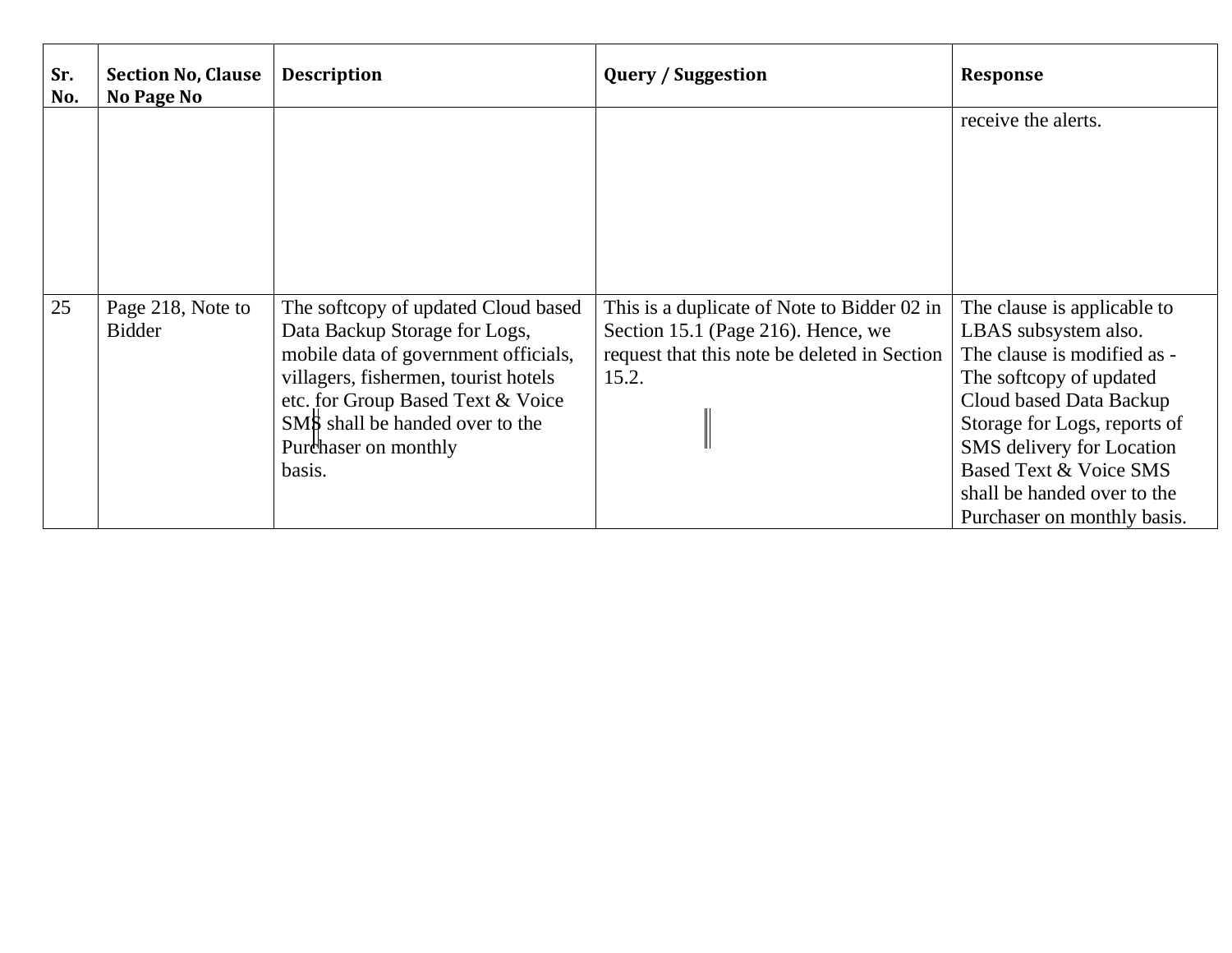| Sr.<br>No. | <b>Section No, Clause</b><br>No Page No                     | <b>Description</b>                                                                                                                                                                                                                                                                                                                           | <b>Query / Suggestion</b>                                                                                                                                                                                                        | <b>Response</b>                                                                                                                                                                                                                                                                                                                                                                                                                                                                                                                                                                                                                                                                                  |
|------------|-------------------------------------------------------------|----------------------------------------------------------------------------------------------------------------------------------------------------------------------------------------------------------------------------------------------------------------------------------------------------------------------------------------------|----------------------------------------------------------------------------------------------------------------------------------------------------------------------------------------------------------------------------------|--------------------------------------------------------------------------------------------------------------------------------------------------------------------------------------------------------------------------------------------------------------------------------------------------------------------------------------------------------------------------------------------------------------------------------------------------------------------------------------------------------------------------------------------------------------------------------------------------------------------------------------------------------------------------------------------------|
| 26         | Page 254, C2                                                | SEOC, and one of the selected DEOC<br>and SMSC of telecom service<br>providers                                                                                                                                                                                                                                                               | We hereby understand that integration<br>between SEOC / DEOC system and the<br>TSP's SMSC has to be via LBAS system<br>installed at TSP premises as per clauses<br>16 and 18 of Section 15.2.                                    | The Bidders solution should<br>fulfill the functional<br>requirement and objectives of<br>the project. All the<br>integrations should be in place<br>before the project initiation to<br>send the location based SMS<br>at the time of need. Bidder<br>should ensure performance of<br>the system and availability of<br>the resources to maintain the<br>functional guarantees and<br>Service Levels. Specific<br>paneities related to<br>performance will apply if the<br>system does not perform as<br>per requirement. If bidders<br>proposed solution<br>subcomponent/system is<br>found to be non functioning,<br>Bidder need to provide<br>compliant subsystem without<br>any extra cost. |
| 27         | 15.1 Group<br>Messaging (SMS)<br>System, pt. 9, page<br>213 | Load balancing - It is vital that<br>system has load balance<br>and congestion control ability within<br>the PSTN (Public<br>Switched Telephone Network).<br>Congestion control<br>system monitors the fixed phone<br>network to check if<br>there are any indications of overload<br>or congestion<br>during alert sending and optimize the | Does GSDMA support alternate<br>approaches from bidders for voice calling<br>that comply with functional and<br>performance needs of the tender, or is<br>PSTN-based calling the only approach<br>acceptable?<br>Kindly confirm. | Clause remain unchanged.<br>PSTN lines will be provided<br>by employer.                                                                                                                                                                                                                                                                                                                                                                                                                                                                                                                                                                                                                          |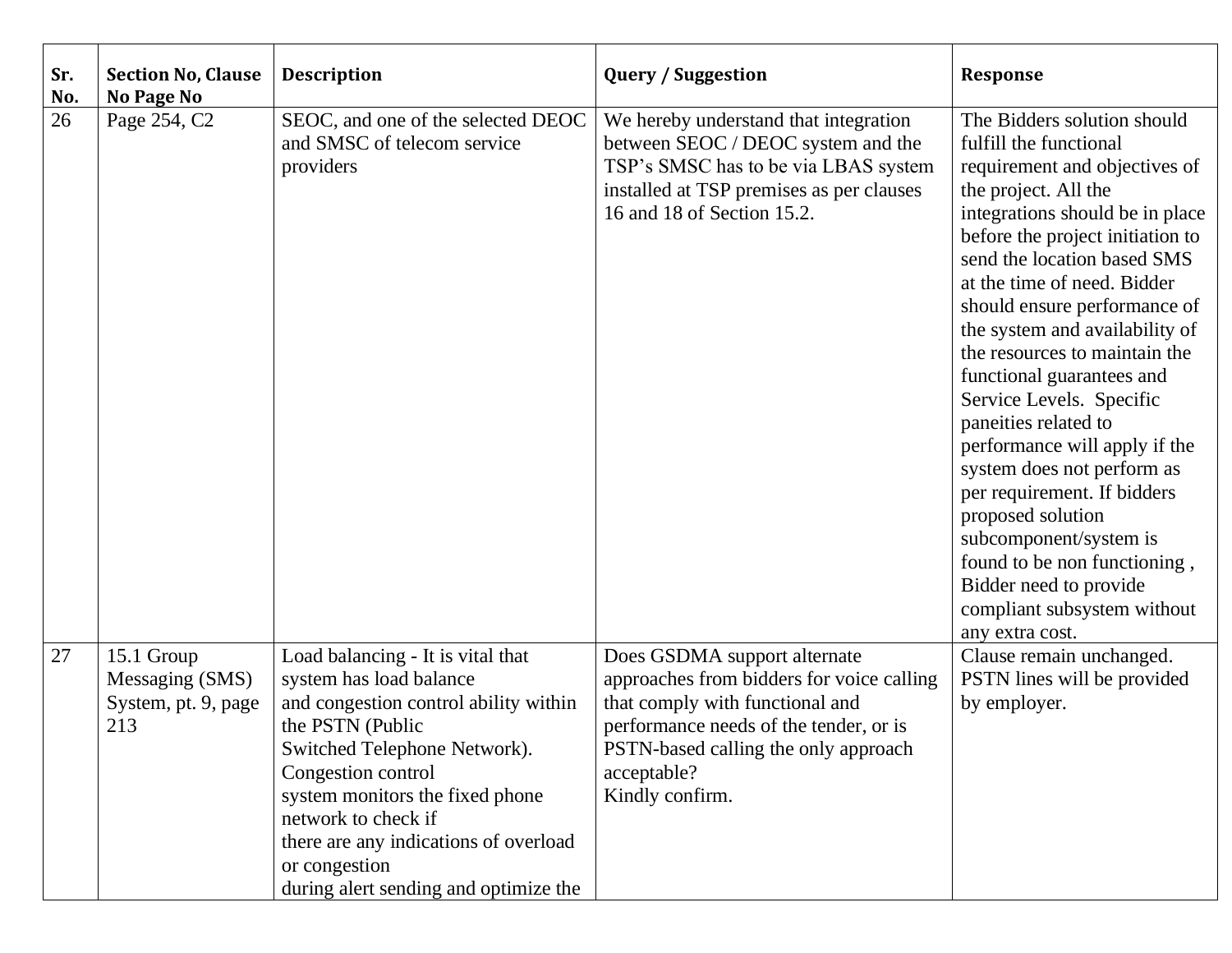| Sr.<br>No. | <b>Section No, Clause</b><br>No Page No                         | <b>Description</b>                                                                                                                                                                                                                                                                                                                                                                   | <b>Query / Suggestion</b>                                                                                                                                                               | <b>Response</b>                                                                                                                                                                                                          |
|------------|-----------------------------------------------------------------|--------------------------------------------------------------------------------------------------------------------------------------------------------------------------------------------------------------------------------------------------------------------------------------------------------------------------------------------------------------------------------------|-----------------------------------------------------------------------------------------------------------------------------------------------------------------------------------------|--------------------------------------------------------------------------------------------------------------------------------------------------------------------------------------------------------------------------|
|            |                                                                 | delivery<br>accordingly.                                                                                                                                                                                                                                                                                                                                                             |                                                                                                                                                                                         |                                                                                                                                                                                                                          |
| 28         | 15.1 Group<br>Messaging (SMS)<br>System, pt. $5,$ ,<br>page 213 | Alerts over voice channels - It must<br>now be possible to<br>automatically send alerts over voice<br>channel to<br>mobile phones and fixed phones.                                                                                                                                                                                                                                  | Will GSDMA provide voice<br>infrastructure at SEOC and DEOC in<br>order to facilitate voice calling feature? If<br>YES, please provide details such as<br>number of PRI lines per site. | Requirement is to send both<br>text message and voice call<br>to the intended recipients. PRI<br>lines if and where required by<br>GSDMA, will be provided to<br>bidder. Bidder need to quote<br>based on his estimates. |
| 29         | Page 4, Section 8                                               | All Bids must be accompanied by a<br>bid security of the amount specified<br>for the contract in the table below,<br>drawn in favour of Gujarat State<br>Disaster Management Authority,<br>Gandhinagar. Bid security will have<br>to be in any one of the forms as<br>specified in the bidding document<br>and shall have to be valid for 45 days<br>beyond the validity of the bid. | Requested change;<br>MSEs (Micro & Small Enterprises) are<br>exempted from submission of Bid<br>Security and Tender Fee in accordance<br>with the central provisions of PPP-2012        | Clause remains unchanged                                                                                                                                                                                                 |
| 30         | Page 5, Section 9a                                              | original demand draft (for Rs.<br>15,000) towards the cost of bid<br>document and<br>registration on e-procurement website<br>(if not previously registered);                                                                                                                                                                                                                        | Requested change;<br>MSEs (Micro & Small Enterprises) are<br>exempted from submission of EMD and<br>Tender Fee in accordance with the central<br>provisions of PPP-2012                 | Clause remains unchanged                                                                                                                                                                                                 |
| 31         | Page 72, Section<br>2.4. Experience                             | 2.4.1 -b. General Experience<br>Should possess ISO 9001:2008 or<br>later<br>certification. Valid ISO 9001:2008 or<br>later<br>certificate/s required to be submitted.                                                                                                                                                                                                                | Requested change;<br>2.4.1 -b. General Experience<br>Should possess ISO 9001:2008 or later<br>certification. One party must be CMMi<br>Level 5 appraised organisations.                 | Clause remains unchanged                                                                                                                                                                                                 |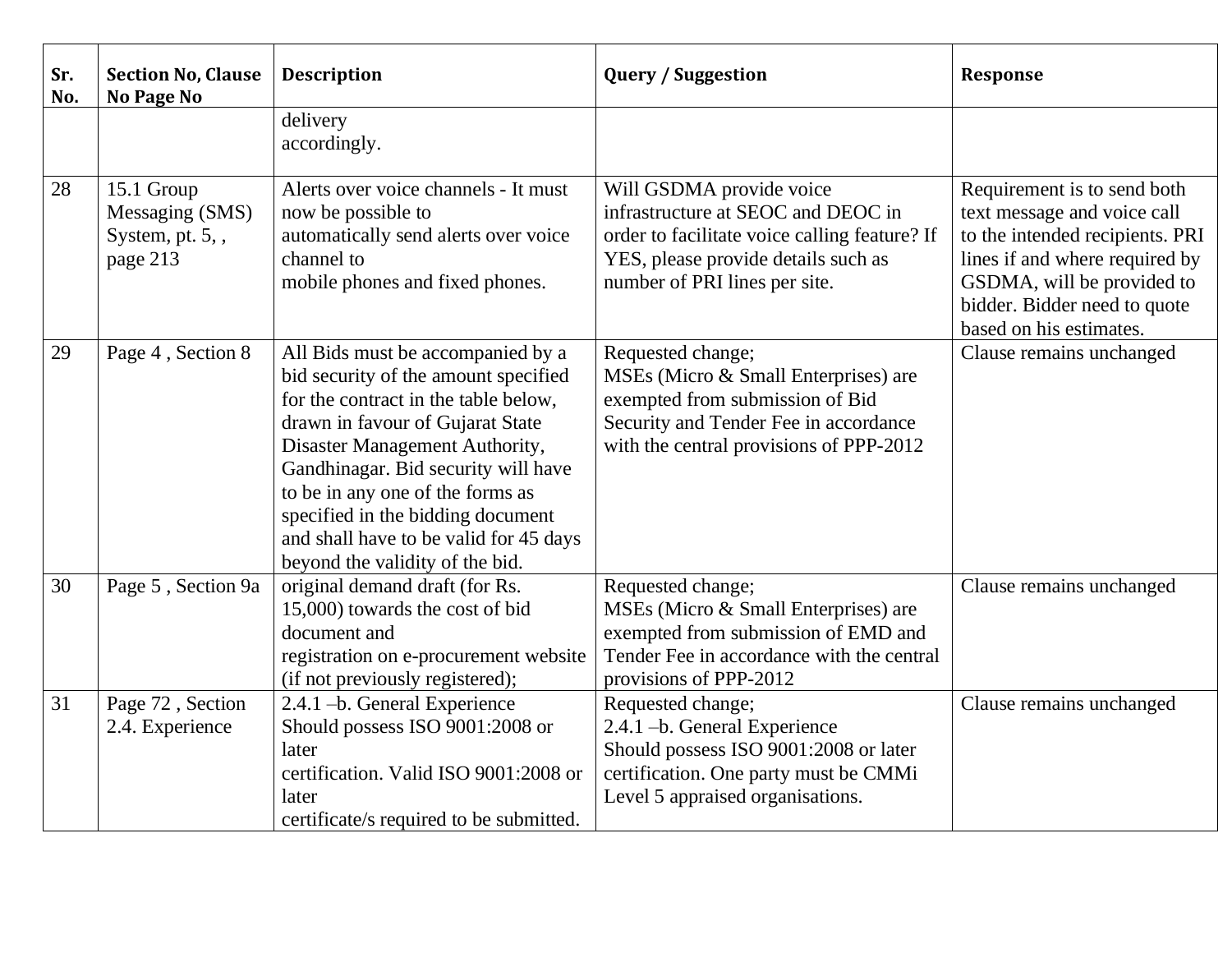| Sr.<br>No. | <b>Section No, Clause</b><br>No Page No | <b>Description</b>                                                             | <b>Query / Suggestion</b>                                                      | <b>Response</b>          |
|------------|-----------------------------------------|--------------------------------------------------------------------------------|--------------------------------------------------------------------------------|--------------------------|
| 32         | Page 73, Section                        | 2.4.2 Specific Experience(a)                                                   | Requested change; (a) Participation as                                         | Clause remains unchanged |
|            | 2.4. Experience                         | Participation as contractor, joint                                             | contractor, joint venturepartner1,                                             |                          |
|            |                                         | venture partner1, management                                                   | management contractor, or subcontractor,                                       |                          |
|            |                                         | contractor, or subcontractor, within                                           | within the last 7 years in (i) one turnkey                                     |                          |
|            |                                         | the last 7 years in (i) one turnkey                                            | successfully completed contract of value                                       |                          |
|            |                                         | successfully completed contract of                                             | at least INR 40 Cr. (20 Cr. in case of                                         |                          |
|            |                                         | value at least INR 40 Cr. or (ii) one                                          | MSEs) or (ii) one turn key contract of                                         |                          |
|            |                                         | turnkey contract of value of at least                                          | value of at least INR 60 Cr (30 CR. in                                         |                          |
|            |                                         | INR 60 Cr, that have been                                                      | case of MSEs), that have been                                                  |                          |
|            |                                         | successfully and substantially2                                                | successfully and substantially2 completed                                      |                          |
|            |                                         | completed and that are similar to the                                          | and that are similar to the proposed                                           |                          |
|            |                                         | proposed requirements of this project.<br>The similarity shall be based on the | requirements of this project. The<br>similarity shall be based on the physical |                          |
|            |                                         | physical size, complexity,                                                     | size, complexity, methods/technology or                                        |                          |
|            |                                         | methods/technology or other                                                    | other characteristics as described in                                          |                          |
|            |                                         | characteristics as described in Section                                        | Section VI, Employer's Requirements or                                         |                          |
|            |                                         | VI, Employer's Requirements or                                                 | Similar ICT Projects. ICT projects with                                        |                          |
|            |                                         | Similar ICT Projects. ICT projects                                             | similar sub-components like EWDS,                                              |                          |
|            |                                         | with similar sub-components like                                               | <b>Emergency Operations Centers, Network</b>                                   |                          |
|            |                                         | <b>EWDS, Emergency Operations</b>                                              | Management centers, VSAT and telecom                                           |                          |
|            |                                         | <b>Centers, Network Management</b>                                             | networks, WANs etc. Projects related to                                        |                          |
|            |                                         | centers, VSAT and telecom networks,                                            | <b>SCADA</b> and wireless data                                                 |                          |
|            |                                         | WANs etc. Projects related to                                                  | communications will also be considered,                                        |                          |
|            |                                         | <b>SCADA</b> and wireless data                                                 | however purely electrical and civil works                                      |                          |
|            |                                         | communications will also be                                                    | will be not be included.                                                       |                          |
|            |                                         | considered, however purely electrical                                          |                                                                                |                          |
|            |                                         | and civil works will be not be                                                 |                                                                                |                          |
|            |                                         | included.                                                                      |                                                                                |                          |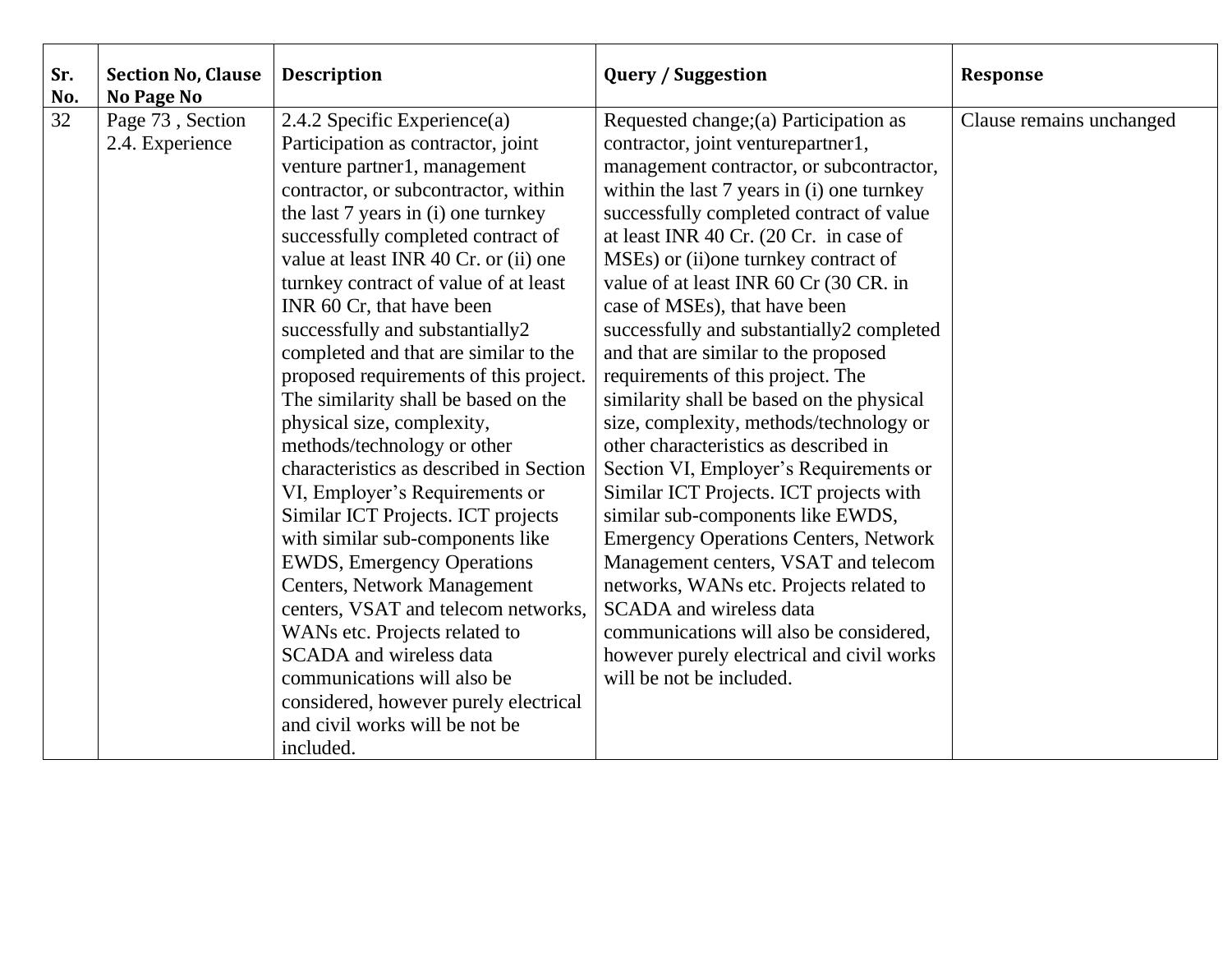| Sr.<br>No. | <b>Section No, Clause</b><br><b>No Page No</b> | <b>Description</b>                                                                                                                                                                                                                                                                                                                                                                                                                                                                                                                                                                                                                                                                                                                                                                                                                                                                                                                                                                                                                     | <b>Query / Suggestion</b>                                                                               | <b>Response</b>          |
|------------|------------------------------------------------|----------------------------------------------------------------------------------------------------------------------------------------------------------------------------------------------------------------------------------------------------------------------------------------------------------------------------------------------------------------------------------------------------------------------------------------------------------------------------------------------------------------------------------------------------------------------------------------------------------------------------------------------------------------------------------------------------------------------------------------------------------------------------------------------------------------------------------------------------------------------------------------------------------------------------------------------------------------------------------------------------------------------------------------|---------------------------------------------------------------------------------------------------------|--------------------------|
| 33         | Page 73, Section<br>2.4. Experience            | 2.4.2 Specific Experience<br>(a) Participation as contractor, joint<br>venture partner1, management<br>contractor, or subcontractor, within<br>the last 7 years in (i) one turnkey<br>successfully completed contract of<br>value at least INR 40 Cr. or (ii) one<br>turnkey contract of value of at least<br>INR 60 Cr, that have been<br>successfully and substantially2<br>completed and that are similar to the<br>proposed requirements of this project.<br>The similarity shall be based on the<br>physical size, complexity,<br>methods/technology or other<br>characteristics as described in Section<br>VI, Employer's Requirements or<br>Similar ICT Projects. ICT projects<br>with similar sub-components like<br><b>EWDS</b> , Emergency Operations<br><b>Centers, Network Management</b><br>centers, VSAT and telecom networks,<br>WANs etc. Projects related to<br><b>SCADA</b> and wireless data<br>communications will also be<br>considered, however purely electrical<br>and civil works will be not be<br>included. | Requested change;<br><b>Experience of Parent Company from</b><br>Global Tenders may please be accepted. | Clause remains unchanged |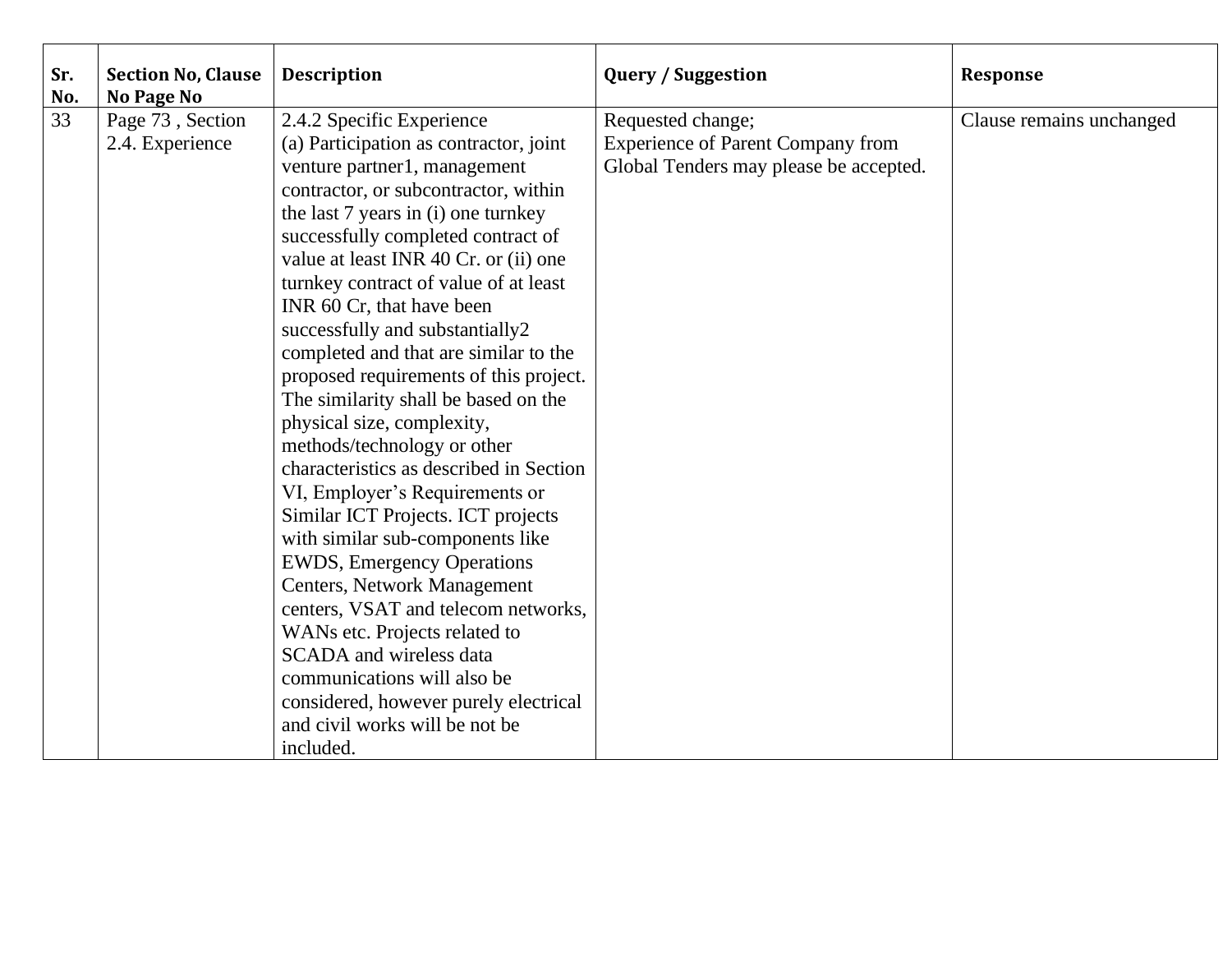| Sr.<br>No. | <b>Section No, Clause</b><br>No Page No | <b>Description</b> | <b>Query / Suggestion</b>                                                                                                                                                                                                                                                                                                                                                                                                                          | <b>Response</b>          |
|------------|-----------------------------------------|--------------------|----------------------------------------------------------------------------------------------------------------------------------------------------------------------------------------------------------------------------------------------------------------------------------------------------------------------------------------------------------------------------------------------------------------------------------------------------|--------------------------|
| 34         | <b>Additional Support</b><br>for MSME   |                    | Participation from MSME organisations<br>may please be appreciated and included<br>with the RFP. It is also requested that<br>benefits under MSEs including but not<br>limited to MSME Purchase Preference<br>Policy $2012$ i.e. in case MSE(s) quote<br>price within price band of L1 (other than<br>$MSE$ ) + 15%, they will be considered for<br>award of complete job subject to<br>matching of L1 price.may also be<br>included with the RFP. | Clause remains unchanged |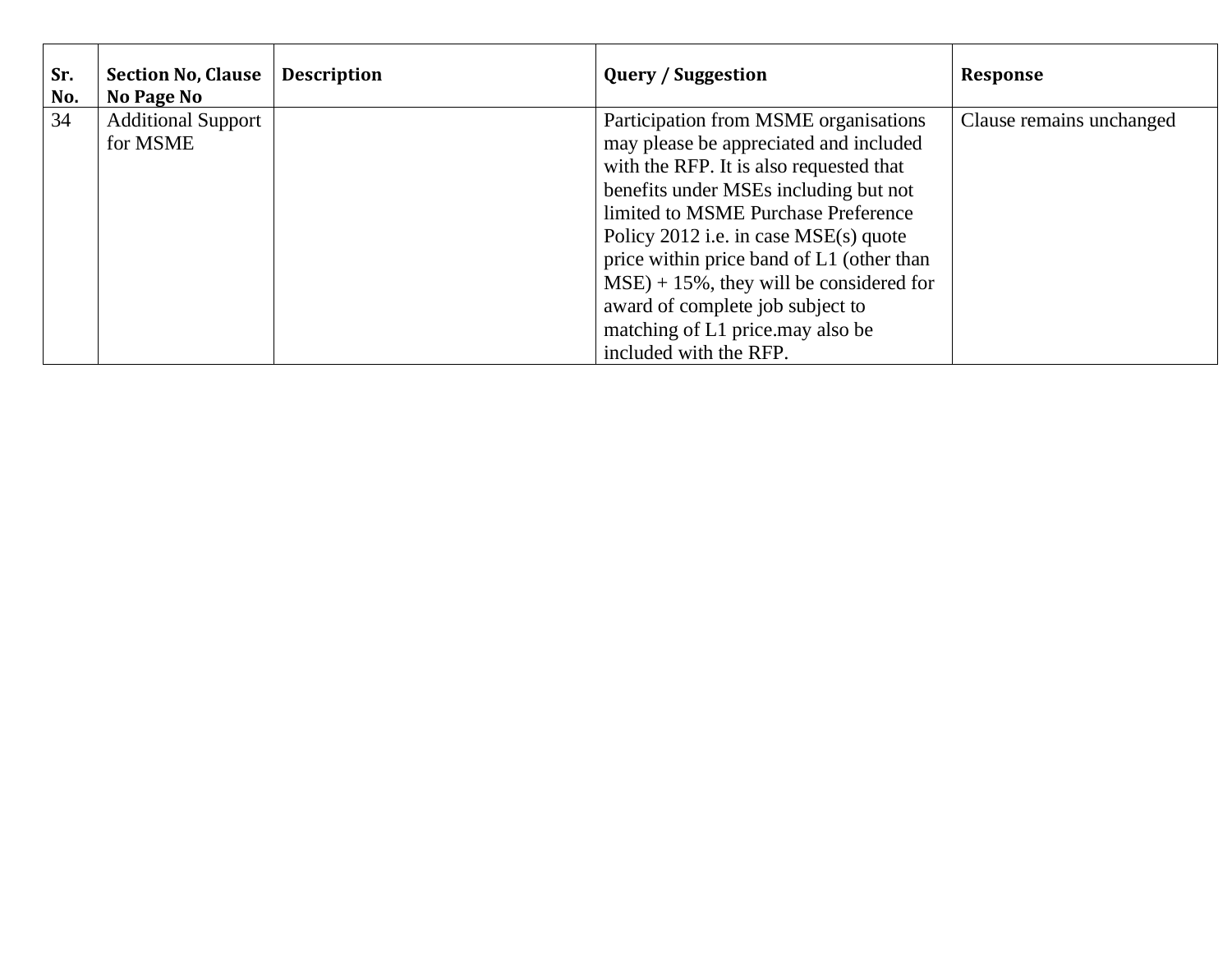| Sr.<br>No. | <b>Section No, Clause</b><br>No Page No | <b>Description</b>                                                 | <b>Query / Suggestion</b>                                                     | <b>Response</b>                                 |
|------------|-----------------------------------------|--------------------------------------------------------------------|-------------------------------------------------------------------------------|-------------------------------------------------|
| 35         | Page-65Offered<br>product               | He should have implemented of at<br>least two (2) nos. Alert Siren | Please note the following:1) In last 5<br>years or more none of the<br>Indian | 1. Clause 1.6e experience<br>requirement is for |
|            | OEM/Authorized                          | System with minimum 50                                             | company has completed a single                                                | OEM/Authorized                                  |
|            | Partner/ Service                        | locations each for Mass                                            | project, which is having minimum                                              | Partners/Service Providers.                     |
|            | Provider: (Alert                        | Notification in last 5 years. For                                  | 50 Siren Systems or more. More                                                | Lead Bidder or JV should                        |
|            | and Warning                             | $OEM - his Designed$ and                                           | over GSDMA is asking for 2 projects of                                        | provide experience of his                       |
|            | System)                                 | Manufactured system should have                                    | minimum 50 sirens each.2) Why two $(2)$                                       | proposed OEM/Authorized                         |
|            |                                         | been implemented in minimum                                        | similar projects of 50 Siren Systems                                          | Partner/Service                                 |
|            |                                         | 50 locations each in last 5                                        | each? not 1 (one) project of 100 sirens                                       | Provider.2. There is no                         |
|            |                                         | years. Successful completion                                       | & 3 (three) project $35$ sirens each ?3)                                      | restriction on International                    |
|            |                                         | certificate /purchase order with                                   | What about the company, who has                                               | OEMs as per the RFB. Refer                      |
|            |                                         | delivery or shipping document or                                   | completed 1 (one) project with 300                                            | clause 1.6e first point.                        |
|            |                                         | payment as a proof from competent                                  | locations of Siren Systems?4) As per                                          |                                                 |
|            |                                         | authority required to be submitted.                                | the Technical Specification of siren                                          |                                                 |
|            |                                         |                                                                    | systems, there is no OEM in India, who                                        |                                                 |
|            |                                         |                                                                    | can manufacture this kind of siren                                            |                                                 |
|            |                                         |                                                                    | systems.1) Please also Allow: The lead                                        |                                                 |
|            |                                         |                                                                    | bidder can use the experience of OEM                                          |                                                 |
|            |                                         |                                                                    | (Indian or International) for Alert<br>and Warning System.Please note that,   |                                                 |
|            |                                         |                                                                    | as per the Department<br>of<br>Disaster                                       |                                                 |
|            |                                         |                                                                    | Management & Civil Defence, Govt. of                                          |                                                 |
|            |                                         |                                                                    | West Bengal the lead bidder can use the                                       |                                                 |
|            |                                         |                                                                    | experience of any OEM.2) Please also                                          |                                                 |
|            |                                         |                                                                    | Allow:1 (one) project of 150 sirens                                           |                                                 |
|            |                                         |                                                                    | and/or $3$ (three) projects $50$ sirens                                       |                                                 |
|            |                                         |                                                                    | each?3) Please note that the major                                            |                                                 |
|            |                                         |                                                                    | item/component of this project is Siren                                       |                                                 |
|            |                                         |                                                                    | Systems.4) Please allow the                                                   |                                                 |
|            |                                         |                                                                    | International OEM also.                                                       |                                                 |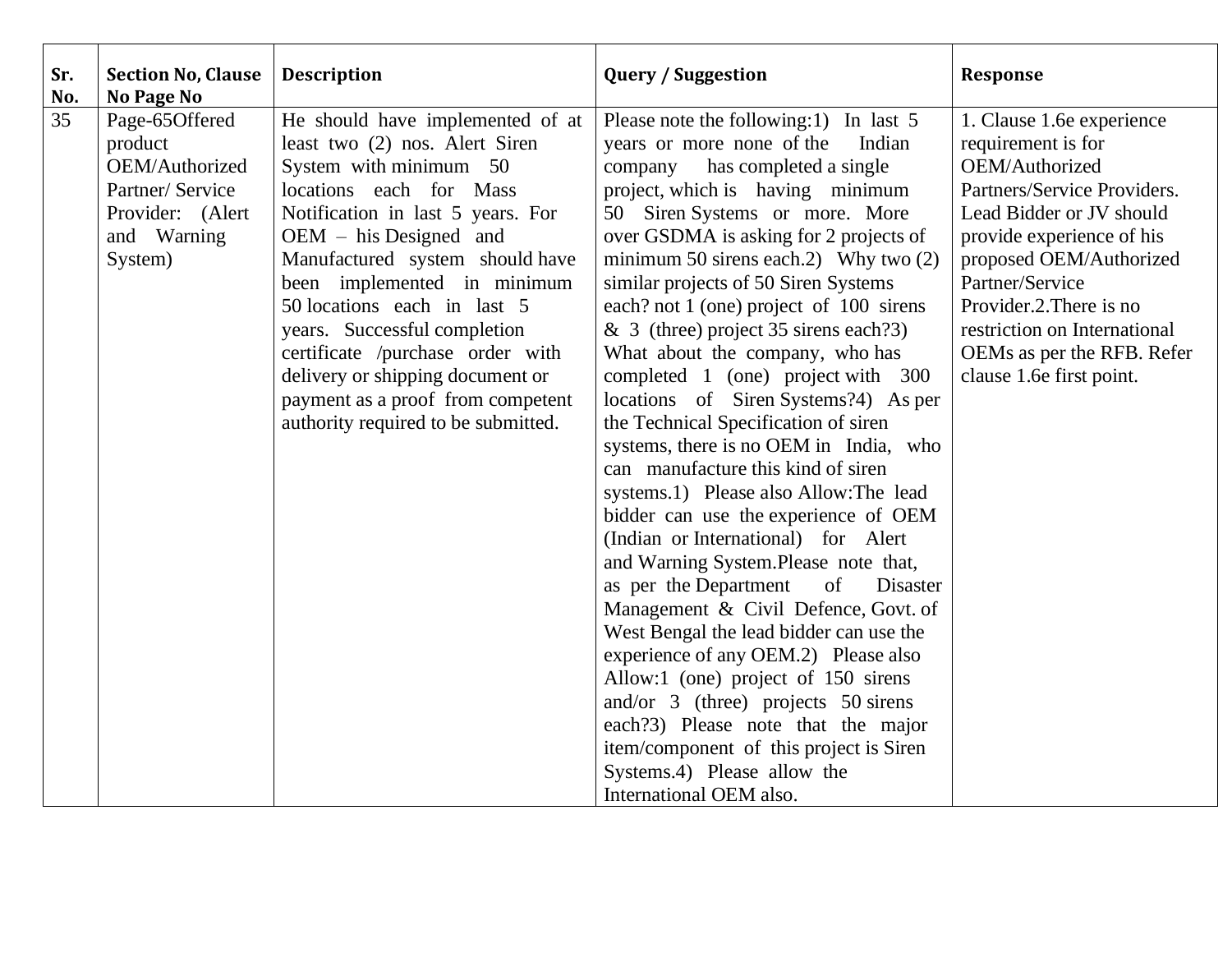| Sr.<br>No. | <b>Section No, Clause</b><br>No Page No        | <b>Description</b>                                                                                                                                                                                                                                                                                                                                                                                                                                                                                                                                                                                                                                                                                                                                                                                                                                                                                                                                                                                            | <b>Query / Suggestion</b>                                                                                                                                                                                                                                                                                                                                                                                              | <b>Response</b>                                                                                                                                                          |
|------------|------------------------------------------------|---------------------------------------------------------------------------------------------------------------------------------------------------------------------------------------------------------------------------------------------------------------------------------------------------------------------------------------------------------------------------------------------------------------------------------------------------------------------------------------------------------------------------------------------------------------------------------------------------------------------------------------------------------------------------------------------------------------------------------------------------------------------------------------------------------------------------------------------------------------------------------------------------------------------------------------------------------------------------------------------------------------|------------------------------------------------------------------------------------------------------------------------------------------------------------------------------------------------------------------------------------------------------------------------------------------------------------------------------------------------------------------------------------------------------------------------|--------------------------------------------------------------------------------------------------------------------------------------------------------------------------|
| 36         | Page: 72 & 73<br>2.4.2 Specific<br>Experience: | Specific Experience: (a) Participation<br>as contractor, joint venture partner,<br>management contractor, or<br>subcontractor, within the last 7<br>years in (i) one turnkey successfully<br>completed contract of value at least<br>INR 40 $Cr$ . or (ii) one turnkey<br>contract of value of at least INR 60<br>Cr, that have been successfully and<br>substantially completed and that are<br>similar to the proposed requirements<br>of this project. The similarity shall be<br>based on the physical size,<br>complexity, methods/ technology or<br>other characteristics as described<br>in Section VI, Employer's<br>Requirements or Similar ICT<br>Projects. ICT projects with<br>similar sub-components like<br>EWDS, Emergency Operations<br>Centres, Network Management<br>centres, VSAT and telecom<br>networks, WANs etc. Projects related<br>to SCADA and wireless data<br>communications will also be<br>considered, however purely<br>electrical and civil works will<br>be not be included. | Why the contractor, joint venture partner,<br>management contractor or subcontractor<br>has given the relaxation of Two (2) extra<br>years i.e. 7 years to eligible? Please<br>clarify.<br>1) Please allow: The lead bidder can<br>use the experience of OEM (Indian<br>or International) for Alert and Warning<br>System.<br>2) The contract value should also be in<br>other currency which is equivalent to<br>INR. | Bidder has to provide his<br>experience within last 7 years.<br>Refer Clause 1.6e for OEM<br>experience requirement.                                                     |
| 37         | $Page-145$ Item<br>Number:                     | (one) number of Integrated<br>Emergency Warning System with<br>Hardwar at SEOC and all TEOC.                                                                                                                                                                                                                                                                                                                                                                                                                                                                                                                                                                                                                                                                                                                                                                                                                                                                                                                  | How it is possible 1 (one) number of<br><b>Integrated Emergency Warning System</b><br>with Hardwar at SEOC and all TEOC?<br>Please clarify.                                                                                                                                                                                                                                                                            | RFP mentions the minimum<br>requirement and bidder is<br>expected to design and<br>provide appropriate equipment<br>in accordance with the<br>objectives of the project. |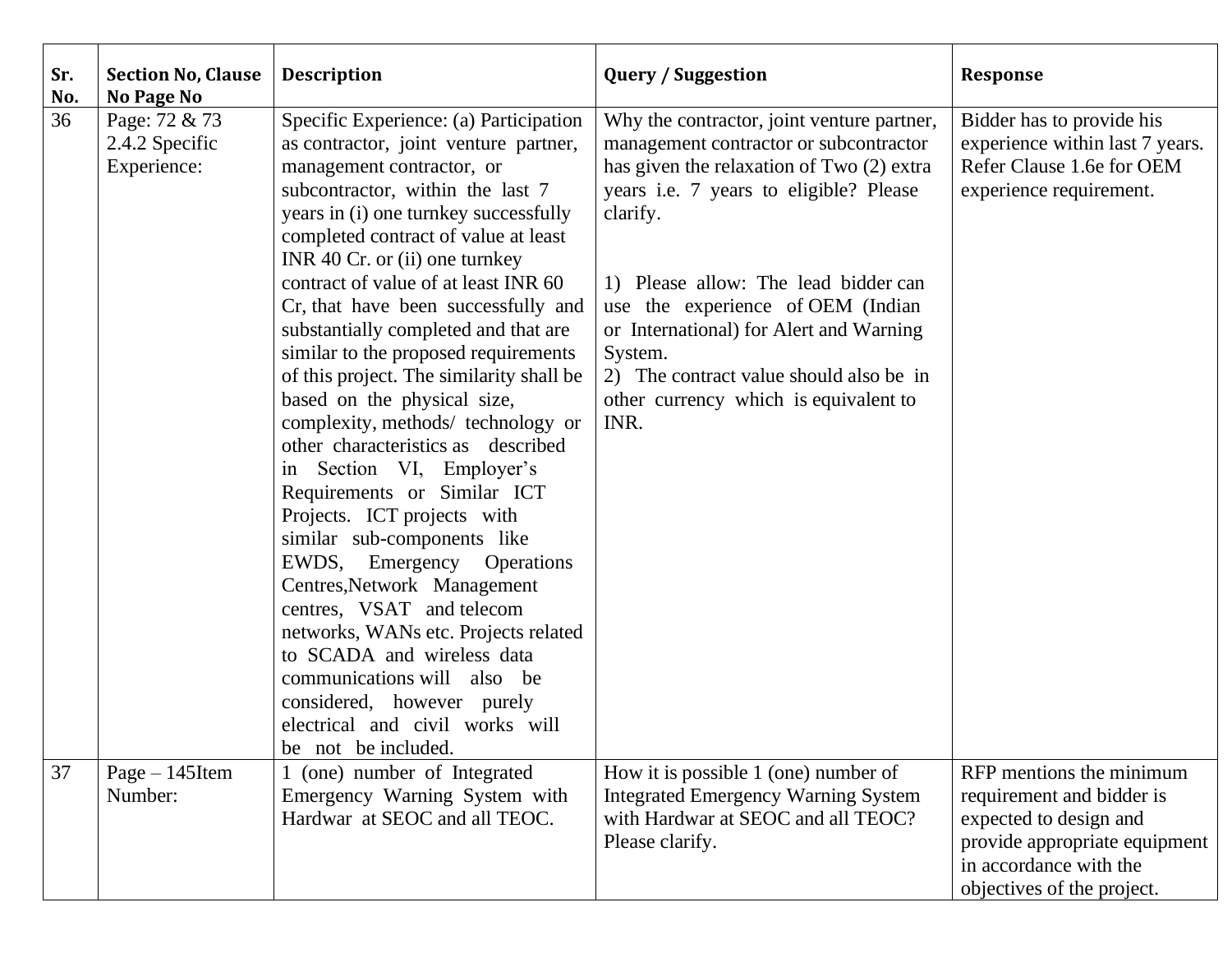| Sr.<br>No. | <b>Section No, Clause</b><br><b>No Page No</b> | <b>Description</b>                                                                                                                                                                                                                                                                                                                                                                                                                                                                                                                                                                                                                                                                                                                                                                                                                                                                                                                                                                                                                                                     | <b>Query / Suggestion</b>                                                                                                                                                                                                                                                                                                                                                                                                                                                                                                                                                                                                                                                                                                                                                                                                                                                                                                                                                                                                                                                                                                                                                                            | <b>Response</b>                                                                                                                                                                                                                                                                                                                                                                                                                                                                                                                               |
|------------|------------------------------------------------|------------------------------------------------------------------------------------------------------------------------------------------------------------------------------------------------------------------------------------------------------------------------------------------------------------------------------------------------------------------------------------------------------------------------------------------------------------------------------------------------------------------------------------------------------------------------------------------------------------------------------------------------------------------------------------------------------------------------------------------------------------------------------------------------------------------------------------------------------------------------------------------------------------------------------------------------------------------------------------------------------------------------------------------------------------------------|------------------------------------------------------------------------------------------------------------------------------------------------------------------------------------------------------------------------------------------------------------------------------------------------------------------------------------------------------------------------------------------------------------------------------------------------------------------------------------------------------------------------------------------------------------------------------------------------------------------------------------------------------------------------------------------------------------------------------------------------------------------------------------------------------------------------------------------------------------------------------------------------------------------------------------------------------------------------------------------------------------------------------------------------------------------------------------------------------------------------------------------------------------------------------------------------------|-----------------------------------------------------------------------------------------------------------------------------------------------------------------------------------------------------------------------------------------------------------------------------------------------------------------------------------------------------------------------------------------------------------------------------------------------------------------------------------------------------------------------------------------------|
| 38         | Page: 211<br>Point: 6: Horn<br>speakers:       | Horn speakers: Horn speakers 4<br>units or more per location are to be<br>mounted on towers as specified<br>earlier in this document. Mounting<br>Fixtures are to be provided by the<br>contractor. The audio output power<br>should be at least 300 watts<br>RMS continuous per amplifier (or<br>600 Watts peak per Siren) or<br>more.<br>Direct-Single-Horn-Replacement<br>be possible at any time.<br>must<br>Horns should be light weight,<br>rugged, weather proof and compact in<br>size and shape. They should be<br>moulded in metallic aluminium<br>finish for long lasting and rust<br>proof even under saline<br>weather conditions. Total weight<br>of horn assembly should normally<br>not exceed 80 kgs. Horns should<br>preferably in rectangular shape and<br>comply with low voltage directive<br>standard EN 60065.<br>Degree of<br>protection for the horns<br>should meet IP 65 specifications for<br>protection against foreign particles<br>such as dust and jets of water. In<br>short, these installations should be<br>ideal for outdoor use. | 1) Is there any specific reason<br>asking for sirens design of 4 or more<br>separate horn speakers?<br>2) What decibel (dB) is required<br>exactly at destination point <i>i.e.</i> at<br>1.5 Km?<br>3) Is any specific reason that the siren<br>weight should be 80 Kg.?<br>4) Is there any specification reason<br>asking for sirens design made of<br>Aluminium design only?<br>5) Is there any specification reason<br>asking for rectangular shape of the<br>sirens design?<br>6) We observed that the technical<br>specification of Siren System is<br>cut, copy, paste of one particular<br>company, which is favouring to them.<br>1) It should be Omni directional with<br>$\pm$ 2 dB throughout 360 Degree<br>horizontal plane.<br>2) Minimum 118 dB at 30 Mtr can cover<br>1.5 Kms. Voice / Tone is clearly audible<br>at 1.5 Kms with minimum 3 high<br>efficiency 400 Watts speaker drivers.<br>3) The weight of the siren should be as<br>per the design of the OEM.<br>4) Now a day's siren is made up with<br>batter material like Poly Carbonate,<br>which is also no deterioration<br>from<br>heat, humidity, sun and lite in<br>weight.<br>"It should be as per the design of the | Clause is Modified as - Horn<br>speakers: Horn speakers<br>Omni Directional / 4 units or<br>more per location are to be<br>mounted on towers as<br>specified earlier in this<br>document.<br><b>ALSO</b><br>The specified minimum power<br>output in the RFP is<br>equivalent to 105.0 dB at 30<br>meters, which will meet<br>required audio level of 70.0<br>dB at 1.5 Kilometer radial<br>distance, with normal<br>sensitivity of horn speakers.<br>However, Bidder may offer<br>higher power to ensure<br>70.0Db audio power at 1.5<br>km. |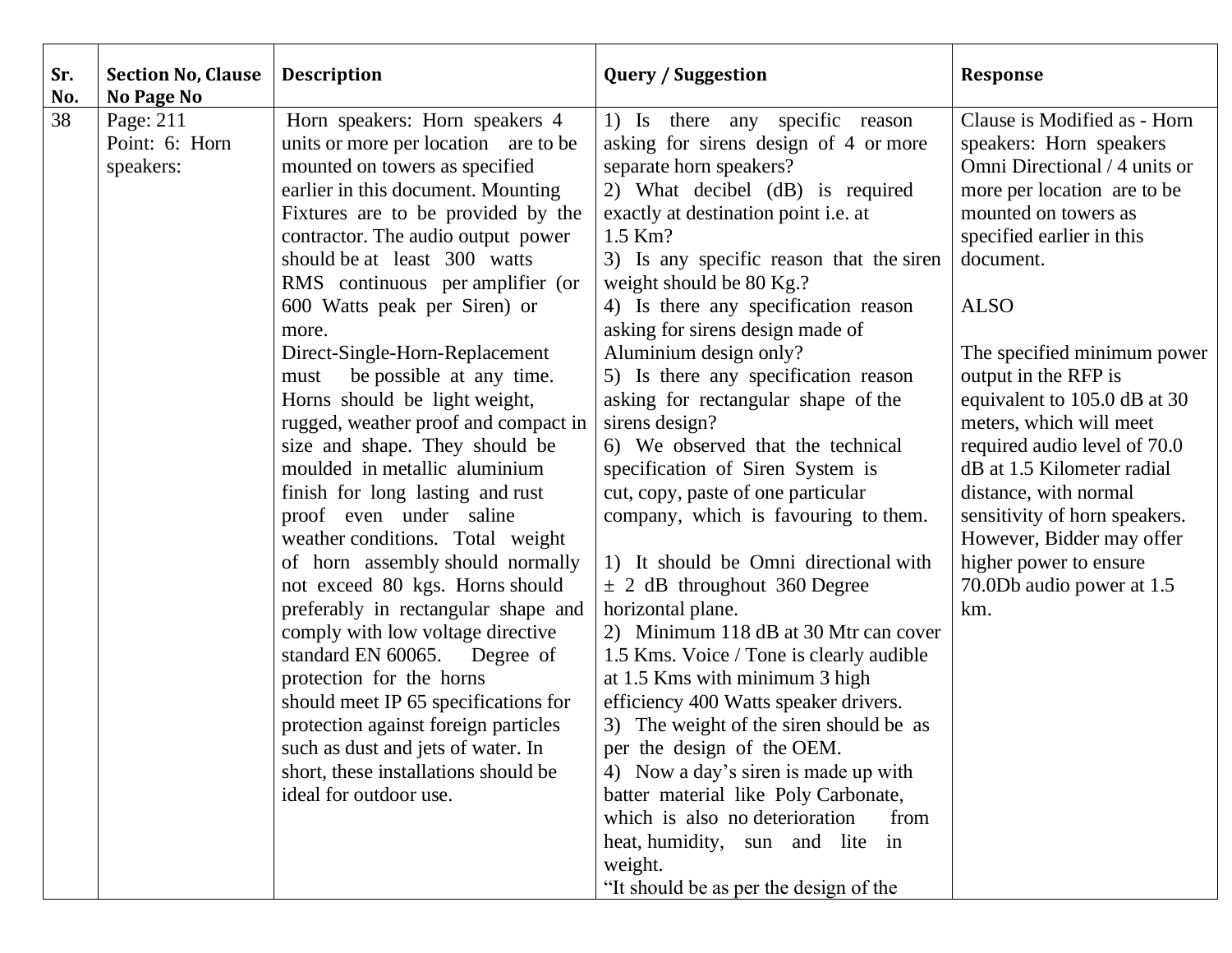| Sr.<br>No. | Section No, Clause<br>No Page No | <b>Description</b> | <b>Query / Suggestion</b>                                                                                                                                              | <b>Response</b> |
|------------|----------------------------------|--------------------|------------------------------------------------------------------------------------------------------------------------------------------------------------------------|-----------------|
|            |                                  |                    | OEM"<br>5) It should be as per the design of the<br>OEM.<br>6) The technical specification of Siren<br>System should be generic for<br>better and fair<br>competition. |                 |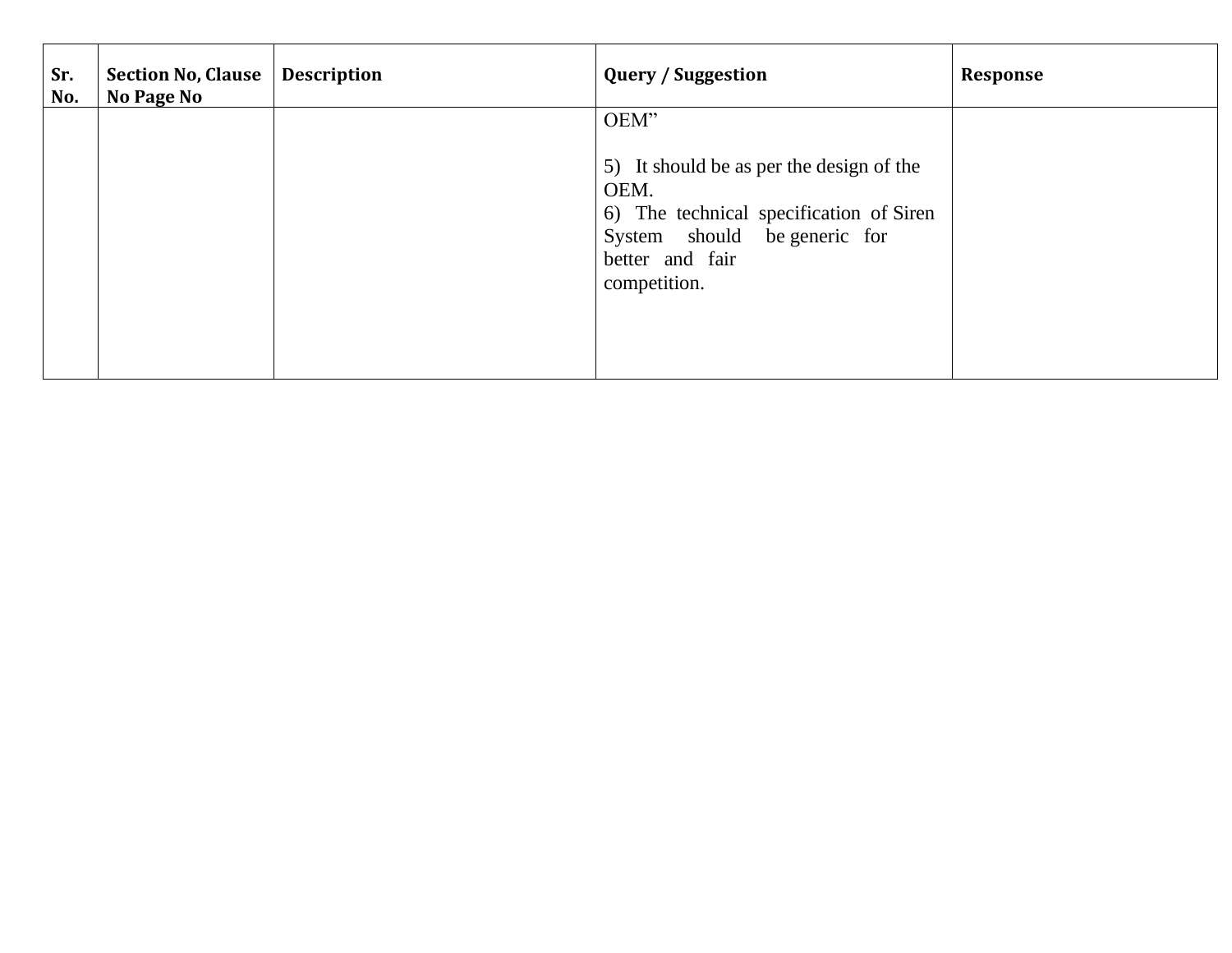| Sr.<br>No. | <b>Section No, Clause</b><br>No Page No | <b>Description</b>                                                                                                                                                                                                                                                                                                                                                                                                                                                                                              | <b>Query / Suggestion</b>                                                                                                                                                                                                                                                                                                                                                                                                                                                                                                                                                                                                                                                                                                                                                                                                                                                                                                                                         | <b>Response</b>       |
|------------|-----------------------------------------|-----------------------------------------------------------------------------------------------------------------------------------------------------------------------------------------------------------------------------------------------------------------------------------------------------------------------------------------------------------------------------------------------------------------------------------------------------------------------------------------------------------------|-------------------------------------------------------------------------------------------------------------------------------------------------------------------------------------------------------------------------------------------------------------------------------------------------------------------------------------------------------------------------------------------------------------------------------------------------------------------------------------------------------------------------------------------------------------------------------------------------------------------------------------------------------------------------------------------------------------------------------------------------------------------------------------------------------------------------------------------------------------------------------------------------------------------------------------------------------------------|-----------------------|
| 39         | Page: 211 Point: 7:                     | Horn Speaker Audio Coverage: The<br>minimum coverage of warning<br>broadcast should be 1.5 Km radius<br>i.e. 3.0 km diameter and<br>transmission should be Omni<br>directional. The system audio<br>output must be sufficiently high<br>quality to be clearly audible at not<br>less than 1.5 Kilometres (radius)<br>from location of alert system.<br>Expected audio level at 1.5<br>Kilometres from the amplifier<br>locations should be at least 70 dB<br>i.e. minimum 5 dB above ambient<br>noise of 65 db. | 1) Again, we observed that, this<br>point of technical specification of Siren<br>System is cut, copy, paste of one<br>particular company, which is favouring to<br>them.2) Is 70 dB at 30 Mtr will cover<br>the 1.5 Kms and calculated as per the<br>FEMA guideline?Reply is NO 70 dB<br>will not provide the clear voice/tone at<br>1.5 Kms.3) As per Federal<br><b>Emergency Management Agency</b><br>(FEMA) -10 dB per distance double<br>path model. ORAs per theory: -6 dB per<br>distance double path model.4) Where<br>this 5 dB comes from? The default<br>standard is 10 dB. NEPA72 instruction<br>the 15dB over background<br>is<br>noise level.1) The technical<br>specification of siren system should be<br>generic and as per the requirement for<br>better and fair competition.2) Minimum<br>118 dB at 30 Mtr can cover 1.5 Kms<br>and Voice / Tone is clearly audible at<br>1.5 Kms with minimum 3 high<br>efficiency 400 Watts speaker drivers. | Refer Query number 38 |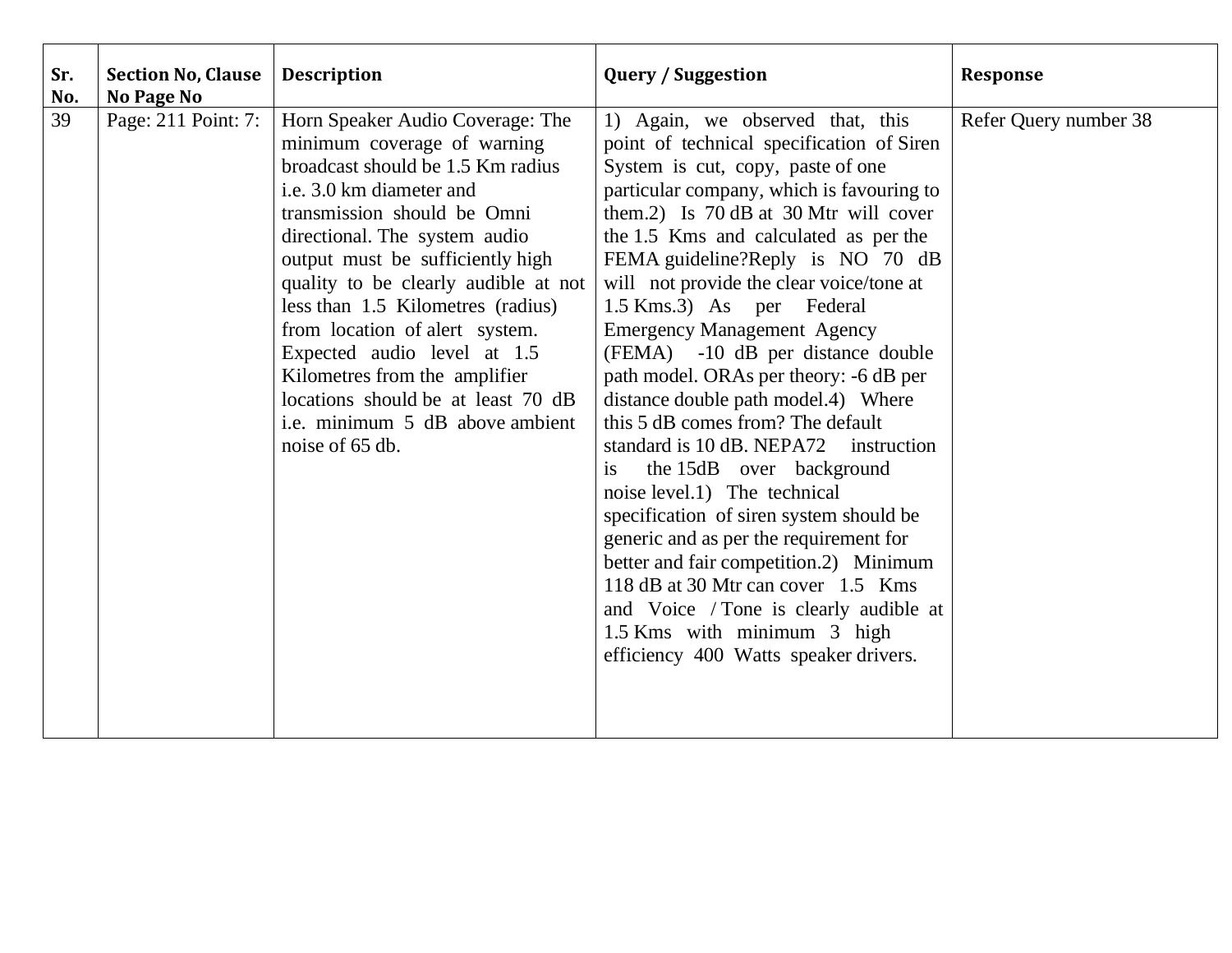| Sr.<br>No. | <b>Section No, Clause</b><br><b>No Page No</b>                                                                       | <b>Description</b>                                                                                                                                                                                                                                                                                                                                                                                                                                                                                                                                                                                                                                                                                                                                     | <b>Query / Suggestion</b>                                                                                                                                                                                                                                                                                                                                                                                                                                                                                                                                                           | <b>Response</b>       |
|------------|----------------------------------------------------------------------------------------------------------------------|--------------------------------------------------------------------------------------------------------------------------------------------------------------------------------------------------------------------------------------------------------------------------------------------------------------------------------------------------------------------------------------------------------------------------------------------------------------------------------------------------------------------------------------------------------------------------------------------------------------------------------------------------------------------------------------------------------------------------------------------------------|-------------------------------------------------------------------------------------------------------------------------------------------------------------------------------------------------------------------------------------------------------------------------------------------------------------------------------------------------------------------------------------------------------------------------------------------------------------------------------------------------------------------------------------------------------------------------------------|-----------------------|
| 40         | Page: 211 Point: 8:                                                                                                  | Mounting of speaker horns:<br>The speaker horn arrays should have<br>minimum 4 horns at 90 degrees to<br>each other (the angle will be different<br>in case more horns) to achieve 360<br>degrees (Omni directional)<br>coverage are to be mounted on 15.0<br>meters self-supporting towers<br>assembled from triangular structures<br>or spun concrete towers should be<br>used in at all other locations<br>including tourist beaches.                                                                                                                                                                                                                                                                                                               | 1) Is there any specific reason<br>asking for sirens Number/Design of 4<br>separate horn speakers at 90 Degree?<br>2) We observed that, this point of<br>technical specification of Siren<br>System is cut, copy, paste of one<br>particular company, which is<br>favouring to them<br>1)<br>Number<br>siren/hone<br>of<br>should be as per the OEM design.<br>should<br>be<br>Omni<br>2)<br>It<br>with $\pm 2$ dB throughout<br>directional<br>360 Degree horizontal plane.                                                                                                        | Refer Query number 38 |
| 41         | As per the Pre-bid<br>Meeting on<br>23/09/2019.On<br>Page No. 13, Point<br>No.: 22 & Page<br>No. 22, Point<br>No.49. | 1) On Page No. 13, Point No.: 22: The<br>specified minimum power output in<br>the RFP is equivalent to 105dB at 30<br>meters, which will meet required<br>audio level of 70dB at 1.5 Km radial<br>distance, with normal sensitivity of<br>horn speakers. However, Bidder may<br>offer higher power to ensure 70dB<br>audio power at 1.5 Km.&Page No.<br>22, Point No.49: The specified<br>minimum power output in the RFP is<br>equivalent to 115dB at 30 meters,<br>which will meet required audio level<br>of 70dB at 1.5 Km radial distance,<br>with normal sensitivity of horn<br>speakers. However, Bidder may offer<br>higher power to ensure 70dB audio<br>power at 1.5 Km.2) Which is correct<br>105dB at 30 meters OR 115 dB at 30<br>meters? | 1) 105dB at 30 Mtr. will not provide the<br>70dB at 1.5 Km. Please note that, for<br>70dB audio level at 1.5Km, the output<br>(sound level) of siren system should be<br>minimum 118 dB at 30 Mtr/100 Feet.2)<br>118 dB at 30 Mtr/100 Feet can cover 1.5<br>Km. of radius, which is clearly audible.3)<br>Please note that, as per FEMA guideline<br>and technically the output/sound level<br>(dB) should be measured at 30 Mtr /100<br>feet only.4) We request you to please<br>mention the sound level (dB) at 30<br>Mtr/100 Feet Only and delete 70dB audio<br>power at 1.5 Km. | Refer query no. 38    |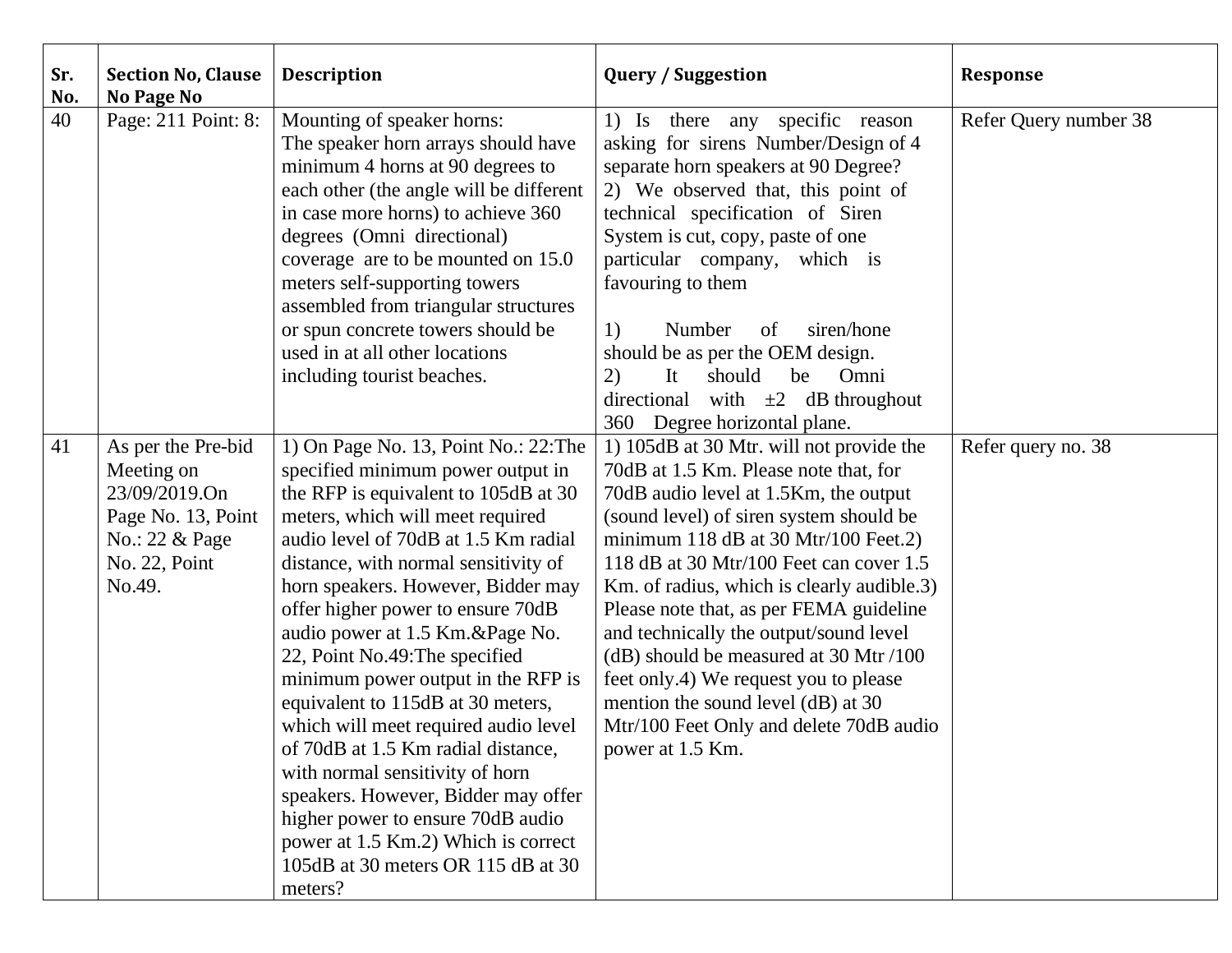| Sr.<br>No. | <b>Section No, Clause</b><br><b>No Page No</b>                                                                                                                                                        | <b>Description</b>                                                                                                                                                                                          | <b>Query / Suggestion</b>                                                                                                                                               | <b>Response</b>                                                                                                                                                                                                                        |
|------------|-------------------------------------------------------------------------------------------------------------------------------------------------------------------------------------------------------|-------------------------------------------------------------------------------------------------------------------------------------------------------------------------------------------------------------|-------------------------------------------------------------------------------------------------------------------------------------------------------------------------|----------------------------------------------------------------------------------------------------------------------------------------------------------------------------------------------------------------------------------------|
| 42         | Point no $1$ (i) and<br>Point no $3$ (b),<br>Page 206-7                                                                                                                                               | Input Voltage 220 V AC (From<br>mains or UPS) - Power Supply<br>150W AC/DC Supply $-24V$ or 48V<br>$&$ - The system should work with<br>nominal A/C 230 volts single phase<br>in put or nominal 12 volts DC | clarify and specify only one power supply<br>requirement.<br>The VSAT system should work with<br>nominal A/C 230 volts single phase in put<br>or nominal 24/48 volts DC | Specifications for input power<br>(220.0 Volts) are for mains or<br>UPS supply. Bidder may opt<br>for any input DC voltage of<br>modem, Please note that<br>VSAT will receive supply<br>either from mains or solar<br>panel based UPS. |
| 43         | 23.1 State<br>Emergency<br><b>Operation Centre</b><br>(SEOC), i.List of<br>systems $\&$<br>equipments at<br>SEOC under<br>subheading<br>"SATELLITE<br><b>COMMUNICATI</b><br>ON EQUIPMENT<br>& SYSTEM" | "2 Mbps SCPC Link Between VSAT<br>HUB & SEOC"                                                                                                                                                               | This seems to be a typo correction                                                                                                                                      | The clause is modified to as -<br>1 Mbps SCPC Link Between<br><b>VSAT HUB &amp; SEOC</b>                                                                                                                                               |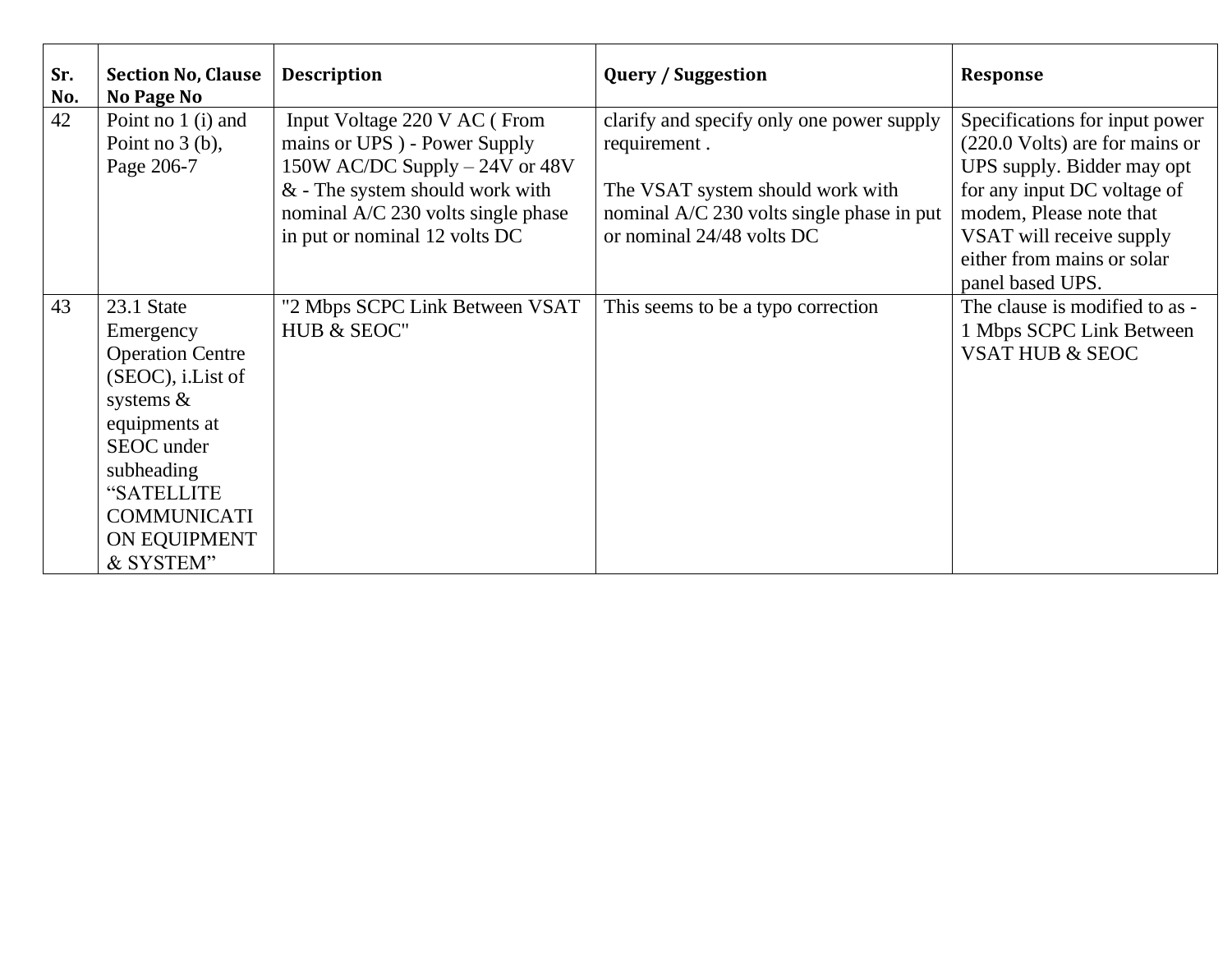| Sr.<br>No. | <b>Section No, Clause</b><br>No Page No | <b>Description</b>                      | <b>Query / Suggestion</b>                   | <b>Response</b>         |
|------------|-----------------------------------------|-----------------------------------------|---------------------------------------------|-------------------------|
| 44         | Section 2 -                             | Participation as contractor, joint      | Bidder/Any Consortium Member or OEM         | Clause remain unchanged |
|            | Qualification 2.4.2                     | venture partner, management             | Experience for, Participation as            |                         |
|            | SpecificExperience                      | contractor, or subcontractor, within    | contractor, joint venture partner,          |                         |
|            | - Page $72$                             | the last 7 yrs. (i) one turnkey         | management contractor, or subcontractor,    |                         |
|            |                                         | successfully completed contract of      | within the last 7 yrs. (i) one turnkey      |                         |
|            |                                         | value at least INR 40 Cr. Or (ii) one   | successfully completed contract of value    |                         |
|            |                                         | turnkey contract of value of at least   | at least INR 40 Cr. Or (ii) one turnkey     |                         |
|            |                                         | INR 60 Cr, that have been               | contract of value of at least INR 60 Cr,    |                         |
|            |                                         | successfully and substantially          | that have been successfully and             |                         |
|            |                                         | completed and that are similar to the   | substantially completed and that are        |                         |
|            |                                         | proposed requirements of this           | similar to the proposed requirements of     |                         |
|            |                                         | project. The similarity shall be based  | this project. The similarity shall be based |                         |
|            |                                         | on the physical size, complexity,       | on the physical size, complexity,           |                         |
|            |                                         | methods/ technology or other            | methods/technology or other                 |                         |
|            |                                         | characteristics as described in Section | characteristics as described in Section VI, |                         |
|            |                                         | VI, Employer's Requirements or          | Employer's Requirements or Similar ICT      |                         |
|            |                                         | Similar ICT Projects. ICT projects      | Projects. ICT projects with similar sub-    |                         |
|            |                                         | with similar sub-components like        | components like EWDS, Emergency             |                         |
|            |                                         | <b>EWDS</b> , Emergency Operations      | <b>Operations Centres, Network</b>          |                         |
|            |                                         | <b>Centers, Network Management</b>      | Management centres, VSAT and telecom        |                         |
|            |                                         | centers, VSAT and telecom networks,     | networks, WANs etc. Projects related to     |                         |
|            |                                         | WANs etc. Projects related to           | <b>SCADA</b> and wireless data              |                         |
|            |                                         | <b>SCADA</b> and wireless data          | communications will also be considered,     |                         |
|            |                                         | communications will also be             | however purely electrical and civil works   |                         |
|            |                                         | considered, however purely electrical   | will be not be included.                    |                         |
|            |                                         | and civil works will be not be          |                                             |                         |
|            |                                         | included.                               |                                             |                         |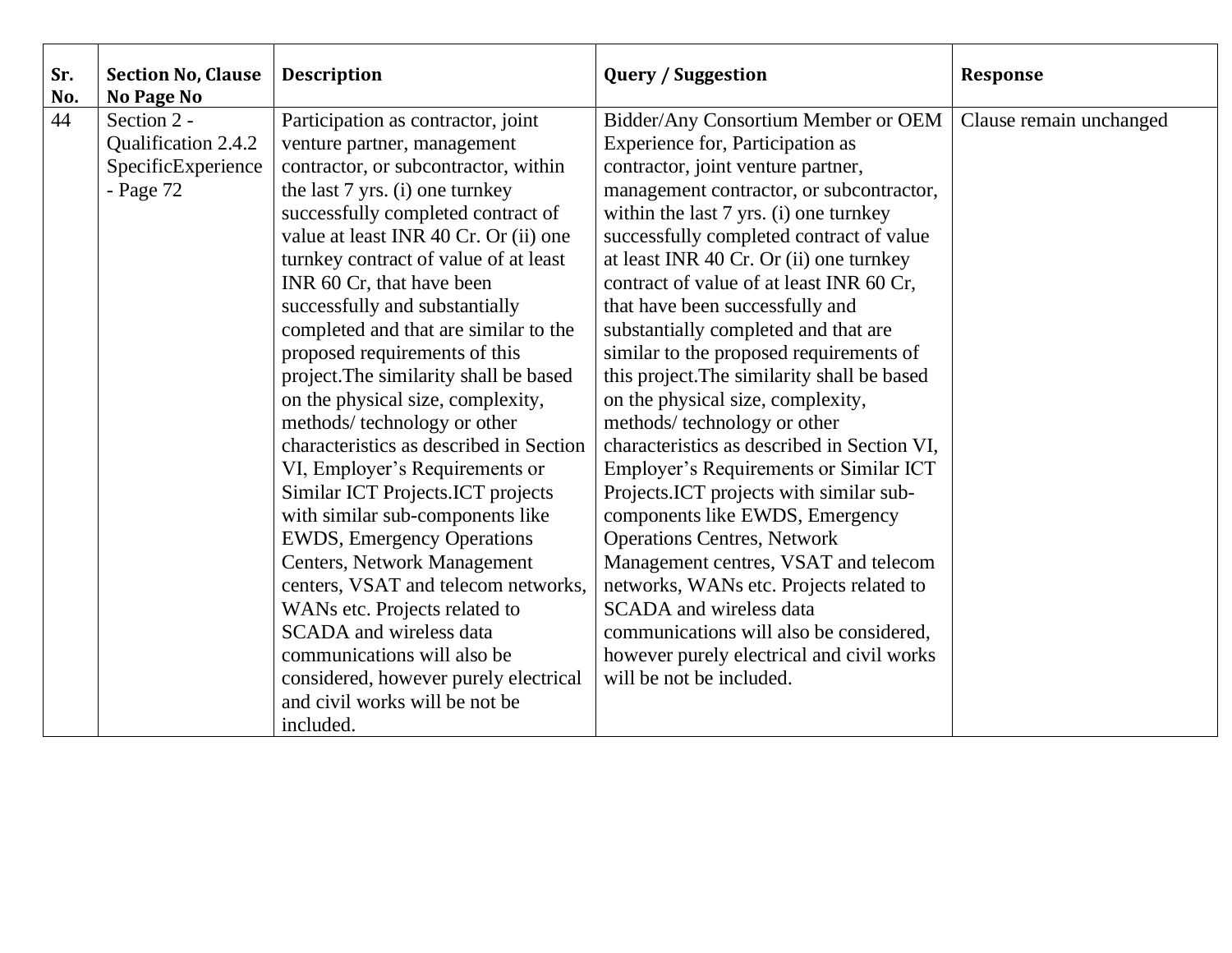| Sr.<br>No. | <b>Section No, Clause</b><br><b>No Page No</b>                                                        | <b>Description</b>                                                                                                                                                                                                                                                                                                                                                                                                                                                                     | <b>Query / Suggestion</b>                                                                                                                                                                                                                                                                                                                                                                                                                                   | <b>Response</b>                                                                                                                                                                                                                                                                                                                                                                                                                                                                            |
|------------|-------------------------------------------------------------------------------------------------------|----------------------------------------------------------------------------------------------------------------------------------------------------------------------------------------------------------------------------------------------------------------------------------------------------------------------------------------------------------------------------------------------------------------------------------------------------------------------------------------|-------------------------------------------------------------------------------------------------------------------------------------------------------------------------------------------------------------------------------------------------------------------------------------------------------------------------------------------------------------------------------------------------------------------------------------------------------------|--------------------------------------------------------------------------------------------------------------------------------------------------------------------------------------------------------------------------------------------------------------------------------------------------------------------------------------------------------------------------------------------------------------------------------------------------------------------------------------------|
| 45         | IFB, Cls. No. 9,<br>Page No. 5                                                                        | The bidders are required to submit<br>documents listed below, with Miss.<br>Ekta Thaman, Deputy Director,<br>Gujarat State Disaster Management<br>Authority, 5th Floor, Block 11,<br>Udyog Bhavan, Sector 11,<br>Gandhinagar-382011 before the bid<br>submission deadline, either by<br>registered post/speed post only,<br>failing which the bids will be<br>declared nonresponsive and will not<br>be opened.                                                                        | With Covid Pandemic spread globally,<br>and with no visibility of normalcy, the<br>document submission on or before the bid<br>submission date will not be possible and<br>feasible.<br>Accordingly, late submission of hard<br>copies shall not become a measure of<br>non-responsiveness of the Bidder.<br>Further, in addition to registered post /<br>speed post, delivery by Bidder's<br>Authorised representative is also<br>requested to be allowed. | Refer Appendix B                                                                                                                                                                                                                                                                                                                                                                                                                                                                           |
| 46         | Section VIII.<br>Particular<br>Conditions, PC 26.<br><b>Completion Time</b><br>Guarantee, Page<br>475 | Applicable rate for liquidated<br>damages: 0.5% of contract price per<br>week The above rate applies to the<br>price of the part of the Facilities, as<br>quoted in the Price Schedule, for that<br>part for which the Contractor fails to<br>achieve Completion within the<br>particular Time for Completion.<br>Maximum deduction for liquidated<br>damages: 10% of Contract Price PC<br>26.3 No bonus will be given for<br>earlier Completion of the Facilities or<br>part thereof. | Please note that multiple LD clauses are<br>mentioned in the RFP / Tender.<br>1. In view of the above, please confirm<br>that LD mentioned in Section VII, PC<br>shall only be applicable and rest all shall<br>be considered deleted.<br>2. The $LD(s)$ shall be calculated on the<br>delayed portion of the Contract Price<br>excluding 2 Yrs O&M and 3 Yrs AMC<br>Price.<br>Please Confirm.                                                              | <b>Liquidated Damages against</b><br>delay in completion is<br>different from Liquidated<br>Damages to the Employer in<br>respect of the failure to meet<br>the Functional Guarantees.<br>Refer clause 28 page 412 and<br>Penalties (Liquidated damage)<br>during implementation stage<br>on page 62.<br>0.5% per week Liquidated<br>Damage is against Price<br>Schedules, which will be for<br>delay for the part for which<br>contractor fails to achieve<br>completion of the facility. |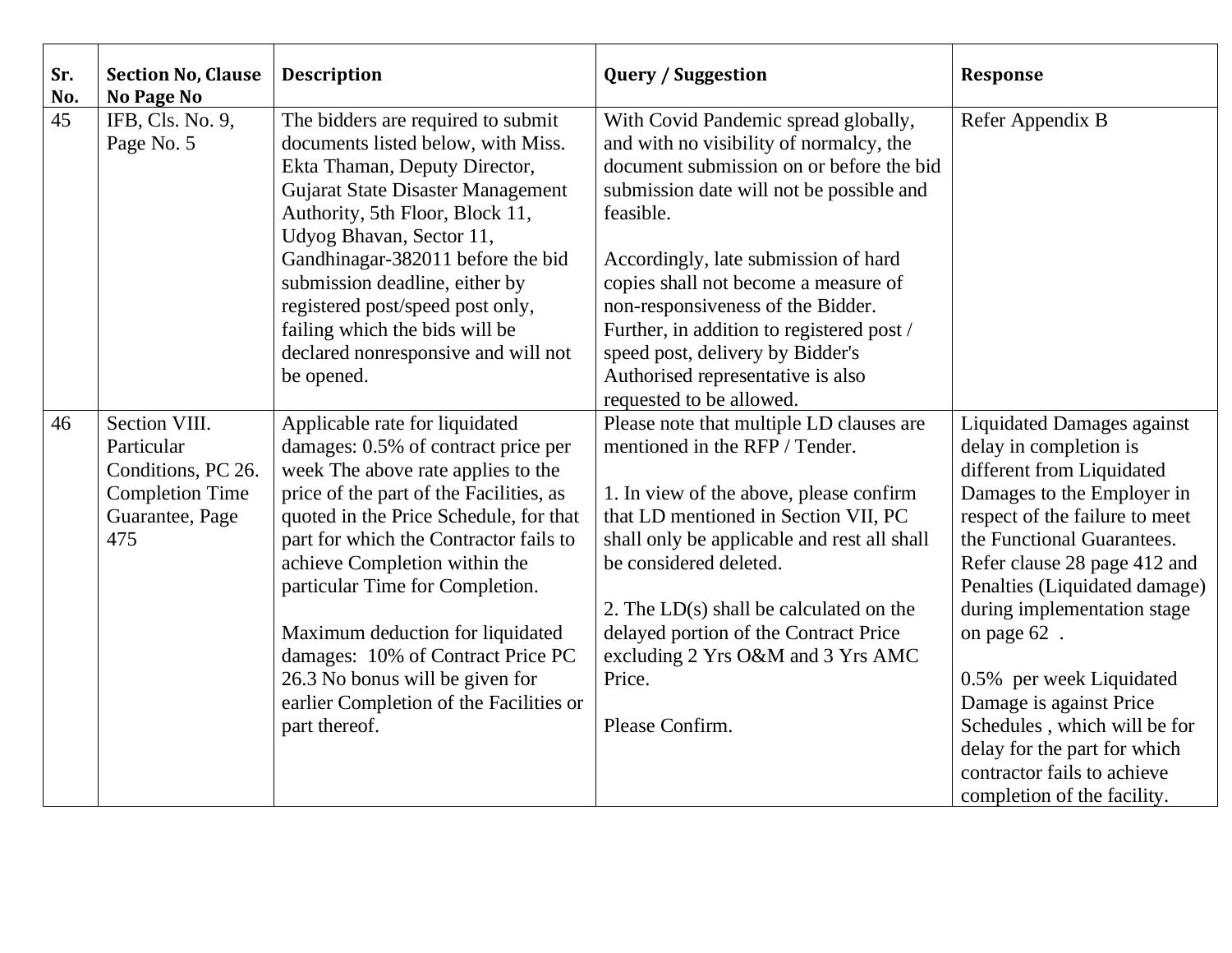| Sr.<br>No. | <b>Section No, Clause</b><br>No Page No                                                                                                       | <b>Description</b>                                                                                                                                                                                                                                                                                                                                                                                                                                                                                           | <b>Query / Suggestion</b>                                                                                                                                                                                                                                                                 | <b>Response</b>    |
|------------|-----------------------------------------------------------------------------------------------------------------------------------------------|--------------------------------------------------------------------------------------------------------------------------------------------------------------------------------------------------------------------------------------------------------------------------------------------------------------------------------------------------------------------------------------------------------------------------------------------------------------------------------------------------------------|-------------------------------------------------------------------------------------------------------------------------------------------------------------------------------------------------------------------------------------------------------------------------------------------|--------------------|
| 47         | <b>Section III</b><br><b>Evaluation</b> and<br>Qualification<br>Criteria, 1.<br><b>Evaluation of</b><br><b>Technical Part,</b><br>Page no. 62 | Penalties (Liquidated damage) during<br>implementation stage: Penalties<br>(Liquidated damage) during<br>implementation stage: Penalties<br>during implementation stage will be<br>calculated based on delay in<br>completion of the work as per<br>contract terms. Per week delay of: *<br>up to 4 weeks - 1% per week part<br>thereof of delay* from 5 weeks to 8 -<br>1.5% per week or part thereof of<br>delay* 3 Beyond 8 weeks - 10% flat<br>Other conditions for termination of<br>contract may apply |                                                                                                                                                                                                                                                                                           | Refer Query No. 46 |
| 48         | <b>Section III</b><br><b>Evaluation</b> and<br>Qualification<br>Criteria, 1.<br><b>Evaluation of</b><br><b>Technical Part,</b><br>Page no. 63 | Penalties during the Operation and<br>Maintenance and AMC Phases:                                                                                                                                                                                                                                                                                                                                                                                                                                            |                                                                                                                                                                                                                                                                                           | Refer Query No. 46 |
| 49         | Section VI,Cl, No.<br>$22(C5)$ , Page No.<br>254                                                                                              | 22. Implementation Schedule Table<br>C5 LBAS Integration with at least 3<br>(three) licensed Telecom Service<br>Providers                                                                                                                                                                                                                                                                                                                                                                                    | Please confirm bidder need not to install<br>dedicated LBAS in three TSP premises to<br>meet the capability to send location based<br>messages for GSDMA. We understand<br>that CAP compliant TSP will not be<br>required to install LBAS equipment in<br>their premises. Please clarify. | Refer Query No. 26 |
| 50         | Section VII, PC 30,<br>Page No. 477                                                                                                           | PC 30. Limitation of Liability -<br>Omitted                                                                                                                                                                                                                                                                                                                                                                                                                                                                  | We understand, Clause 30. Limitation of<br>Liability in Section VII. General<br>Conditions (GC) prevails. Please confirm.                                                                                                                                                                 | Refer Query No. 46 |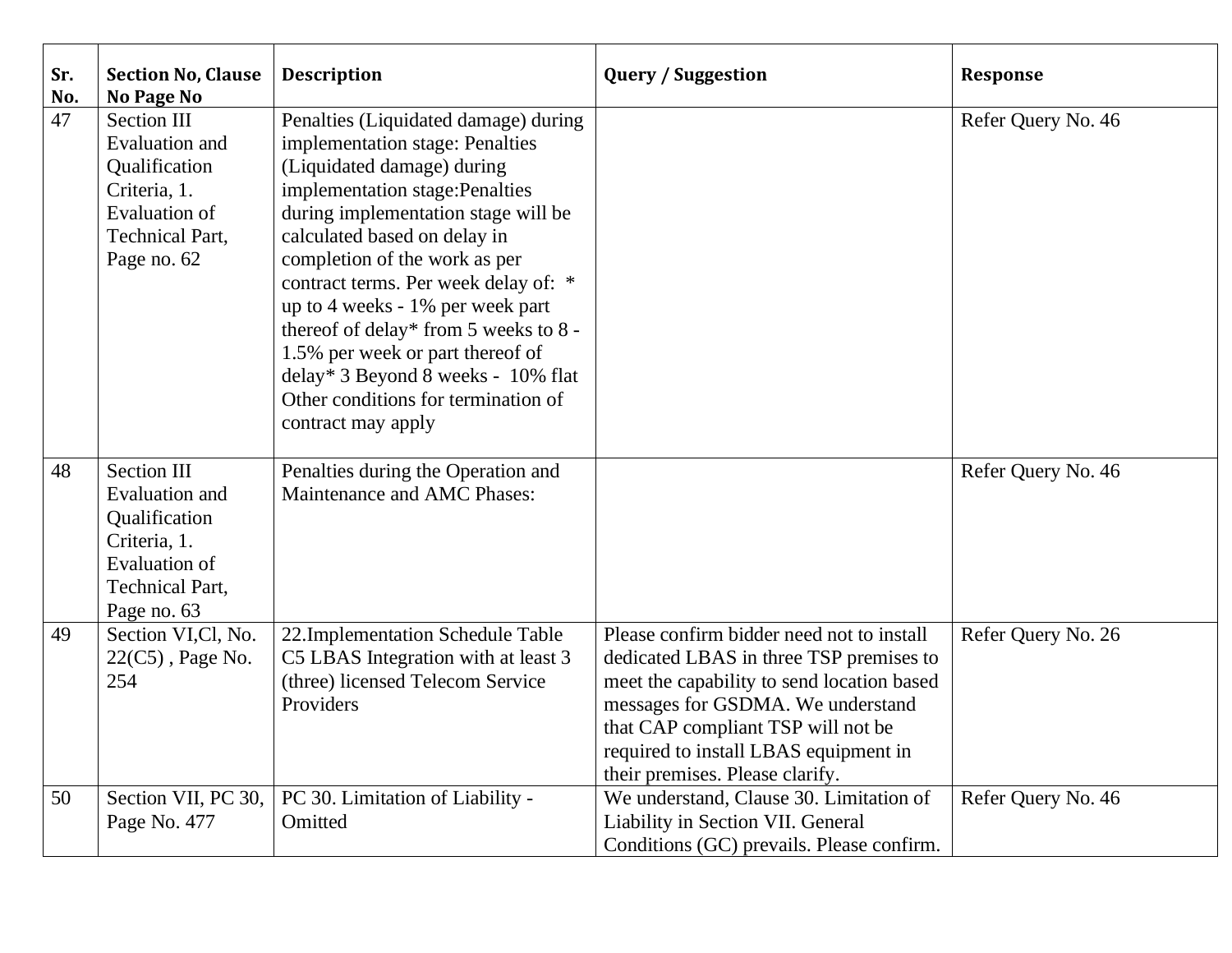| Sr.<br>No. | <b>Section No, Clause</b><br>No Page No | <b>Description</b>                        | <b>Query / Suggestion</b>                   | <b>Response</b>               |
|------------|-----------------------------------------|-------------------------------------------|---------------------------------------------|-------------------------------|
| 51         | Appendix to                             | 36) Communication Control system          | Communication Control system has been       | <b>Communication Control</b>  |
|            | <b>Financial Part</b>                   | which controls Alert Siren                | asked 27 Nos. in Sl. No. 36.                | System is required at 1 SEOC, |
|            | Schedule No 2                           | functionality - 27 Nos                    | However, further in Sl. No. 37, Advance     | 1 BackUp DEOC and 26          |
|            | Page No. 148                            |                                           | communication Board of 54 Nos. has          | TEOC.                         |
|            |                                         | 37) Advanced Communication                | been asked which is 2 Nos. of               |                               |
|            |                                         | Board-Interface board that allows the     | communication board per                     |                               |
|            |                                         | CCU to communicate over VSAT              | Communication Control system. we            |                               |
|            |                                         | and via GSM - Two are required for        | interpret that one CCU at DEOC is also      |                               |
|            |                                         | each CCU, one for the VSAT and the        | required.                                   |                               |
|            |                                         | second for the GSM modem. - 54            | Please clarify total Nos. of CCU are 27 or  |                               |
|            |                                         | <b>Nos</b>                                | 28.                                         |                               |
| 52         | Appendix to                             | 3 Other Office work under                 | As you are already aware that fuel prices   | Refer to Modified Price Bid   |
|            | <b>Financial Part</b>                   | O&MSEOC: Diesel Charges for DG            | have become dynamic in nature on real       |                               |
|            | Schedule No 2Page                       | set (3 liter per hour) say 2 hrs Power    | time basis, with its prices getting changed |                               |
|            | No. 162                                 | cut per day = $3$ liter x 2 hrs x 30 days | / corrected on daily (including the         |                               |
|            |                                         | $= 180$ Liters per month for Year 1       | applicability of the Taxes and Duties) by   |                               |
|            |                                         |                                           | the Govt. hence in view of the same         |                               |
|            |                                         |                                           | quoting the fixed unit rate of diesel       |                               |
|            |                                         |                                           | becomes unpragmatic for such a long         |                               |
|            |                                         |                                           | duration of Contract Period (2 yrs O&M      |                               |
|            |                                         |                                           | and 3 yrs AMC). Accordingly, we request     |                               |
|            |                                         |                                           | you to kindly consider the fuel in your     |                               |
|            |                                         |                                           | scope. Else the Contractor shall be paid as |                               |
|            |                                         |                                           | per actual consumption of Diesel (both      |                               |
|            |                                         |                                           | quantity and diesel unit price). Please     |                               |
|            |                                         |                                           | confirm.                                    |                               |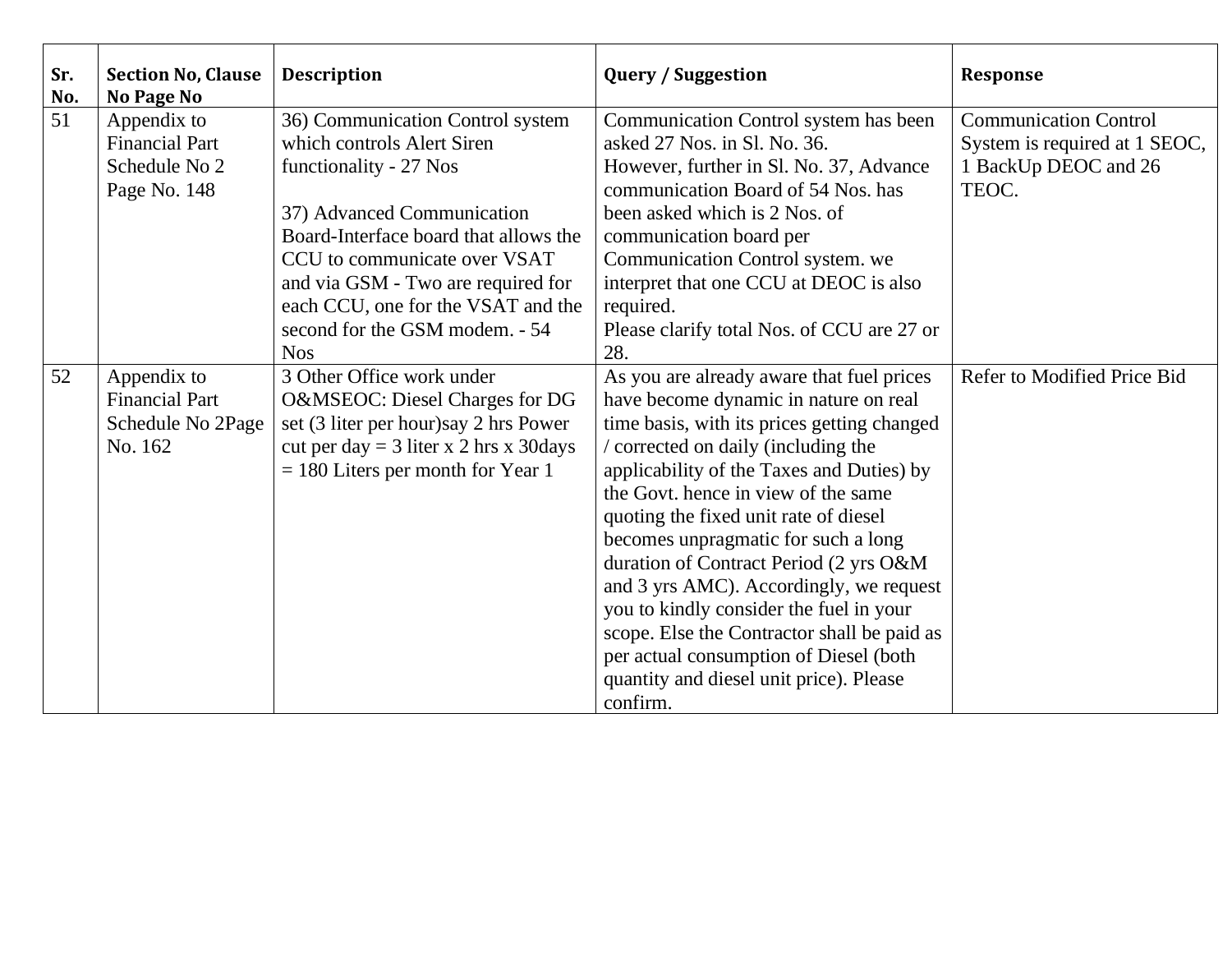| Sr.<br>No. | <b>Section No, Clause</b><br><b>No Page No</b>                        | <b>Description</b>                                                                                                                                                                                                           | <b>Query / Suggestion</b>                                                                                                                                                                                                                                                                                                                                                                                                                                                                                                                                                                       | <b>Response</b>                                                                                                                                                                                                                                                                                                                                                                   |
|------------|-----------------------------------------------------------------------|------------------------------------------------------------------------------------------------------------------------------------------------------------------------------------------------------------------------------|-------------------------------------------------------------------------------------------------------------------------------------------------------------------------------------------------------------------------------------------------------------------------------------------------------------------------------------------------------------------------------------------------------------------------------------------------------------------------------------------------------------------------------------------------------------------------------------------------|-----------------------------------------------------------------------------------------------------------------------------------------------------------------------------------------------------------------------------------------------------------------------------------------------------------------------------------------------------------------------------------|
| 53         | Appendix to<br><b>Financial Part</b><br>Schedule No 2<br>Page No. 164 | All EOCs:<br>Paper, Ink cartridges, Lamps and<br>Tube lights etc. Electricity charges,<br>painting of towers and poles etc. as<br>per requirement and any other<br>supplies for operating EOCs for the<br>project for Year 1 | We understand that getting electrical<br>connection from Electricty Boards for the<br>appropriate electrical load at all the<br>Locations shall be in the Scope of<br>Employer.<br>Accordingly, we request that Electricity<br>charges shall be directly paid by<br>Employer to Electricity Board. Else the<br>same to be reimbursed to Contractor on<br>actuals.                                                                                                                                                                                                                               | As the power consumption<br>depends upon the design and<br>ultimately installed equipment<br>by the bidder. Installation and<br>maintenance including power<br>is in the scope of bidder.                                                                                                                                                                                         |
| 54         | Appendix to<br><b>Financial Part</b><br>Schedule No 2<br>Page No.148  | 38. GSM Modem with Dual-SIM<br>Card :- SEOC - 2 nos ; TEOC - 26<br>nos                                                                                                                                                       | Please confirm if we need to consider the<br>same telecom service provider for both<br>the sims or two different service providers<br>for two sims in a dual sim GSM modem.                                                                                                                                                                                                                                                                                                                                                                                                                     | Duel Sim cards should be of<br>different service providers.                                                                                                                                                                                                                                                                                                                       |
| 55         | Section VI, Cl. No.<br>17.12, Page 226                                | Contractor to lay optical fiber/LAN<br>cable with protection<br>connecting from existing GSWAN<br>port at District HQ to DEOC<br>and with existing GSWAN port at<br>Taluka HQ to TEOC within<br>the same premises / building | Please clarify the following:<br>1) Bidder can install Fiber cable<br>underground or overground meeting<br>minimum standard.<br>2) Right of Way(ROW) for Fiber laying<br>will be provided by Customer.<br>3) Space Provision for installation of<br>Patch panel GSWAN PoP in any of<br>existing rack will be made available by<br>customer.<br>4) In case of delay in link installation for<br>no reason attributable to Bidder, Bidder<br>will be given extension suitably.<br>5) Please specify total length of fiber to be<br>laid.<br>6) Please specify the line item to quote<br>the same. | 1. Bidder has to design based<br>on site requirement and<br>location.<br>2. Refer query no. 61. point 1<br>3. No space will be provided in<br>existing Rack<br>4. Any delay not attributable to<br>Bidder will be analyzed and<br>approved by GSDMA.<br>Decision of GSDMA will be<br>final in the matter.<br>5. Site wise requirements may<br>differ<br>6. Item no. 26 schedule 2 |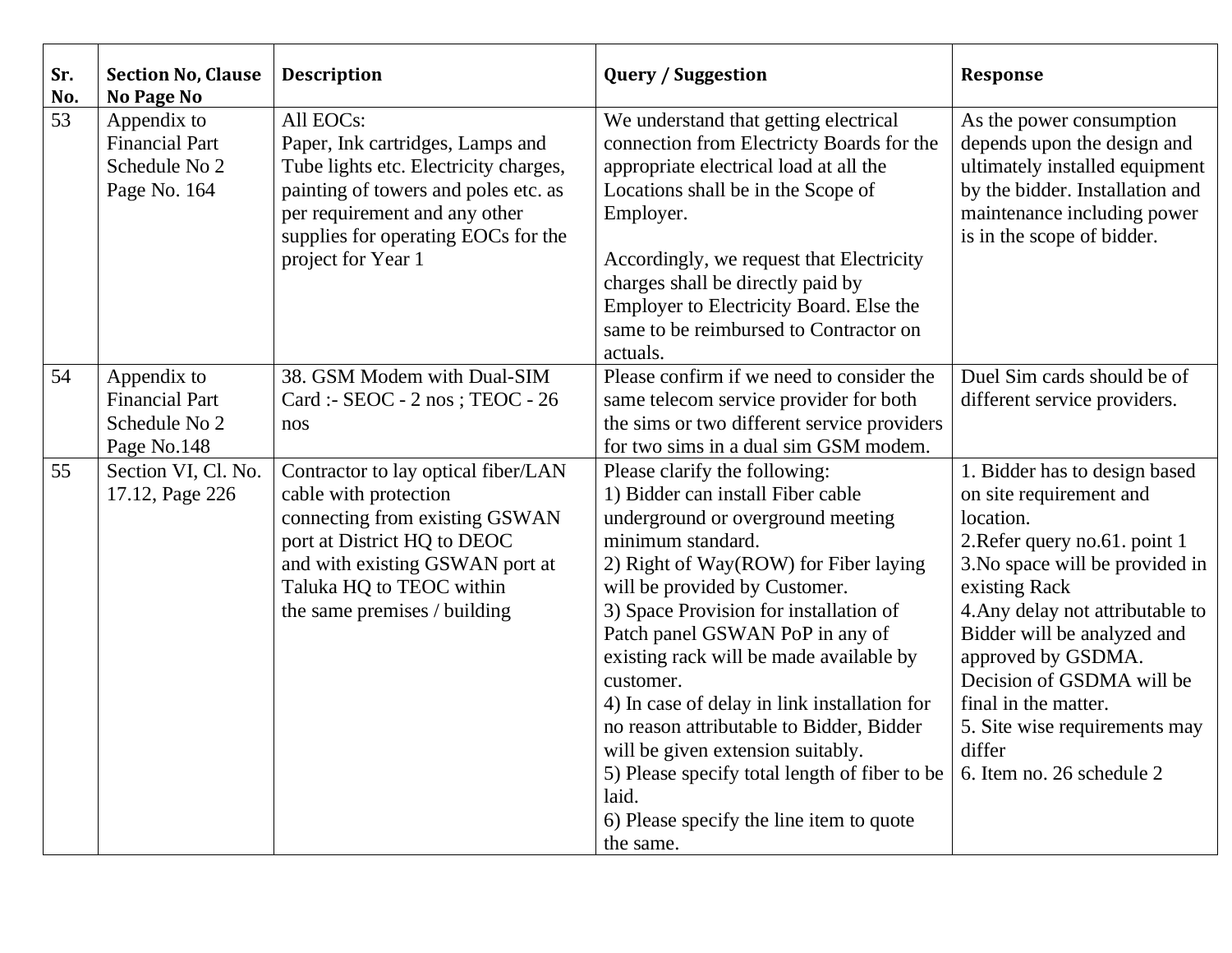| Sr.<br>No. | <b>Section No, Clause</b><br><b>No Page No</b>                                                                                                      | <b>Description</b>                                                                                                                                                                                                                                                                                | <b>Query / Suggestion</b>                                                                                                                                                                                                                   | <b>Response</b>                                                                                                                                                                                                                                                                                                              |
|------------|-----------------------------------------------------------------------------------------------------------------------------------------------------|---------------------------------------------------------------------------------------------------------------------------------------------------------------------------------------------------------------------------------------------------------------------------------------------------|---------------------------------------------------------------------------------------------------------------------------------------------------------------------------------------------------------------------------------------------|------------------------------------------------------------------------------------------------------------------------------------------------------------------------------------------------------------------------------------------------------------------------------------------------------------------------------|
| 56         | Section VI, Cl. No.<br>ii. Indicative<br>Layout of SEOC<br>Page no. 261                                                                             | A space of Approx. 280 Sq. mtr. will<br>be available for setup of SEOC. The<br>proposed layout for systems is as<br>follows:                                                                                                                                                                      | The dimensions of the given in the<br>drawing are 225000mm by 135000mm<br>which contradicts the statement that area<br>should be 280 sq.mtr.                                                                                                | The space is Approximately<br>280 sq.mtr. i.e. 22150 x 13550                                                                                                                                                                                                                                                                 |
| 57         | Section VI, Cl.<br>No.17.4 24 Port L2<br>Switch, Page no.<br>221 and Section VI,<br>Cl. No. 17.5, 12<br>Port L <sub>2</sub> Switch,<br>Page no. 222 | 17.4 24 Port L2 Switch "The switch"<br>should have external/internal RPS-<br>Deleted"17.5 12 Port L2 Switch"RPS<br>- The switch should have external/<br>internal RPS. In case it is not feasible<br>to provide such a switch, the bidder<br>shall provide two switches to ensure<br>redundancy." | Please confirm RPS has been deleted for<br>24 port L2 switch.Please understand RPS<br>has been insisted in 12 port switch which<br>are installed at TEOC. Therefore, 24 port<br>switches to be installed at DEOC shall<br>have RPS as well. | The clause is modified as -<br>17.4 24 Port L2 Switch "The<br>switch should have external/<br>internal RPS"17.5 12 Port L2<br>Switch"RPS - The switch<br>should have external/internal<br>RPS. In case it is not feasible<br>to provide such a switch, the<br>bidder shall provide two<br>switches to ensure<br>redundancy." |
| 58         | Section VI, Cl.<br>No.17.4, 24 Port<br>L <sub>2</sub> Switch, Page<br>no. 220                                                                       | Forwarding Rate-Should support<br>Forwarding rate up to 6 Mbps                                                                                                                                                                                                                                    | The forwarding rate should be 6 Mpps.<br>Please clarify                                                                                                                                                                                     | The clause is modified as -<br>Forwarding Rate-Should<br>support Forwarding rate up to<br>6 Mpps                                                                                                                                                                                                                             |
| 59         | Section VI, Cl. No.<br>17.5, 12 Port L2<br>Switch<br>Page no. 222                                                                                   | Forwarding Bandwidth-2.4 Gbps<br>maximum forwarding bandwidth or<br>higher                                                                                                                                                                                                                        | The forwarding bandwidth given is in<br>Gbps which is way too high. It should be<br>2.4 Mpps. Please clarify                                                                                                                                | Clause remain unchanged                                                                                                                                                                                                                                                                                                      |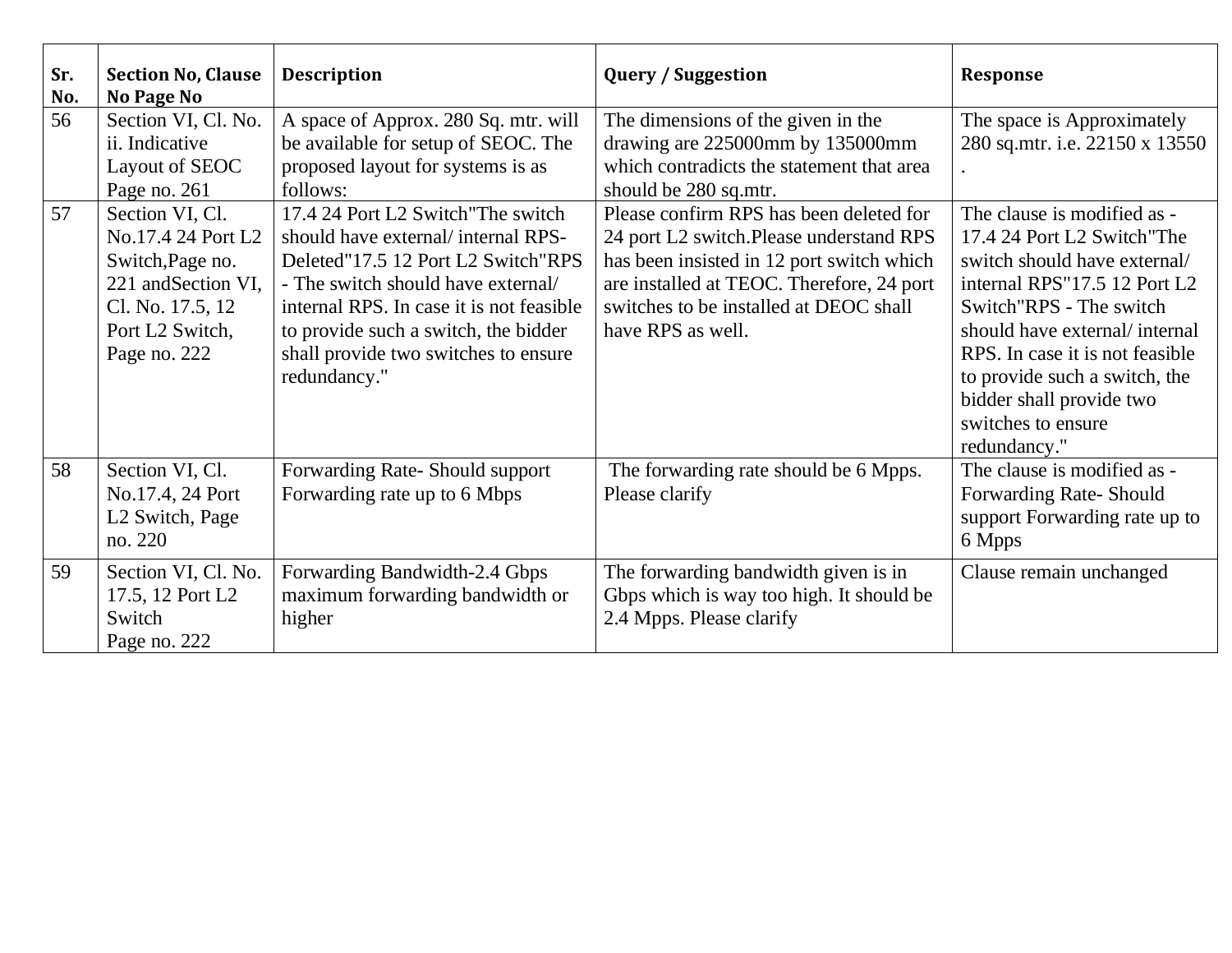| Sr.<br>No. | <b>Section No, Clause</b><br>No Page No | <b>Description</b>                                                                             | <b>Query / Suggestion</b>                                                            | Response                                                                                                                                                    |
|------------|-----------------------------------------|------------------------------------------------------------------------------------------------|--------------------------------------------------------------------------------------|-------------------------------------------------------------------------------------------------------------------------------------------------------------|
| 60         | Section VI, Cl. No.                     | 14.2 Remote Terminal Unit with Ip65                                                            | Please answer the following queries:                                                 | 1. There are four types of site                                                                                                                             |
|            | 14.2 Remote                             | <b>Steel Cabinet</b>                                                                           |                                                                                      | configurations -                                                                                                                                            |
|            | Terminal Unit with                      | Solar panel-The Solar Panel shall be                                                           | 1) As per this clause, Govt. buildings will                                          | i- MPCS Building with Pole                                                                                                                                  |
|            | Ip65 Steel Cabinet                      | rated for 12V and 150-Watt output                                                              | be provided to mount solar on rooftop of                                             | Mount                                                                                                                                                       |
|            | Serial no. 9, Page                      | and should be roof mountable on                                                                | the building. In no circumstances, Solar                                             | ii- MPCS Land with Tower                                                                                                                                    |
|            | no. 211                                 | selected Building for mounting of                                                              | Panel will mounted on pole and tower or                                              | iii- Non MPCS Building with                                                                                                                                 |
|            |                                         | warning message amplifier / horn                                                               | ground based. Please confirm.                                                        | Pole Mount                                                                                                                                                  |
|            |                                         | system. It shall be responsibility of                                                          |                                                                                      | Iv- Non MPCS land with                                                                                                                                      |
|            |                                         | the bidder to replace the solar panel                                                          | 3) In case of mischief or deliberate                                                 | Tower                                                                                                                                                       |
|            |                                         | system at free of cost in case of                                                              | damage of equipment, cost of                                                         |                                                                                                                                                             |
|            |                                         | damage due to natural forces during                                                            | replacement will be borne to GSDMA.                                                  | At some Sites with Tower -                                                                                                                                  |
|            |                                         | warranty and AMC period. The Solar                                                             | Bidders will only be responsible to                                                  | VSAT is to be installed on a                                                                                                                                |
|            |                                         | Panel should be IEC 61215 Ed. 2 and<br>IEC 61730 Safety Class II UL 1703<br>& 4703 compliant"" | replace the equipment only in case natural<br>forces during warranty and AMC period. | nearby Govt. Building in the<br>same premises and some other<br>VSAT is to be installed on an<br>elevated platform. Number is<br>provided in the price bid. |
|            |                                         |                                                                                                |                                                                                      | 2. Refer Clause 33 and 34 on<br>page 417 and 418                                                                                                            |
|            |                                         |                                                                                                |                                                                                      |                                                                                                                                                             |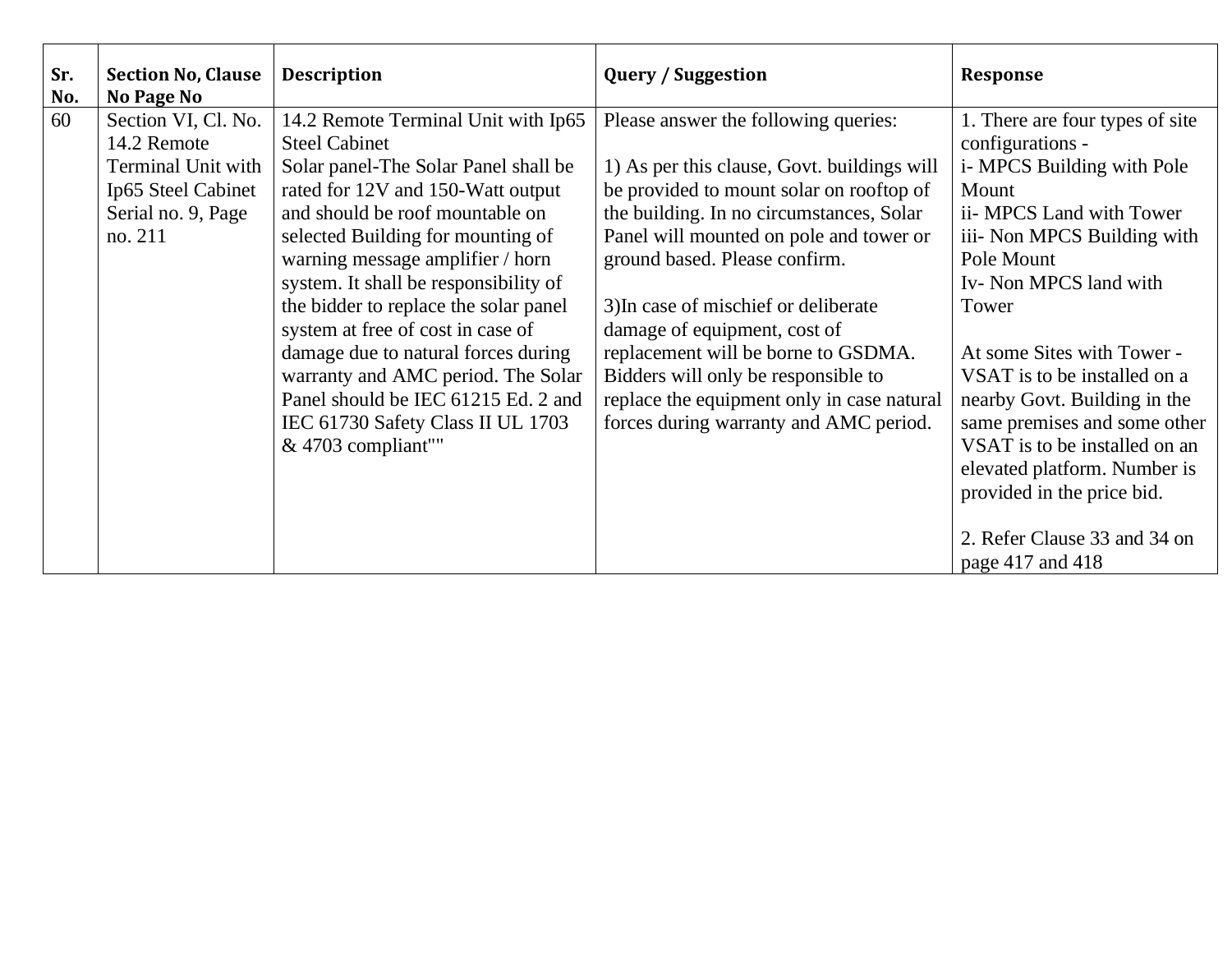| Sr.<br>No. | <b>Section No, Clause</b><br>No Page No                                                                                        | <b>Description</b>                                                                                                                                                                                                                                                                                                                                                                                                                                                                                                                                                                                                                                                                                                                                                                 | <b>Query / Suggestion</b>                                                                                                                                                                                                                                                                                                                                                                                                 | <b>Response</b>                                                                                                                                                                                                                                                                                                                                                                                                                                                                            |
|------------|--------------------------------------------------------------------------------------------------------------------------------|------------------------------------------------------------------------------------------------------------------------------------------------------------------------------------------------------------------------------------------------------------------------------------------------------------------------------------------------------------------------------------------------------------------------------------------------------------------------------------------------------------------------------------------------------------------------------------------------------------------------------------------------------------------------------------------------------------------------------------------------------------------------------------|---------------------------------------------------------------------------------------------------------------------------------------------------------------------------------------------------------------------------------------------------------------------------------------------------------------------------------------------------------------------------------------------------------------------------|--------------------------------------------------------------------------------------------------------------------------------------------------------------------------------------------------------------------------------------------------------------------------------------------------------------------------------------------------------------------------------------------------------------------------------------------------------------------------------------------|
| 61         | Section VI, Cl.<br>No.14.2, Page no.<br>210                                                                                    | RTU should include high powered<br>audio amplifier compatible to<br>workwith the Speaker Horn Array.<br>All the electronic unit i. e.<br>RTU, Communication Interface Card,<br>VSAT modem, Solar powercontroller<br>and Loudspeaker Audio Power<br>Amplifier with back-upbattery should<br>be housed in a IP 65 /NEMA 4X<br>Outdoor Cabinet with lock & key<br>arrangement. This cabinet can be kept<br>safely inside nearestgovernment or<br>public building such as the Cyclone<br>Shelter Buildingor should be<br>mounted sufficiently high from the<br>ground level on 15-meter tower<br>planned at sea beach etc. so that they<br>are out of reach of mischief makers.<br>The horn design should meet the<br>weather conditions and work properly<br>at the time of disaster. | Please answer the following queries:1)<br>Access to all of proposed site will be<br>provided by GSDMA. with all ROW and<br>RI charges in the scope of GSDMA.<br>Please confirm.2) Bidder will be provided<br>space in Taluka, District and State<br>headquarter to store spares for prompt<br>support.3) Satellite modem is also IP 65<br>compliant. Please confirm modem can be<br>placed outside IP 65 cabinet as well. | 1. All permissions are to be<br>obtained by the bidder.<br>Employer will extend all<br>possible help to the bidder for<br>this purpose. However the<br>bidder has ultimate<br>responsibility to obtain such<br>permissions.2. No. Warehouse<br>and security of items is the<br>responsibility of the bidder.3.<br>RFP mentions the minimum<br>requirement and bidder is<br>expected to design and<br>provide appropriate equipment<br>in accordance with the<br>objectives of the project. |
| 62         | 9. Communications<br>systems and data<br>network resources<br>Clause 9.2 Satellite<br>based handheld<br>phones<br>Page no. 187 | 9.2Satellite based handheld phones<br>Inmarsat satellite based handheld<br>phones (Isat-2) are made available in<br>India by Bharat Sanchar Nigam<br>Limited (BSNL) and the company<br>also offers voice and data services for<br>satellite phone users. The license for<br>use of these phones will be in the<br>name of GSDMA. However, the<br>contractor will take all necessary<br>action to get the license from<br>Department of Telecommunications.<br>The contractor will also procure, and                                                                                                                                                                                                                                                                                | Bidder will handle procurement and<br>maintenance of Satellite phone. Monthly<br>usage charge will be borne to GSDMA<br>and will be paid directy to BSNL. Please<br>confirm.<br>Also, Bidder can't estimate talktime for<br>satellite phone usage by EOC team.<br>Therefore, it must be excluded.                                                                                                                         | Refer Item no. 1 schedule 2<br>price bid which includes<br><b>ISAT-2</b> phones<br>terminal with Fees<br>(WPC License/renewal,<br>Royalty). For Operations -<br><b>Standard Postpaid Annual</b><br>plan from service provider for<br>Government usage should be<br>taken into account.                                                                                                                                                                                                     |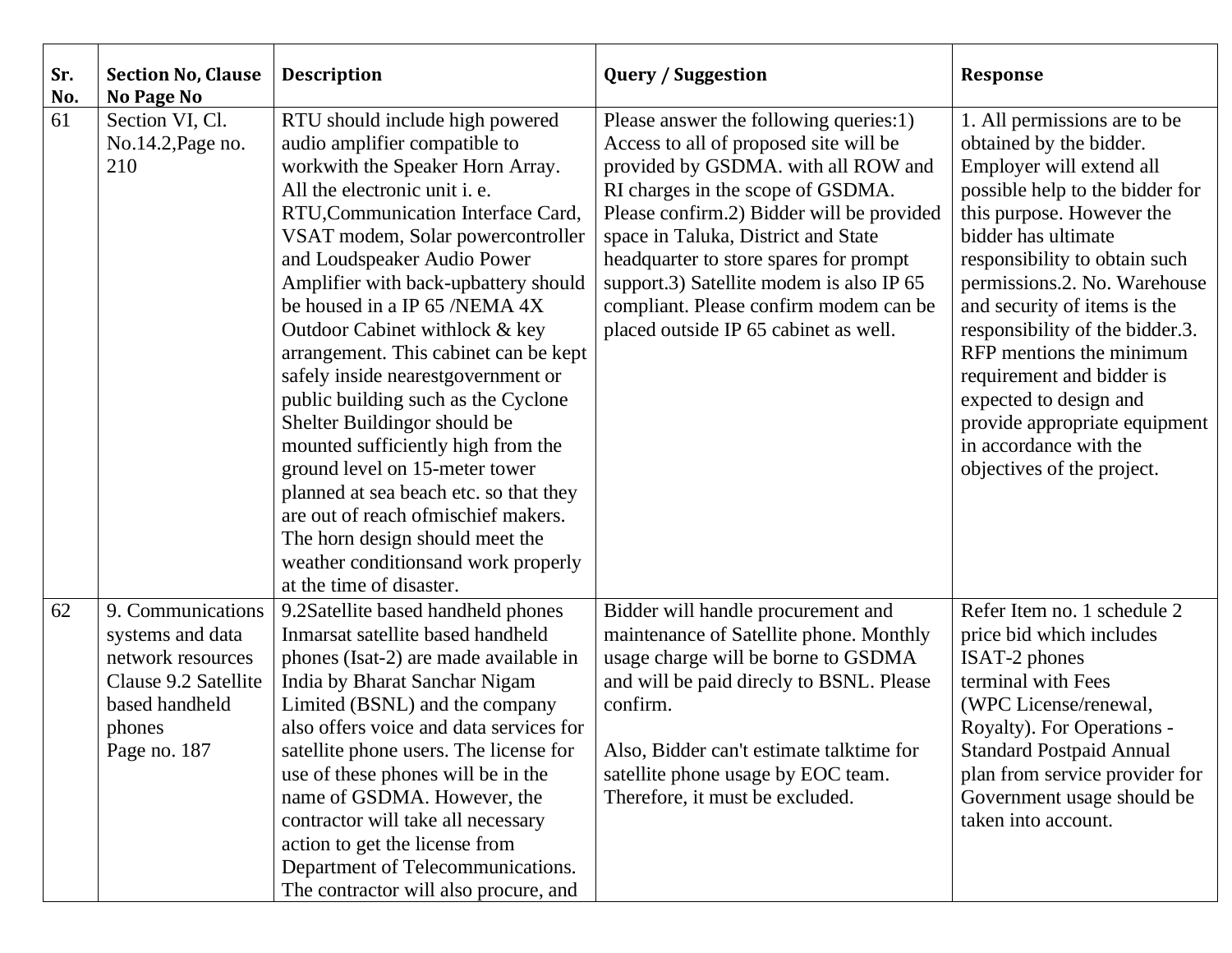| Sr.<br>No. | <b>Section No, Clause</b><br>No Page No                                                                                                                                                                                            | <b>Description</b>                                                                                                                                                                                                                                                                                                                                                                                                                                                                                                                                                                                                                                                                                                                                                        | <b>Query / Suggestion</b>                                                                                                                                                                                                                                                                                                                                 | <b>Response</b>                                                                                              |
|------------|------------------------------------------------------------------------------------------------------------------------------------------------------------------------------------------------------------------------------------|---------------------------------------------------------------------------------------------------------------------------------------------------------------------------------------------------------------------------------------------------------------------------------------------------------------------------------------------------------------------------------------------------------------------------------------------------------------------------------------------------------------------------------------------------------------------------------------------------------------------------------------------------------------------------------------------------------------------------------------------------------------------------|-----------------------------------------------------------------------------------------------------------------------------------------------------------------------------------------------------------------------------------------------------------------------------------------------------------------------------------------------------------|--------------------------------------------------------------------------------------------------------------|
|            |                                                                                                                                                                                                                                    | supply required number of handsets<br>for use of state government staff.                                                                                                                                                                                                                                                                                                                                                                                                                                                                                                                                                                                                                                                                                                  |                                                                                                                                                                                                                                                                                                                                                           |                                                                                                              |
| 63         | Section VI, Cl. No.<br>19. Miscellaneous<br>Items<br>Clause 19.1 Self-<br><b>Supporting Towers</b><br>- Design,<br>Fabrication and<br>Erection of 15.0<br>Meter<br><b>Angular Tower</b><br>Serial no. 2<br>Design,<br>Page no. 235 | 19.1 Self-Supporting Towers -<br>Design, Fabrication and Erection of<br>15.0 Meter Angular Tower<br>Design - The bidder shall work out<br>detailed design of the civil foundation<br>for 15- meter Self- Supporting Tower<br>using triangular steel sections or 15<br>M Spun Concrete Monopole type<br>tower from all aspects, keeping in<br>view the effects of local metrological<br>conditions like wind velocity up to<br>200 Km / hour, seismicity,<br>temperature etc. to ensure the safety<br>of the pole. The civil foundation<br>design should be approved by Civil<br>engineering wing (department) of any<br>of the IIT (Indian Institute of<br>Technology). Bidder shall submit the<br>detailed specifications along with the<br>approved certificate by IIT. | Please confirm that for 15 meter Self-<br>supporting tower, the bidder can propose<br>Monopole or triangular steel sections or<br>Spun Concrete Monopole.<br>Also, based on site condition e.g. in case,<br>issue in access to site, Bidder can plan for<br>in situ spun concrete monopole while<br>triangular steel sections can be placed<br>elsewhere. | Bidders should work out the<br>detailed design based on the<br>requirement mentioned in the<br>RFB document. |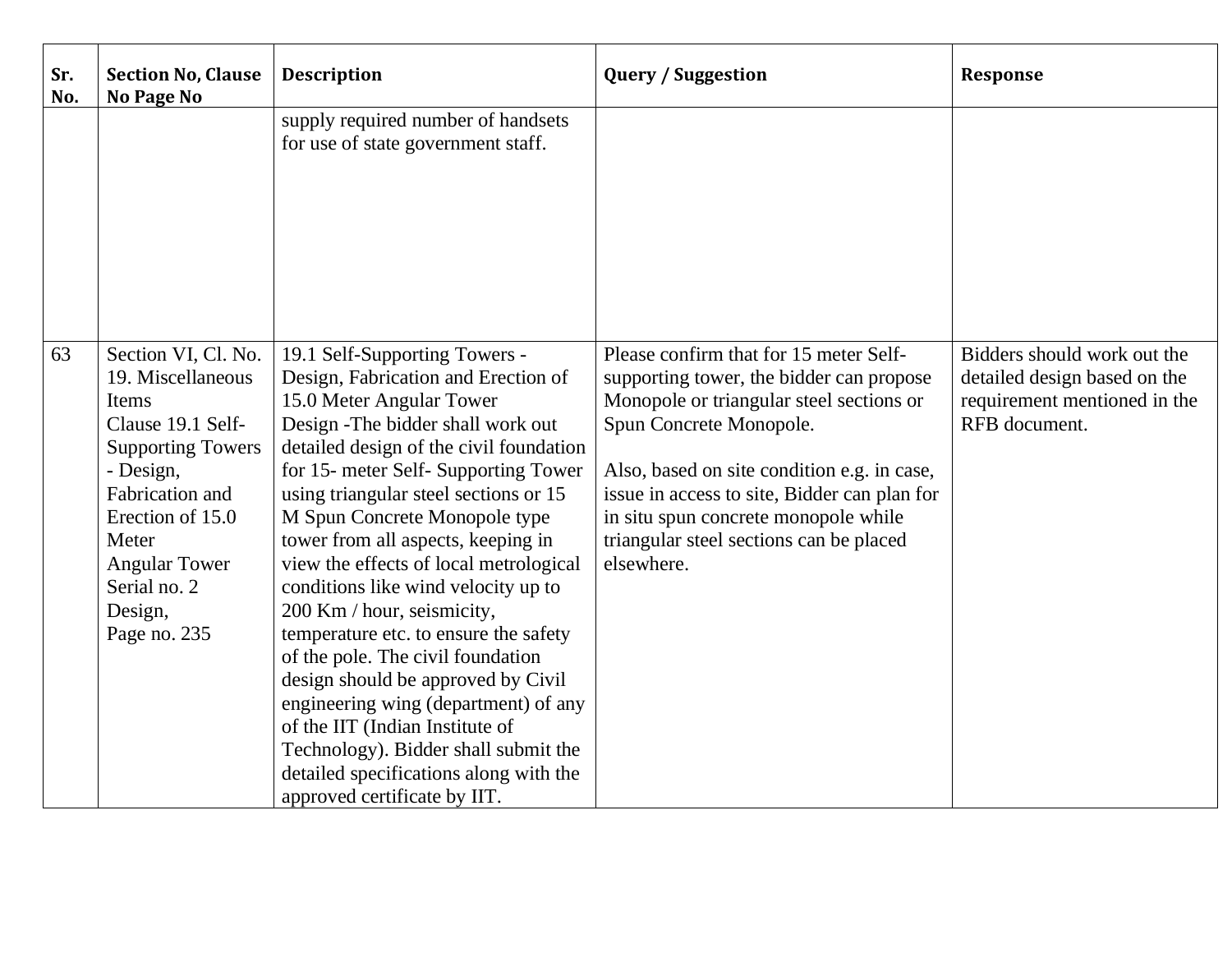| Sr.<br>No. | <b>Section No, Clause</b><br>No Page No                                      | <b>Description</b>                                                                                                                                                                                                                                                                                                                                                                                                                                                                     | <b>Query / Suggestion</b>                                                                                                                                                                                                                                                                                                                                                                                                                                                                   | <b>Response</b>                                                                                                |
|------------|------------------------------------------------------------------------------|----------------------------------------------------------------------------------------------------------------------------------------------------------------------------------------------------------------------------------------------------------------------------------------------------------------------------------------------------------------------------------------------------------------------------------------------------------------------------------------|---------------------------------------------------------------------------------------------------------------------------------------------------------------------------------------------------------------------------------------------------------------------------------------------------------------------------------------------------------------------------------------------------------------------------------------------------------------------------------------------|----------------------------------------------------------------------------------------------------------------|
| 64         | Section VI, Cl.<br>No.16.2 Other ICT<br>Devices<br>MonitoringPage<br>no. 216 | 16.2 Other ICT Devices<br>MonitoringSystem Integrator should<br>provide a Network Monitoring<br>System at SEOC for monitoring all<br>the housed ICT equipment including<br>routers, switches and should also<br>monitor the internet links. The system<br>should provide all the reports<br>necessary to calculate uptime of the<br>whole system and each device<br>individually. Associated Hardware<br>including server and storage is to be<br>provided and configured accordingly. | We understand that bidder is free to<br>choose type of server(rack server or blade<br>server) and storage based on his solution<br>as there is no specification available in the<br>RFP.                                                                                                                                                                                                                                                                                                    | Refer page clause 17 page 219                                                                                  |
| 65         | Section VI, Cl.<br>No.33.3, Page no.<br>318                                  | 33.3 Attachment 3<br>i. Tentative List of SEOC,<br>DEOC, TEOC and BEACHES                                                                                                                                                                                                                                                                                                                                                                                                              | As per our understanding all of sites,<br>where the RTU cabinet including solar,<br>VSAT etc. needs to be installed will have<br>the provision to install solar panel on<br>rooftop and RTU cabinet inside in<br>building. Please confirm.<br>In case, if such building is not available<br>where cabinet needs to be placed on the<br>pole and solar needs to be placed on RCC<br>foundation along with VSAT. Please<br>specify number of such sites for<br>estimation purposes to bidder. | For exact number of sites for<br><b>RCC</b> foundation for VSAT is<br>provided in schedule 2 - Item<br>no. 59. |
| 66         | Section VI, Cl. No.<br>18.4, Page No.233                                     | Battery backup for UPS: The<br>Batteries should be of SMF VRLA<br>type designed for 4 hrs. backup.<br>Battery must be installed in two<br>strings for the above specified power<br>back for the equipment at 100% load.                                                                                                                                                                                                                                                                | Battery backup provided by each string<br>will be for 50% load and 2 strings<br>together will give back up for 100% load.<br>Please confirm ou understanding is<br>correct.                                                                                                                                                                                                                                                                                                                 | Bidders understanding in this<br>respect is correct.                                                           |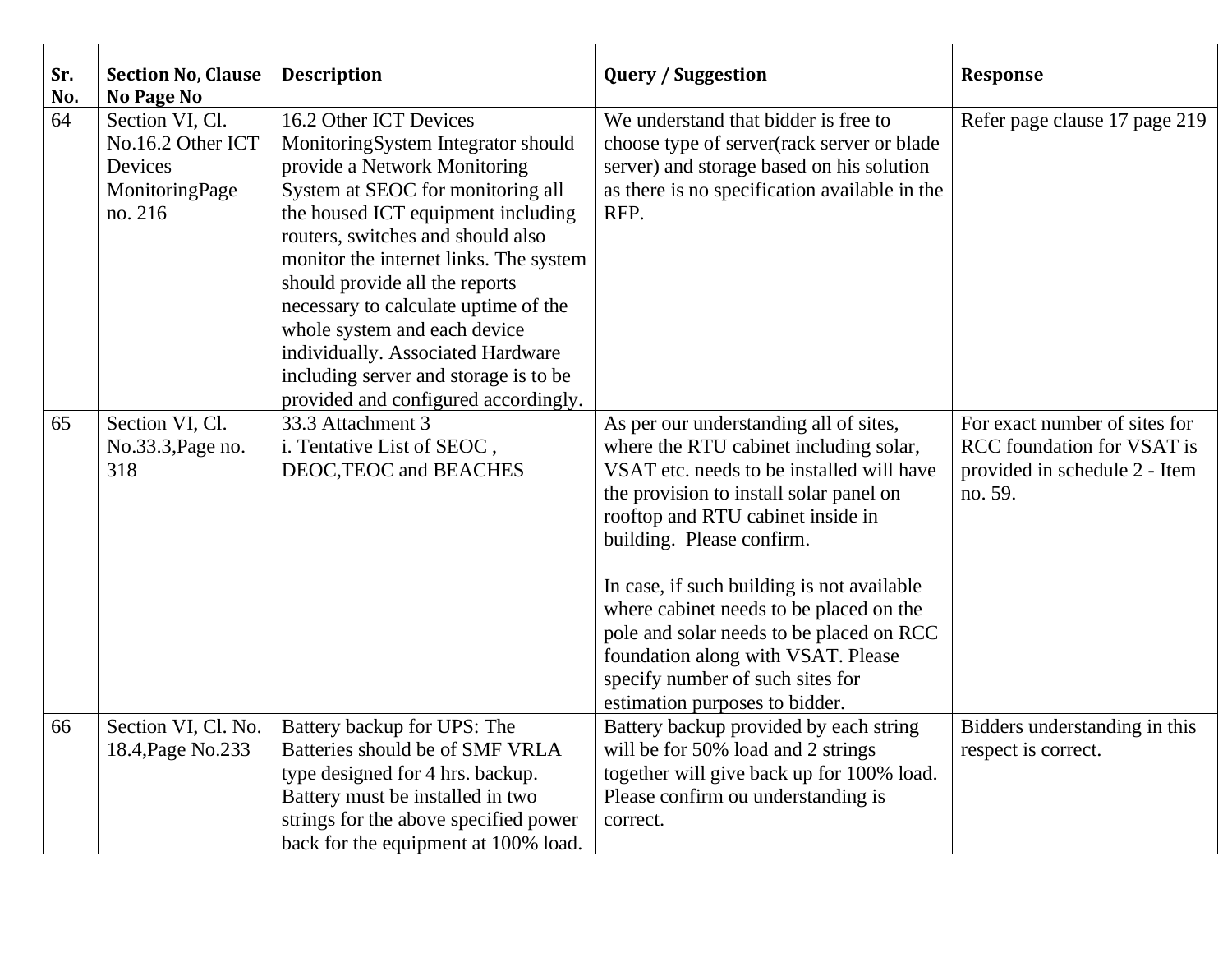| Sr.<br>No. | <b>Section No, Clause</b><br><b>No Page No</b>    | <b>Description</b>                                                                                                                                                                                                                                                                                                                                                                                                                                                                                                                                                                                                                                                                                                                                                                                    | <b>Query / Suggestion</b>                                                                                                                                                                                                                                                                                                                                                                                                                                                                     | <b>Response</b>                                                                                                                                                                                                                                                                                                               |
|------------|---------------------------------------------------|-------------------------------------------------------------------------------------------------------------------------------------------------------------------------------------------------------------------------------------------------------------------------------------------------------------------------------------------------------------------------------------------------------------------------------------------------------------------------------------------------------------------------------------------------------------------------------------------------------------------------------------------------------------------------------------------------------------------------------------------------------------------------------------------------------|-----------------------------------------------------------------------------------------------------------------------------------------------------------------------------------------------------------------------------------------------------------------------------------------------------------------------------------------------------------------------------------------------------------------------------------------------------------------------------------------------|-------------------------------------------------------------------------------------------------------------------------------------------------------------------------------------------------------------------------------------------------------------------------------------------------------------------------------|
| 67         | IFB, Cls. No.<br>$14.2(6 \& 7)$ , Page<br>No. 211 | Horn speakers 4 units or more per<br>location are to be mounted on<br>towers as specified earlier in this<br>document. Mounting Fixtures are to<br>be provided by the contractor. The<br>audio output power should be at<br>least 300 watts RMS continuous per<br>amplifier (or 600 Watts peak per<br>Siren) or more<br>The minimum coverage of warning<br>broadcast should be 1.5 Km radius<br>i.e. 3.0 km diameter and transmission<br>should be Omni directional. The<br>system audio output must be<br>sufficiently high quality to be clearly<br>audible at not less than 1.5<br>Kilometers (radius) from location of<br>alert system. Expected audio level at<br>1.5 Kilometer from the amplifier<br>locations should be at least 70 dB i.e.<br>minimum 5 dB above ambient noise<br>of $65$ db. | In case, Horn speakers 4 Speaker array<br>with 300 W RMS doesn't meet the<br>requirement of 70 dB audio level at 1.5<br>km Kilometers (radius) from location of<br>alert system, solution of 4 speaker will be<br>accpetable to customer. Please confirm.<br>If not, bidder will have to increase<br>Speaker wattage to meet this requirement,<br>those bids not meeting 70 dB audio level<br>requirement at 1.5 km Kilometers (radius)<br>from location of alert system will be<br>rejected. | The specified minimum power<br>output in the RFP is<br>equivalent to 105.0 dB at 30<br>meters, which will meet<br>required audio level of 70.0<br>dB at 1.5 Kilometer radial<br>distance, with normal<br>sensitivity of horn speakers.<br>However, Bidder may offer<br>higher power to ensure<br>70.0Db audio power at 1.5 km |
| 68         | IFB, Cls. No.<br>14.2(8), Page No.<br>211         | The speaker horn arrays should have<br>minimum 4 horns at 90 degrees to<br>each other (the angle will be different<br>in case more horns) to achieve 360<br>degrees (Omni directional) coverage<br>are to be mounted on 15.0 meters<br>self-supporting towers assembled<br>from triangular structures or spun<br>concrete towers should be used in at<br>all other locations including tourist<br>beaches.                                                                                                                                                                                                                                                                                                                                                                                            | Horn Speaker array depends on<br>manufutuer's design. In case of different<br>horn array meeting minimum requirement<br>will be acceptable.                                                                                                                                                                                                                                                                                                                                                   | Refer Query No. 38                                                                                                                                                                                                                                                                                                            |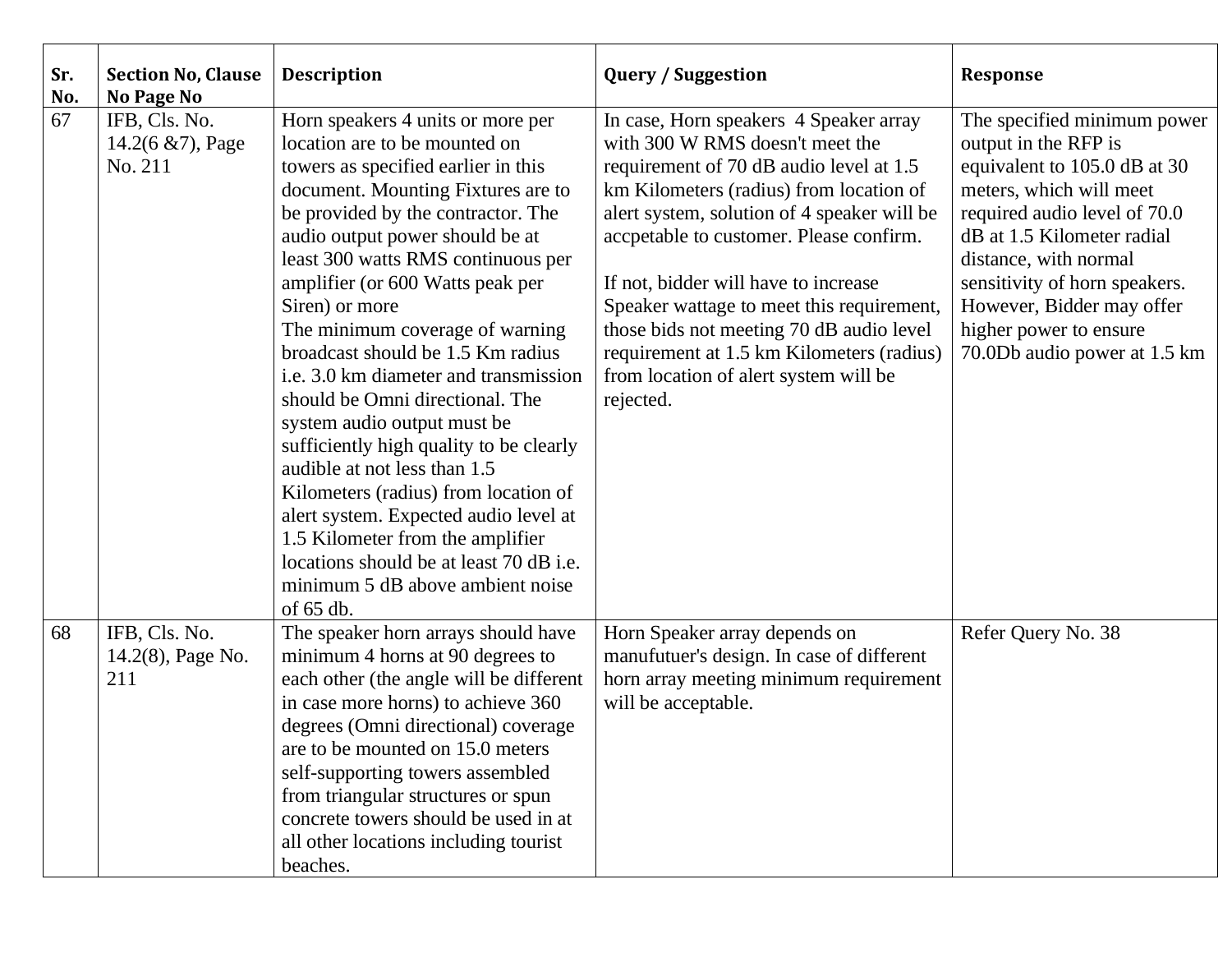| Sr.<br>No. | <b>Section No, Clause</b><br>No Page No | <b>Description</b>                     | <b>Query / Suggestion</b>             | <b>Response</b>                 |
|------------|-----------------------------------------|----------------------------------------|---------------------------------------|---------------------------------|
| 69         | Section VI, Cl, No.                     | Maximum end to end delay for           | End to end Transmission delay means   | the clause clearly mentions -   |
|            | 21.3 Operational                        | transmission - 700 Milliseconds        | from "SEOC to VSAT terminal location" | VSAT to satellite to Hub as     |
|            | <b>Acceptance Tests</b>                 |                                        | or "VSAT OEM Hub to VSAT terminal     | one hop and Hub to satellite to |
|            | 3 VSAT network(f)                       | Data capabilities and transmission     | location". Please clarify.            | VSAT as another hop             |
|            | Page No. 251                            | delay                                  |                                       |                                 |
|            |                                         | VSAT at SEOC will operate with         |                                       |                                 |
|            | Section VI, Cl, No.                     | Single Channel Per Carrier (SCPC)      |                                       |                                 |
|            | 13.2 VSAT                               | access technology and will operate at  |                                       |                                 |
|            | <b>Network</b>                          | 1.0 Mbps data rate. SEOC will also     |                                       |                                 |
|            | Page No. 205,                           | be connected with 2.0 Mbps data rate   |                                       |                                 |
|            | Serial no. 2                            | terrestrial link up to hub of the VSAT |                                       |                                 |
|            |                                         | network operator and will act as       |                                       |                                 |
|            |                                         | primary link. SCPC carrier will        |                                       |                                 |
|            |                                         | provide back-up in case of failure of  |                                       |                                 |
|            |                                         | terrestrial link. Such an arrangement  |                                       |                                 |
|            |                                         | will provide high quality network      |                                       |                                 |
|            |                                         | linkage and minimise satellite link    |                                       |                                 |
|            |                                         | delay to around 400 Milli Seconds      |                                       |                                 |
|            |                                         | which will be half of normal delay in  |                                       |                                 |
|            |                                         | case of two hop linkage (VSAT to       |                                       |                                 |
|            |                                         | satellite to Hub as one hop and Hub    |                                       |                                 |
|            |                                         | to satellite to VSAT as another hop)   |                                       |                                 |
|            |                                         | causing the signal delay of the order  |                                       |                                 |
|            |                                         | of 700 Milli Seconds.                  |                                       |                                 |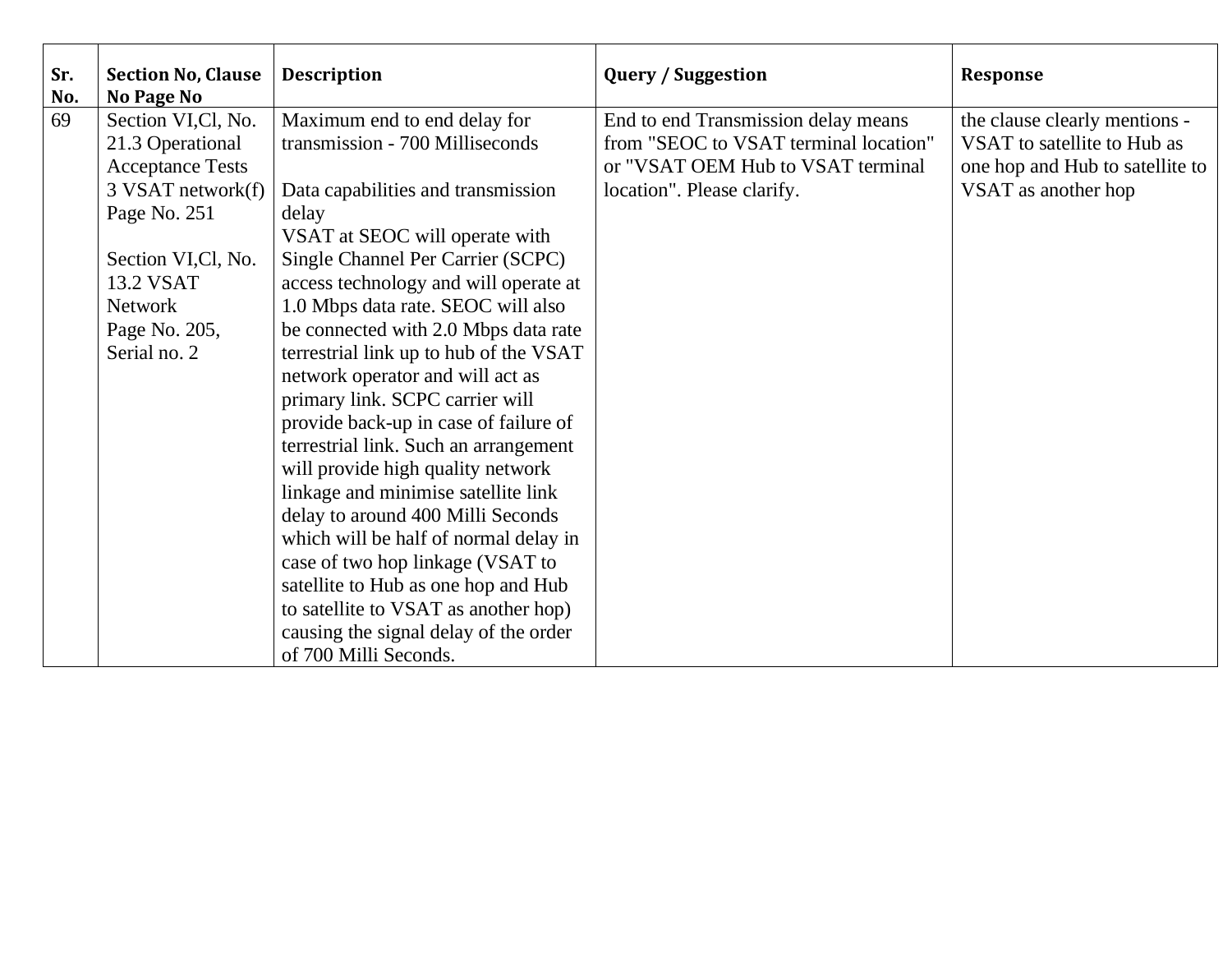| Sr.<br>No. | <b>Section No, Clause</b><br><b>No Page No</b>                                              | <b>Description</b>                                                                                                                                                                                                                                                                                                                                                                                                                                                                                                                                                                                                                                                                                                                            | <b>Query / Suggestion</b>                                                                                                                                                                                                                                                                                                                                                                     | <b>Response</b>                                                                                                                                     |
|------------|---------------------------------------------------------------------------------------------|-----------------------------------------------------------------------------------------------------------------------------------------------------------------------------------------------------------------------------------------------------------------------------------------------------------------------------------------------------------------------------------------------------------------------------------------------------------------------------------------------------------------------------------------------------------------------------------------------------------------------------------------------------------------------------------------------------------------------------------------------|-----------------------------------------------------------------------------------------------------------------------------------------------------------------------------------------------------------------------------------------------------------------------------------------------------------------------------------------------------------------------------------------------|-----------------------------------------------------------------------------------------------------------------------------------------------------|
| 70         | Section VI, 9.4.1<br>Group Messaging,<br>Page No. 190                                       | The Group messaging system shall be<br>a Web based solution and shall be<br>provided as one time supply of<br>redundant hardware and software<br>with perpetual operating license. All<br>components of the package shall be<br>accessible through standard Web<br>browser without any need of extra<br>Client software. The web-based<br>application Software shall be hosted<br>centrally on a redundant server<br>system at SEOC (with option for<br>installation of redundant system at<br>another secure location). The system<br>software should also be stored on a<br>cloud and it shall be possible to<br>accessed through a secured Web<br>Interface from SEOC or any<br>other location for sending Group<br>based alerts messages. | Please provide the details of your existing<br>cloud.                                                                                                                                                                                                                                                                                                                                         | Requirement is for back-up<br>storage on cloud. Bidder has<br>to choose according to his<br>configuration following the<br>relevant GOI guidelines. |
| 71         | Section $II - Bid$<br>Data Sheet (BDS),<br>ITB 11.2 (j),<br>Preparation of<br>Bids, Page 48 | Subcontractor agreement or a letter of<br>intent between the parties to enter<br>into a subcontractor agreement for<br>major items of services under the<br>contract that the Bidder did not<br>otherwise provide.                                                                                                                                                                                                                                                                                                                                                                                                                                                                                                                            | The submission of subcontractor<br>agreement or Letter of Intent at the time<br>of Bidding becomes unpragmatic and is<br>almost impossible. Accordingly kindly<br>delete this requirement. During execution<br>/ implementation, the vendor /<br>subcontractor ordering confirmation will<br>be shared in various progress reports and<br>as and when required by Employer.Please<br>confirm. | Clause remain unchanged.                                                                                                                            |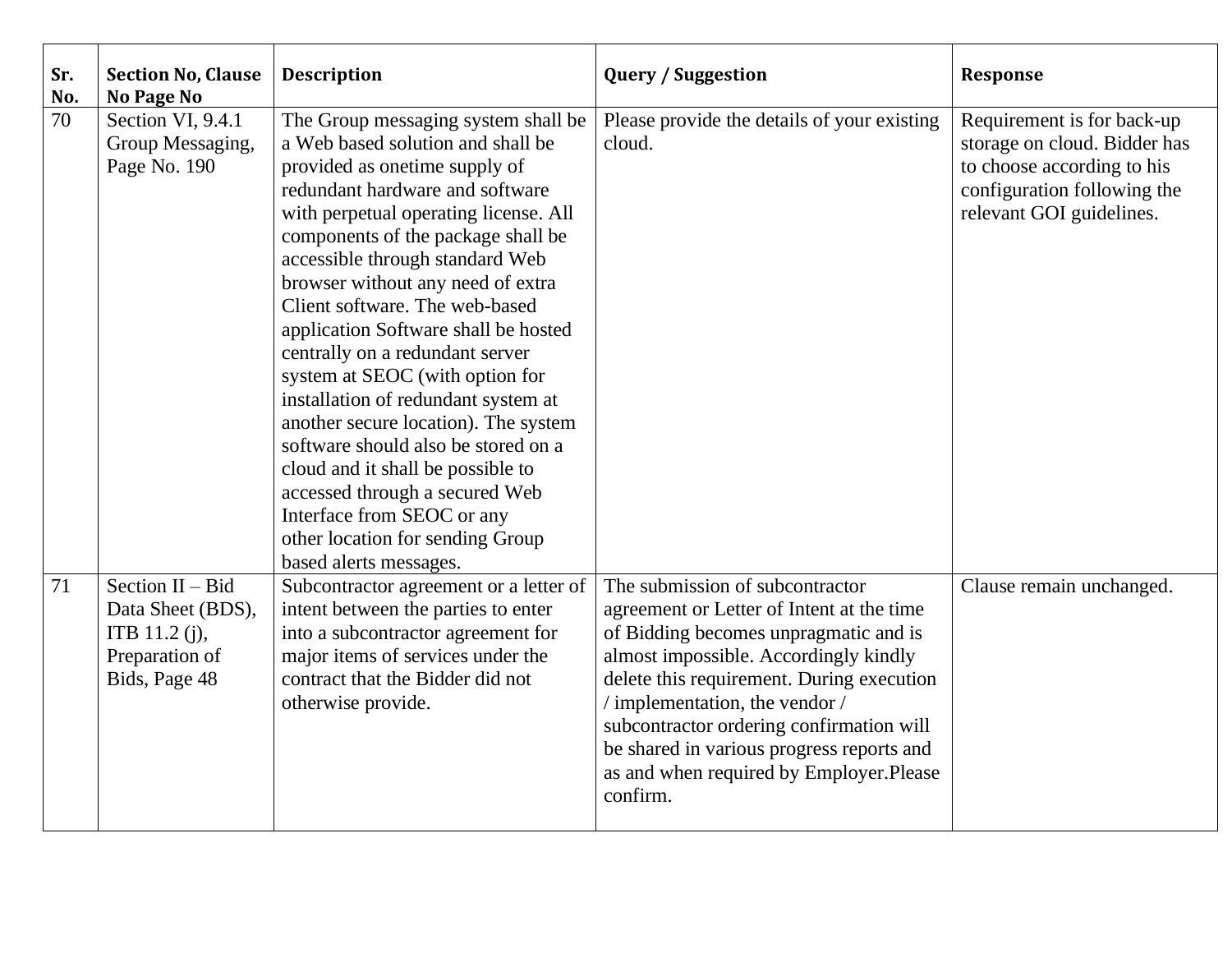| Sr.<br>No. | <b>Section No, Clause</b><br><b>No Page No</b>                                                                                                                                                                  | <b>Description</b>                                                                                                                                                                                                                                                                                                                                                                                                                                                          | <b>Query / Suggestion</b>                                                                                                                                                                             | <b>Response</b>                                                                                                     |
|------------|-----------------------------------------------------------------------------------------------------------------------------------------------------------------------------------------------------------------|-----------------------------------------------------------------------------------------------------------------------------------------------------------------------------------------------------------------------------------------------------------------------------------------------------------------------------------------------------------------------------------------------------------------------------------------------------------------------------|-------------------------------------------------------------------------------------------------------------------------------------------------------------------------------------------------------|---------------------------------------------------------------------------------------------------------------------|
| 72         | <b>Section III</b><br>Evaluation and<br>Qualification<br>Criteria, 1.<br><b>Evaluation of</b><br>Technical Part, 1.4.<br>Functional<br>Guarantees of the<br>$facilities -$<br>Technical aspects,<br>Page no. 59 | Parameter - Implementation period<br>Comissioning of facilities after<br>acceptance testing within Maximum<br>270 days from the date of signing of<br>contract and handing over possession<br>of location free of any incumbencies                                                                                                                                                                                                                                          | As you are already aware that almost all<br>the projects have an Extension of Time<br>period for various reasons, hence having<br>this parameter as apart of the evaluation<br>may please be removed. | Clause remain unchanged                                                                                             |
| 73         | <b>Section III</b><br>Evaluation and<br>Qualification<br>Criteria, 2.<br>Qualification, 2.5.<br>Personnel Page no.<br>74                                                                                        | The Bidder must demonstrate that it<br>will have the personnel for the key<br>positions that meet the following<br>requirements:<br><b>Implementation Phase</b>                                                                                                                                                                                                                                                                                                             | We understand that the Key Personnels<br>will be available during implementation<br>period on as per requirement basis.                                                                               | Bidder has to submit detailed<br>implementation plan in the<br>proposal including resource<br>deployment timelines. |
| 74         | <b>Section III</b><br>Evaluation and<br>Qualification<br>Criteria, 2.<br>Qualification, 2.5.<br>Personnel Page no.<br>76                                                                                        | Note $-1$ . Warning control staff at<br>SEOC will work in 3 shifts for 24X7<br>operations. Other staff at SEOC will<br>work during day time but will be<br>available round the clock during<br>disaster situations 2. Staff at TEOC<br>and DEOC will work during day shift<br>during normal time and round the<br>clock during disaster period.<br>Additional staff should be made<br>available during emergency<br>conditions (normally not lasting more<br>than one week) | Please confirm that this Note Clause is<br>not applicable for implementation period.                                                                                                                  | This note is applicable after<br>the project SEOC<br>/DEOC/TEOC is<br>fully/partially operational.                  |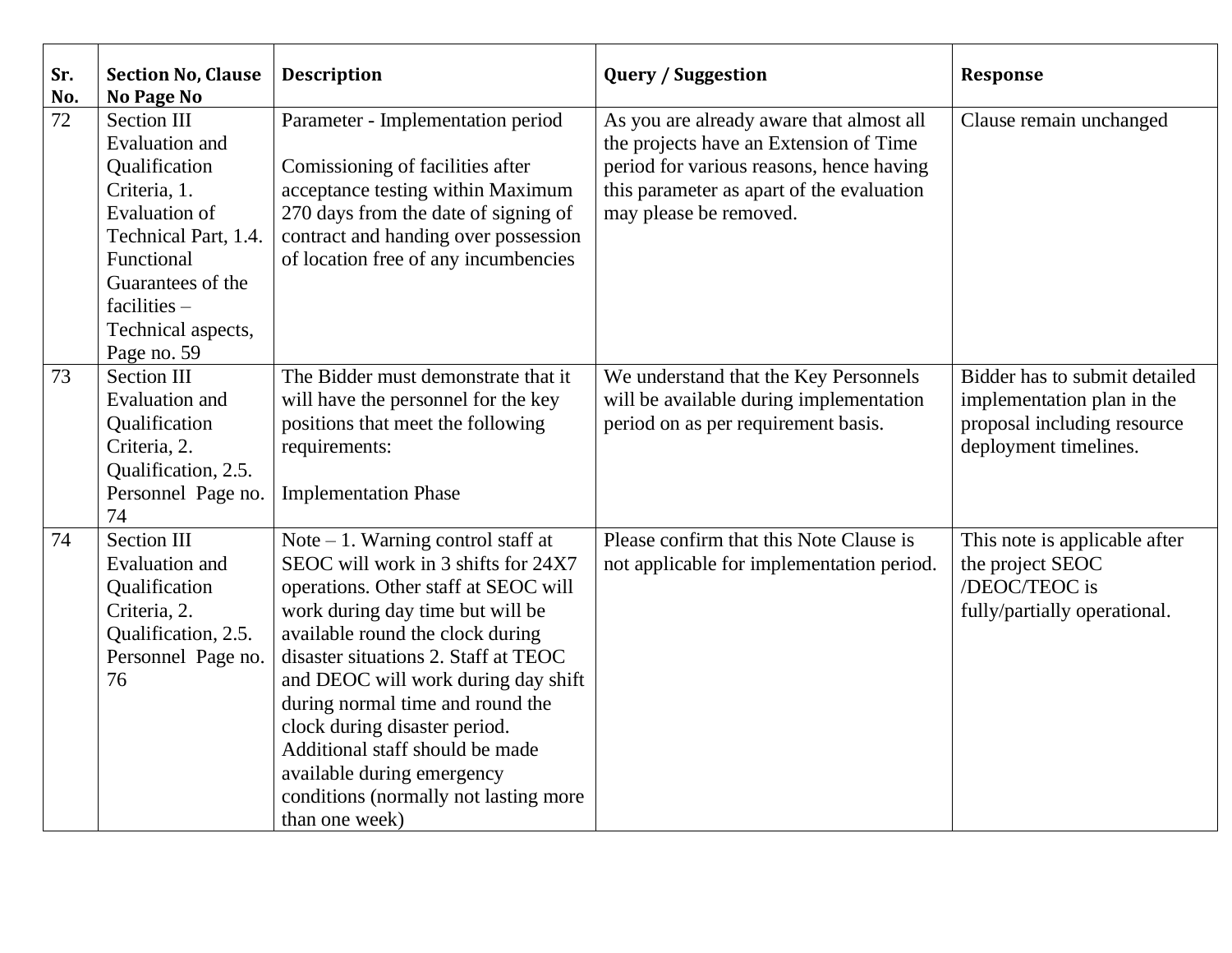| Sr.<br>No. | <b>Section No, Clause</b><br>No Page No                                                                                                                                                | <b>Description</b>                                                                                                                                                                                                                                                                                                                                                                                                                                                                                                                                                                                     | <b>Query / Suggestion</b>                                                                                                                                                                                                                              | Response                                                                                                                                                     |
|------------|----------------------------------------------------------------------------------------------------------------------------------------------------------------------------------------|--------------------------------------------------------------------------------------------------------------------------------------------------------------------------------------------------------------------------------------------------------------------------------------------------------------------------------------------------------------------------------------------------------------------------------------------------------------------------------------------------------------------------------------------------------------------------------------------------------|--------------------------------------------------------------------------------------------------------------------------------------------------------------------------------------------------------------------------------------------------------|--------------------------------------------------------------------------------------------------------------------------------------------------------------|
| 75         | Section IV.<br>Bidding Forms,<br>Appendix to<br><b>Technical Part -2-</b><br>Method Statement,<br>Page 88                                                                              | iv. The Bidder shall not propose<br>multiple products/ makes/models for<br>single line item/ items in the Bid<br>document submission.                                                                                                                                                                                                                                                                                                                                                                                                                                                                  | Inline with Appendix to Technical Part -<br>13 Proposed Subcontractors for Major<br>Items, where more than one Sub-<br>Contractors are permitted, accordingly,<br>the multiple products / make / models for<br>single item is requested to be allowed. | Bidder should not submit<br>conditional Bid where exact<br>make/mode cannot be<br>identified. Items should be<br>provided with supporting<br>OEM-datasheets. |
| 76         | Section IV.<br>Bidding Forms,<br>Appendix to<br><b>Technical Part -2-</b><br><b>Method Statement,</b><br>Page 87                                                                       | The bidder shall provide the un-<br>priced BoQ with Make and<br>Model/product code which shall<br>include every System / Subsystem /<br>Electronic, Electrical, IT and Office<br>equipment.                                                                                                                                                                                                                                                                                                                                                                                                            | Please confirm that the details shall be<br>provided for major items only.                                                                                                                                                                             | <b>Bidder should provide Details</b><br>against each item in BOQ.                                                                                            |
| 77         | Section IV.<br>Bidding Forms,<br>Appendix to<br><b>Financial Part</b><br>Schedule No 2<br>Schedule No. 2.<br>Infrastructure and<br><b>Mandatory Spare</b><br>Parts if any, Page<br>153 | NOTE: The equipment & quantities<br>mentioned in the table are indicative<br>and meant for bid evaluation<br>purposes only. The System<br>Integrator is required to provide<br>complete solution with all necessary<br>materials & accessories to meet the<br>functional requirements. Price bid<br>equipment & quantities are based on<br>the employer's estimation, these<br>quantities are the basis of financial<br>evaluation and finalizing the contract<br>amount, however at the time of<br>implementation of contract if any<br>variation is required, variation may<br>be approved by GSDMA. | Please confirm that the variation in the<br>quantities in the Price Schedules will be<br>routed through Change Order and the<br>Invoices will be submitted on actuals<br>quantities and paid accordingly.                                              | as per the Clause, if any<br>variation is required, it will<br>have to be approved by<br>GSDMA.                                                              |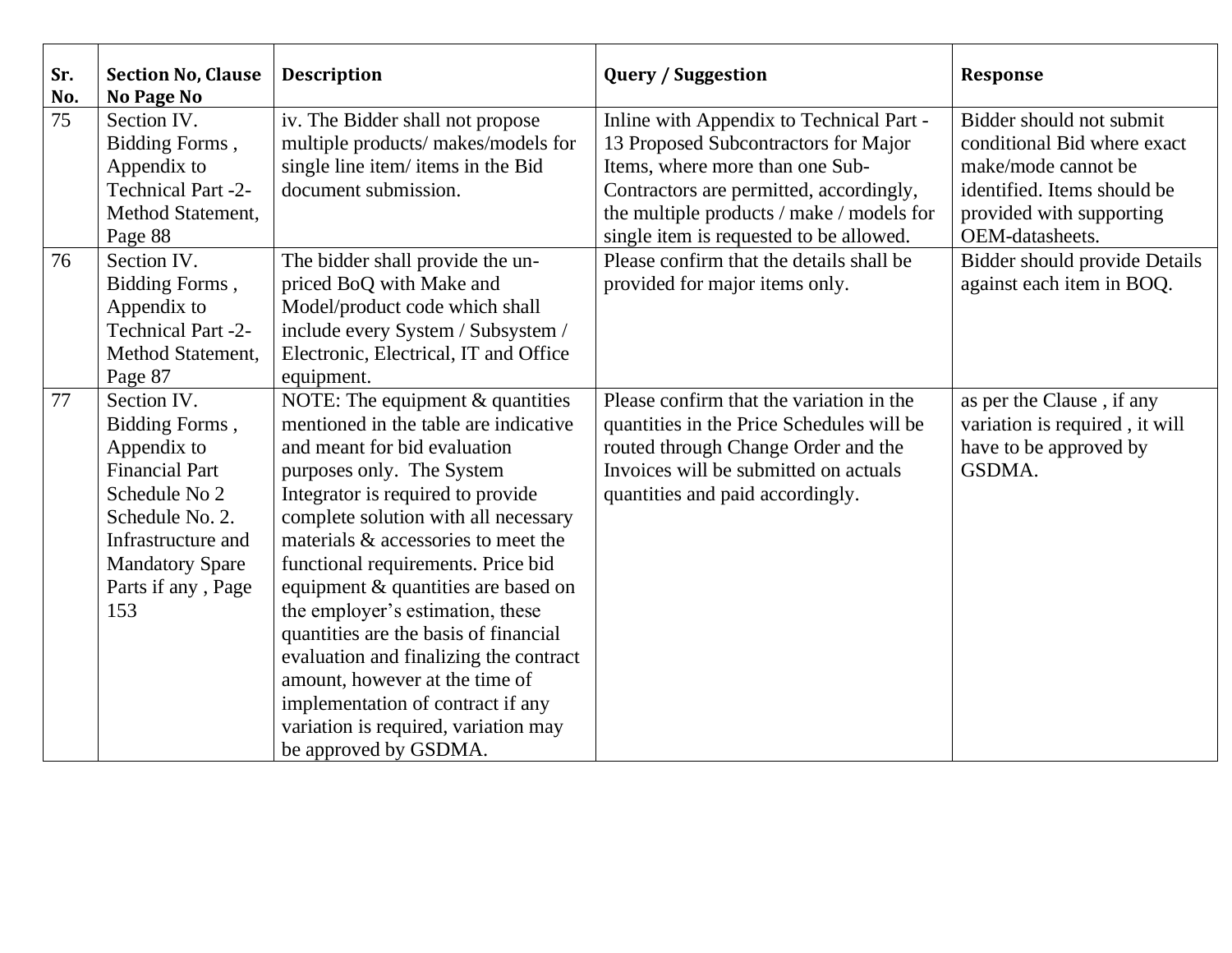| Sr.<br>No. | <b>Section No, Clause</b><br><b>No Page No</b>                                                                                                               | <b>Description</b>                                                                                                                                                                                                                                                                                                                                              | <b>Query / Suggestion</b>                                                                                                                                                                                                              | <b>Response</b>                                                                                                                                                                                                                    |
|------------|--------------------------------------------------------------------------------------------------------------------------------------------------------------|-----------------------------------------------------------------------------------------------------------------------------------------------------------------------------------------------------------------------------------------------------------------------------------------------------------------------------------------------------------------|----------------------------------------------------------------------------------------------------------------------------------------------------------------------------------------------------------------------------------------|------------------------------------------------------------------------------------------------------------------------------------------------------------------------------------------------------------------------------------|
| 78         | Section VI.<br>Employer's<br>Requirements, 23.<br><b>EOC</b><br>Configuration, 23.1<br><b>State Emergency</b><br><b>Operation Centre</b><br>(SEOC), Page 261 | iii. General Works to be carried out at<br>SEOC are as follows:<br>§ Civil Infrastructure Work o<br>Flooring, False Celling, Lighting<br>work<br>262                                                                                                                                                                                                            | Considering the stringent project<br>completion timelines of 9 months please<br>confirm that there will be no approval of<br>specifications / make and model,<br>vendor/subcontractor etc from Employer<br>are required in this scope. | Bidder need to provide all the<br>details asked in the RFB<br>document. Any change of<br>make and model, vendor<br>/subcontractor from the<br>proposal at the time of<br>implementation is not allowed<br>in normal circumstances. |
|            |                                                                                                                                                              | o Wall Paper / Painting work o<br>Partition & architectural work as per<br>approved drawing o Foundation for<br>DG Sets if required etc. o Any other<br>civil work if required.                                                                                                                                                                                 |                                                                                                                                                                                                                                        |                                                                                                                                                                                                                                    |
|            |                                                                                                                                                              | § ICT Infrastructure Work o<br>Structural LAN Cabling o Server<br>Racks Installation o Systems,<br>Equipment Installation &<br>Commissioning o LED TV Mounting<br>etc. § Electrical Infrastructure Work<br>o DG Sets, UPS Installation &<br>Commissioning o Battery Placing &<br><b>Installation o Power Distribution</b><br>Panels Mounting o Structural Power |                                                                                                                                                                                                                                        |                                                                                                                                                                                                                                    |
|            |                                                                                                                                                              | Cabling for Systems & Equipment o<br>Air Conditioner Installation § Other<br>Miscellaneous Work o Furnitures &<br>Storage as per requirement o Earthing<br>work etc.                                                                                                                                                                                            |                                                                                                                                                                                                                                        |                                                                                                                                                                                                                                    |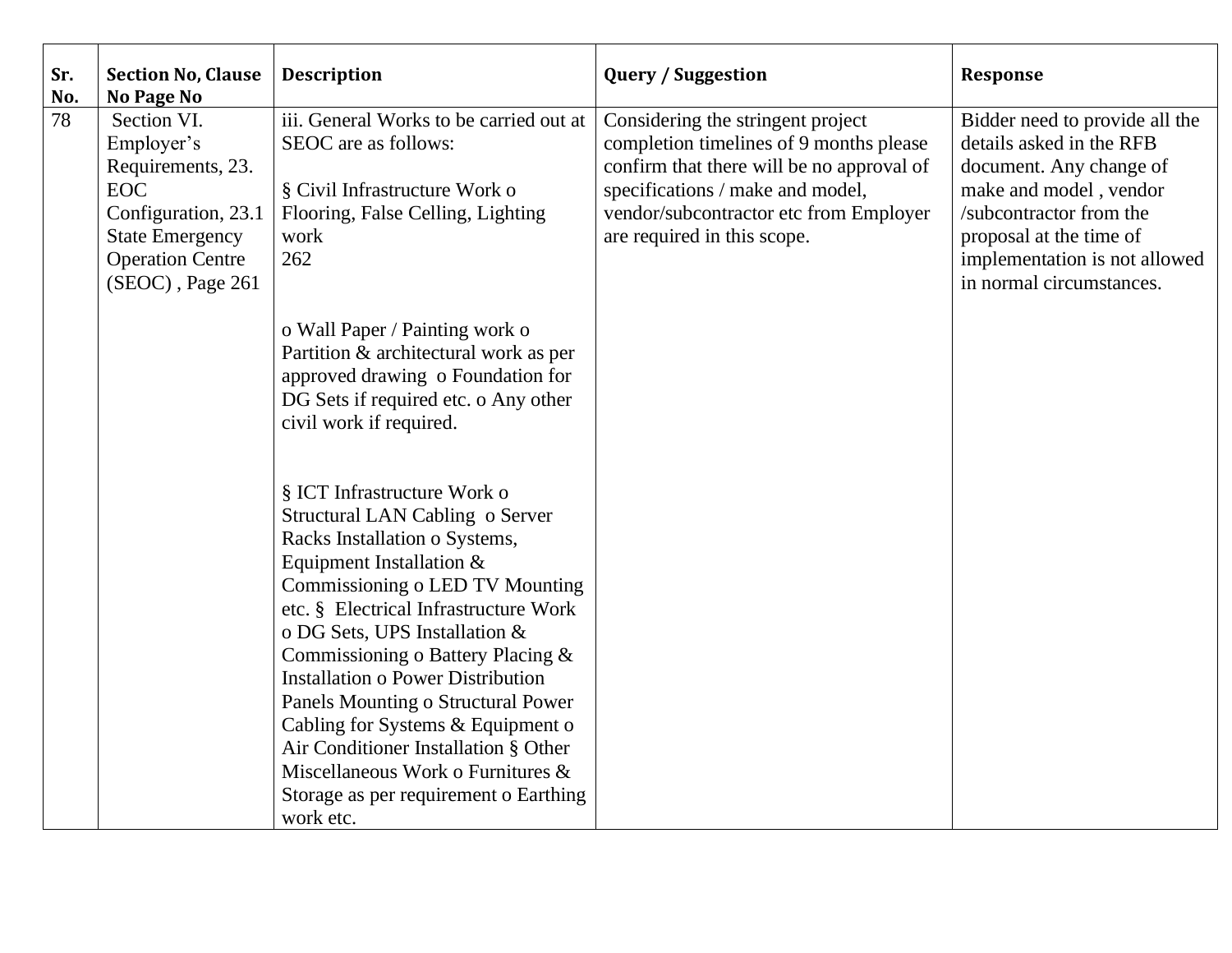| Sr.<br>No. | <b>Section No, Clause</b><br>No Page No | <b>Description</b>                          | <b>Query / Suggestion</b>                 | <b>Response</b>                |
|------------|-----------------------------------------|---------------------------------------------|-------------------------------------------|--------------------------------|
| 79         | Section VI.                             | iii. General Works to be carried out at     | Considering the stringent project         | Bidder need to provide all the |
|            | Employer's                              | DEOC are as follows                         | completion timelines of 9 months please   | details asked in the RFB       |
|            | Requirements, 23.                       |                                             | confirm that there will be no approval of | document. Any change of        |
|            | <b>EOC</b>                              | § Civil Infrastructure Work o               | specifications / make and model,          | make and model, vendor         |
|            | Configuration, 23.2                     | Flooring, False Celling, Lighting           | vendor/subcontractor etc from Employer    | /subcontractor from the        |
|            | <b>District Emergency</b>               | work o Wall Paper / Painting work o         | are required in this scope.               | proposal at the time of        |
|            | <b>Operation Centre</b>                 | Partition & architectural work as per       |                                           | implementation is not allowed  |
|            | (DEOC), Page 264                        | approved drawing o Foundation for           |                                           | in normal circumstances.       |
|            |                                         | DG Sets if required etc. o Any other        |                                           | Refer query No. 77             |
|            |                                         | civil work if required. § ICT               |                                           |                                |
|            |                                         | <b>Infrastructure Work o Structural LAN</b> |                                           |                                |
|            |                                         | Cabling o Server Racks Installation o       |                                           |                                |
|            |                                         | Systems, Equipment Installation &           |                                           |                                |
|            |                                         | Commissioning o LED TV Mounting             |                                           |                                |
|            |                                         | etc. § Electrical Infrastructure Work       |                                           |                                |
|            |                                         | o DG Sets, UPS Installation &               |                                           |                                |
|            |                                         | Commissioning o Battery Placing &           |                                           |                                |
|            |                                         | <b>Installation o Power Distribution</b>    |                                           |                                |
|            |                                         | Panels Mounting o Structural Power          |                                           |                                |
|            |                                         | Cabling for Systems & Equipment o           |                                           |                                |
|            |                                         | Air Conditioner Installation § Other        |                                           |                                |
|            |                                         | Miscellaneous Work o Furnitures &           |                                           |                                |
|            |                                         | Storage as per requirement o Earthing       |                                           |                                |
|            |                                         | work etc.                                   |                                           |                                |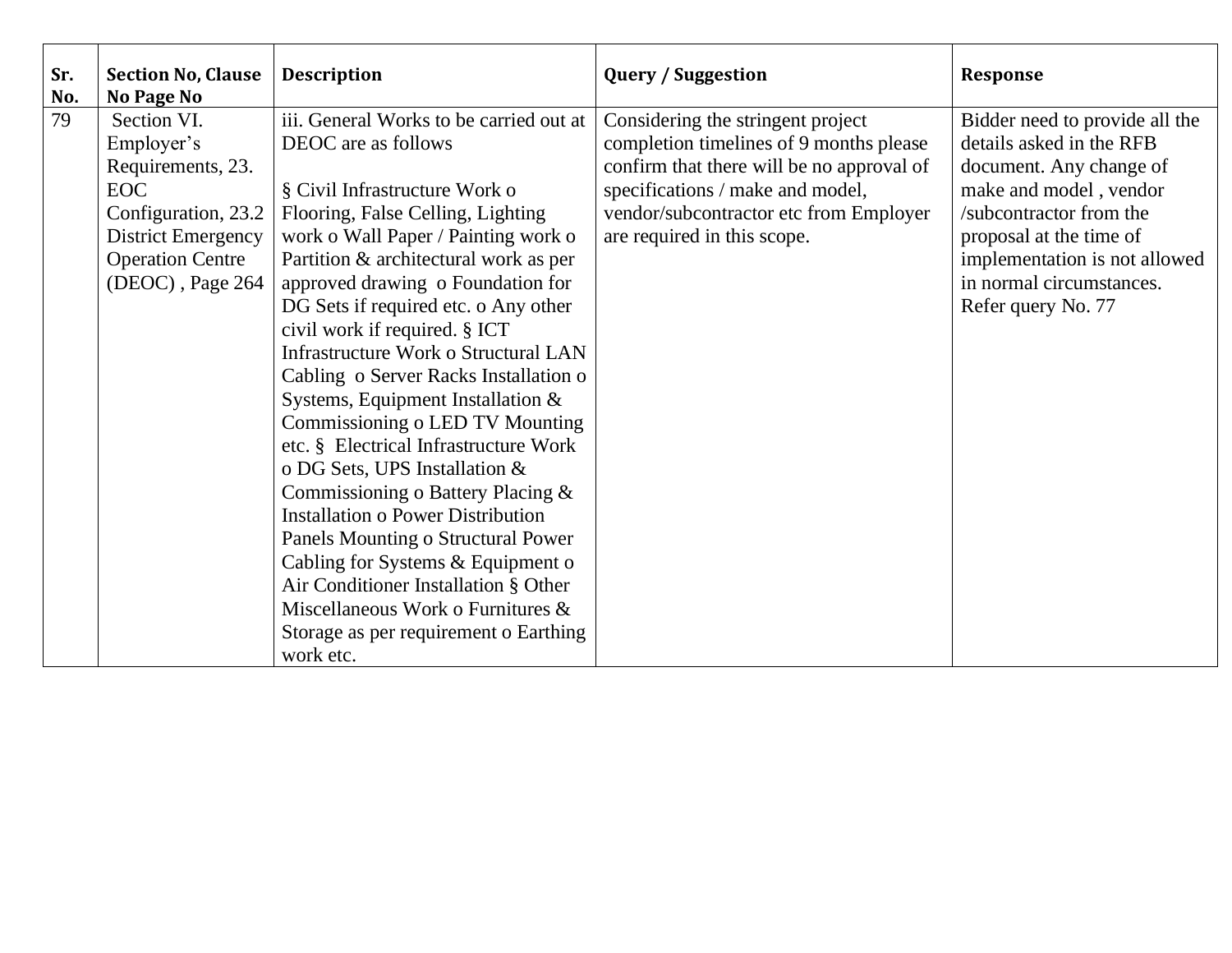| Sr.<br>No. | <b>Section No, Clause</b><br><b>No Page No</b> | <b>Description</b>                       | <b>Query / Suggestion</b>                                                    | <b>Response</b>                                            |
|------------|------------------------------------------------|------------------------------------------|------------------------------------------------------------------------------|------------------------------------------------------------|
| 80         | Section VI.<br>Employer's                      | iii. General Works to be carried out at  | Considering the stringent project<br>completion timelines of 9 months please | Bidder need to provide all the<br>details asked in the RFB |
|            |                                                | TEOC are as follows§ Civil               |                                                                              |                                                            |
|            | Requirements, 23.                              | Infrastructure Work 267 o Flooring,      | confirm that there will be no approval of                                    | document. Any change of                                    |
|            | <b>EOC</b>                                     | False Celling, Lighting work o Wall      | specifications / make and model,                                             | make and model, vendor                                     |
|            | Configuration, 23.3                            | Paper / Painting work o Partition &      | vendor/subcontractor etc from Employer                                       | /subcontractor from the                                    |
|            | <b>Taluk Emergency</b>                         | architectural work as per approved       | are required in this scope.                                                  | proposal at the time of                                    |
|            | <b>Operation Centre</b>                        | drawing o Foundation for DG Sets if      |                                                                              | implementation is not allowed                              |
|            | (TEOC), Page                                   | required etc. o Any other civil work if  |                                                                              | in normal circumstances.                                   |
|            | 266                                            | required. § ICT Infrastructure Work o    |                                                                              | Refer query No.77                                          |
|            |                                                | Structural LAN Cabling o Server          |                                                                              |                                                            |
|            |                                                | Racks Installation o ICT Systems,        |                                                                              |                                                            |
|            |                                                | Equipment Installation $&$               |                                                                              |                                                            |
|            |                                                | Commissioning o LED TV Mounting          |                                                                              |                                                            |
|            |                                                | etc. § Electrical Infrastructure Work    |                                                                              |                                                            |
|            |                                                | o DG Sets, UPS Installation &            |                                                                              |                                                            |
|            |                                                | Commissioning o Battery Placing $\&$     |                                                                              |                                                            |
|            |                                                | <b>Installation o Power Distribution</b> |                                                                              |                                                            |
|            |                                                | Panels Mounting o Structural Power       |                                                                              |                                                            |
|            |                                                | Cabling for Systems & Equipment o        |                                                                              |                                                            |
|            |                                                | Air Conditioner Installation § Other     |                                                                              |                                                            |
|            |                                                | Miscellaneous Work o Furnitures &        |                                                                              |                                                            |
|            |                                                | Storage as per requirement o Earthing    |                                                                              |                                                            |
|            |                                                | work etc                                 |                                                                              |                                                            |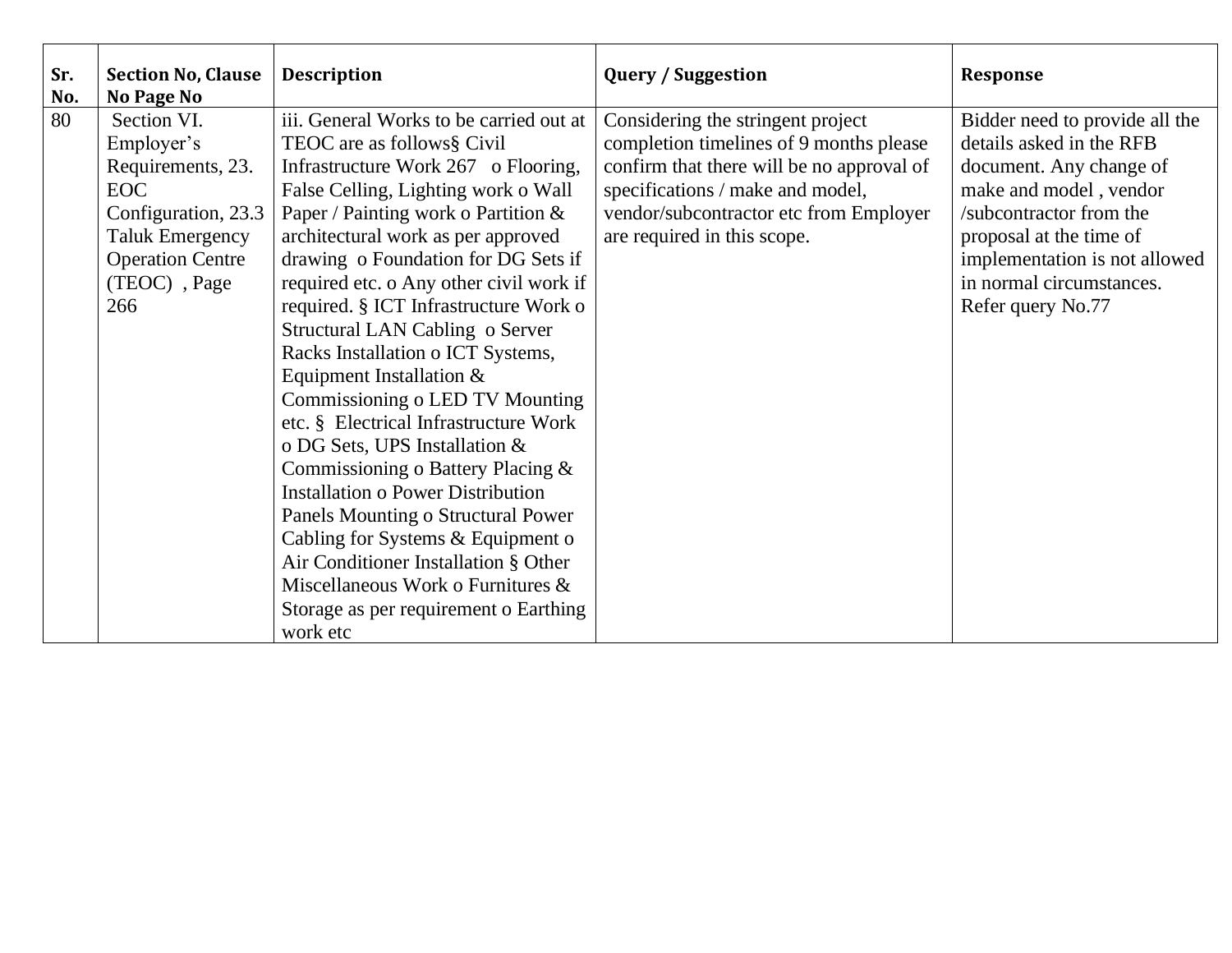| Sr.<br>No. | <b>Section No, Clause</b><br>No Page No                                                                                                        | <b>Description</b>                                                                                                                                                                                                                                                                                                                                                                                                                                                                                                                                                                                                                                                               | <b>Query / Suggestion</b>                                                                                                                                                                                                              | <b>Response</b>                                                                                                                                                                                                                                         |
|------------|------------------------------------------------------------------------------------------------------------------------------------------------|----------------------------------------------------------------------------------------------------------------------------------------------------------------------------------------------------------------------------------------------------------------------------------------------------------------------------------------------------------------------------------------------------------------------------------------------------------------------------------------------------------------------------------------------------------------------------------------------------------------------------------------------------------------------------------|----------------------------------------------------------------------------------------------------------------------------------------------------------------------------------------------------------------------------------------|---------------------------------------------------------------------------------------------------------------------------------------------------------------------------------------------------------------------------------------------------------|
| 81         | Section VI.<br>Employer's<br>Requirements, 23.<br><b>EOC</b><br>Configuration, 23.4<br>Vulnerable village<br>location, Page<br>266             | ii. General Works to be carried out at<br>vulnerable village location are as<br>follows:<br>§ Civil Infrastructure Work o<br>Civil/Foundation work for<br>Tower/Pole erection including SBC.<br>o Any other civil work if required. §<br><b>ICT</b> Infrastructure Work o<br>Installation & Commissioning VSAT<br>& RTU o Integration of RTU with<br>VSAT Network, o Structural IFL &<br>LAN Cabling. § Electrical<br>Infrastructure Work o Installation of<br>Power Distribution Board near RTU.<br>o Solar Panel I&C o Structural Power<br>Cabling. § Other Miscellaneous<br>Work o Security fencing around<br>towers, poles and Monkey cage for<br>VSAT. o Earthing work etc. | Considering the stringent project<br>completion timelines of 9 months please<br>confirm that there will be no approval of<br>specifications / make and model,<br>vendor/subcontractor etc from Employer<br>are required in this scope. | Bidder need to provide all the<br>details asked in the RFB<br>document. Any change of<br>make and model, vendor<br>/subcontractor from the<br>proposal at the time of<br>implementation is not allowed<br>in normal circumstances.<br>Refer query No.77 |
| 82         | Section VI.<br>Employer's<br>Requirements, 25.<br><b>System Inventory</b><br>Table (Supply and<br><b>Installation Cost</b><br>Items), Page 270 | ICT and EWDS System Inventory<br>Table (This is indicative Bidder to<br>prepare)                                                                                                                                                                                                                                                                                                                                                                                                                                                                                                                                                                                                 | Please confirm that any variation in the<br>quantity will be routed through Change<br>order and the invoice will be done on<br>actuals quantites and the payments shall<br>be made by Employer accordingly.                            | refer query no.70                                                                                                                                                                                                                                       |
| 83         | Section VI.<br>Employer's<br>Requirements, 26.<br><b>System Inventory</b><br>Table (Recurrent<br>Cost Items), Page<br>275                      | <b>System Inventory Table (Recurrent</b><br>Cost Items) from Year-1 to Year-5.<br>$(Year - 1$ and Year -2 are for O&M<br>period and year 3-5 are for AMC).<br>#Note: Invoicing on actuals only                                                                                                                                                                                                                                                                                                                                                                                                                                                                                   | Please confirm that any variation in the<br>quantity will be routed through Change<br>order and the invoice will be done on<br>actuals quantites and the payments shall<br>be made by Employer accordingly.                            | refer query no.70                                                                                                                                                                                                                                       |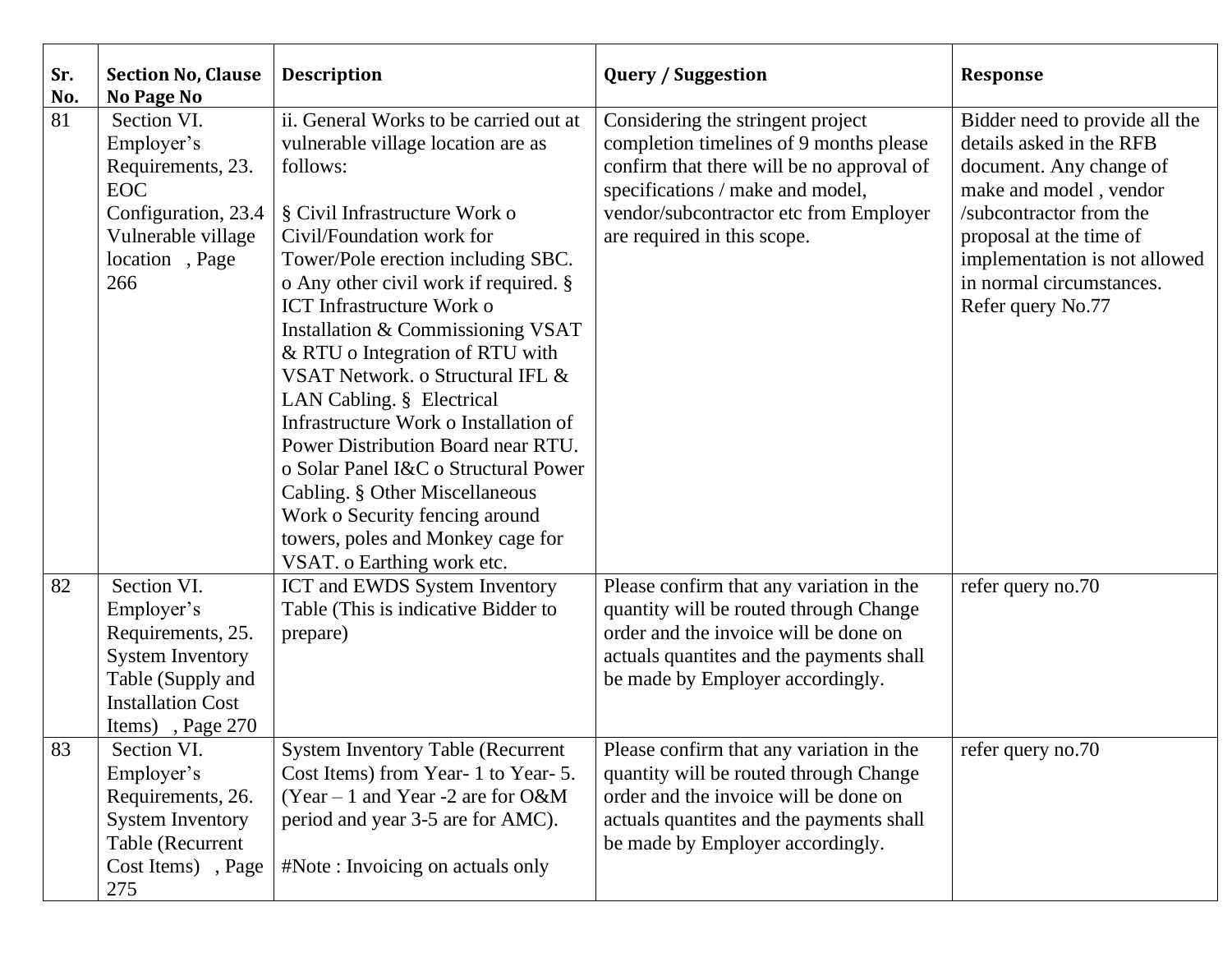| Sr.<br>No. | <b>Section No, Clause</b><br>No Page No | <b>Description</b>                     | <b>Query / Suggestion</b>               | <b>Response</b>           |
|------------|-----------------------------------------|----------------------------------------|-----------------------------------------|---------------------------|
| 84         | Section VI.                             | <b>Regulatory Permissions and</b>      | We understand that the same shall be in | Refer query no 61 point 1 |
|            | Employer's                              | ConsentsThe System Integrator shall    | Customer's Scope. Please confirm        |                           |
|            | Requirements, 27.2                      | obtain all requisite statutory         |                                         |                           |
|            | <b>ESMP/ESHS Plan</b>                   | clearances prior to commencement of    |                                         |                           |
|            | for construction/                       | civil and or electrical works, which   |                                         |                           |
|            | erection of Siren                       | includes obtaining                     |                                         |                           |
|            | Towers and                              | permissions/consents for setting-up    |                                         |                           |
|            | upgradation of                          | construction camp; plants and          |                                         |                           |
|            | EOC, Page 278                           | equipment; borrow areas if necessary.  |                                         |                           |
|            |                                         | The System Integrator shall abide by   |                                         |                           |
|            |                                         | all conditions laid out in the said    |                                         |                           |
|            |                                         | clearances. This includes: Aviation    |                                         |                           |
|            |                                         | Authority for erection of Lightning    |                                         |                           |
|            |                                         | Mast which comes in the vicinity of    |                                         |                           |
|            |                                         | flying zone. (Where necessary)         |                                         |                           |
|            |                                         | Consents for establishment and         |                                         |                           |
|            |                                         | operation of plants (electrical power  |                                         |                           |
|            |                                         | generator sets) from State Pollution   |                                         |                           |
|            |                                         | Control Board (If necessary) PUC       |                                         |                           |
|            |                                         | certification for all                  |                                         |                           |
|            |                                         | vehicles/equipment used for            |                                         |                           |
|            |                                         | transportation (of personnel and       |                                         |                           |
|            |                                         | materials) and construction.           |                                         |                           |
|            |                                         | Permission/consent of the District     |                                         |                           |
|            |                                         | Administration/Mining                  |                                         |                           |
|            |                                         | Department/other agencies for          |                                         |                           |
|            |                                         | quarrying and/or borrowing             |                                         |                           |
|            |                                         | operations for materials like sand and |                                         |                           |
|            |                                         | earth                                  |                                         |                           |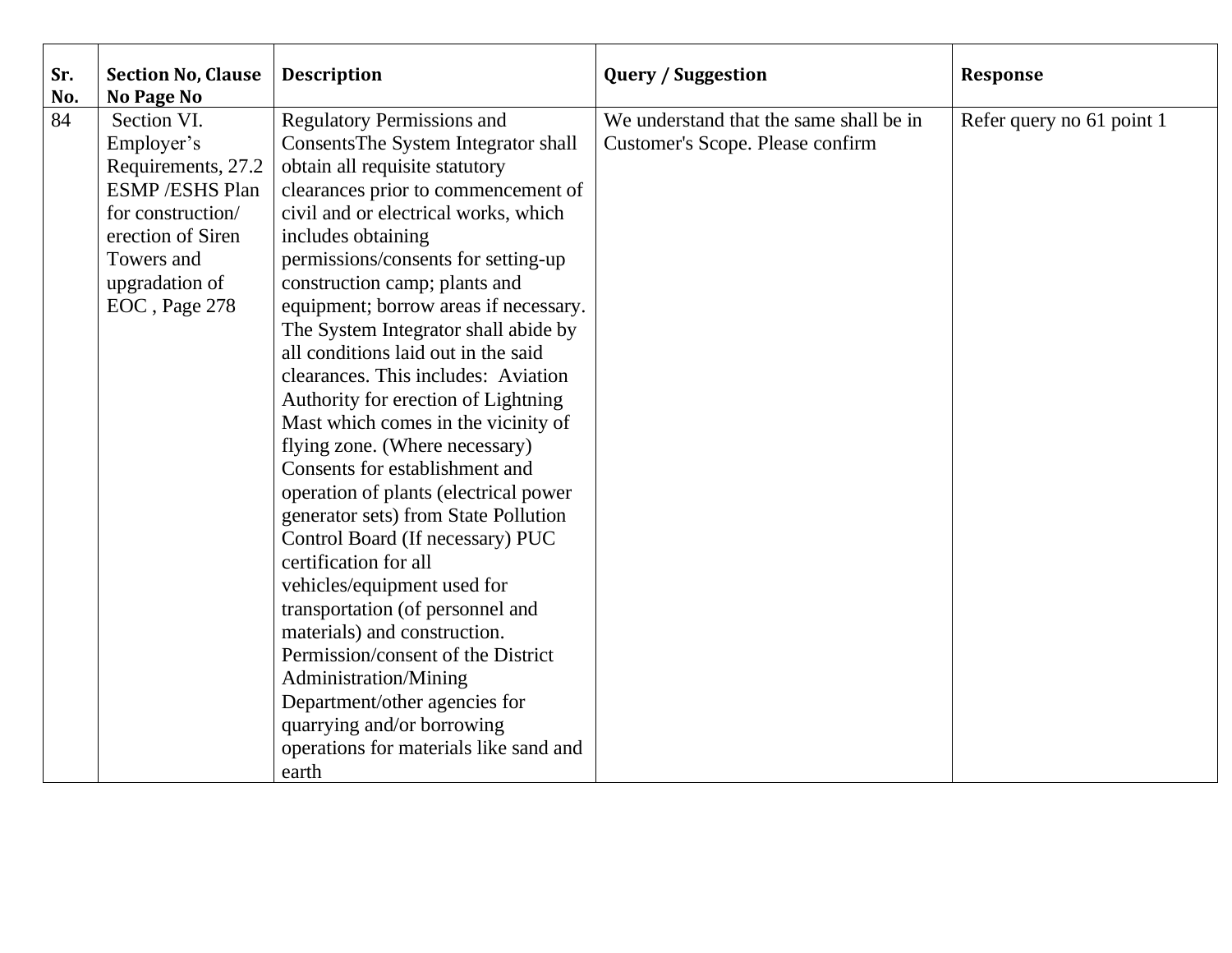| Sr.<br>No. | <b>Section No, Clause</b><br><b>No Page No</b>                                                                                                                        | <b>Description</b>                                                                                                                                                                                                                                                                                                                                                                                                                                                                                                                                                                                                                                                                                                                                                                | <b>Query / Suggestion</b>                                                                                                                  | <b>Response</b>                                       |
|------------|-----------------------------------------------------------------------------------------------------------------------------------------------------------------------|-----------------------------------------------------------------------------------------------------------------------------------------------------------------------------------------------------------------------------------------------------------------------------------------------------------------------------------------------------------------------------------------------------------------------------------------------------------------------------------------------------------------------------------------------------------------------------------------------------------------------------------------------------------------------------------------------------------------------------------------------------------------------------------|--------------------------------------------------------------------------------------------------------------------------------------------|-------------------------------------------------------|
| 85         | Section VI.<br>Employer's<br>Requirements, 27.2<br><b>ESMP/ESHS Plan</b><br>for construction/<br>erection of Siren<br>Towers and<br>upgradation of<br>EOC, Page 278   | <b>Consultation and Community</b><br>Consent<br>The System Integrator shall consult<br>and obtain written consents of<br>landowners<br>(individual/panchayat/govt. agency)<br>for temporary use of land for all<br>construction related activities<br>including: Erection of towers<br>Setting-up and operation of<br>construction and labour camps;<br>Borrow areas and Disposal of debris<br>and other waste material.                                                                                                                                                                                                                                                                                                                                                          | We understand that the same shall be in<br>Customer's Scope. Please confirm                                                                | Refer query no. 61 Point 1                            |
| 86         | Section VI.<br>Employer's<br>Requirements, 27.2<br><b>ESMP</b> / ESHS Plan<br>for construction/<br>erection of Siren<br>Towers and<br>upgradation of<br>EOC, Page 278 | Construction/Labour CampLocation:<br>The location of camp and plant site/s<br>shall be as per the environmental<br>siting criteria given in the ESMF.<br>Consent of the land owner/local<br>authorities shall be required and<br>needs to be submitted to the<br><b>Employer for approval. Construction</b><br>camp sites (including plant sites, and<br>material stock yards) shall be located<br>(preferably in the downwind<br>direction) at least 500 mts. from the<br>nearest settlement and at least 1000<br>mts. away from designated/protected<br>natural habitats (such as National<br>Parks, Sanctuaries, Biosphere<br>Reserves, Reserve Forests and<br>Ramsar Sites). Accommodation and<br>Basic Amenities: All weather shelter<br>with the required tenement size and | Providing adequate area / land and other<br>facilities for Construction and Labor<br>Camp shall be in Customer's scope.<br>Please confirm. | Not in employers scope. Refer<br>query no. 61 point 1 |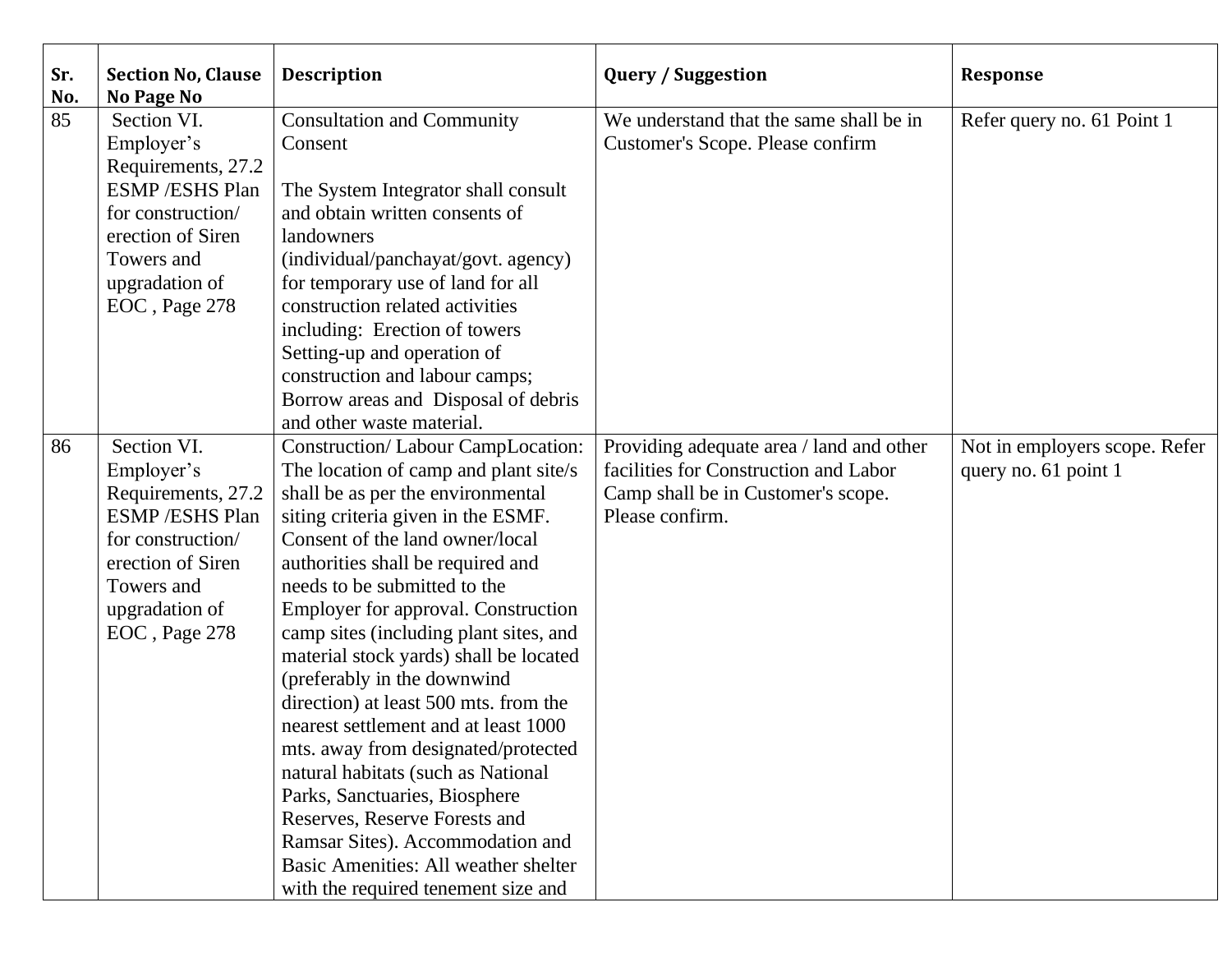| Sr.<br>No. | <b>Section No, Clause</b><br>No Page No | <b>Description</b>                       | <b>Query / Suggestion</b>                  | <b>Response</b>            |
|------------|-----------------------------------------|------------------------------------------|--------------------------------------------|----------------------------|
|            |                                         | toilets shall be provided, as per        |                                            |                            |
|            |                                         | provisions of Labour Laws. Separate      |                                            |                            |
|            |                                         | toilet facilities shall be provided for  |                                            |                            |
|            |                                         | women workers. If a common mess is       |                                            |                            |
|            |                                         | not provided/operated, additional        |                                            |                            |
|            |                                         | space for cooking shall be provided.     |                                            |                            |
|            |                                         | The System Integrator shall ensure       |                                            |                            |
|            |                                         | that hygienic conditions are             |                                            |                            |
|            |                                         | maintained during the operation of       |                                            |                            |
|            |                                         | such camps/facilities. Fuel for          |                                            |                            |
|            |                                         | Cooking: The System Integrator shall     |                                            |                            |
|            |                                         | ensure that fuel wood is not used as a   |                                            |                            |
|            |                                         | cooking medium in the                    |                                            |                            |
|            |                                         | construction/labour camp. Potable        |                                            |                            |
|            |                                         | water supply: Drinking water supply      |                                            |                            |
|            |                                         | of at least 40 LPCD with the required    |                                            |                            |
|            |                                         | supply points shall be provided. Fire    |                                            |                            |
|            |                                         | Safety: Adequate fire safety             |                                            |                            |
|            |                                         | precautions shall be taken and the       |                                            |                            |
|            |                                         | required fire safety equipment (such     |                                            |                            |
|            |                                         | as fire extinguishers) shall be          |                                            |                            |
|            |                                         | provided by the System Integrator.       |                                            |                            |
| 87         | Section VI.                             | <b>Site Clearance</b>                    | The scope of cutting / removal of the      | Refer query no. 61 Point 1 |
|            | Employer's                              |                                          | trees, vegetation, flora of any kind shall |                            |
|            | Requirements, 27.2                      | All required precautions/measures to     | be to Customer's scope owing to govt.      |                            |
|            | <b>ESMP/ESHS Plan</b>                   | prevent damage to tower side             | advisories, guidelines and permissions.    |                            |
|            | for construction/                       | vegetation outside the formation         | The contractor is required to be provided  |                            |
|            | erection of Siren                       | cutting and filling areas shall be       | with clean site without any hindrances /   |                            |
|            | Towers and                              | taken. No tree cutting is to carried out | encumbrance (both underground and          |                            |
|            | upgradation of                          | without the written instruction from     | above ground) including clean access to    |                            |
|            | EOC, Page 278                           | the Employer, who in turn will ensure    | sites.                                     |                            |
|            |                                         | that relevant regulatory permission/s    |                                            |                            |
|            |                                         | The non-timber grade trees are to be     |                                            |                            |
|            |                                         | stacked and possession is to be given    |                                            |                            |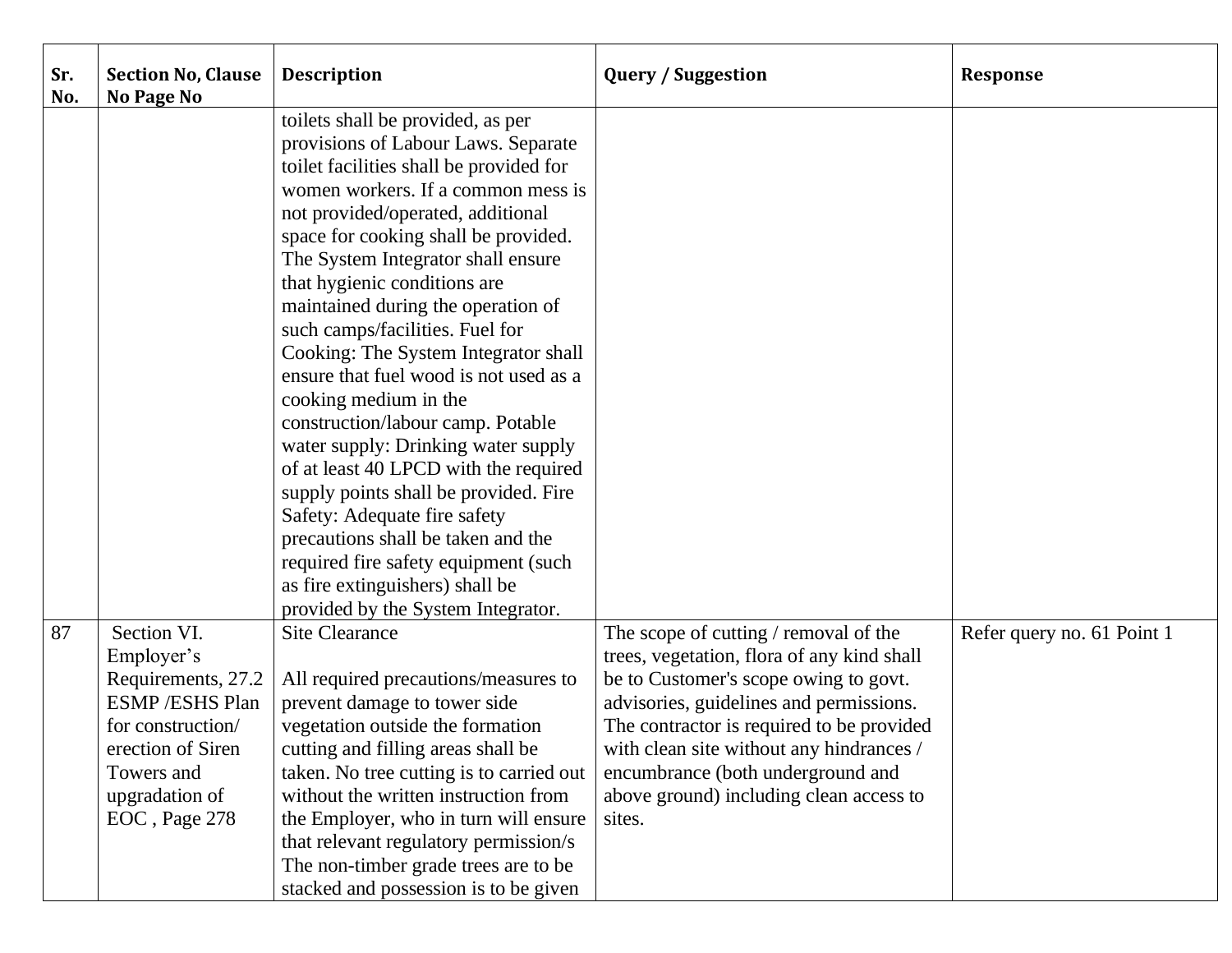| Sr.<br>No. | <b>Section No, Clause</b><br><b>No Page No</b>                                                         | <b>Description</b>                                                                                                                                                                                                                                 | <b>Query / Suggestion</b>                                                                                                                                                                                                                                                                                                                                                                                                                                  | Response                 |
|------------|--------------------------------------------------------------------------------------------------------|----------------------------------------------------------------------------------------------------------------------------------------------------------------------------------------------------------------------------------------------------|------------------------------------------------------------------------------------------------------------------------------------------------------------------------------------------------------------------------------------------------------------------------------------------------------------------------------------------------------------------------------------------------------------------------------------------------------------|--------------------------|
|            |                                                                                                        | to Employer/concerned Govt.<br>Department. The System Integrator<br>shall strip, store, preserve and<br>reinstate top soil in work fronts.                                                                                                         |                                                                                                                                                                                                                                                                                                                                                                                                                                                            |                          |
| 88         | Section VII.<br><b>General Conditions</b><br>(GC), 9.<br>Contractor's<br>Responsibilities,<br>Page 372 | 54.6 The Contractor shall permit the<br>Bank to inspect the Contractor's<br>accounts and records relating to the<br>performance of the Contractor and to<br>have them audited by auditors<br>appointed by the Bank, if so required<br>by the Bank. | The performance of the Contractor with<br>reference to the execution of the project is<br>required to be checked for which there<br>will be progress review meetings and<br>discussions on regular time intervals. In<br>view of the same, this requirement of<br>Bank to inspect / audit the Bidder's<br>account and records is unwarranted and<br>unpragmatic. Kindly delete this clause and<br>other such clauses elsewhere mentioned<br>in the Tender. | Clause remains unchanged |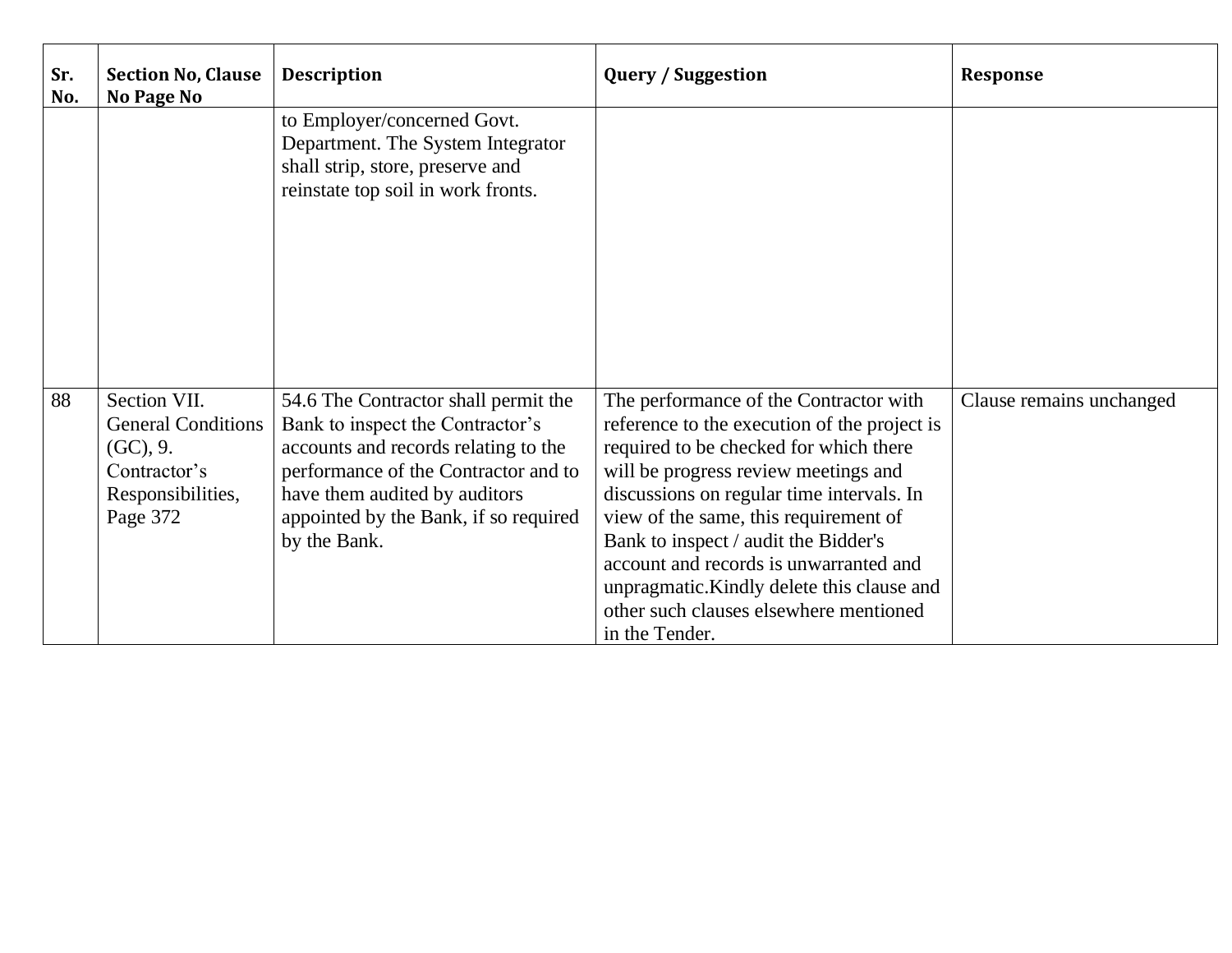| Sr.<br>No. | <b>Section No, Clause</b><br>No Page No | <b>Description</b>                      | <b>Query / Suggestion</b>                  | Response                 |
|------------|-----------------------------------------|-----------------------------------------|--------------------------------------------|--------------------------|
| 89         | Section VII.                            | 54.8 The Contractor shall permit, and   | The performance of the Contractor / sub-   | Clause remains unchanged |
|            | <b>General Conditions</b>               | shall cause its Subcontractors and      | contractor with reference to the execution |                          |
|            | (GC), 9.                                | subconsultants to permit, the Bank      | of the project is required to be checked   |                          |
|            | Contractor's                            | and/or persons appointed by the Bank    | for which there will be progress review    |                          |
|            | Responsibilities,                       | to inspect the Site and all accounts    | meetings and discussions on regular time   |                          |
|            | Page 372                                | and records relating to the             | intervals. In view of the same, this       |                          |
|            |                                         | performance of the Contract and the     | requirement of Bank to inspect / audit the |                          |
|            |                                         | submission of the Bid, and to have      | Bidder's / its sub-contractors account and |                          |
|            |                                         | such accounts and records audited by    | records is unwarranted and unpragmatic.    |                          |
|            |                                         | auditors appointed by the Bank if       |                                            |                          |
|            |                                         | requested by the Bank. The              | Kindly delete this clause and other such   |                          |
|            |                                         | Contractor's and its Subcontractors'    | clauses elsewhere mentioned in the         |                          |
|            |                                         | and subconsultants' attention is        | Tender.                                    |                          |
|            |                                         | drawn to Sub-Clause 6.1 [Fraud and      |                                            |                          |
|            |                                         | Corruption] which provides, inter       |                                            |                          |
|            |                                         | alia, that acts intended to materially  |                                            |                          |
|            |                                         | impede the exercise of the Bank's       |                                            |                          |
|            |                                         | inspection and audit rights provided    |                                            |                          |
|            |                                         | for under Sub-Clause 9.8 constitute a   |                                            |                          |
|            |                                         | prohibited practice subject to contract |                                            |                          |
|            |                                         | termination (as well as to a            |                                            |                          |
|            |                                         | determination of ineligibility          |                                            |                          |
|            |                                         | pursuant to the Bank's prevailing       |                                            |                          |
|            |                                         | sanctions procedures).                  |                                            |                          |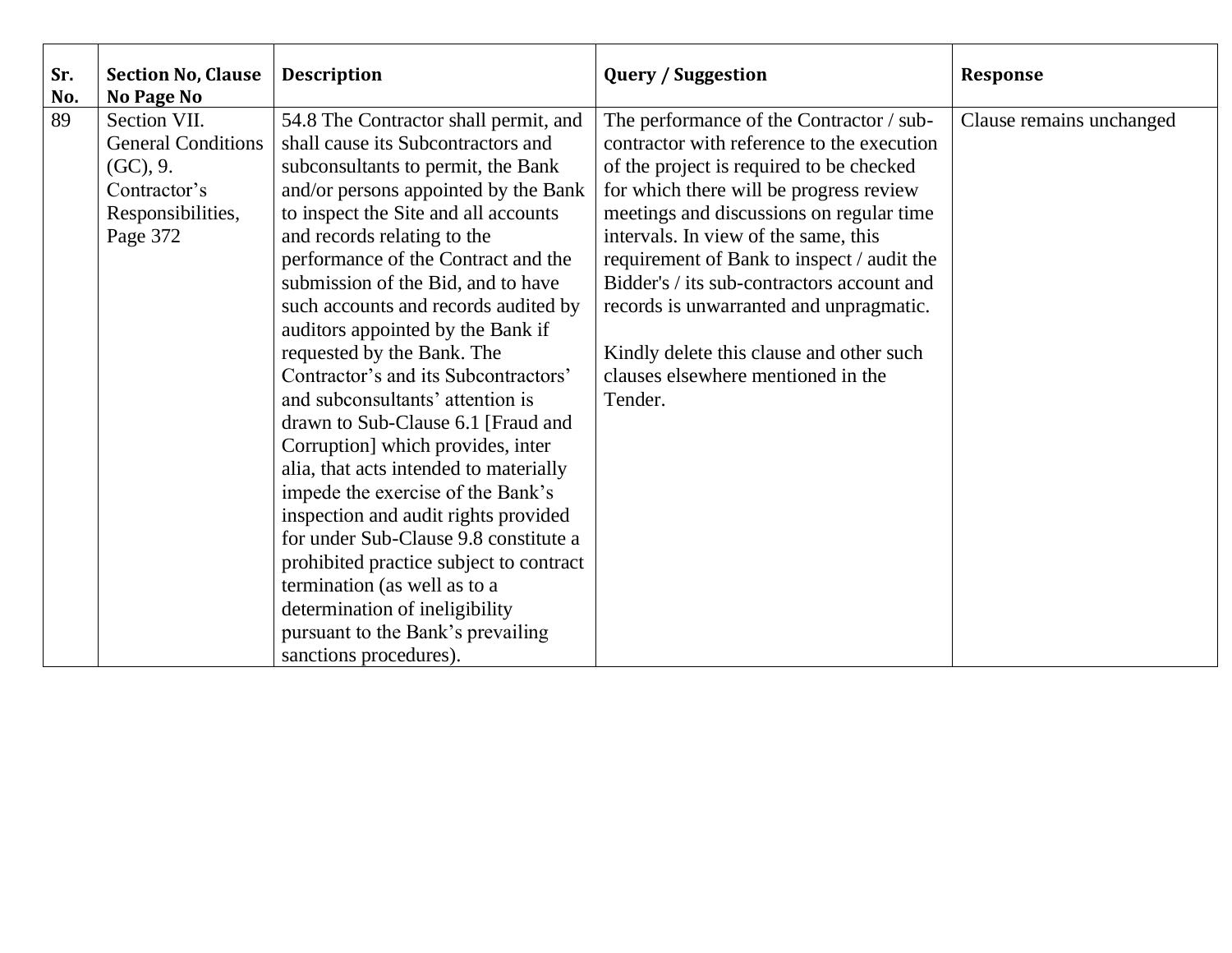| Sr.<br>No. | <b>Section No, Clause</b><br><b>No Page No</b>                                                                         | <b>Description</b>                                                                                                                                                                                                                                                                                                                                                                                                                                                                                                                                                                                                                                                                                                                                                                                                                                                                                                                                                                                                                                                                                                                                                                                                                                                                                                                                          | <b>Query / Suggestion</b>                                                                                                                                                                                                                                                                           | <b>Response</b>          |
|------------|------------------------------------------------------------------------------------------------------------------------|-------------------------------------------------------------------------------------------------------------------------------------------------------------------------------------------------------------------------------------------------------------------------------------------------------------------------------------------------------------------------------------------------------------------------------------------------------------------------------------------------------------------------------------------------------------------------------------------------------------------------------------------------------------------------------------------------------------------------------------------------------------------------------------------------------------------------------------------------------------------------------------------------------------------------------------------------------------------------------------------------------------------------------------------------------------------------------------------------------------------------------------------------------------------------------------------------------------------------------------------------------------------------------------------------------------------------------------------------------------|-----------------------------------------------------------------------------------------------------------------------------------------------------------------------------------------------------------------------------------------------------------------------------------------------------|--------------------------|
| 90         | Section VIII.<br>Particular<br>Conditions, PC 7.<br>Scope of Facilities<br>[Spare Parts] (GC<br>Clause 7), Page<br>467 | PC 7.3 The Contractor agrees to<br>supply spare parts (Schedule 2 and<br>Section VII) for a period of years: 10<br>years. (Ten Years) In addition to the<br>supply of Mandatory Spare Parts<br>included in the Contract, the<br>Contractor agrees to supply spare<br>parts required for the operation and<br>maintenance of the Facilities for the<br>period specified in the PC and the<br>provisions, if any, specified in the<br>PC. However, the identity,<br>specifications and quantities of such<br>spare parts and the terms and<br>conditions relating to the supply<br>thereof are to be agreed between the<br>Employer and the Contractor, and the<br>price of such spare parts shall be that<br>given in Price Schedule No. 6, which<br>shall be added to the Contract Price.<br>The price of such spare parts shall<br>include the purchase price therefor<br>and other costs and expenses<br>(including the Contractor's fees)<br>relating to the supply of spare parts.<br>The Contractor shall stock sufficient<br>inventories/spare parts to ensure an<br>ex-stock supply of consumable spares<br>for the Infrastructure. The contractor<br>shall stock sufficient number of<br>critical spares to achieve the desired<br>SLA. The bidder shall replace spare<br>equipment for the systems that has<br>been damaged, found in non-operable | The requirement to supply the spares for<br>10 years is not feasible based on the<br>unforeseen situations and non availability<br>of Contract for that period. Hence this<br>clause and similar other clauses else<br>where mentioned in the tender / RFP are<br>required to be deleted / removed. | Clause remains unchanged |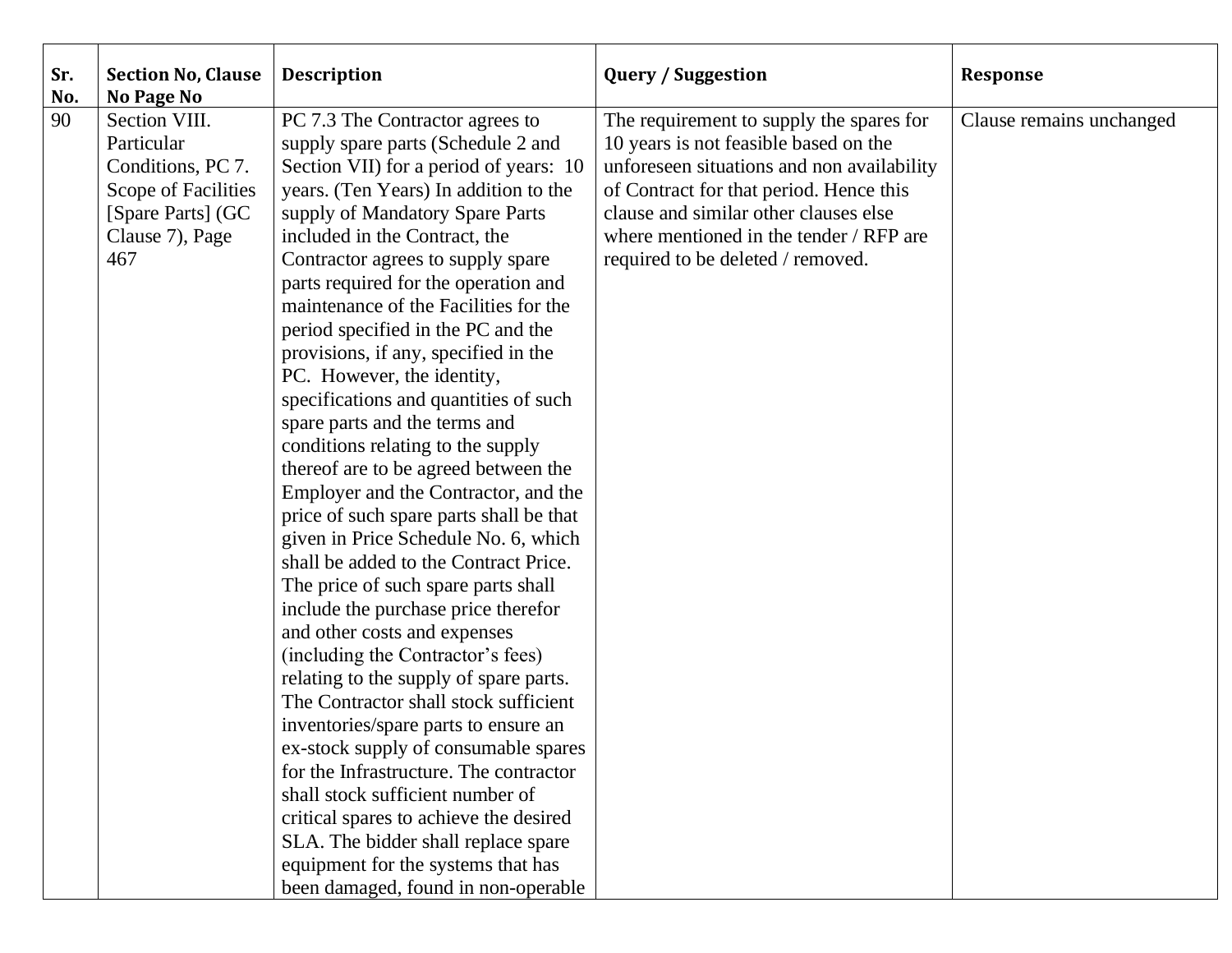| Sr.<br>No. | <b>Section No, Clause</b><br>No Page No                      | <b>Description</b>                                                                                                                                                                                                                                                                                                                                                                                                                                                                                                                                                                                                                         | <b>Query / Suggestion</b>                                                                                                                                                                                                                                                                                                                                                                                                                                    | <b>Response</b>          |
|------------|--------------------------------------------------------------|--------------------------------------------------------------------------------------------------------------------------------------------------------------------------------------------------------------------------------------------------------------------------------------------------------------------------------------------------------------------------------------------------------------------------------------------------------------------------------------------------------------------------------------------------------------------------------------------------------------------------------------------|--------------------------------------------------------------------------------------------------------------------------------------------------------------------------------------------------------------------------------------------------------------------------------------------------------------------------------------------------------------------------------------------------------------------------------------------------------------|--------------------------|
|            |                                                              | or substituted for defective equipment<br>with new equipment configured,<br>tested and labelled within 1 week<br>(One Week) of being identified or<br>substituted. In addition, in the event<br>of termination of the production of<br>spare parts, advance notification will<br>be made to the Employer of the<br>pending termination, with sufficient<br>time to permit the Employer to<br>procure the needed requirement.<br>Following such termination, the<br>Contractor will furnish to the extent<br>possible and at no cost to the<br>Employer the blueprints, drawings<br>and specifications of the spare parts,<br>if requested. |                                                                                                                                                                                                                                                                                                                                                                                                                                                              |                          |
| 91         | Section - II - PC 28<br>Functional<br>Guarantees<br>Page 477 | If the Contractor eventually fails to<br>meet the minimum level of<br>Functional Guarantees, the Employer<br>may consider termination of the<br>Contract, pursuant to GC Sub-Clause<br>42.2.2. and recover the payments<br>already made to the Contractor PC<br>28.3 (a) make such changes,<br>modifications and/                                                                                                                                                                                                                                                                                                                          | We request you to kindly relax this clause<br>as its very stringent :-<br>If the Contractor eventually fails to meet<br>the minimum level of Functional<br>Guarantees, the Employer may consider<br>termination of the Contract, pursuant to<br>GC Sub-Clause 42.2.2. and shall forfeit<br>the PBG and shall not release any further<br>payment. recover the payments already<br>made to the Contractor PC 28.3 (a) make<br>such changes, modifications and/ | Clause remains unchanged |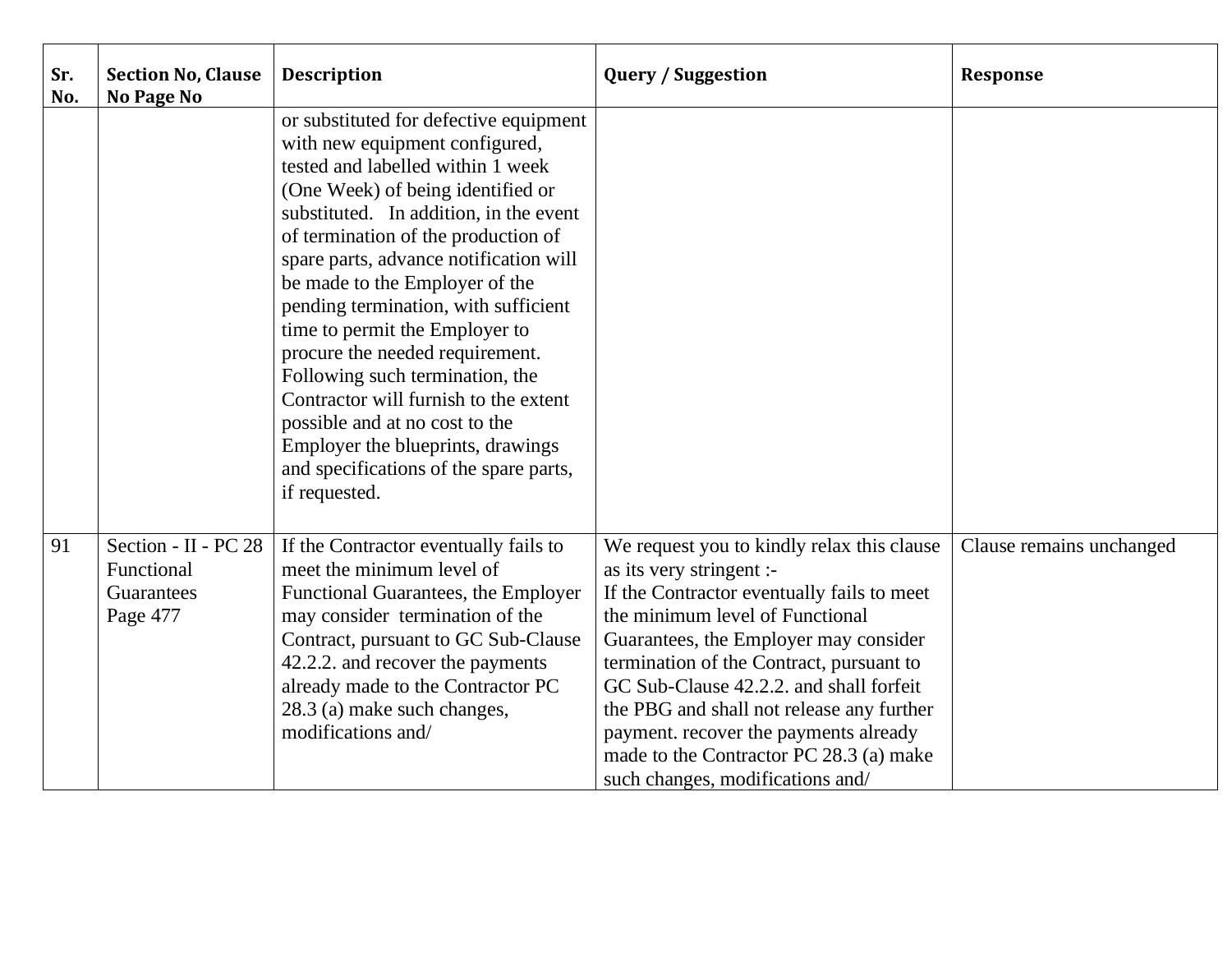| Sr.<br>No. | <b>Section No, Clause</b><br><b>No Page No</b>                                                                       | <b>Description</b>                                                                                                                                                                                                                                                                                                                                                                                                                                                                                                                                                                                                                                                                                                                                                                             | <b>Query / Suggestion</b>                                                                                                                                                                                                                                                                                                                                                                                                                                                                                                | <b>Response</b>            |
|------------|----------------------------------------------------------------------------------------------------------------------|------------------------------------------------------------------------------------------------------------------------------------------------------------------------------------------------------------------------------------------------------------------------------------------------------------------------------------------------------------------------------------------------------------------------------------------------------------------------------------------------------------------------------------------------------------------------------------------------------------------------------------------------------------------------------------------------------------------------------------------------------------------------------------------------|--------------------------------------------------------------------------------------------------------------------------------------------------------------------------------------------------------------------------------------------------------------------------------------------------------------------------------------------------------------------------------------------------------------------------------------------------------------------------------------------------------------------------|----------------------------|
| 92         | 28.2 ESMP/ESHS<br>Plan for<br>construction/<br>erection of Siren<br>Towers and<br>upgradation of<br>EOC:<br>Page 279 | 3 Consultation and Community<br>Consent<br>The System Integrator shall consult<br>and obtain written consents of<br>landowners<br>(individual/panchayat/govt. agency)<br>for temporary use of land for all<br>construction related activities<br>including:<br>Erection of towers Setting-up and<br>operation of construction and labour<br>camps; Borrow areas and Disposal of<br>debris and other waste material                                                                                                                                                                                                                                                                                                                                                                             | We request you to modify the clause as:<br>The Employer shall provide No objection<br>Certificate from landowners<br>(individual/panchayat/village/govt.<br>agency) for temporary use of land for all<br>construction related activities                                                                                                                                                                                                                                                                                 | Refer query no. 61 Point 1 |
| 93         | 17. Bid Prices and<br>DiscountsPage 25                                                                               | <b>Operations and Maintenance services</b><br>(Schedule 5) shall include charges<br>forproviding qualified and<br>experienced staff for efficient<br>operations and maintenance of<br>infrastructure, provision of operations<br>and maintenance manuals, training,<br>etc., where identified in the Bidding<br>Document, as necessary for the<br>proper execution of the installation<br>and otherservices, including all taxes,<br>duties, levies and charges payable in<br>the Employer's country as of twenty-<br>eight (28) days prior to the deadline<br>for submission of bids. These charges<br>should also include cost of<br>consumables (fuel, electricity,<br>stationary etc.) during 24 months of<br>responsibility. The charges should<br>also include maintenance staff, spares | Since Electricity tariff is a transaction<br>between two government authority .Also<br>for Govt. It will cost less . Bidder's<br>estimation will lead to increases in cost<br>We request you to kindly request you to<br>consider:-1. Electricity Connection<br>charges shall be borne by bidder and over<br>and above contract Price it will be<br>reimbursed based on proof.2. Electricity<br>Recurring Charges in Installations &<br>O&M , AMC Shall be in customers scope<br>Customer shall directly pay EB Charges. | No Change                  |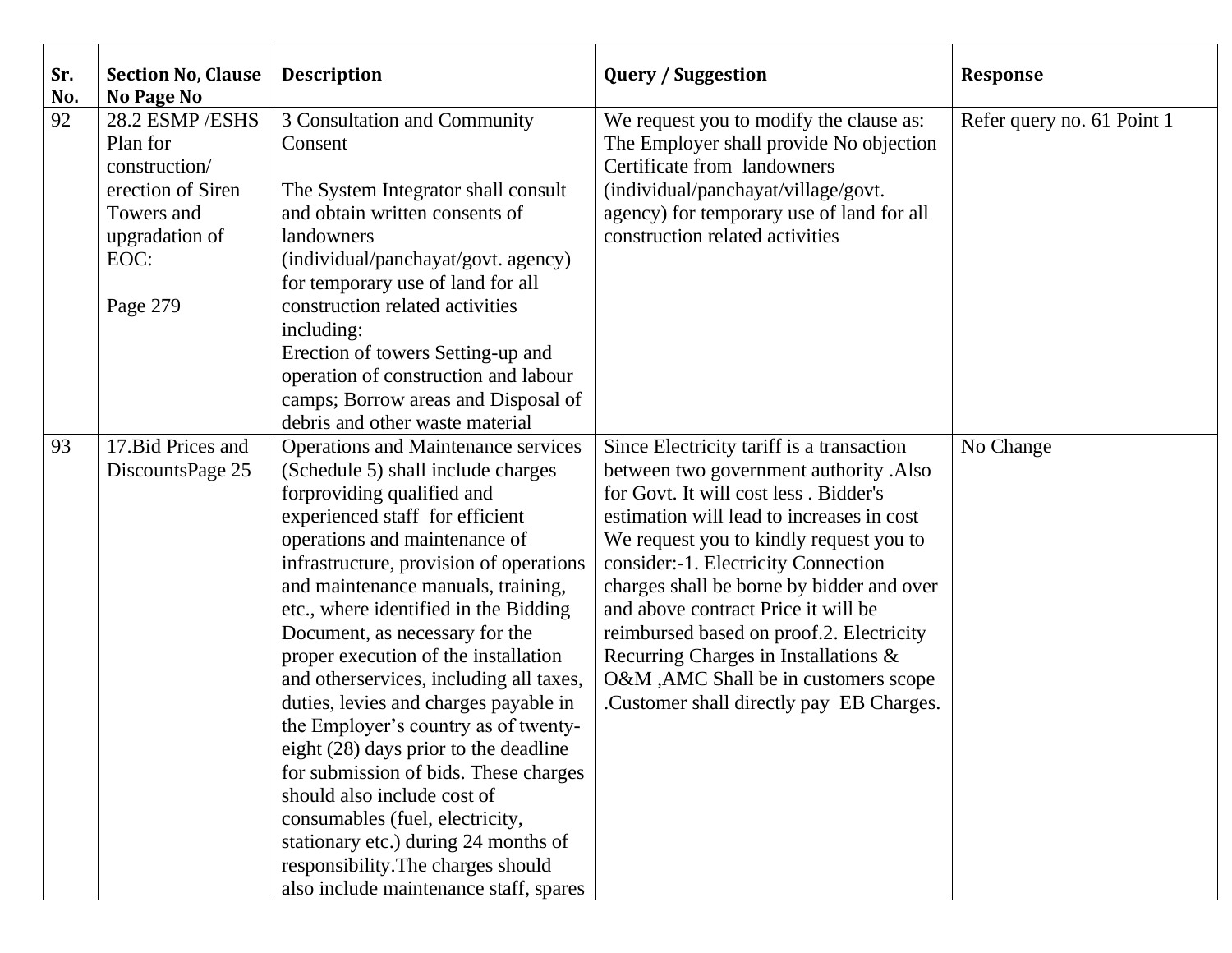| Sr.<br>No. | <b>Section No, Clause</b><br><b>No Page No</b>    | <b>Description</b>                                                                                                                                                                                                                                                                                                                                                                                                                                                                                                                                                                                                                                                                                                                                                                                                                                                                                                                                       | <b>Query / Suggestion</b>                                                                                                                                                                                                                                                                | <b>Response</b>                                 |
|------------|---------------------------------------------------|----------------------------------------------------------------------------------------------------------------------------------------------------------------------------------------------------------------------------------------------------------------------------------------------------------------------------------------------------------------------------------------------------------------------------------------------------------------------------------------------------------------------------------------------------------------------------------------------------------------------------------------------------------------------------------------------------------------------------------------------------------------------------------------------------------------------------------------------------------------------------------------------------------------------------------------------------------|------------------------------------------------------------------------------------------------------------------------------------------------------------------------------------------------------------------------------------------------------------------------------------------|-------------------------------------------------|
|            |                                                   | necessary, transportation and other<br>incidental expenses to ensure<br>availability (Up-time) requirements<br>specified in the bid document.                                                                                                                                                                                                                                                                                                                                                                                                                                                                                                                                                                                                                                                                                                                                                                                                            |                                                                                                                                                                                                                                                                                          |                                                 |
| 94         | 17. Bid Prices and<br><b>Discounts</b><br>Page 25 | <b>Operations and Maintenance services</b><br>(Schedule 5) shall include charges for<br>providing qualified and experienced<br>staff for efficient operations and<br>maintenance of infrastructure,<br>provision of operations and<br>maintenance manuals, training, etc.,<br>where identified in the Bidding<br>Document, as necessary for the<br>proper execution of the installation<br>and other<br>services, including all taxes, duties,<br>levies and charges payable in the<br>Employer's country as of twenty-<br>eight (28) days prior to the deadline<br>for submission of bids. These charges<br>should also include cost of<br>consumables (fuel, electricity,<br>stationary etc.) during 24 months of<br>responsibility.<br>The charges should also include<br>maintenance staff, spares necessary,<br>transportation and other incidental<br>expenses to ensure availability (Up-<br>time) requirements specified in the<br>bid document. | Considering Current Scenario , Escalation<br>in Fuel Prices out of Bidder's control and<br>If Bidder need to factor in their scope. It<br>will unnecessarily increase the overall<br>Bidder's cost. Please confirm Customer<br>shall take care of Fuel charges in O&M<br>and AMC Period. | For Fuel Charges refer to<br>Revised Price Bid. |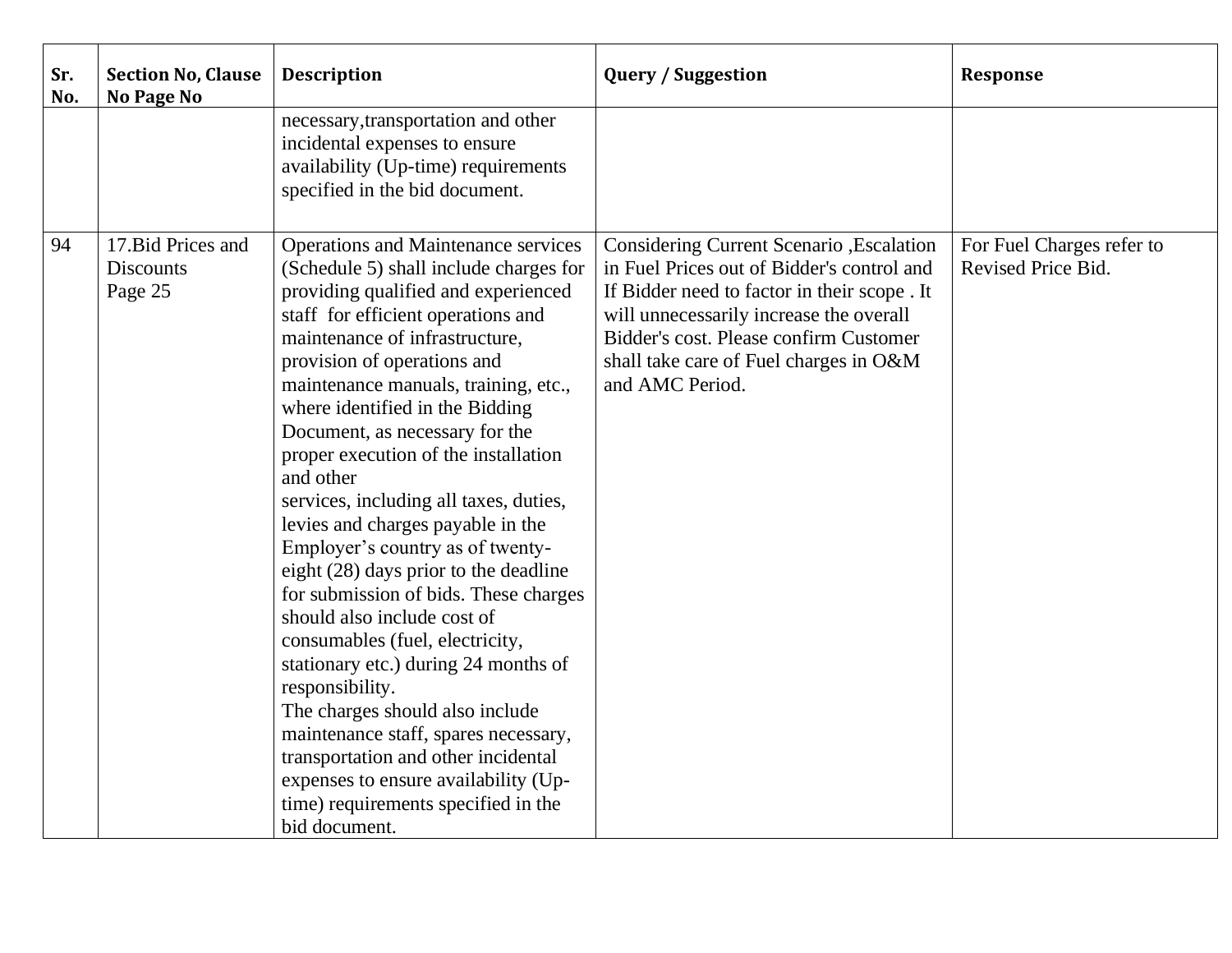| Sr.<br>No. | <b>Section No, Clause</b><br><b>No Page No</b>                                       | <b>Description</b>                                                                                                                                                                                                                                                                                                                                                          | <b>Query / Suggestion</b>                                                                                                                                                                                                                                                                                                                                                                                                         | <b>Response</b>                                                              |
|------------|--------------------------------------------------------------------------------------|-----------------------------------------------------------------------------------------------------------------------------------------------------------------------------------------------------------------------------------------------------------------------------------------------------------------------------------------------------------------------------|-----------------------------------------------------------------------------------------------------------------------------------------------------------------------------------------------------------------------------------------------------------------------------------------------------------------------------------------------------------------------------------------------------------------------------------|------------------------------------------------------------------------------|
| 95         | Appendix 4. Time<br>SchedulePage 497                                                 | • Nine (9) months for project<br>implementation (installation,<br>commissioning and testing) Two (2)<br>years O&M and warranty after<br>project implementation• Three (3)<br>years AMC. The bidders are required<br>to submit his own proposed<br>implementation schedule, however<br>the total implementation time must<br>not exceed 9 months from start date.            | We request you to amend the clause as<br>mentioned below• Fifteen (15) months for<br>project implementation (installation,<br>commissioning and testing) $\cdot$ Two (2)<br>years O&M and warranty after project<br>implementation• Three (3) years AMC•<br>The bidders are required to submit his<br>own proposed implementation schedule,<br>however the total implementation time<br>must not exceed 9 months from start date. | Clause remains unchanged                                                     |
| 96         | <b>Section IV</b><br><b>Average Annual</b><br>Turnover<br>Form $FIN-3.2$<br>Page 119 | Annual turnover data (construction<br>only) $**$                                                                                                                                                                                                                                                                                                                            | Kindly amend the clause as mentioned<br>below: "Annual turnover data"                                                                                                                                                                                                                                                                                                                                                             | Refer the note provided in the<br>end of the same page defining<br>the term. |
| 97         | <b>Section IV</b><br>Letter of $Bid -$<br><b>Technical Part</b><br>Page 83           | (m) Adjudicator: We accept the<br>appointment of [insert name proposed<br>in Bid Data Sheet] as the<br>Adjudicator.<br>[or]<br>We do not accept the appointment of<br>[insert name proposed in Bid Data<br>Sheet] as the Adjudicator, and<br>propose instead that [insert name] be<br>appointed6 as Adjudicator, whose<br>daily fees and biographical data are<br>attached. | We request you to kindly delete this<br>clause.                                                                                                                                                                                                                                                                                                                                                                                   | Clause remains unchanged                                                     |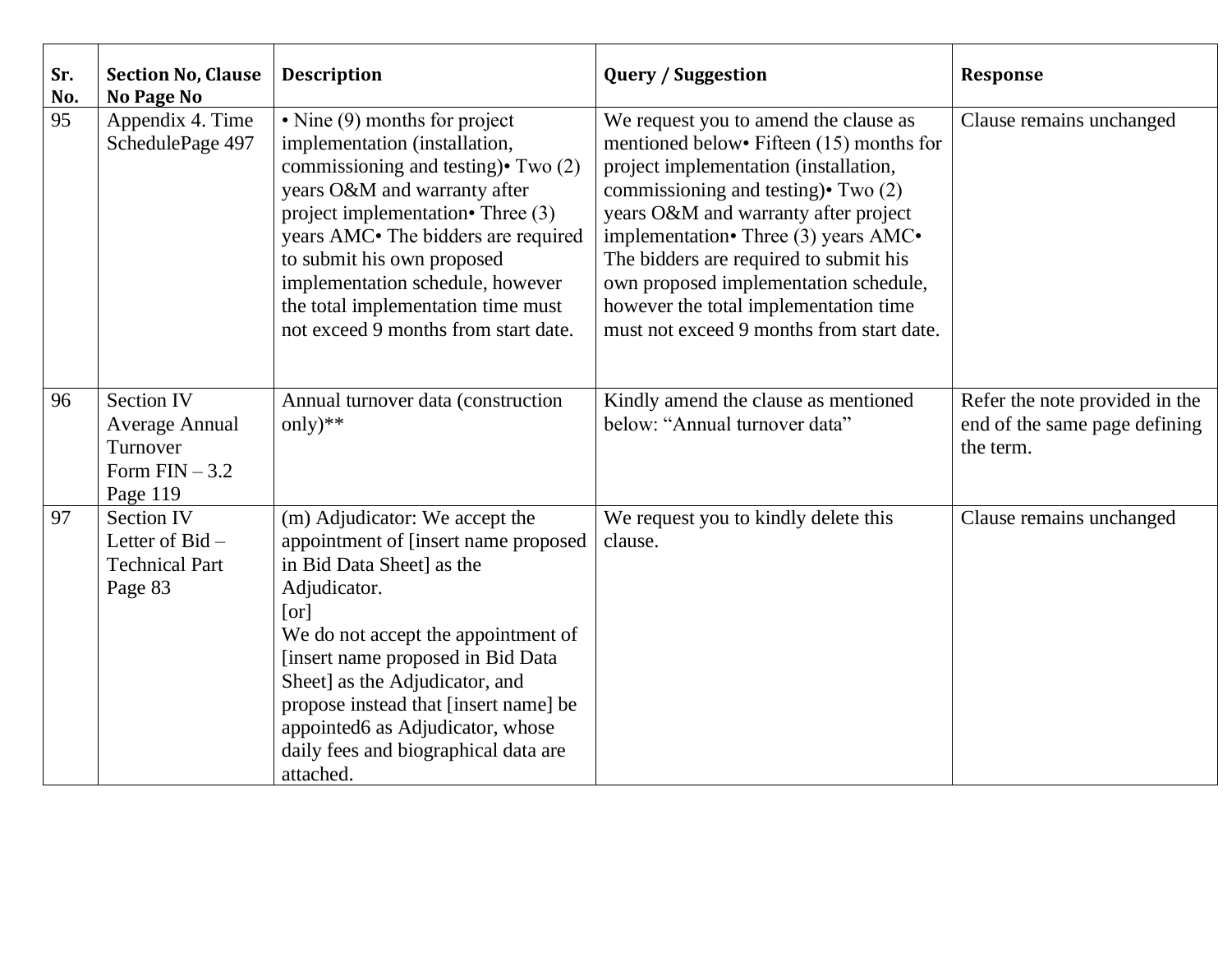| Sr.<br>No. | <b>Section No, Clause</b><br><b>No Page No</b>                                                                             | <b>Description</b>                                                                                                                                                                                                                                                                                                                                                                                           | <b>Query / Suggestion</b>                                                                                                                                                                                                                                                                                                                                                                                                                                                                                                                                                                                       | <b>Response</b>                                                                                                                                                                                                          |
|------------|----------------------------------------------------------------------------------------------------------------------------|--------------------------------------------------------------------------------------------------------------------------------------------------------------------------------------------------------------------------------------------------------------------------------------------------------------------------------------------------------------------------------------------------------------|-----------------------------------------------------------------------------------------------------------------------------------------------------------------------------------------------------------------------------------------------------------------------------------------------------------------------------------------------------------------------------------------------------------------------------------------------------------------------------------------------------------------------------------------------------------------------------------------------------------------|--------------------------------------------------------------------------------------------------------------------------------------------------------------------------------------------------------------------------|
| 98         | <b>Section IV</b><br>Appendix to<br><b>Technical Part - 31</b><br>Form of Bid<br>Security (Bank)<br>Guarantee)<br>Page 132 | This Guarantee will remain in force<br>up to and including the date<br>days after<br>the deadline for submission of Bids<br>as such deadline is stated in the<br>Instructions to Bidders or as it may<br>be extended by the Employer, notice<br>of which extension(s) to the Bank is<br>hereby waived. Any demand in<br>respect of this guarantee should reach<br>the Bank not later than the above<br>date. | Kindly amend the clause as mentioned<br>below:<br>This Guarantee will remain in force up to<br>and including the<br>days after the<br>deadline for submission of Bids i.e. upto<br>(date) as such deadline is<br>stated in the Instructions to Bidders or as<br>it may be extended by the Employer,<br>notice of which extension(s) to the Bank<br>is hereby waived. Any demand in respect<br>of this guarantee should reach the Bank<br>not later than the above date.                                                                                                                                         | Clause remains unchanged                                                                                                                                                                                                 |
| 99         | <b>Section VIClause</b><br>28.210. Water<br>Extraction/<br>UsePage 275                                                     | Water for construction and for use at<br>construction camps (including labour<br>camps) is to be extracted with prior<br>written permission of § The individual<br>owner, in case the source is private<br>well/tube well;§ Gram Panchayat in<br>case the source belongs to<br>community; and§ Irrigation<br>Department in case the source is an<br>river canal etc.                                         | Since being a Private Entity it will be<br>extremely tough and time taking for us in<br>obtaining these necessary permissions.<br>Hence we request you to modify the<br>clause as: Water for construction and for<br>use at construction camps (including<br>labour camps) is to be extracted with prior<br>written permission of The individual<br>owner, in case the source is private<br>well/tube well; Gram Panchayat in case<br>the source belongs to community; and<br>Irrigation Department in case the source<br>is an river canal etc.All necessary<br>approvals will be provided by the<br>Employer. | All permissions are to be<br>obtained by the bidder.<br>Employer will extend all<br>possible help to the bidder for<br>this purpose. However the<br>bidder has ultimate<br>responsibility to obtain such<br>permissions. |
| 100        | General                                                                                                                    | <b>Taxes</b>                                                                                                                                                                                                                                                                                                                                                                                                 | We understand that any Statutory<br>variation in the taxes shall be in the<br>account of purchaser. In case of increase<br>in taxation, purchaser shall pay the tax as<br>applicable. Kindly confirm.                                                                                                                                                                                                                                                                                                                                                                                                           | Refer PC 14.4 page 470 of the<br>RFB document.                                                                                                                                                                           |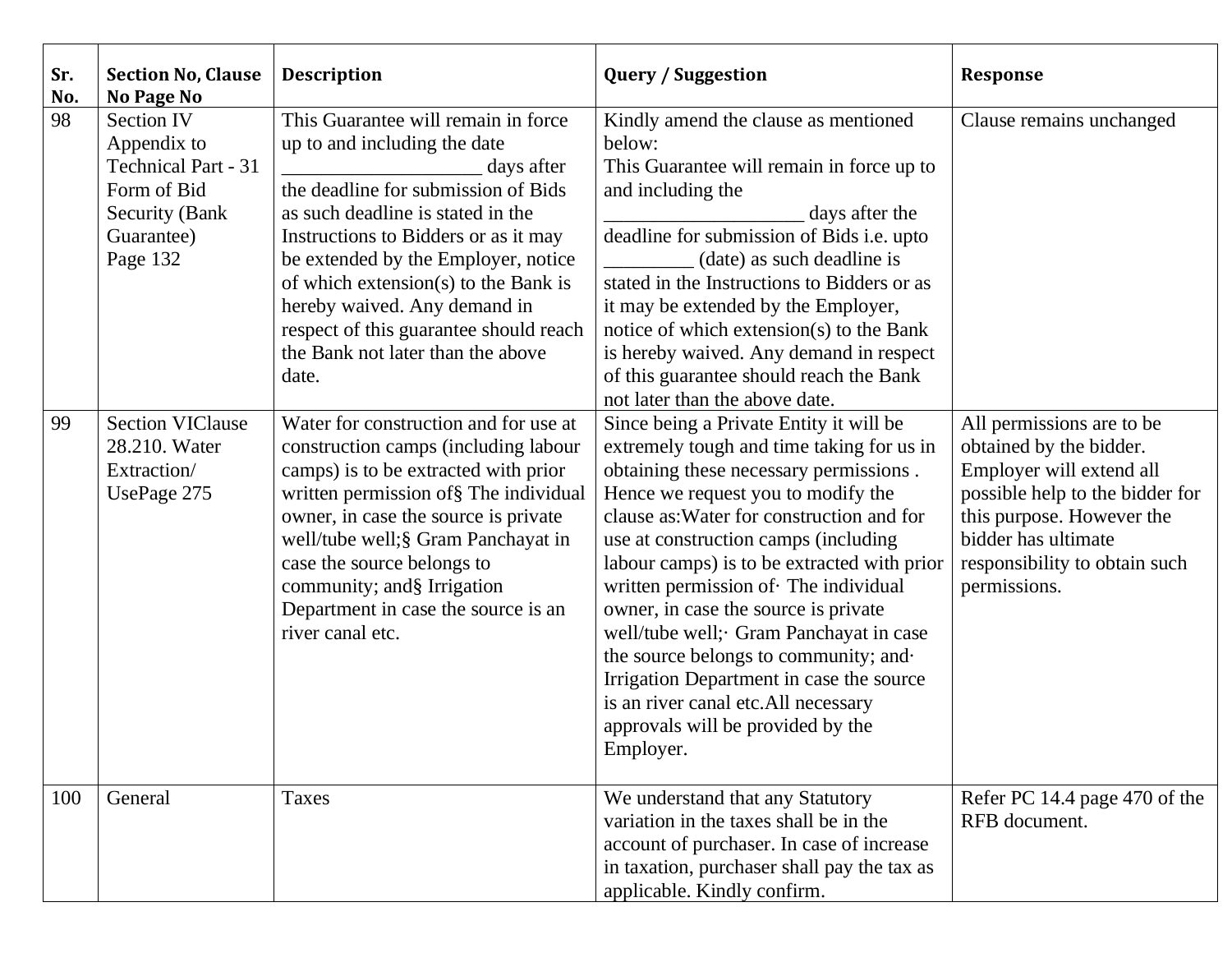| Sr.<br>No. | <b>Section No, Clause</b><br><b>No Page No</b>                 | <b>Description</b>                                                                                                                                                                                                                                                                                                                                                             | <b>Query / Suggestion</b>                                                                                                       | <b>Response</b>                                                                                                                                                                        |
|------------|----------------------------------------------------------------|--------------------------------------------------------------------------------------------------------------------------------------------------------------------------------------------------------------------------------------------------------------------------------------------------------------------------------------------------------------------------------|---------------------------------------------------------------------------------------------------------------------------------|----------------------------------------------------------------------------------------------------------------------------------------------------------------------------------------|
| 101        | General                                                        | RI (Re-Instatement)                                                                                                                                                                                                                                                                                                                                                            | We understand that RI (Re-Instatement)<br>charges shall be in the scope of purchaser.<br>Kindly confirm.                        | Refer Query 61 point 1.                                                                                                                                                                |
| 102        | General                                                        | Warehouse                                                                                                                                                                                                                                                                                                                                                                      | We understand that warehouse required<br>for storage for the materials shall be<br>arranged by the customer. Kindly<br>confirm. | Refer Query 61 point 2.                                                                                                                                                                |
| 103        | General                                                        | <b>BOCW Tax</b>                                                                                                                                                                                                                                                                                                                                                                | We understand BOCW tax has to be<br>included in Bid price. Please confirm.                                                      | Please refer price bid for<br>column ' Other Applicable<br>Taxes and Duties                                                                                                            |
| 104        | General                                                        | <b>Stamp Duty</b>                                                                                                                                                                                                                                                                                                                                                              | We request you to kindly clarify as to<br>who shall be bearing the Stamp duty<br>value.                                         | RFB document does not<br>mention Stamp duty<br>requirement.                                                                                                                            |
| 105        | 9.3 Bandwidth on<br><b>GSWAN &amp;</b><br>Internet<br>Page 187 | The bidder needs to procure the<br>bandwidth with Internet Service<br>Provider. GSDMA will sign the<br>contract with ISP for the bandwidth.                                                                                                                                                                                                                                    | We request you to provide Tripartite<br>Agreement format for Bandwidth.                                                         | The agreement format is to be<br>obtained from Internet Service<br>Provider. Final terms of<br>agreement will be decided<br>with mutual consent between<br>service provider and GSDMA. |
| 106        | 9.3 Bandwidth on<br><b>GSWAN &amp;</b><br>Internet<br>Page 187 | Scope of Work in respect of Internet<br>bandwidth links:<br>e. The bidder shall provide the<br>complete details about the last mile<br>connectivity being offered for the<br>identified above locations.<br>f. The bidder shall propose fully<br>resilient and self-healing network<br>architecture for all the above-<br>mentioned links including last mile<br>connectivity. | We request you to consider Last mile<br>connectivity in the employer's scope.<br>Kindly confirm.                                | Clause remain unchanged                                                                                                                                                                |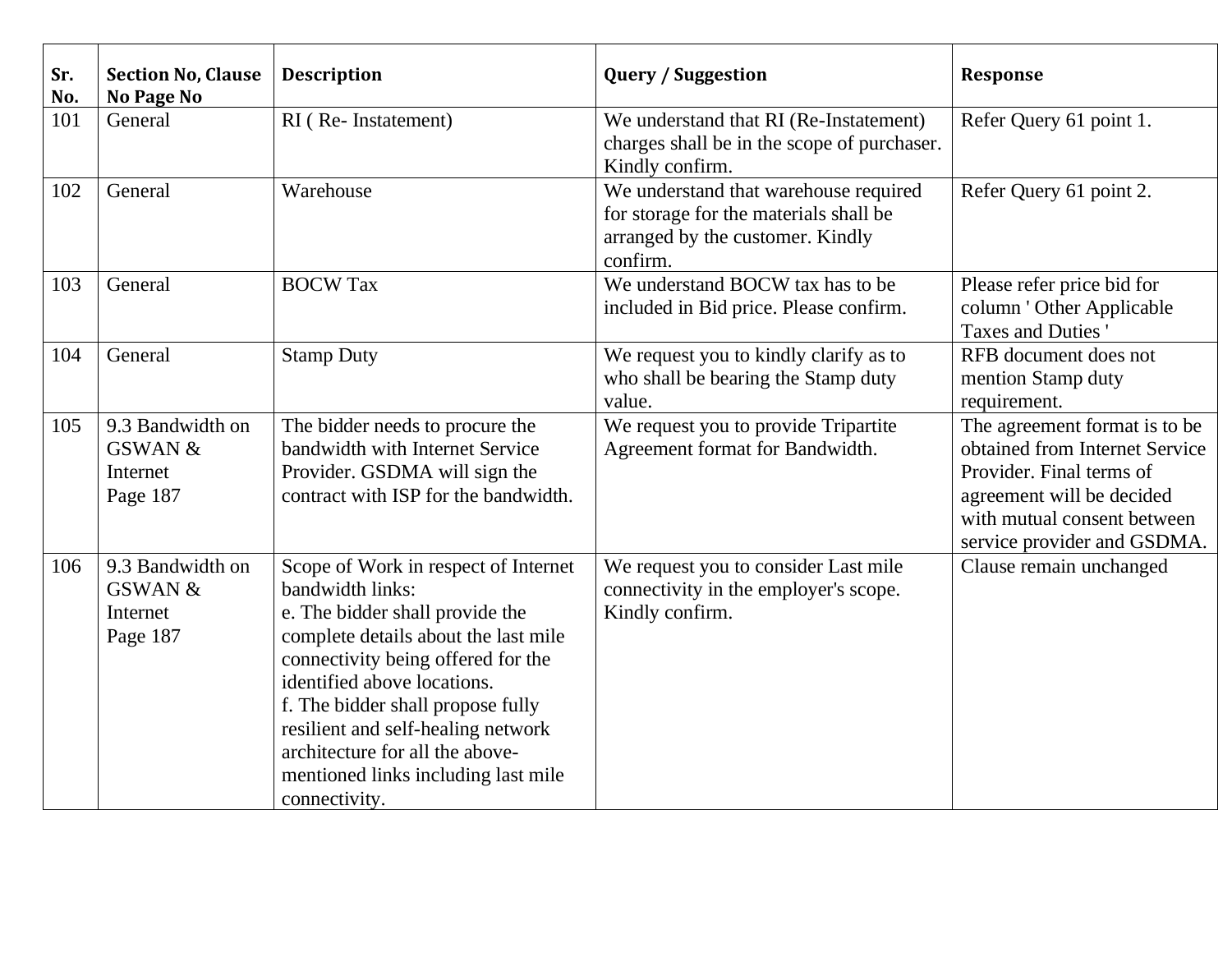| Sr.<br>No. | <b>Section No, Clause</b><br><b>No Page No</b>                        | <b>Description</b>                                                                                                                                                                                                                                                                  | <b>Query / Suggestion</b>                                                                                                                                                                                                                                                                                                                                                                                                                                                                                                                                                                                                                                                                                                                                                                                             | <b>Response</b>            |
|------------|-----------------------------------------------------------------------|-------------------------------------------------------------------------------------------------------------------------------------------------------------------------------------------------------------------------------------------------------------------------------------|-----------------------------------------------------------------------------------------------------------------------------------------------------------------------------------------------------------------------------------------------------------------------------------------------------------------------------------------------------------------------------------------------------------------------------------------------------------------------------------------------------------------------------------------------------------------------------------------------------------------------------------------------------------------------------------------------------------------------------------------------------------------------------------------------------------------------|----------------------------|
| 107        | <b>Section IV</b><br>Appendix to<br><b>Financial Part</b><br>Page 137 | Schedule 5 - 2. Bandwidth                                                                                                                                                                                                                                                           | As per Tripartite Agreement rule bidders<br>are not supposed to sell bandwidth hence<br>we understand that bidder, purchaser and<br>ISP shall form a Tripartite agreement and<br>purchaser shall be paying the bandwidth<br>charges directly to the ISP. Kindly<br>confirm our understanding.                                                                                                                                                                                                                                                                                                                                                                                                                                                                                                                         | Refer query no 105.        |
| 108        | Section VI2.<br>Regulatory<br>Permissions and<br>ConsentsPage 291     | The System Integrator shall obtain all<br>requisite statutory clearances prior to<br>commencement of civil and or<br>electrical works, which includes<br>obtaining permissions/consents for<br>setting-up construction camp; plants<br>and equipment; borrow areas if<br>necessary. | Since being a Private Entity it will be<br>extremely tough and time taking for us in<br>obtaining these necessary permissions<br>.Hence We request you to modify the<br>clause as: The Employer shall obtain all<br>requisite statutory clearances prior to<br>commencement of civil and or electrical<br>works, which includes obtaining<br>permissions/consents for setting-up<br>construction camp; plants and equipment;<br>borrow areas if necessary. The cost<br>incurred in obtaining necessary Right of<br>Way (RoW) along with cost of digging,<br>refilling and reinstating shall be<br>reimbursed on actuals on giving<br>necessary/relevant documents. In case of<br>any delay ROW permission, it will not be<br>calculated for liquidated damages and<br>relevant time extension will be<br>provisioned. | Refer query no. 61 Point 1 |
| 109        | Section VI                                                            | Any liability arising out of System                                                                                                                                                                                                                                                 | We request you to Kindly delete the                                                                                                                                                                                                                                                                                                                                                                                                                                                                                                                                                                                                                                                                                                                                                                                   | Clause remain unchanged    |
|            | 18. Liabilities                                                       | Integrator's agreement with                                                                                                                                                                                                                                                         | clause or modify the clause as:                                                                                                                                                                                                                                                                                                                                                                                                                                                                                                                                                                                                                                                                                                                                                                                       |                            |
|            | Page 303                                                              | landowners/local people/gram<br>panchayat (including those related to                                                                                                                                                                                                               | Any liability arising out of Employer's<br>agreement with landowners/local                                                                                                                                                                                                                                                                                                                                                                                                                                                                                                                                                                                                                                                                                                                                            |                            |
|            |                                                                       | temporary use of land, water                                                                                                                                                                                                                                                        | people/gram panchayat (including those                                                                                                                                                                                                                                                                                                                                                                                                                                                                                                                                                                                                                                                                                                                                                                                |                            |
|            |                                                                       | extraction and disposal of debris)                                                                                                                                                                                                                                                  | related to temporary use of land, water                                                                                                                                                                                                                                                                                                                                                                                                                                                                                                                                                                                                                                                                                                                                                                               |                            |
|            |                                                                       | shall be settled by the System                                                                                                                                                                                                                                                      | extraction and disposal of debris) shall be                                                                                                                                                                                                                                                                                                                                                                                                                                                                                                                                                                                                                                                                                                                                                                           |                            |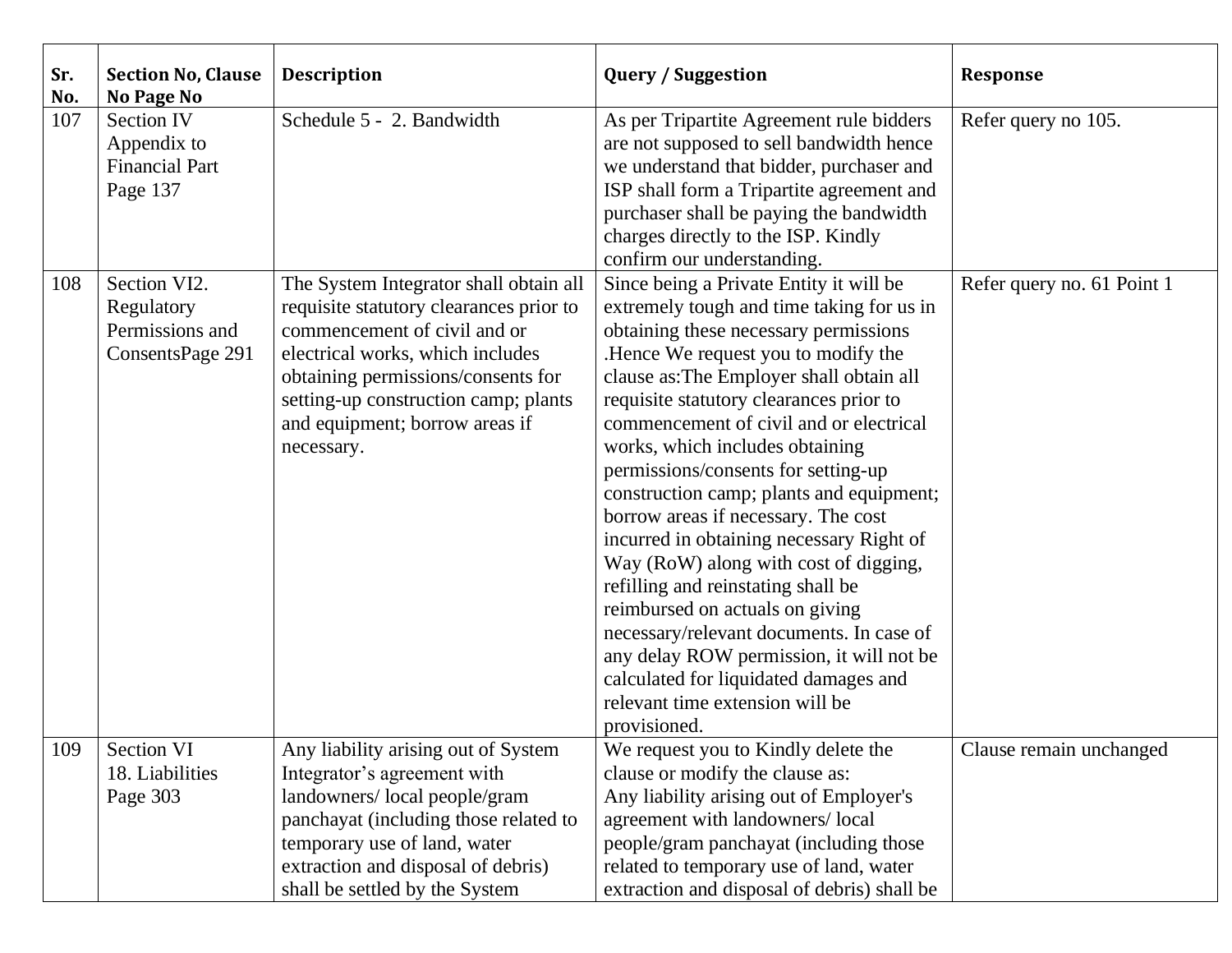| Sr.<br>No. | <b>Section No, Clause</b><br><b>No Page No</b>                            | <b>Description</b>                                                                                                                                                                                                                                                                                                                                                                                                                                                                                                                                                                                                                                     | <b>Query / Suggestion</b>                                                                                                                                                                                                                                                                                                                         | <b>Response</b>                                                                                                                |
|------------|---------------------------------------------------------------------------|--------------------------------------------------------------------------------------------------------------------------------------------------------------------------------------------------------------------------------------------------------------------------------------------------------------------------------------------------------------------------------------------------------------------------------------------------------------------------------------------------------------------------------------------------------------------------------------------------------------------------------------------------------|---------------------------------------------------------------------------------------------------------------------------------------------------------------------------------------------------------------------------------------------------------------------------------------------------------------------------------------------------|--------------------------------------------------------------------------------------------------------------------------------|
|            |                                                                           | Integrator.                                                                                                                                                                                                                                                                                                                                                                                                                                                                                                                                                                                                                                            | settled by the Employer.                                                                                                                                                                                                                                                                                                                          |                                                                                                                                |
| 110        | Section III<br>1.6. Specific<br>additional criteria<br>Page 65            | e) OEM/Service Provider -<br>Qualification conditions (refer Form<br>EXP-2.4.2(b))                                                                                                                                                                                                                                                                                                                                                                                                                                                                                                                                                                     | We request you to remove this<br>qualification criteria for the OEM's since<br>the same will restrict the participation.                                                                                                                                                                                                                          | RFB document does not<br>restrict any bidder from<br>participating. Responsive<br>Bidders will be evaluated for<br>compliance. |
| 111        | <b>Section III</b><br>Infrastructure<br>performance<br>targets<br>Page 62 | b. Calculation of system availability:                                                                                                                                                                                                                                                                                                                                                                                                                                                                                                                                                                                                                 | We request you to kindly exclude theft of<br>material, power outage, bandwidth<br>downtime or any other failure not<br>attributable to bidder from SLA downtime<br>and System availability calculation.                                                                                                                                           | clause remain unchanged                                                                                                        |
| 112        | <b>Section VII</b><br>10. Employer's<br>Responsibilities<br>Page 372      | 10.3 The Employer shall acquire and<br>pay for all permits, approvals and/or<br>licenses from all local, state or<br>national government authorities or<br>public service undertakings in the<br>country where the Site is located<br>which (a) such authorities or<br>undertakings require the Employer to<br>obtain in the Employer's name, (b)<br>are necessary for the execution of the<br>Contract, including those required for<br>the performance by both the<br>Contractor and the Employer of their<br>respective obligations under the<br>Contract, and (c) are specified in the<br>Appendix (Scope of Works and<br>Supply by the Employer). | We understand that the employer shall<br>acquire and pay for the cost involved for<br>the following till the project period:<br>1. WPC (Wireless Public cell) licences<br>2. Frequencies required for operation of<br>handsets along with no. of radio<br>equipment<br>3. Yearly fee charged under royalty<br>4. All type of statutory clearances | 1. Refer Query No. 62<br>2. not relevant<br>3. Refer query no. 62<br>4. refer query no. 61. point 1                            |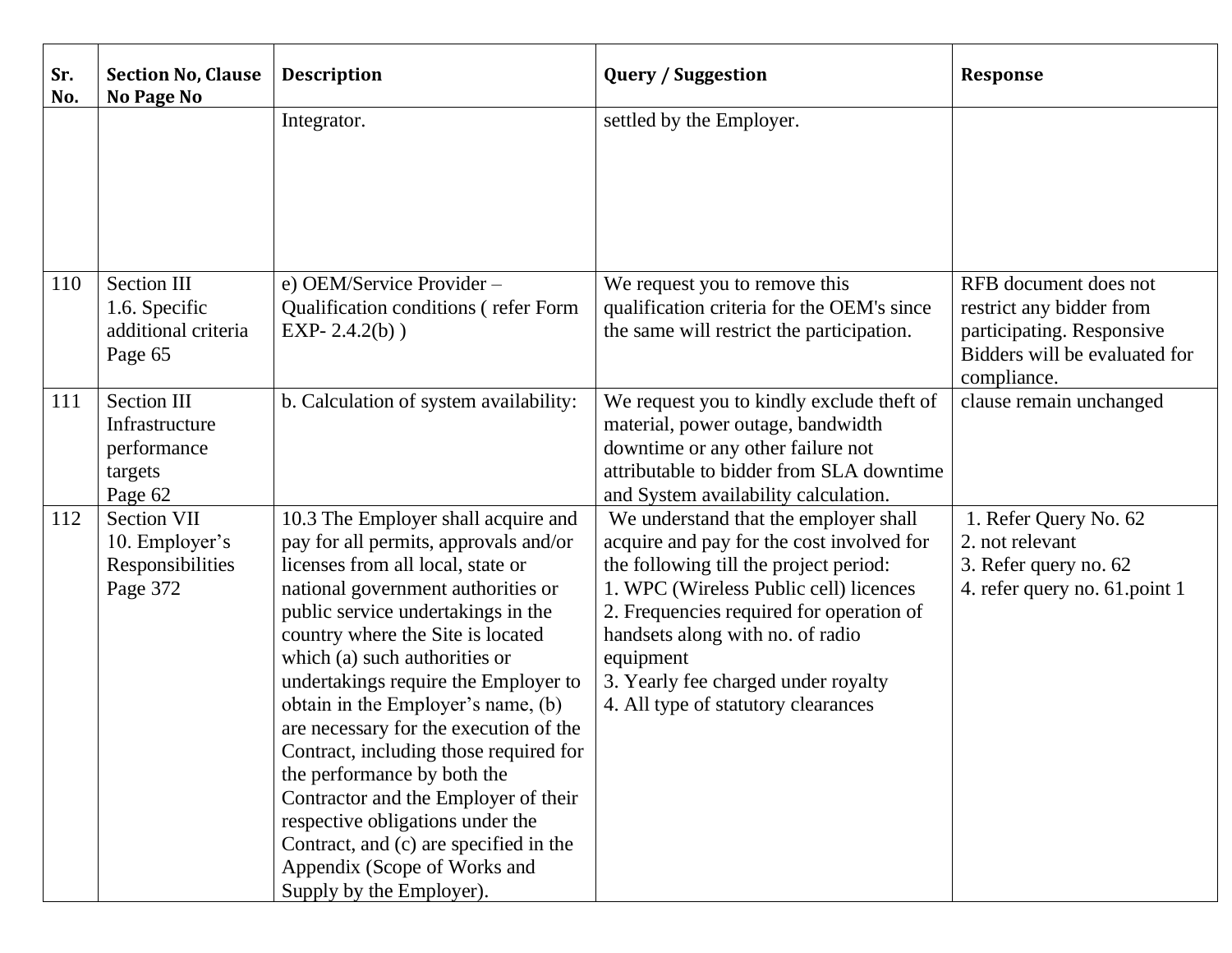| Sr.<br>No. | <b>Section No, Clause</b><br>No Page No           | <b>Description</b>                                                                                                                                                                                                                                                                                                                                                                                                                                                                                                                                                                                                                                                                                                                                                                                                       | <b>Query / Suggestion</b>                                                                                                                                                                                                                                                                                                | <b>Response</b>          |
|------------|---------------------------------------------------|--------------------------------------------------------------------------------------------------------------------------------------------------------------------------------------------------------------------------------------------------------------------------------------------------------------------------------------------------------------------------------------------------------------------------------------------------------------------------------------------------------------------------------------------------------------------------------------------------------------------------------------------------------------------------------------------------------------------------------------------------------------------------------------------------------------------------|--------------------------------------------------------------------------------------------------------------------------------------------------------------------------------------------------------------------------------------------------------------------------------------------------------------------------|--------------------------|
| 113        | Section VII67.6<br>Emergency<br>WorkPage 399      | If the Contractor is unable or<br>unwilling to do such work<br>immediately, the Employer may do or<br>cause such work to be done as the<br>Employer may determine is necessary<br>in order to prevent damage to the<br>Facilities. In such event the Employer<br>shall, as soon as practicable after the<br>occurrence of any such emergency,<br>notify the Contractor in writing of<br>such emergency, the work done and<br>the reasons therefor. If the work done<br>or caused to be done by the Employer<br>is work that the Contractor was liable<br>to do at its own expense under the<br>Contract, the reasonable costs<br>incurred by the Employer in<br>connection therewith shall be paid by<br>the Contractor to the Employer.<br>Otherwise, the cost of such remedial<br>work shall be borne by the Employer. | We request you to kindly note that the<br>Contractor cannot be held liable for the<br>costs of such Emergency Works. Only if<br>the need for Emergency Works is due to a<br>direct fault of the contractor, the<br>differential costs of the works can be a<br>liability of the contractor. Please confirm.              | Clause remains unchanged |
| 114        | <b>Section VII</b><br>42. Termination<br>Page 432 | 87.1 Termination for Employer's<br>Convenience                                                                                                                                                                                                                                                                                                                                                                                                                                                                                                                                                                                                                                                                                                                                                                           | We request you to kindly delete this<br>clause.                                                                                                                                                                                                                                                                          | No Change                |
| 115        | <b>Section VII</b><br>42. Termination<br>Page 432 | 87.1 Termination for Employer's<br>Convenience                                                                                                                                                                                                                                                                                                                                                                                                                                                                                                                                                                                                                                                                                                                                                                           | Since the contractor would have already<br>placed order, bought inventory etc.<br>Therefore, the employer shall reimburse<br>the losses occurred to the contractor as a<br>result of the termination of contract due to<br>the employer's convenience and not a<br>reason attributable to contractor. Kindly<br>confirm. | No Change                |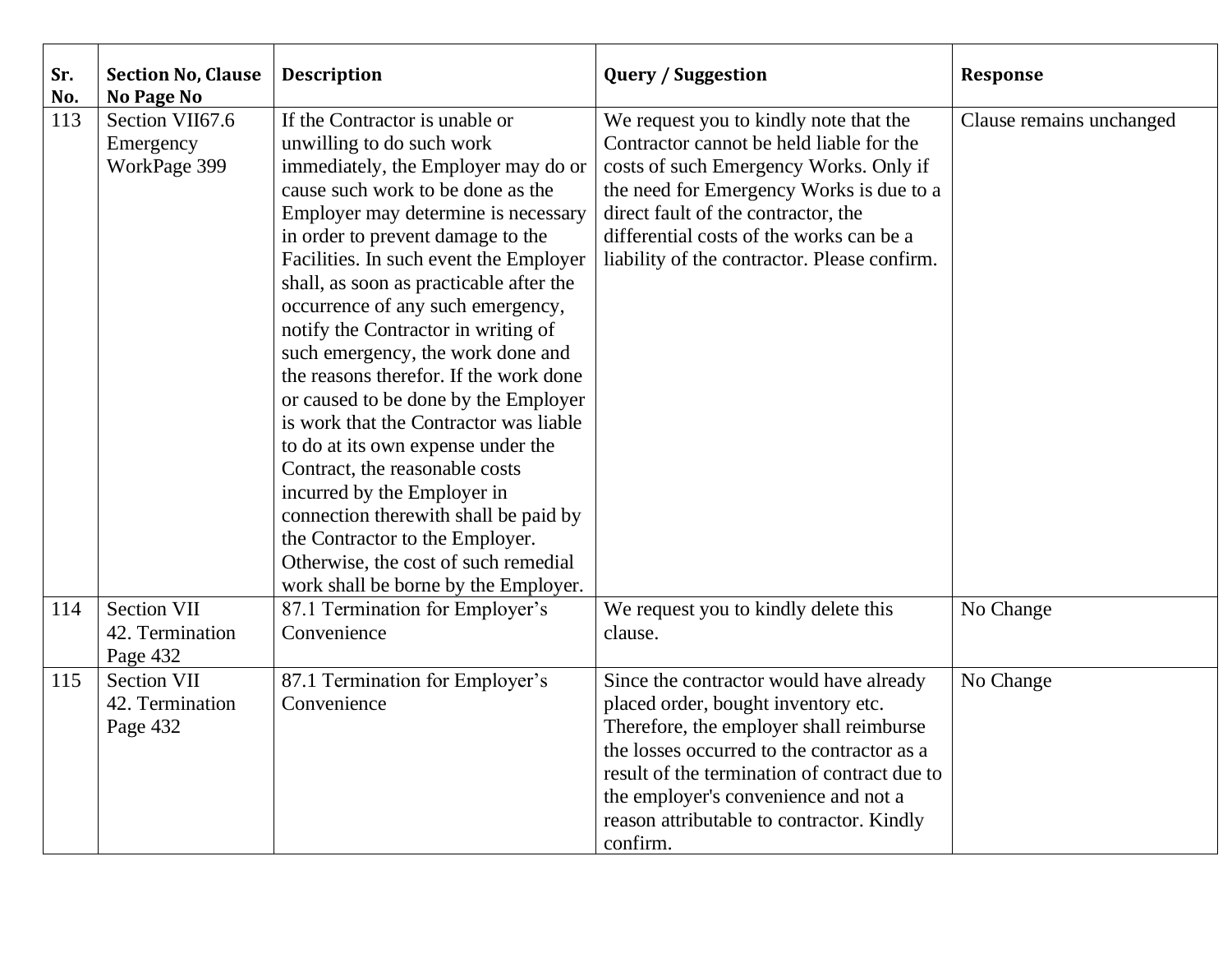| Sr.<br>No. | <b>Section No, Clause</b><br><b>No Page No</b>              | <b>Description</b>                                                                                                                                                                                                                                                                                                                                                                                                                                                                                                                                                                          | <b>Query / Suggestion</b>                                                                                                                                                                                                   | <b>Response</b>                                                    |
|------------|-------------------------------------------------------------|---------------------------------------------------------------------------------------------------------------------------------------------------------------------------------------------------------------------------------------------------------------------------------------------------------------------------------------------------------------------------------------------------------------------------------------------------------------------------------------------------------------------------------------------------------------------------------------------|-----------------------------------------------------------------------------------------------------------------------------------------------------------------------------------------------------------------------------|--------------------------------------------------------------------|
| 116        | <b>Section VII</b><br>42. Termination<br>Page 432           | 87.1 Termination for Employer's<br>Convenience                                                                                                                                                                                                                                                                                                                                                                                                                                                                                                                                              | We request you to kindly note that the<br>Employer shall be liable to return all<br>Securities furnished by the contractor<br>intact and the bidder shall be paid in full<br>basis for the work completed.                  | No addition or modification in<br>existing terms of the contract.  |
| 117        | <b>Section VII</b><br>42. Termination<br>Page 432           | 42.2 Termination for Contractor's<br>Default<br>then the Employer may, without<br>prejudice to any other rights it may<br>possess under the Contract, give a<br>notice to the Contractor stating the<br>nature of the default and requiring the<br>Contractor to remedy the same. If the<br>Contractor fails to remedy or to take<br>steps to remedy the same within<br>fourteen (14) days of its receipt of<br>such notice, then the Employer may<br>terminate the Contract forthwith by<br>giving a notice of termination to the<br>Contractor that refers to this GC Sub-<br>Clause 42.2 | We request you to kindly provide 3<br>months notice of termination.                                                                                                                                                         | clause remains unchanged                                           |
| 118        | General                                                     | SEOC, DEOC, TEOC, FLC, Tourist<br>Beaches, Salt Pans, Vulnerable<br>villages                                                                                                                                                                                                                                                                                                                                                                                                                                                                                                                | We request you to clarify that any<br>Building interior works at these locations<br>of SEOC, DEOC, TEOC, FLC, Tourist<br>Beaches, Salt Pans, Vulnerable villages<br>shall not be in scope of contractor. Kindly<br>confirm. | Refer clause 23 on page 259<br>for EOC setup and works<br>required |
| 119        | <b>Section VI</b><br>9.6 Alert Siren<br>System:<br>Page 195 | A Galvanised Iron pipe of 7.0- meter<br>height and suitable thickness to be<br>installed on suitable government<br>buildings wherever these are<br>available at proposed locations.                                                                                                                                                                                                                                                                                                                                                                                                         | We request you to provide the building<br>stability report where the rooftop pole has<br>to be erected.                                                                                                                     | Refer to Page 203 para two.                                        |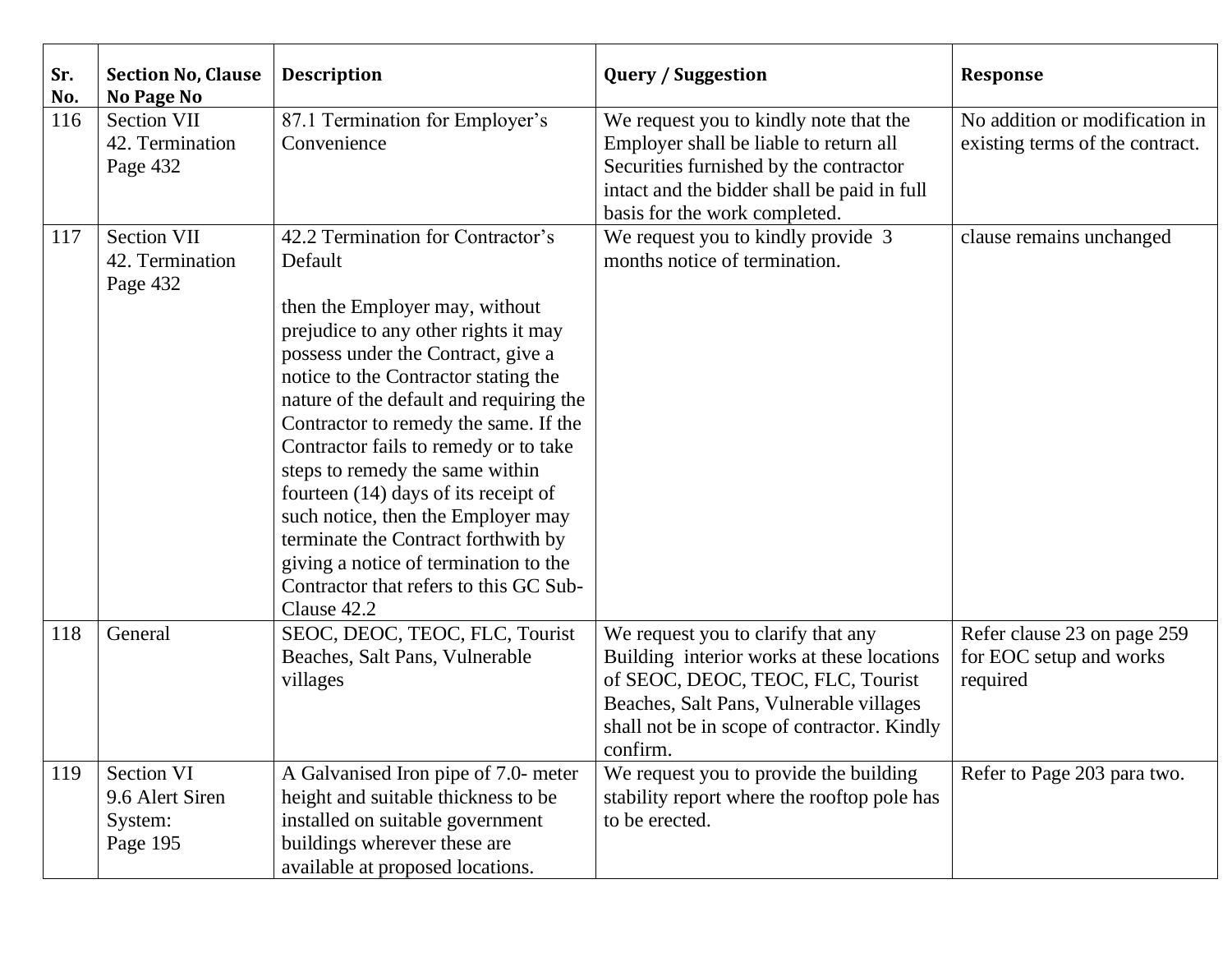| Sr.<br>No. | <b>Section No, Clause</b><br><b>No Page No</b>               | <b>Description</b>                                                                                                                                                                                                                                | <b>Query / Suggestion</b>                                                                                                                                                                                                                                                                                                                                                                         | <b>Response</b>         |
|------------|--------------------------------------------------------------|---------------------------------------------------------------------------------------------------------------------------------------------------------------------------------------------------------------------------------------------------|---------------------------------------------------------------------------------------------------------------------------------------------------------------------------------------------------------------------------------------------------------------------------------------------------------------------------------------------------------------------------------------------------|-------------------------|
| 120        | Section VIIIPC 12.<br>Terms of<br>PaymentPage 374            | PC 12.4 The currency in which<br>payments are made to the Contractor<br>under this Contract shall be Indian<br>Rupees (INR)                                                                                                                       | Bidder shall be allowed to<br>quote the prices in 3 Foreign currencies<br>viz. USD,<br>EURO, British Pound and/or in one Local<br>Currency INR. Also, the Payment shall b<br>e made by the<br>Purchaser only in the currency quoted by t<br>he bidder. Please confirm.                                                                                                                            | Clause remain unchanged |
| 121        | Section I<br>37. Conversion to<br>single currency<br>Page 41 | <b>Conversion to Single Currency</b>                                                                                                                                                                                                              | Please add this clause : For evaluation<br>purposes, TT selling rate of exchange of<br>the currencies of State Bank of India<br>(SBI) prevailing 28 days prior to the latest<br>date of submission of Bid shall be<br>considered for conversion of Foreign<br>currency to Indian Rupees. Kindly<br>confirm.<br>In case of any increase or decrease in<br>Forex shall be passed on to the Customer | Refer query no 120      |
| 122        | <b>Section VII</b><br>11. Contract Price<br>Page 374         | 11.2 Unless an adjustment clause is<br>provided for in the PC, the Contract<br>Price shall be a firm lump sum not<br>subject to any alteration, except in the<br>event of a Change in the Facilities or<br>as otherwise provided in the Contract. | Since the equipment $&$ quantities<br>mentioned in the price schedule are<br>indicative, we request you to confirm that<br>the quantity can vary up to a maximum of<br>$+/- 10\%$ .<br>Also, Since contract price is firm<br>lumpsum. we request you to confirm that<br>any variation in the quantity shall be paid<br>extra on unit price basis.                                                 | Refer query no. 77.     |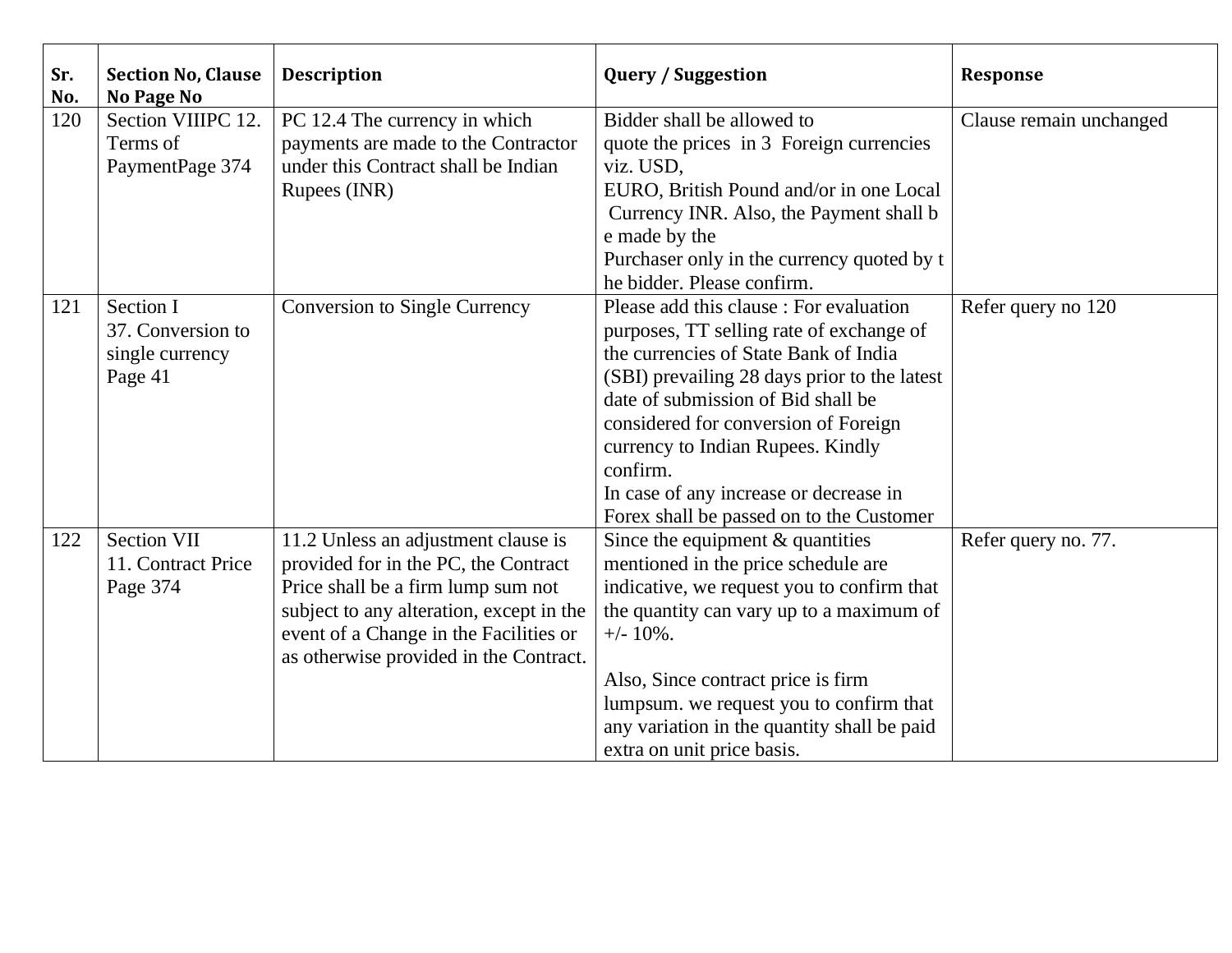| Sr.<br>No. | <b>Section No, Clause</b><br>No Page No                                       | <b>Description</b>                                                                                                                                                                                                                                                                                                                                                                                                                                                                                                                                                                                          | <b>Query / Suggestion</b>                                                                                                                                                                                                                                                                                                                         | <b>Response</b>     |
|------------|-------------------------------------------------------------------------------|-------------------------------------------------------------------------------------------------------------------------------------------------------------------------------------------------------------------------------------------------------------------------------------------------------------------------------------------------------------------------------------------------------------------------------------------------------------------------------------------------------------------------------------------------------------------------------------------------------------|---------------------------------------------------------------------------------------------------------------------------------------------------------------------------------------------------------------------------------------------------------------------------------------------------------------------------------------------------|---------------------|
| 123        | <b>Section IV</b><br>Appendix to<br><b>Financial Part</b><br>Page 154         | NOTE: The equipment $&$ quantities<br>mentioned in the table are indicative<br>and meant for bid evaluation<br>purposes only. The System Integrator<br>is required to provide complete<br>solution with all necessary materials<br>& accessories to meet the functional<br>requirements. Price bid equipment $\&$<br>quantities are based on the<br>employer's estimation, these<br>quantities are the basis of financial<br>evaluation and finalizing the contract<br>amount, however at the time of<br>implementation of contract if any<br>variation is required, variation may<br>be approved by GSDMA. | Since the equipment $&$ quantities<br>mentioned in the price schedule are<br>indicative, we request you to confirm that<br>the quantity can vary up to a maximum of<br>$+/- 10\%$ .<br>Also, Since contract price is firm<br>lumpsum. we request you to confirm that<br>any variation in the quantity shall be paid<br>extra on unit price basis. | Refer query no. 77. |
| 124        | <b>Section VIII</b><br>PC 14 Taxes and<br>Duties<br>Page 470                  | Further, no adjustment of the<br>Contract Price shall be made on<br>account of variation in deemed export<br>benefits."                                                                                                                                                                                                                                                                                                                                                                                                                                                                                     | As deemed export benefits is not in<br>control of bidder and can change from<br>time to time. Therefore, we request that<br>the employer shall be liable to make<br>adjustment in the contract price due to<br>variation in deemed export benefits.                                                                                               | No Change           |
| 125        | <b>Section VIII</b><br>PC 36 Change in<br>Laws and<br>Regulations<br>Page 479 | Further, no adjustment of the<br>Contract Price shall be made on<br>account of variation in deemed export<br>benefits."                                                                                                                                                                                                                                                                                                                                                                                                                                                                                     | As deemed export benefits is not in<br>control of bidder and can change from<br>time to time. Therefore, we request that<br>the employer shall be liable to make<br>adjustment in the contract price due to<br>variation in deemed export benefits.                                                                                               | No Change           |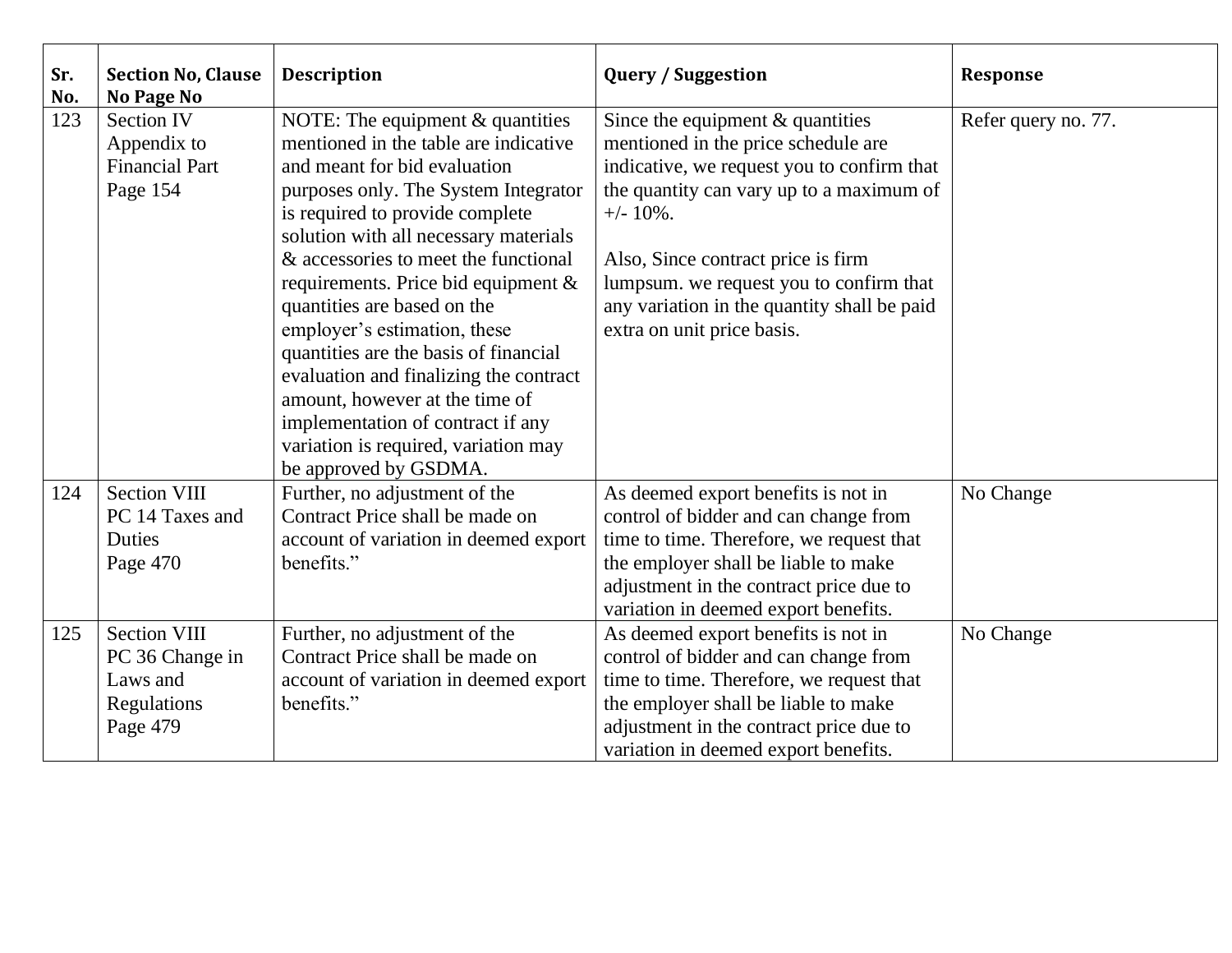| Sr.<br>No. | <b>Section No, Clause</b><br><b>No Page No</b> | <b>Description</b>                                                  | <b>Query / Suggestion</b>                     | <b>Response</b>            |
|------------|------------------------------------------------|---------------------------------------------------------------------|-----------------------------------------------|----------------------------|
| 126        | Section VIIIPC 27.                             | $PC 27.8 - If the Facilities or any part$                           | Since penalty will be applicable in case      | No Change                  |
|            | Defect                                         | thereof cannot be used by reason of                                 | Facilities or any part thereof cannot be      |                            |
|            | LiabilityPage 476                              | such defect and/or making good of                                   | used by reason of such defect. Therefore      |                            |
|            |                                                | such defect, the Defect Liability                                   | the extension of the Defect Liability         |                            |
|            |                                                | Period of the Facilities or such part,                              | Period of the Facilities or such part, as the |                            |
|            |                                                | as the case may be, shall be extended                               | case may be, is not acceptable. We request    |                            |
|            |                                                | by a period equal to the period during                              | you to kindly delete this clause.             |                            |
|            |                                                | which the Facilities or such part<br>cannot be used by the Employer |                                               |                            |
|            |                                                | because of any of the aforesaid                                     |                                               |                            |
|            |                                                | reasons.                                                            |                                               |                            |
| 127        | <b>Section VIII</b>                            | If the Contractor eventually fails to                               | We request you to kindly amend the            | Clause remains unchanged   |
|            | PC 28 Functional                               | meet the minimum level of                                           | clause as following:                          |                            |
|            | Guarantees                                     | Functional Guarantees, the Employer                                 | If the Contractor eventually fails to meet    |                            |
|            | Page 477                                       | may consider termination of the                                     | the minimum level of Functional               |                            |
|            |                                                | Contract, pursuant to GC Sub-Clause                                 | Guarantees, the Employer may consider         |                            |
|            |                                                | 42.2.2. and recover the payments                                    | termination of the Contract, pursuant to      |                            |
|            |                                                | already made to the Contractor                                      | GC Sub-Clause 42.2.2.                         |                            |
| 128        | <b>Section VII</b>                             | 13.2.1 The Contractor shall, within                                 | We understand that contractor shall           | Yes, within 28 days of the |
|            | 58.2 Advance                                   | twenty-eight (28) days of the                                       | provide separate Advance Payment              | notification of contract.  |
|            | <b>Payment Security</b>                        | notification of contract award,                                     | Security for advance payment under -          |                            |
|            | Page 376                                       | provide a security in an amount equal                               | Schedule 2: Infrastructure and Equipment      |                            |
|            |                                                | to the advance payment calculated in                                | Supplied from within the Employer's           |                            |
|            |                                                | accordance with the Appendix to the                                 | Country                                       |                            |
|            |                                                | Contract Agreement titled Terms and                                 | Schedule 3: Design Services                   |                            |
|            |                                                | Procedures of Payment, and in the                                   | Schedule No. 4. Installation Services         |                            |
|            |                                                | same currency or currencies.                                        | Kindly confirm.                               |                            |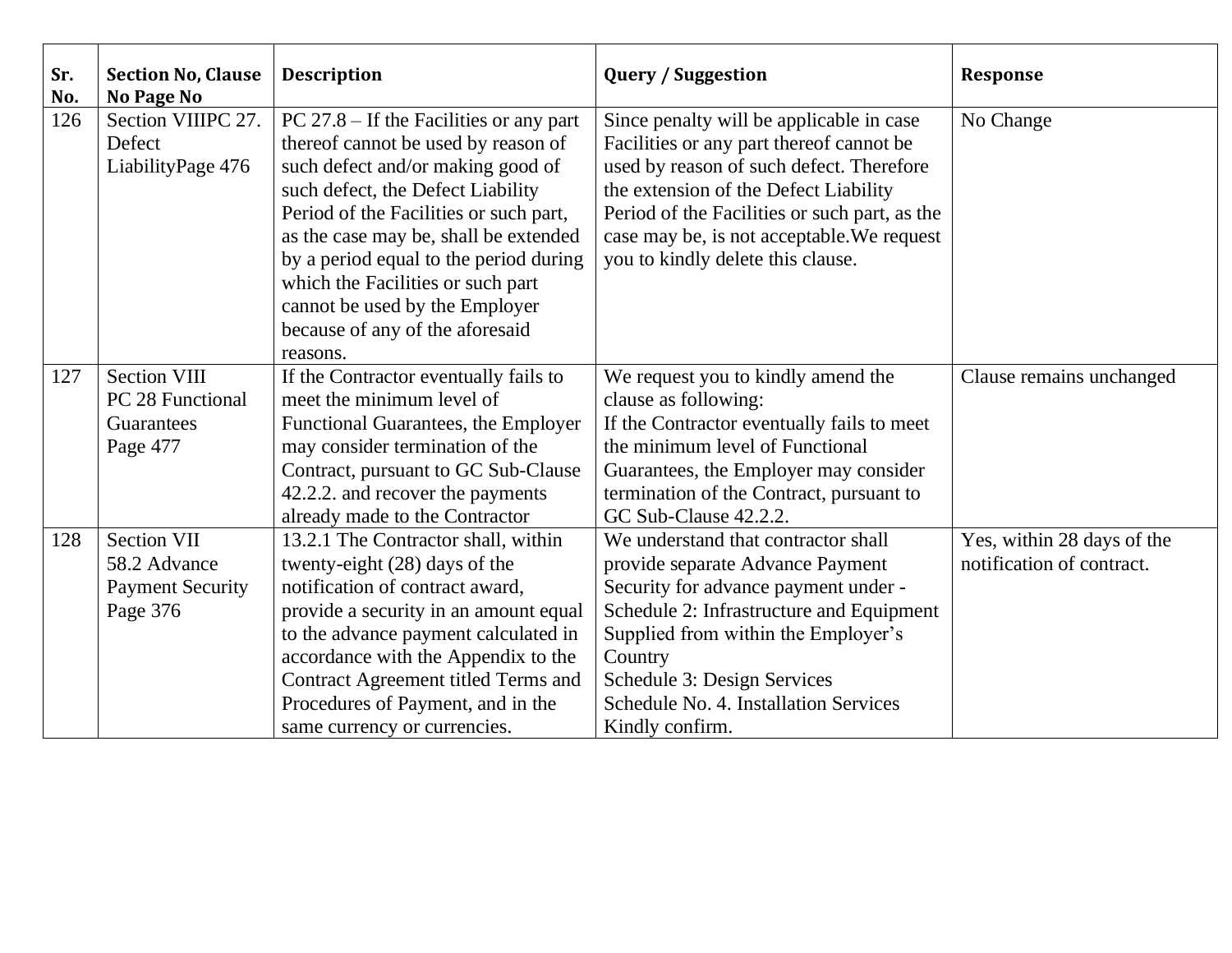| Sr.<br>No. | <b>Section No, Clause</b><br><b>No Page No</b>                                                                                   | <b>Description</b>                                                                                                                                                                                                                                                                                                                                                                                                                                                                                                                                                                                                                                           | <b>Query / Suggestion</b>                                                                                                                                                                                                                                                                                                                                                                             | <b>Response</b>                             |
|------------|----------------------------------------------------------------------------------------------------------------------------------|--------------------------------------------------------------------------------------------------------------------------------------------------------------------------------------------------------------------------------------------------------------------------------------------------------------------------------------------------------------------------------------------------------------------------------------------------------------------------------------------------------------------------------------------------------------------------------------------------------------------------------------------------------------|-------------------------------------------------------------------------------------------------------------------------------------------------------------------------------------------------------------------------------------------------------------------------------------------------------------------------------------------------------------------------------------------------------|---------------------------------------------|
| 129        | <b>Section VII</b><br>Appendix 1. Terms<br>and Procedures of<br>Payment<br>Page 490                                              | Appendix 1. Terms and Procedures of<br>Payment                                                                                                                                                                                                                                                                                                                                                                                                                                                                                                                                                                                                               | We understand that contractor shall<br>provide separate Advance Payment<br>Security for advance payment under -<br>Schedule 2: Infrastructure and Equipment<br>Supplied from within the Employer's<br>Country<br>Schedule 3: Design Services<br>Schedule No. 4. Installation Services<br>Kindly confirm.                                                                                              | Refer query no. 128                         |
| 130        | Section VIII<br>Environmental,<br>Social, Health and<br>Safety (ESHS)<br>Performance<br>Security - Bank<br>Guarantee<br>Page 505 | <b>ESHS Performance Security</b>                                                                                                                                                                                                                                                                                                                                                                                                                                                                                                                                                                                                                             | Please provide the ESHS Performance<br>security Validity period.                                                                                                                                                                                                                                                                                                                                      | Refer page 469 - PC 13.3.2<br>and PC 13.3.3 |
| 131        | <b>Section VII</b><br>20. Design and<br>Engineering<br>Page 386                                                                  | 20.3.5 If any dispute or difference<br>occurs between the Employer and the<br>Contractor in connection with or<br>arising out of the disapproval by the<br>Project Manager of any document<br>and/or any modification(s) thereto<br>that cannot be settled between the<br>Parties within a reasonable period,<br>then such dispute or difference may<br>be referred to an Adjudicator for<br>determination in accordance with GC<br>Sub-Clause 46.3 hereof. If such<br>dispute or difference is referred to an<br>Adjudicator, the Project Manager<br>shall give instructions as to whether<br>and if so, how, performance of the<br>Contract is to proceed. | We request you to modify the clause as: If<br>any dispute arises out of the contract with<br>regard to the interpretation, meaning and<br>breach of the terms of the contract, the<br>matter shall be referred by the bidder to a<br>panel of 3 arbitrators where One arbitrator<br>will be from each party and a 3rd<br>arbitrator, who shall be the presiding<br>arbitrator, by the two arbitrators | Clause remains unchanged                    |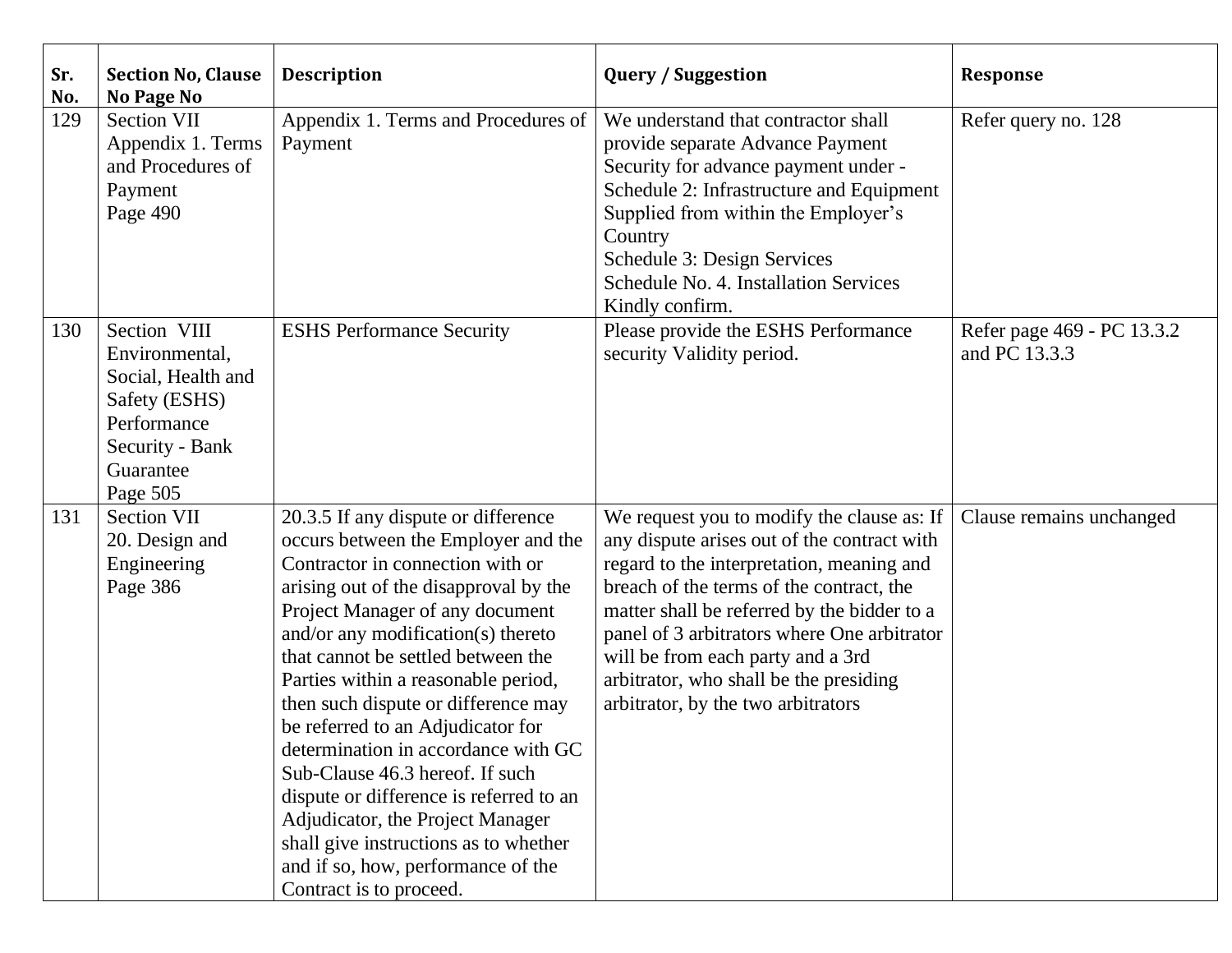| Sr.<br>No. | <b>Section No, Clause</b><br><b>No Page No</b> | <b>Description</b>                                                                                                                                                                                                                                                                                                                                                                                                                                                                                                                     | <b>Query / Suggestion</b>                                                                                                                                                                                                                                                                                                                                                                                                                                                                                                                                                                                                                                                                                                                                                                                                                                                                                                                                                                                                                                                                                                                                                                                                                                                                                                                                                                                                                                                                         | <b>Response</b>         |
|------------|------------------------------------------------|----------------------------------------------------------------------------------------------------------------------------------------------------------------------------------------------------------------------------------------------------------------------------------------------------------------------------------------------------------------------------------------------------------------------------------------------------------------------------------------------------------------------------------------|---------------------------------------------------------------------------------------------------------------------------------------------------------------------------------------------------------------------------------------------------------------------------------------------------------------------------------------------------------------------------------------------------------------------------------------------------------------------------------------------------------------------------------------------------------------------------------------------------------------------------------------------------------------------------------------------------------------------------------------------------------------------------------------------------------------------------------------------------------------------------------------------------------------------------------------------------------------------------------------------------------------------------------------------------------------------------------------------------------------------------------------------------------------------------------------------------------------------------------------------------------------------------------------------------------------------------------------------------------------------------------------------------------------------------------------------------------------------------------------------------|-------------------------|
| 132        | Section VII43.<br><b>AssignmentPage</b><br>442 | 43.1 Neither the Employer nor the<br>Contractor shall, without the express<br>prior written consent of the other<br>Party, which consent shall not be<br>unreasonably withheld, assign to any<br>third Party the Contract or any part<br>thereof, or any right, benefit,<br>obligation or interest therein or<br>thereunder, except that the Contractor<br>shall be entitled to assign either<br>absolutely or by way of charge any<br>monies due and payable to it or that<br>may become due and payable to it<br>under the Contract. | In order to have better working capital for<br>the project we propose an Assignment<br>clause as below to be included in the<br>Payment Schedule, which shall allow us<br>to factor the bill with financing<br>institution, and therefore enable us to<br>participate in the Tender. Assignment<br>Clause (new Clause proposed) : "The<br>Contractor shall not, without the express<br>prior written consent of the Employer,<br>assign to any third party the Contract or<br>any part thereof, or any right, benefit,<br>obligation or interest therein or there<br>under, except that the Contractor shall be<br>entitled to assign either absolutely or by<br>way of charge any monies due and<br>payable to it or that may become due and<br>payable to it under the Contract to any<br>Financial Institution(s) or Bank(s) or<br>$NBFC(s)$ . In the event the Contractor<br>assigns the monies due and payable to it<br>or that may become due and payable to it,<br>under the Contract, to any Financial<br>Institution(s) or Bank(s) or NBFC(s), the<br>Employer shall acknowledge the<br>intimation letter it may receive from such<br>financial institution(s) or Bank(s) or<br>NBFC (s). If the Employer does not reply<br>within 15 days of the receipt of the<br>intimation letter, it can be considered as<br>"acknowledged by the Employer".<br>Furthermore the Employer will provide an<br>indicative date by when the funds will be<br>released to the Contractor as a measure of | Clause remain unchanged |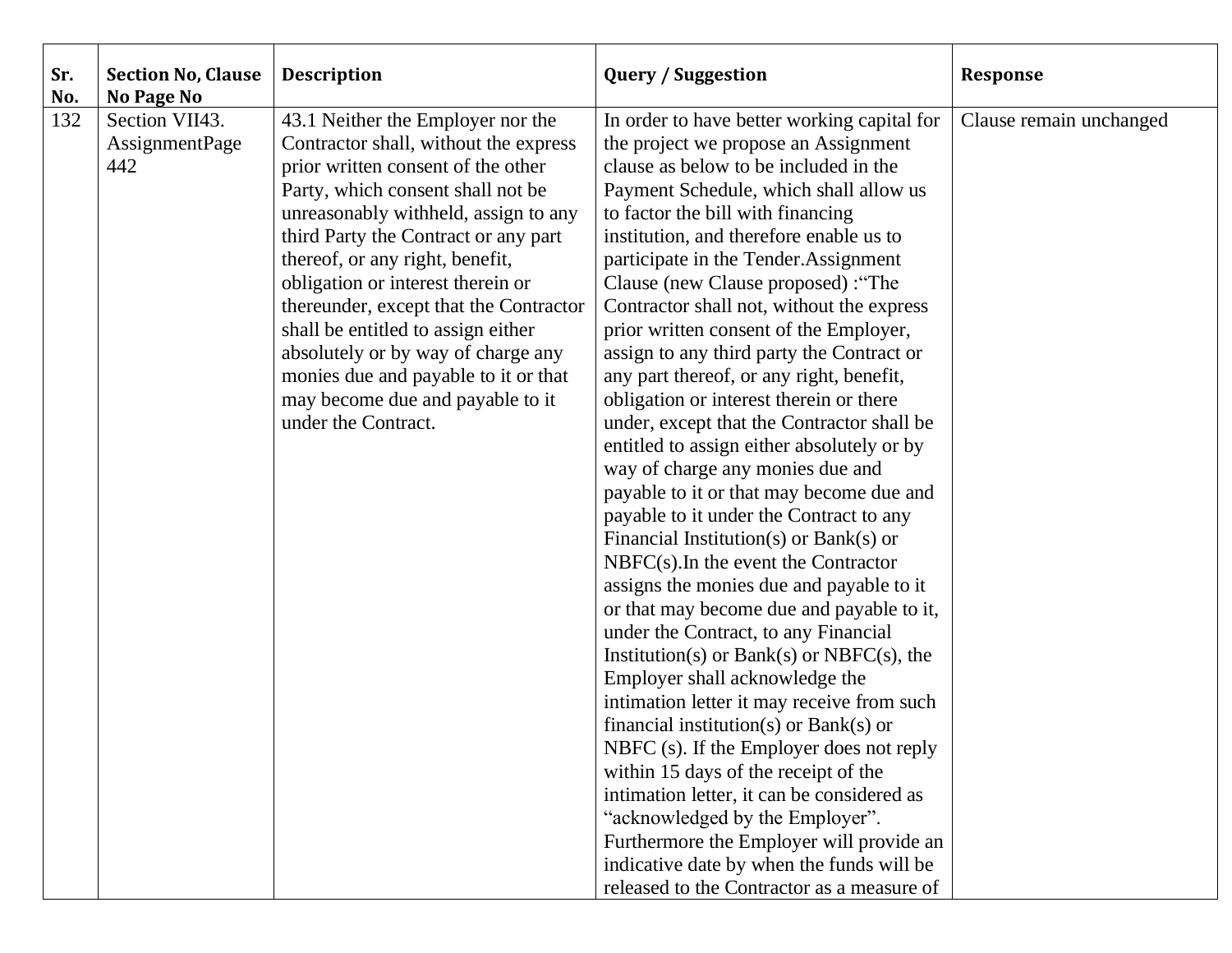| Sr.<br>No. | <b>Section No, Clause</b><br><b>No Page No</b>                       | <b>Description</b>                                                                                                                                                                                                                                                                                                                                                                                                    | <b>Query / Suggestion</b>                                                                                                                                                                                                                                                                                                                                     | <b>Response</b>          |
|------------|----------------------------------------------------------------------|-----------------------------------------------------------------------------------------------------------------------------------------------------------------------------------------------------------------------------------------------------------------------------------------------------------------------------------------------------------------------------------------------------------------------|---------------------------------------------------------------------------------------------------------------------------------------------------------------------------------------------------------------------------------------------------------------------------------------------------------------------------------------------------------------|--------------------------|
|            |                                                                      |                                                                                                                                                                                                                                                                                                                                                                                                                       | comfort for the decisions of Financial<br>Institution(s) or Bank(s) or NBFC(s)".                                                                                                                                                                                                                                                                              |                          |
| 133        | <b>Section VII</b><br>30. Limitation of<br>Liability<br>Page 408     | 30.1 (a) neither Party shall be liable<br>to the other Party, whether in<br>contract, tort, or otherwise, for any<br>indirect or consequential loss or<br>damage, loss of use, loss of<br>production, or loss of profits or<br>interest costs, which may be suffered<br>by the other Party in connection with<br>the Contract, other than specifically<br>provided as any obligation of the<br>Party in the Contract, | We request you to modify the clause as:<br>neither Party shall be liable to the other<br>Party, whether in contract, tort, or<br>otherwise, for any indirect or<br>consequential loss or damage, loss of use,<br>loss of production, or loss of profits or<br>interest costs, which may be suffered by<br>the other Party in connection with the<br>Contract. | Clause remains unchanged |
| 134        | <b>Section VII</b><br>42. Termination<br>Page 431                    | 87.1 Termination for Employer's<br>Convenience<br>42.1.1 The Employer may at any time<br>terminate the Contract for any reason<br>by giving the Contractor a notice of<br>termination that refers to this GC<br>Sub-Clause 42.1                                                                                                                                                                                       | Request you to please delete the clause.<br>We request you to kindly note that the<br>Employer shall be liable to return all<br>Securities furnished by the contractor<br>intact.                                                                                                                                                                             | No change                |
| 135        | <b>Section III</b><br>1.6 Specific<br>additional Criteria<br>Page 64 | New Clause                                                                                                                                                                                                                                                                                                                                                                                                            | We request you to add new clause as<br>following to this section:<br>The Bidder and their subsidiary/associate<br>company shall not be under a declaration<br>of ineligibility / banned / blacklisted /<br>debarred by any State or Central<br>Government / any other Government<br>institutions in India as on bid submission<br>date.                       | Refer ITB 4.4 on page 47 |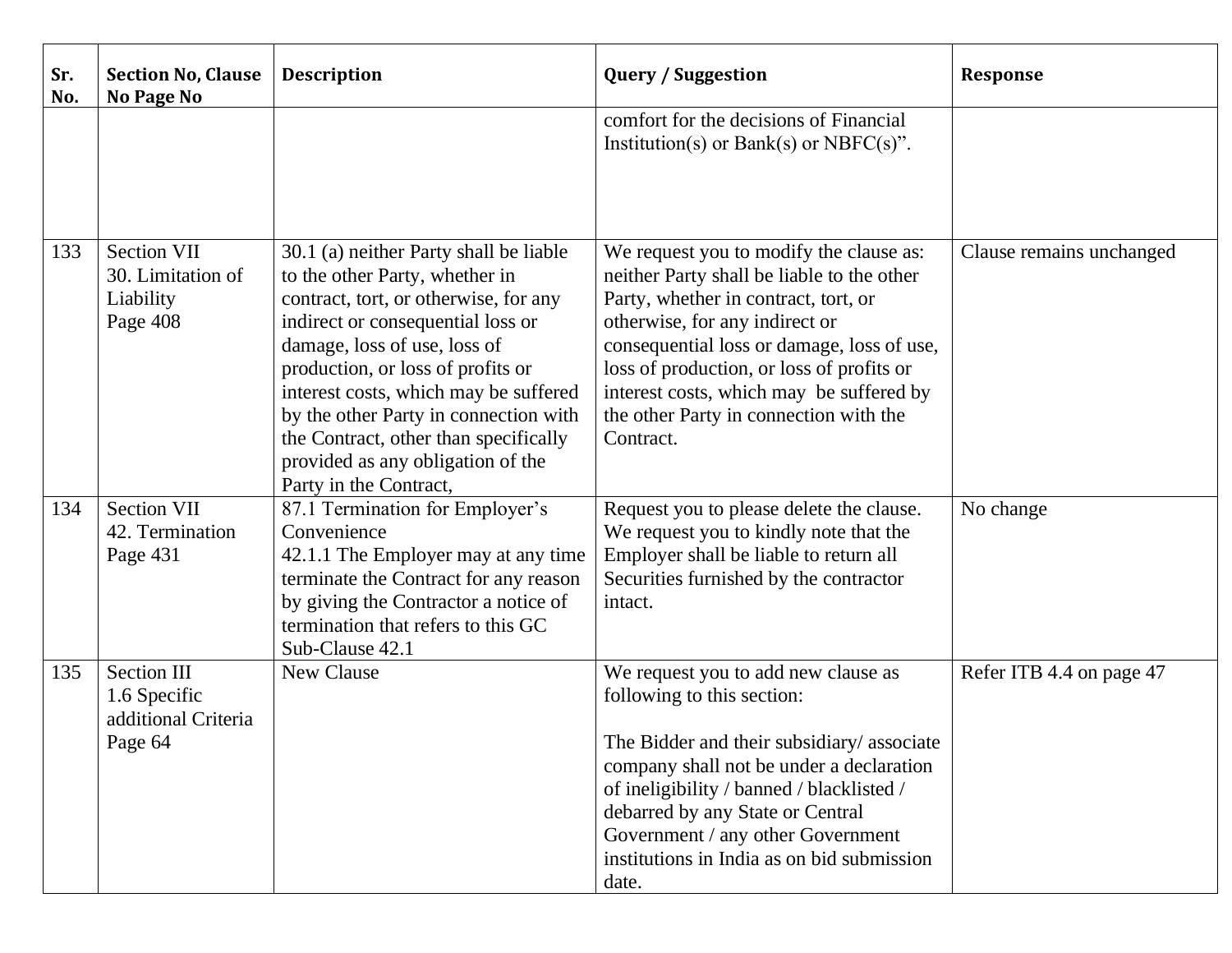| Sr.<br>No. | <b>Section No, Clause</b><br><b>No Page No</b>  | <b>Description</b>                                                                                                                                                                                                                                                                                                                                                                                                                       | <b>Query / Suggestion</b>                                                                                                                                               | <b>Response</b>                                                                                                                                                                                                                                                                                 |
|------------|-------------------------------------------------|------------------------------------------------------------------------------------------------------------------------------------------------------------------------------------------------------------------------------------------------------------------------------------------------------------------------------------------------------------------------------------------------------------------------------------------|-------------------------------------------------------------------------------------------------------------------------------------------------------------------------|-------------------------------------------------------------------------------------------------------------------------------------------------------------------------------------------------------------------------------------------------------------------------------------------------|
| 136        | Section III2.5<br>PersonnelPage 74              | <b>Implementation Phase -Civil Works</b><br>Expert                                                                                                                                                                                                                                                                                                                                                                                       | The quantity for Civil Works Expert is<br>not mentioned in RFP. Kindly provide.                                                                                         | clause is modified to consider<br>Civil expert $QTY$ as $One(1)$ .                                                                                                                                                                                                                              |
| 137        | Section III<br>2.5 Personnel<br>Page 74         | <b>Operations and Management Phase -</b><br>Warning control staff                                                                                                                                                                                                                                                                                                                                                                        | The quantity of Warning control staff<br>mentioned as 12 is inclusive of all shift.<br>i.e. 4 per shift.<br>Kindly confirm our understanding.                           | Yes, at SEOC at one time<br>total 12 warning control staff<br>will work.<br>Shift at SEOC<br>1st shift - Day time - One<br>Supervisor, One GIS and Four<br>Warning Control staff.<br>2nd Shift - evening - Four<br>Warning Control Staff.<br>3rd shift - night - Four<br>Warning Control staff. |
| 138        | <b>Section IV</b><br>Schedule No. 5<br>Page 163 | 4. Manpower at SEOC, DEOCs &<br><b>TEOCs</b><br>S.No. 3.04 & 3.05 Warning control<br>staff                                                                                                                                                                                                                                                                                                                                               | The quantity of Warning control staff<br>mentioned as 12 is inclusive of all shift.<br>i.e. 4 per shift.<br>Kindly confirm our understanding.                           | Refer query 137                                                                                                                                                                                                                                                                                 |
| 139        | <b>INVITATIONS</b><br>FOR BIDS (IFB)<br>Page 49 | Only the originals of Power of<br>Attorney and the Original Affidavit<br>vouching for the<br>correctness of the information<br>furnished shall be delivered before<br>the bid<br>submission deadline by post to the<br>address of Purchaser/Employer's<br>representative<br>Miss. Ekta Thaman, Deputy Director<br>Gujarat State Disaster Management<br>Authority<br>5th floor, Block 11, Udyog Bhavan<br>Sector 11, Gandhinagar - 382011 | Considering COVId-19, Submission in<br>Hard copy shall be a challenge .Hence<br>Request you to kindly accept the<br>submission of complete documents in<br>online only. | Clause remains unchanged                                                                                                                                                                                                                                                                        |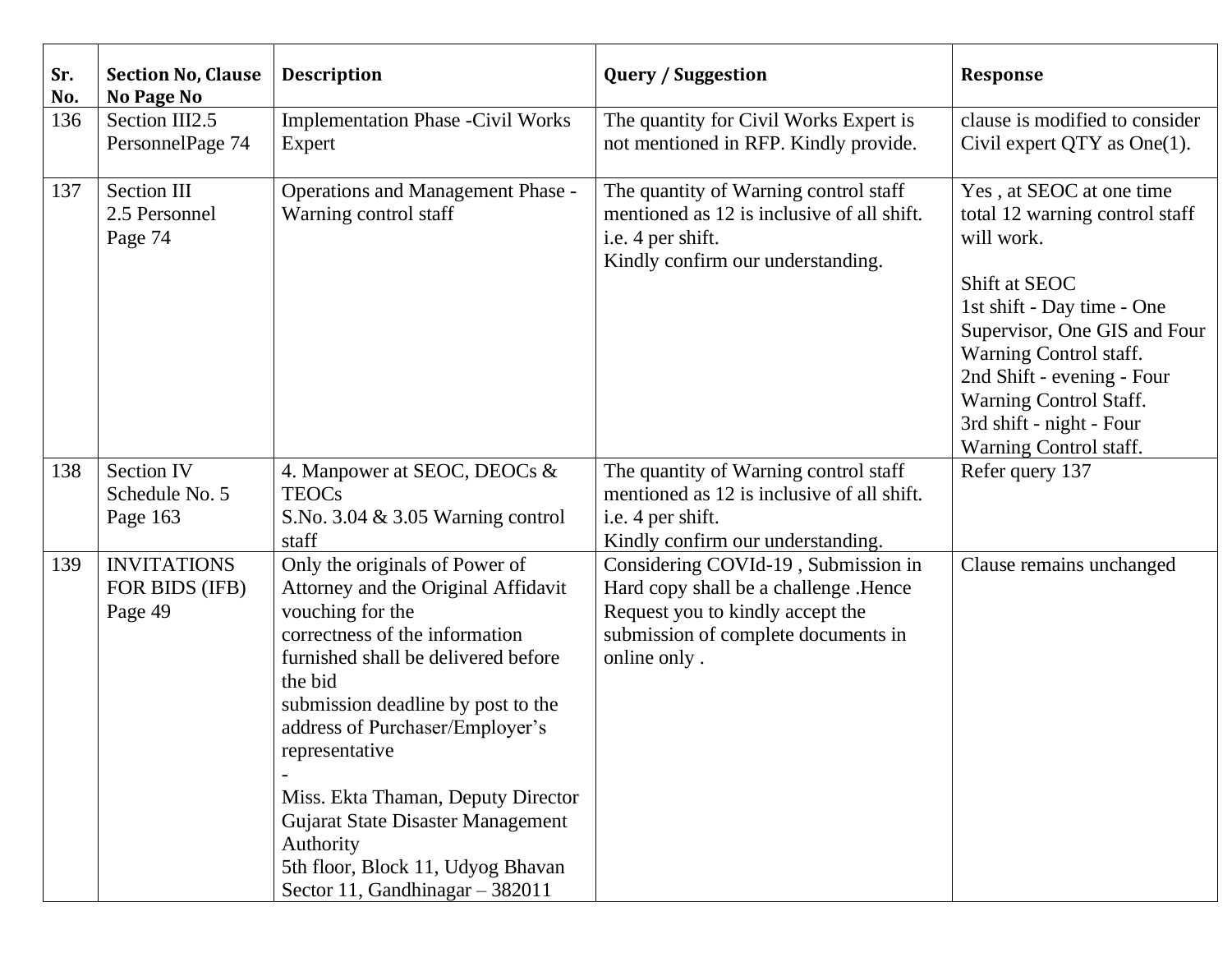| Sr.<br>No. | <b>Section No, Clause</b><br><b>No Page No</b>                                                         | <b>Description</b>                                                | <b>Query / Suggestion</b>                                                                                                  | <b>Response</b>         |
|------------|--------------------------------------------------------------------------------------------------------|-------------------------------------------------------------------|----------------------------------------------------------------------------------------------------------------------------|-------------------------|
|            |                                                                                                        | Gujarat, India<br>Detailed guidelines for viewing                 |                                                                                                                            |                         |
| 140        | <b>Section III</b><br>Penalties<br>(Liquidated<br>damage) during<br>implementation<br>stage<br>Page 61 | Penalty (liquidated damage) as % of<br>contract value for project | The penalty rates mentioned for delay in<br>completion is contradictory in the two<br>clauses. Kindly clarify.             | Refer query 46          |
| 141        | <b>Section VIII</b><br>PC 26. Completion<br><b>Time Guarantee</b><br>Page 469                          | Applicable rate for liquidated<br>damages                         | The penalty rates mentioned for delay in<br>completion is contradictory in the two<br>clauses. Kindly clarify.             | Refer query 46          |
| 142        | <b>Section III</b><br>Penalties<br>(Liquidated<br>damage) during<br>implementation<br>stage<br>Page 61 | Penalty (liquidated damage) as % of<br>contract value for project | We request you to change it to Penalty<br>(liquidated damage) as % of Undelivered<br>portion of contract value for project | Clause remain unchanged |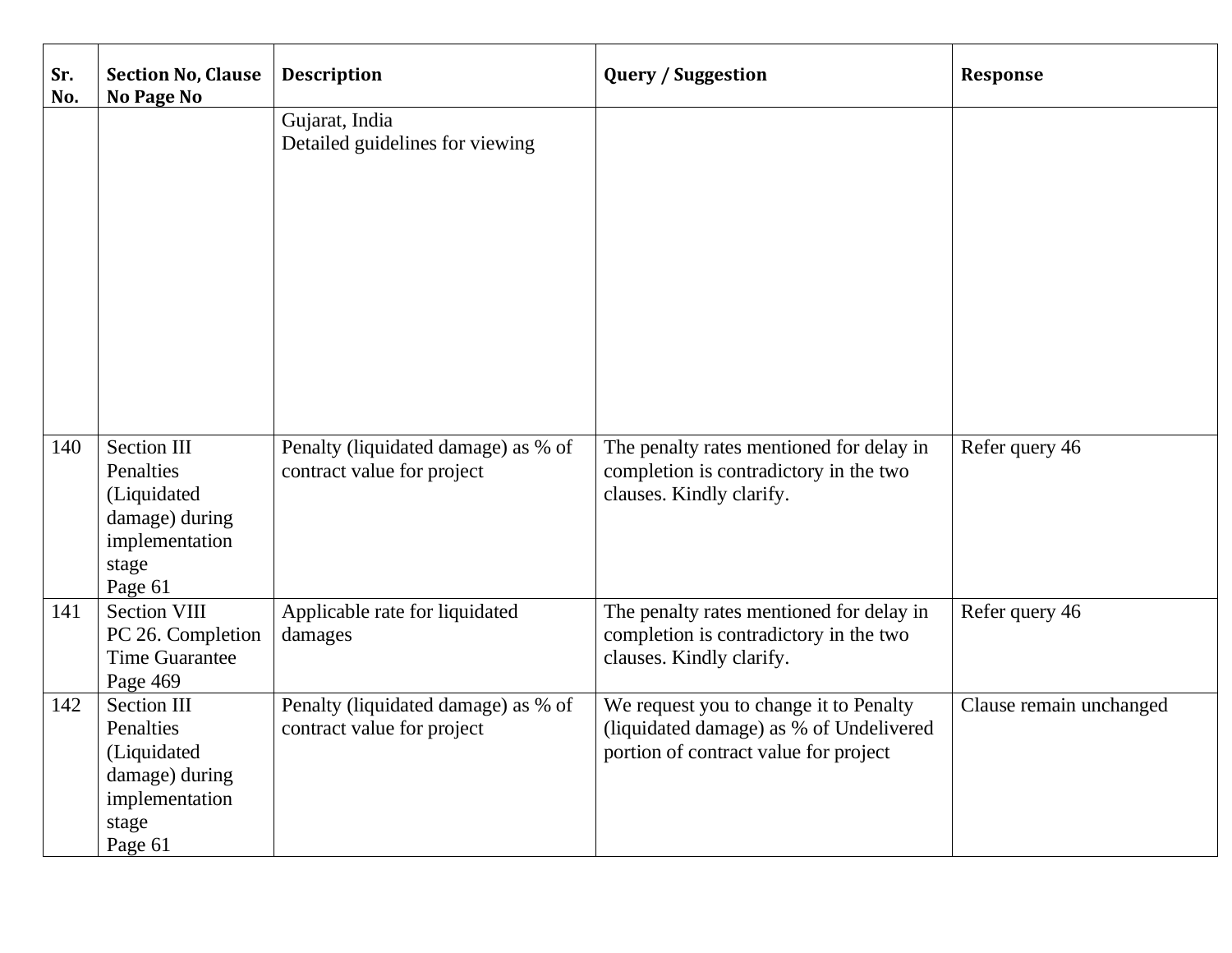| Sr.<br>No. | <b>Section No, Clause</b><br><b>No Page No</b>                                                               | <b>Description</b>                                                                                                                                                                            | <b>Query / Suggestion</b>                                                                                                                                                                                                                                                                             | <b>Response</b>                                                                                                                                 |
|------------|--------------------------------------------------------------------------------------------------------------|-----------------------------------------------------------------------------------------------------------------------------------------------------------------------------------------------|-------------------------------------------------------------------------------------------------------------------------------------------------------------------------------------------------------------------------------------------------------------------------------------------------------|-------------------------------------------------------------------------------------------------------------------------------------------------|
| 143        | <b>Section IIIPenalties</b><br>during the<br>Operation and<br>Maintenance and<br><b>AMC PhasesPage</b><br>63 | Penalties during the Operation and<br>Maintenance and AMC Phases                                                                                                                              | We request you to add new clause as<br>following to this section: The maximum<br>SLA penalty shall be capped to 10% of<br>the contract price.                                                                                                                                                         | Refer query 46                                                                                                                                  |
| 144        | <b>Section III</b><br>2.5. Personnel                                                                         | The Bidder must demonstrate that it<br>will have the personnel for the key<br>positions that meet the following<br>requirements:                                                              | We understand that Bidder only need to<br>provide CV for implementation<br>Manpower along with name.<br>For Opeartion and Management Phase<br>Manpower, Bidder can submit the<br>Undertaking stating that Bidder shall<br>provide required manpower during AMC<br>and shall submit CV at time of O&M. | Yes .Provide CVs for<br>implementation period<br>meeting the minimum<br>qualification and declaration<br>for operations & maintenance<br>phase. |
| 145        | <b>Section IV</b><br>Appendix to<br><b>Financial Part</b><br>Schedule No 8<br>Page 137                       | Schedule No. 8. Recommended spare<br>parts for operations beyond first 60<br>months of operations post<br>commissioning of infrastructure                                                     | We understand that Schedule No. 8 is not<br>under evaluation .Please confirm                                                                                                                                                                                                                          | Schedule No. 8 is not part of<br>evaluation                                                                                                     |
| 146        | <b>Section IV</b><br>Appendix to<br><b>Technical Part -2-</b><br><b>Method Statement</b><br>Page 87          | iv. The Bidder shall not propose<br>multiple products/ makes/models for<br>single line item/items in the Bid<br>document submission.                                                          | We request you to kindly allow bidder to<br>propose Multiple OEM against Single<br>item.It will help Bidder to become more<br>competitive.                                                                                                                                                            | Refer Query no - 75                                                                                                                             |
| 147        | General                                                                                                      | <b>Work Front Availability</b>                                                                                                                                                                | We understand that delay in work front<br>availability due to Customer shall be<br>suitably compensated.                                                                                                                                                                                              | No clause added or modified<br>in the RFB document.                                                                                             |
| 148        | General                                                                                                      | Coordinating with multiple<br>stakeholders viz. Govt. department<br>such as revenue dept., fisheries dept.,<br>tourism dept., navy, airforce $\&$<br>Panchayat head, NDMA, World<br>Bank etc. | We understand that Customer appointed<br>agaency shall work as cordinator between<br>System Integrator and Several other<br>departments . Also Agency will take care<br>of all the related deaprtment approvals.<br>Dealy due to approvals shall be suitably                                          | No other Agency is<br>responsible for the approvals.<br>Refer query no 61 point 1                                                               |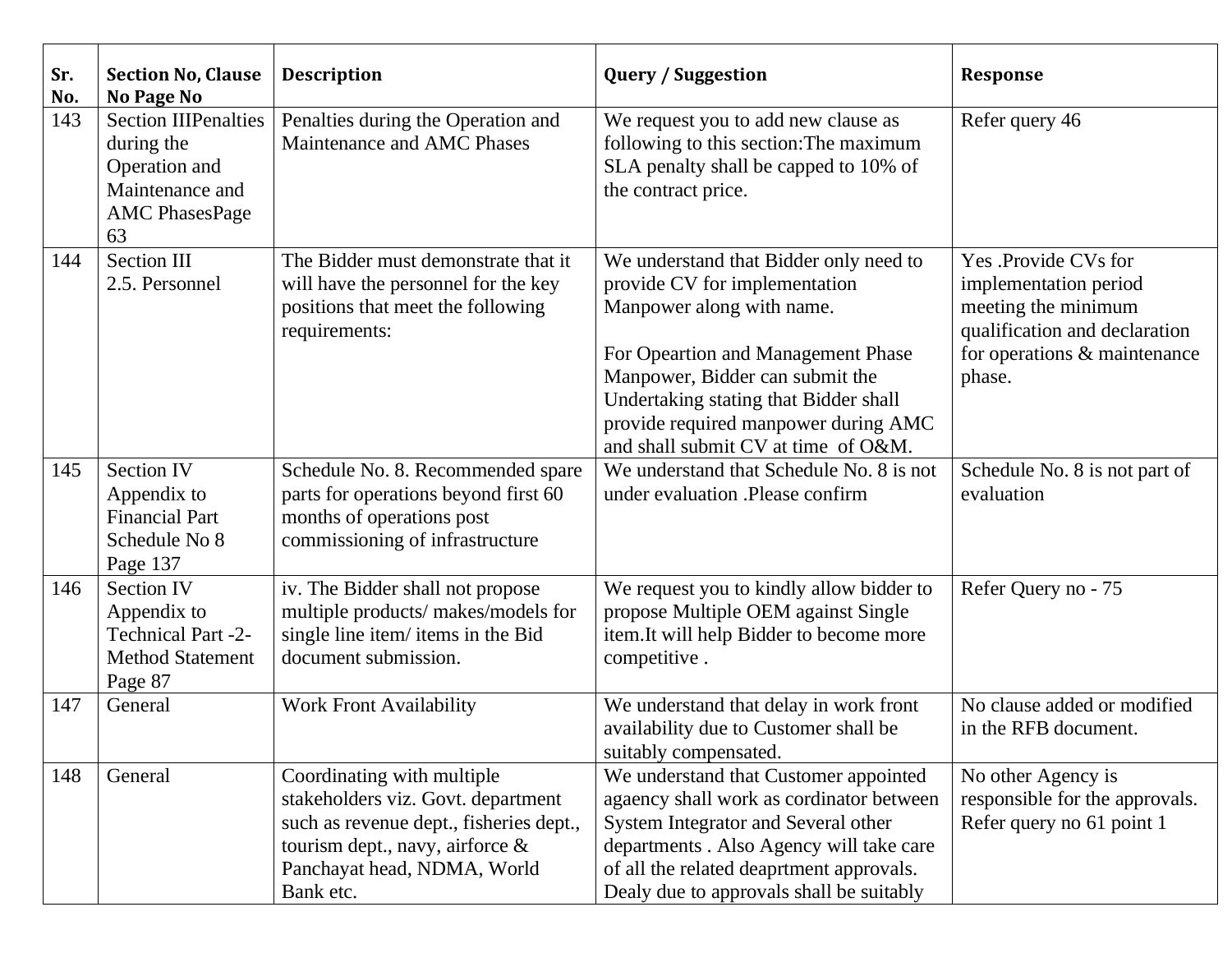| Sr.<br>No. | <b>Section No, Clause</b><br><b>No Page No</b> | <b>Description</b>                           | <b>Query / Suggestion</b>                                                   | Response                                                     |
|------------|------------------------------------------------|----------------------------------------------|-----------------------------------------------------------------------------|--------------------------------------------------------------|
|            |                                                |                                              | compensated while calculating LD.Please<br>confirm                          |                                                              |
|            |                                                |                                              |                                                                             |                                                              |
| 149        | Page No:64                                     | He should have implemented of at             | We humbly propose that the clause be                                        | Clause remain unchanged                                      |
|            | Section/Clause: 1.6                            | least                                        | read as                                                                     |                                                              |
|            |                                                | two (2) nos. Alert Siren System with         | "He should have implemented at least two                                    |                                                              |
|            |                                                | minimum 50 locations each for Mass           | (2)                                                                         |                                                              |
|            |                                                | Notification in last S years. For OEM        | nos. Alert Siren System with a total of<br>100                              |                                                              |
|            |                                                | his Designed and Manufactured                | locations for Mass Notification in last 5                                   |                                                              |
|            |                                                | system.                                      | years.                                                                      |                                                              |
|            |                                                | should have been implemented in              | Successful completion certificate                                           |                                                              |
|            |                                                | minimum 50 locations each in last 5          | /purchase                                                                   |                                                              |
|            |                                                | years. Successful completion                 | order with delivery or shipping document                                    |                                                              |
|            |                                                | certificate                                  | <b>or</b>                                                                   |                                                              |
|            |                                                | /purchase order with delivery or             | payment as a proof from competent                                           |                                                              |
|            |                                                | shipping document or payment as a            | authority                                                                   |                                                              |
|            |                                                | proof from competent authority               | required to be submitted."                                                  |                                                              |
|            |                                                | required to be submitted.                    | We also request that this clause only be                                    |                                                              |
|            |                                                |                                              | applicable for OEM/Authorized partner.                                      |                                                              |
| 150        | Page No:148<br>Section/Clause: 38              | BOQ - GSM Modem with Dual-<br><b>SIMCard</b> | Please clarify whether we have to use<br>oneGPRS Module with 2 Sim Cards or | Bidder can provide one Duel<br>sim module with two different |
|            |                                                |                                              | can weinstead use two GPRS modules                                          | service providers or can                                     |
|            |                                                |                                              | withautomatic switching capabilities. This                                  | provide two modules with two                                 |
|            |                                                |                                              | is amore reliable solution because in case                                  | different service providers.                                 |
|            |                                                |                                              | of thefailure of one modem, the other will                                  |                                                              |
|            |                                                |                                              | be still inoperable condition.                                              |                                                              |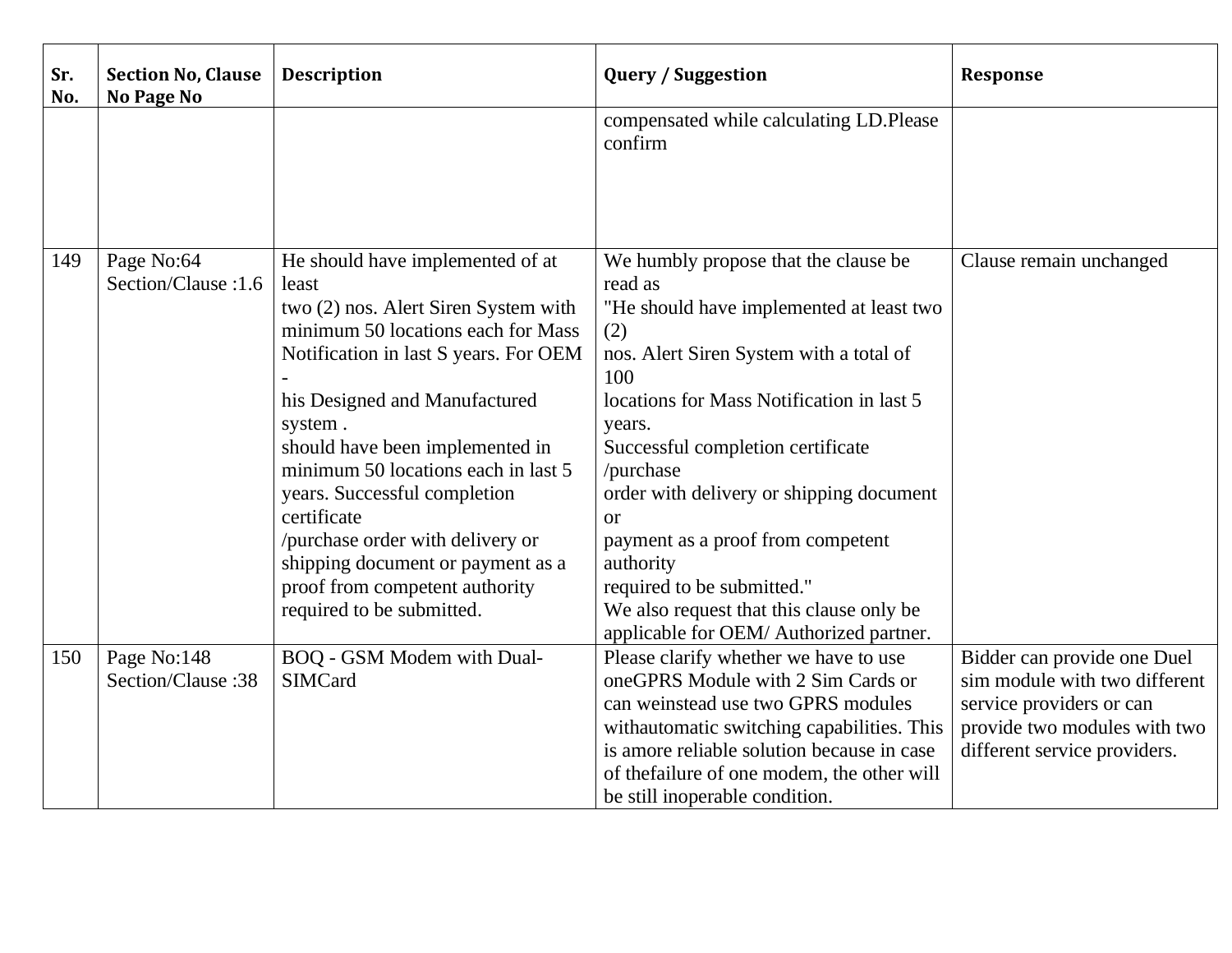| Sr.<br>No. | <b>Section No, Clause</b><br>No Page No                    | <b>Description</b>                                                                                                                                                                                                                                          | <b>Query / Suggestion</b>                                                                                                                                                                                                                                                                                                                                                                     | <b>Response</b>                                     |
|------------|------------------------------------------------------------|-------------------------------------------------------------------------------------------------------------------------------------------------------------------------------------------------------------------------------------------------------------|-----------------------------------------------------------------------------------------------------------------------------------------------------------------------------------------------------------------------------------------------------------------------------------------------------------------------------------------------------------------------------------------------|-----------------------------------------------------|
| 151        | Page No:195<br>Section/Clause : 9.6<br>Point C.            | The speaker system power output of<br>Remote Terminal Unit (RTU) should<br>be.<br>of 600 watts or more.                                                                                                                                                     | We humbly propose that for siren, the<br>acoustic power (decibel rating) should be<br>minimum 120 dB at 30 meter (on axis) as<br>per<br>FEMA standards expected to produce 65<br>to $70$<br>dB sound level at a distance of I Km from<br>the<br>siren location. Proposed 600 Watt will not<br>be                                                                                              | Refer query no. 67                                  |
| 152        | Page No:207<br>Section/Clause<br>:14.1(2)                  | Operating system - The Control<br>station<br>should have Windows Operating<br>System (OS) based software which is<br>user<br>friendly with, Graphical User<br>Interface<br>(GUI) for overall control and status<br>monitoring of all RTUs                   | able to comply the FEMA Guidelines<br>We humbly propose that the clause be<br>read as<br>"The Control station should have Linux or<br>Windows Operating System (OS) Server<br><b>or</b><br>PC based software which is user friendly<br>with,<br>Graphical User Interface (GUI) for overall<br>control and status monitoring of all<br>RTU <sub>s."</sub><br>Proposed clause is very specific. | Clause remain unchanged                             |
| 153        | Page No:207<br>Section/Clause<br>:Note to Bidder<br>S.No.4 | Remote monitoring of RTUs is a<br>important aspect of the overall<br>system and contractor has to ensure<br>that the system is capable of<br>monitoring each sub equipment of the<br>RTU including solar panel / power<br>generation and battery<br>backup. | The statement is ambiguous Please clarify<br>what constitute each sub equipment<br>ofRTU?                                                                                                                                                                                                                                                                                                     | Refer clause 9.7 page 196 for<br>RTU configuration. |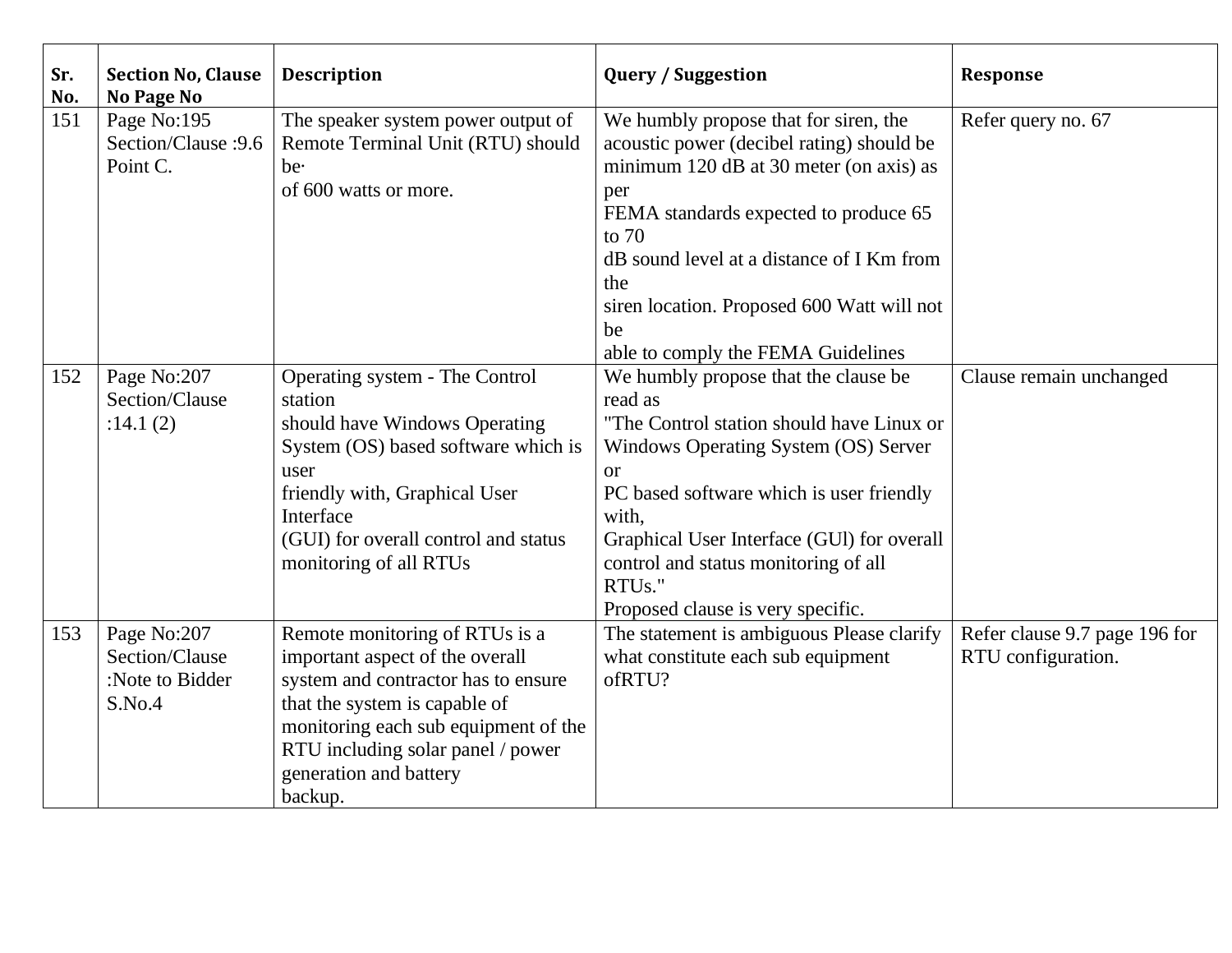| Sr.<br>No. | <b>Section No, Clause</b><br>No Page No | <b>Description</b>                                                                                                                                                                                                                                                                                                                                                                                                                                                                                                                                                                                                                                                                                                                                                                                                                                                                                                                                                                                                                                                                                                                                                                                                                                                                                                                 | <b>Query / Suggestion</b>                                                                                                                                                                                                                                                                                                                                                                                                                                                                                                                                                                                                                                                                                                                                                                                                                                                                                                                                                                                                                                                                                                                                                                                                                                  | Response                                                                                                                                                                                                                                                                                                                                                                                                                                                                                                                                                                              |
|------------|-----------------------------------------|------------------------------------------------------------------------------------------------------------------------------------------------------------------------------------------------------------------------------------------------------------------------------------------------------------------------------------------------------------------------------------------------------------------------------------------------------------------------------------------------------------------------------------------------------------------------------------------------------------------------------------------------------------------------------------------------------------------------------------------------------------------------------------------------------------------------------------------------------------------------------------------------------------------------------------------------------------------------------------------------------------------------------------------------------------------------------------------------------------------------------------------------------------------------------------------------------------------------------------------------------------------------------------------------------------------------------------|------------------------------------------------------------------------------------------------------------------------------------------------------------------------------------------------------------------------------------------------------------------------------------------------------------------------------------------------------------------------------------------------------------------------------------------------------------------------------------------------------------------------------------------------------------------------------------------------------------------------------------------------------------------------------------------------------------------------------------------------------------------------------------------------------------------------------------------------------------------------------------------------------------------------------------------------------------------------------------------------------------------------------------------------------------------------------------------------------------------------------------------------------------------------------------------------------------------------------------------------------------|---------------------------------------------------------------------------------------------------------------------------------------------------------------------------------------------------------------------------------------------------------------------------------------------------------------------------------------------------------------------------------------------------------------------------------------------------------------------------------------------------------------------------------------------------------------------------------------|
| 154        | Page No:64<br>Section/Clause<br>:1.11   | Horn speakers 4 units or more<br>perlocation are to be mounted on<br>towers asspecified earlier in this<br>document. Mounting Fixtures are to<br>be provided by the contractor. The<br>audio output power should be at least<br>300 watts RMScontinuous per<br>amplifier (or 600 Watts peak per<br>Siren) or more.Direct-Single-Horn-<br>Replacement must be possible at any<br>time. Horns should be light weight,<br>rugged, weather proof and compact in<br>size and shape. They should be<br>moulded in metallic aluminium finish<br>for long lasting and rust proof even<br>under saline weather conditions.<br>Total weight of horn assembly should<br>normally not exceed 80 kgs. Horns<br>should preferably in rectangular<br>shape and comply with low voltage<br>directive standard EN 60065. Degree<br>of rotection for the horns should meet<br>IP 65 specifications for protection<br>against foreign particles such as dust<br>and jets of water. In short, these<br>installations should be ideal for<br>outdoor use. The Loudspeaker cable<br>should be double insulated to connect<br>with the speaker amplifier. All<br>Speaker cable must be routed inside<br>the mounting pole or covered by<br>metal tube (pipe).in case these are<br>routed outside the tower. The<br>installation must follow best practice | 1) To deliver the distance coverage of 70<br>dB at 1.5 Km, we need a siren that will<br>generate acoustic power (decibel rating)<br>123 dB at 30 meter (on axis) which can<br>produce sound levels in the range of 65<br>dB to 70 dB at a radius of 1.5 Km, in<br>ideal test conditions. It is not<br>recommended to install Siren in inhabited<br>area with Acoustic power more than 123<br>dB at 30 meter (on axis). In view<br>ofFEMA guidelines for local resident's<br>safety, we recommend to modify the<br>tender clause (for Speaker Specification)<br>as follows:- The acoustic power (decibel<br>rating) should be 123 dB at 30 meter (on<br>axis).2) As per the RFP the horns -<br>"They should be molded m metallic<br>aluminium finish for long lasting and rust<br>proof even under saline weather<br>conditions." We request the material of<br>the horn be changed to "Metallic<br>Aluminium/ Aluminium Alloy"3) The<br>Homs assembly will weight higher than<br>80 KG. We request that the max weight<br>cap of the Hom assembly and associated<br>equipment should be removed and design<br>of tower should take into account the<br>actual weight of the Homs and associated<br>equipment. As is mentioned o page<br>no.195 of the RFP. | 1. Refer query no. 672. The<br>clause is modified to include<br>Metallic Aluminium/<br>Aluminium Alloy3. The<br>specification for weight of<br>horn speakers and associated<br>equipment is minimum<br>requirement and is based on<br>data collected from weight of<br>reputed warning system<br>products. Bidder is suggested<br>to estimate the carry load<br>according to his solution<br>design and Equipment. The<br>minimum requirement is to<br>bear 100Kg carry load.<br>Although bidder has to design<br>according to his carry load<br>requirement if it is above<br>100KG. |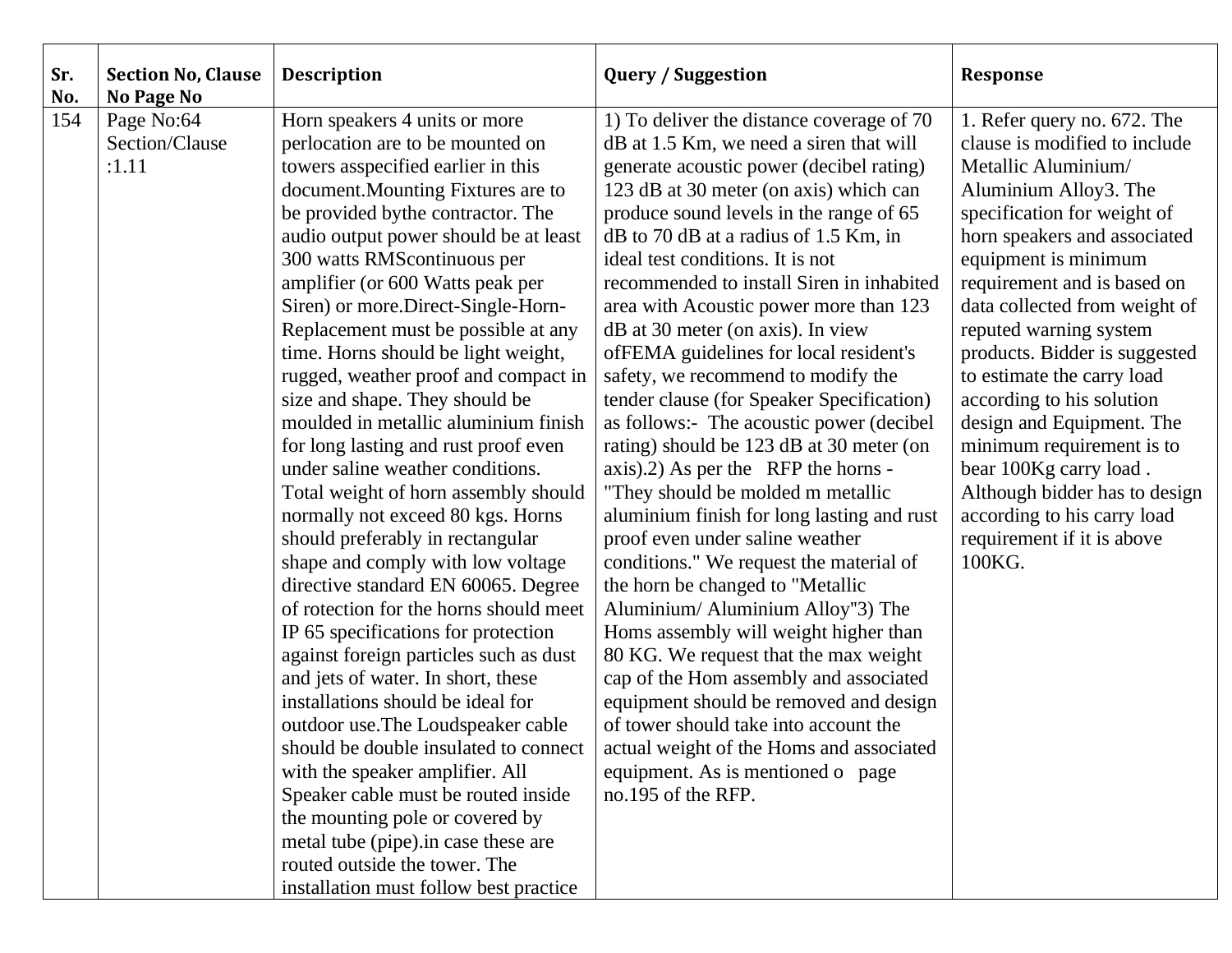| Sr.<br>No. | <b>Section No, Clause</b><br>No Page No    | <b>Description</b>                                                                                                                                                                                                                                                                                                                               | <b>Query / Suggestion</b>                                                                                                                                                                                                                                                                                                                                                                                                                                      | <b>Response</b>                                                                                                                                                                                                                                                                                                                                                                                                 |
|------------|--------------------------------------------|--------------------------------------------------------------------------------------------------------------------------------------------------------------------------------------------------------------------------------------------------------------------------------------------------------------------------------------------------|----------------------------------------------------------------------------------------------------------------------------------------------------------------------------------------------------------------------------------------------------------------------------------------------------------------------------------------------------------------------------------------------------------------------------------------------------------------|-----------------------------------------------------------------------------------------------------------------------------------------------------------------------------------------------------------------------------------------------------------------------------------------------------------------------------------------------------------------------------------------------------------------|
|            |                                            | and should be away from any<br>· source of interference<br>potential<br>such as mains cable, data cable &<br>telecom cable. The horn must also<br>have a "netted" cover to orotect<br>against flving insects entering the<br>horn and thereby damaging the horn/<br>driver.                                                                      |                                                                                                                                                                                                                                                                                                                                                                                                                                                                |                                                                                                                                                                                                                                                                                                                                                                                                                 |
| 155        | Page No:212<br>Section/Clause<br>:15.1     |                                                                                                                                                                                                                                                                                                                                                  | Our standard management software sends<br>reports/logs via email and SMS to a<br>predefined list of recipients such as<br>management and maintenance personnel,<br>but this is different to Cell Broadcast<br>working through mobile phone carriers.<br>Please clarify the content of the message<br>to be sent and the mode of transmission of<br>said messages. Please also clarify if these<br>messages have to be routine or only in<br>case of emergency. | At the time of emergency - the<br>Department will have a<br>requirement to send<br>predefined as well as custom<br>Messages. Both Text and<br>Voice. Bidder need to provide<br>a compliant solution.<br>Although the system is<br>intended to be used at the time<br>of Emergency. There should<br>not be any technical<br>incapability inherent to the<br>system to send the messages<br>in normal situations. |
| 156        | Page No:211<br>Section/Clause:<br>14.2(10) | Solar Battery Bank - The Alert Tower<br>Siren System shall operate from 12 V<br>(nominal) DC obtained from normal<br>230 V AC mains power Supply or<br>from back up battery of 12 volts, 150<br>AH capacity. The storage batteries<br>shall be sealed maintenance free<br>Tubular GEL Vent Regulated Lead<br>Acid (VRLA) type suitable for solar | The current clause is incongruent with<br>clause<br>14.2 (9) hence we request that the clause<br>be changed to "The Alert Tower Siren<br>System shall operate from 12 V or 24 V<br>(nominal) DC obtained from normal 230<br>V AC mains power Supply or from back-<br>up battery of 12/24 volts, 150 AH<br>capacity. The storage batteries shall be                                                                                                             | The Alert Tower Siren System<br>shall operate from 12 V or 24<br>V (nominal) DC obtained<br>from normal 230 V AC mains<br>power Supply or from back-up<br>battery of 12/24 volts, 150 AH<br>capacity.                                                                                                                                                                                                           |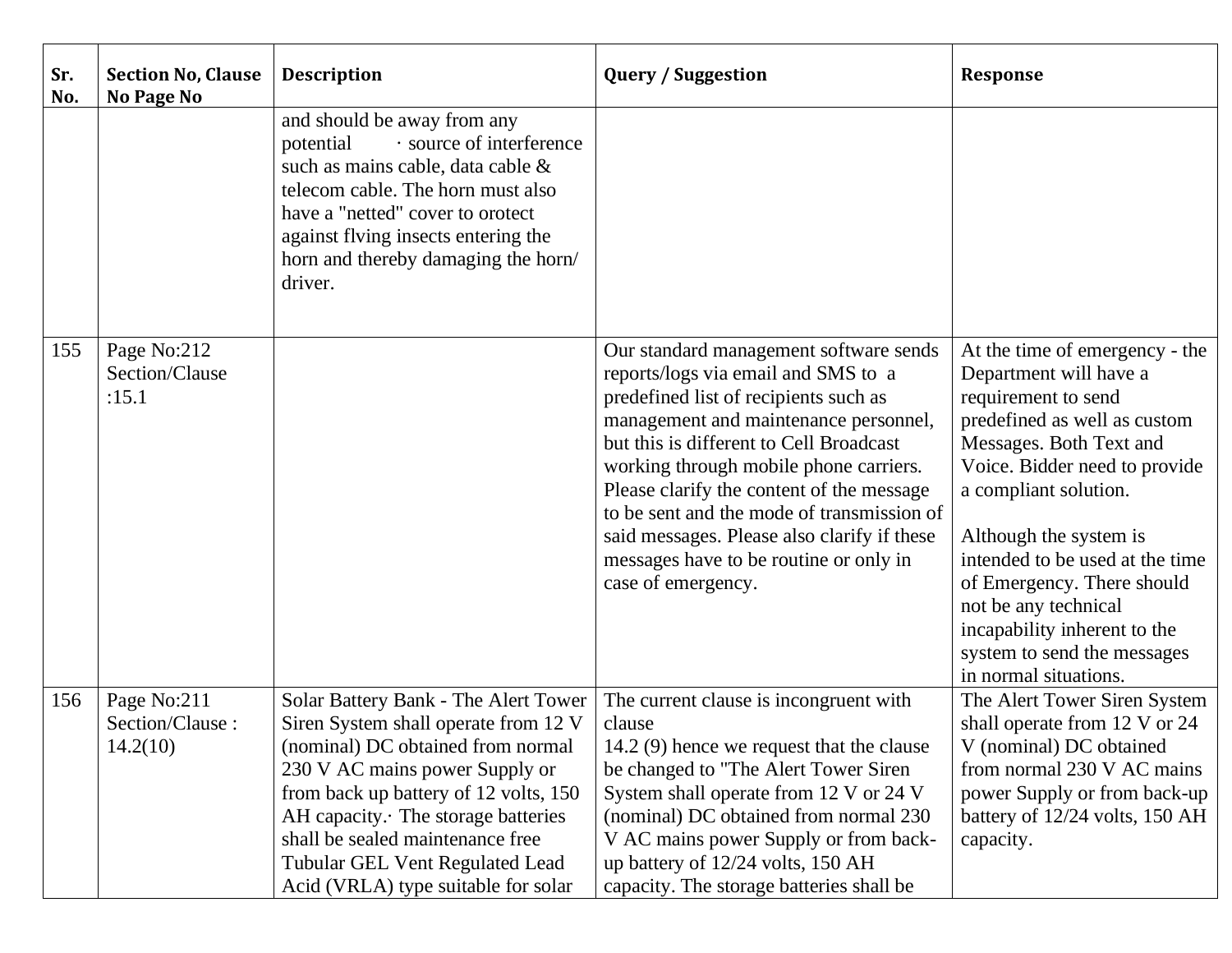| Sr.<br>No. | <b>Section No, Clause</b><br><b>No Page No</b>               | <b>Description</b>                                                                                                                                                                                                                                                                                                                                                                                                                                                                                                                                                                                                                           | <b>Query / Suggestion</b>                                                                                                                                                                                                                                                                                                                                                                                                                                                                                                                                                        | <b>Response</b>                                                                                                                                        |
|------------|--------------------------------------------------------------|----------------------------------------------------------------------------------------------------------------------------------------------------------------------------------------------------------------------------------------------------------------------------------------------------------------------------------------------------------------------------------------------------------------------------------------------------------------------------------------------------------------------------------------------------------------------------------------------------------------------------------------------|----------------------------------------------------------------------------------------------------------------------------------------------------------------------------------------------------------------------------------------------------------------------------------------------------------------------------------------------------------------------------------------------------------------------------------------------------------------------------------------------------------------------------------------------------------------------------------|--------------------------------------------------------------------------------------------------------------------------------------------------------|
|            |                                                              | application.                                                                                                                                                                                                                                                                                                                                                                                                                                                                                                                                                                                                                                 | sealed maintenance free Tubular GEL<br>Vent Regulated Lead Acid (VRLA) type<br>suitable for solar aoolication:",                                                                                                                                                                                                                                                                                                                                                                                                                                                                 |                                                                                                                                                        |
| 157        | Page No:236<br>Section/Clause<br>:18.5 S.No-3 Sub<br>Point 5 | For designing of the tower load of<br>mounting equipment load of<br>maximum I00kg may be kept into<br>considerations. In addition to above<br>the other forces acting on the tower<br>may be considered as per latest IS<br>Codes relevant to designing of<br>towers. For the purpose of design and<br>calculations, the wind speed shall be<br>taken at 200 Km/hour. Soil Bearing<br>Capacity at all the sites is assumed as<br>at least 10 tons/sq.m. The total<br>number of cables to be installed on<br>tower is as below. Wind loading due<br>to these may also be taken into<br>consideration for power, earthing and<br>audio cables. | For the purpose of installation/<br>maintenance of Speakers, it is important<br>to provision seating arrangements for at<br>least 2 persons at the top, near the<br>mounting of speakers. The horns are<br>heavy and for Engineers to replace a coil<br>assembly or a horn itself, or d<br>omaintenance work, safe place to sit and<br>perform the operation is needed for the<br>installation or maintenance Engineer. As<br>such we request that the maximum weight<br>of the mounting equipment be increased<br>to "l00Kg Stationary weight+ moving<br>weight of two persons" | Clause remain unchanged - If<br>maintenance requirement<br>require more than one person<br>bidder is suggested to use<br>other arrangements like Lift. |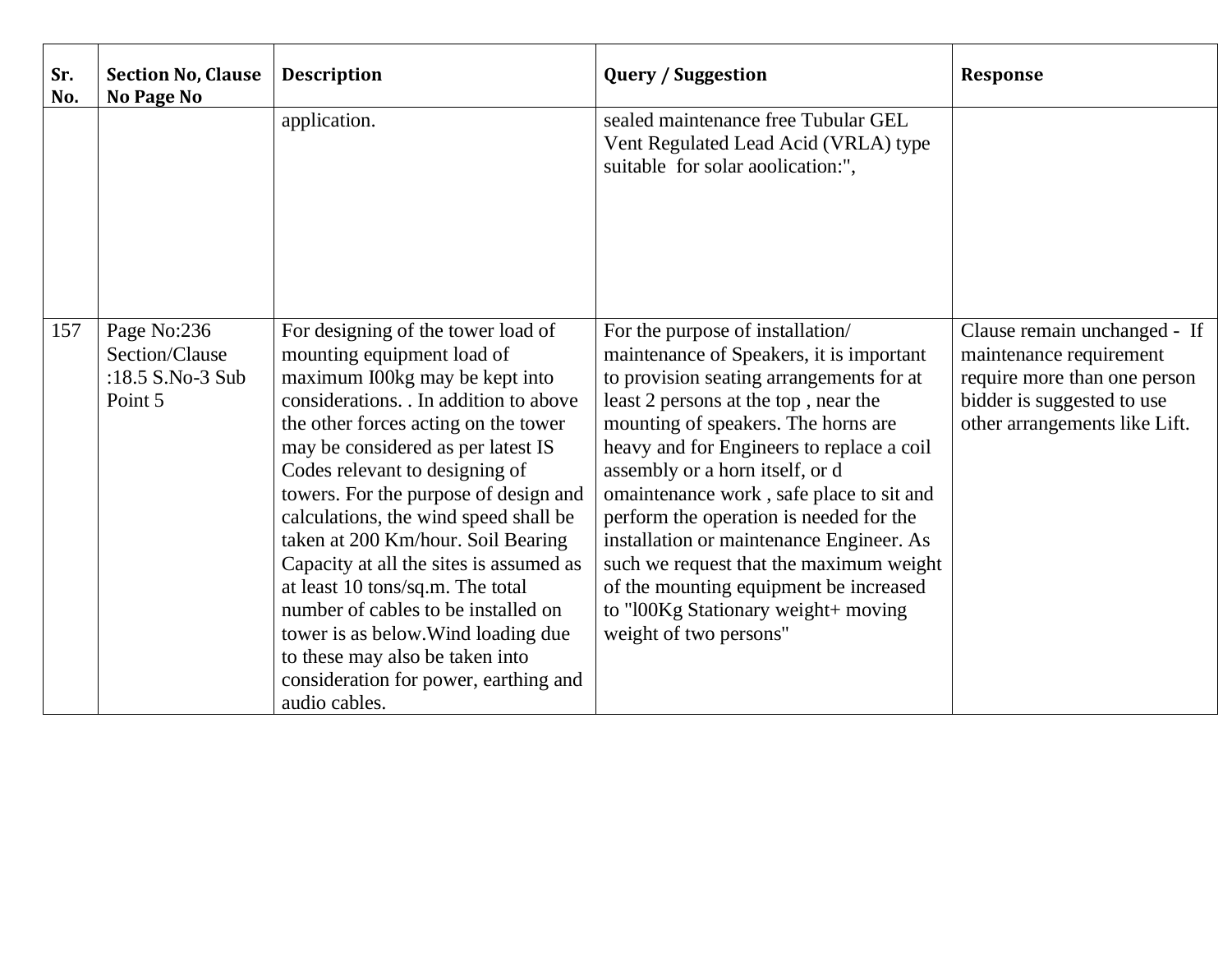| Sr.<br>No. | <b>Section No, Clause</b><br><b>No Page No</b>  | <b>Description</b>                                                                                                                                                                                                                                                                                                              | <b>Query / Suggestion</b>                                                                                                                                                                                                                                                                                                                                                                                                                                                                                                                                                        | <b>Response</b>                                                                                                                                                                                                                    |
|------------|-------------------------------------------------|---------------------------------------------------------------------------------------------------------------------------------------------------------------------------------------------------------------------------------------------------------------------------------------------------------------------------------|----------------------------------------------------------------------------------------------------------------------------------------------------------------------------------------------------------------------------------------------------------------------------------------------------------------------------------------------------------------------------------------------------------------------------------------------------------------------------------------------------------------------------------------------------------------------------------|------------------------------------------------------------------------------------------------------------------------------------------------------------------------------------------------------------------------------------|
| 158        | Page No:239<br>Section/Clause<br>:18.5 S.No.-11 | Platform flooring will consist of<br>checker plate conforming to IS 3502<br>and shall be designed as to take<br>stationery and moving load of 1<br>person plus equipment weighing<br>about 100 Kg. At platform -<br>"Topplates", as a form of protection<br>against accidental dislodging of small<br>tools, are to be provided | For the purpose of installation/<br>maintenance of Speakers, it is important<br>to provision seating arrangements for at<br>least 2 persons at the top, near the<br>mounting of speakers. The horns are<br>heavy and for Engineers to replace a coil<br>assembly or a horn itself, or d<br>omaintenance work, safe place to sit and<br>perform the operation is needed for the<br>installation or maintenance Engineer. As<br>such we request that the maximum weight<br>of the mounting equipment be increased<br>to "l00Kg Stationary weight+ moving<br>weight of two persons" | Clause remain unchanged - If<br>maintenance requirement<br>require more than one person<br>bidder is suggested to use<br>other arrangements like Lift.                                                                             |
| 159        |                                                 |                                                                                                                                                                                                                                                                                                                                 | Please clarify if the notification module<br>should be implemented only at the SEOC<br>level, or should it also be implemented at<br>TEOC and DEOC level. To allow control<br>over the siren system from TEOC and<br><b>DEOC</b>                                                                                                                                                                                                                                                                                                                                                 | DEOC is for monitoring<br>purpose only. SEOC, one<br>backup DEOC and TEOC will<br>have monitoring and control<br>functionalities. Refer query<br>no. 51.                                                                           |
| 160        |                                                 |                                                                                                                                                                                                                                                                                                                                 | Ple:tSe clarify the source of power for the<br>siren system-shall the power of the siren<br>be taken direct from the AC or should the<br>siren be operated through battery as<br>industry standard.                                                                                                                                                                                                                                                                                                                                                                              | Refer to diagram on Page no.<br>197 for configuration.                                                                                                                                                                             |
| 161        |                                                 |                                                                                                                                                                                                                                                                                                                                 | Please specify the duration of the battery<br>for the operation of the siren and CCU.                                                                                                                                                                                                                                                                                                                                                                                                                                                                                            | Solar Battery Bank should be<br>in accordance with the panel<br>setup. Refer Point 10 Page 211<br>& 212 and also Battery<br>Performance at Point 10 Page<br>212. the system should work<br>min 4 Hours at 100% load on<br>battery. |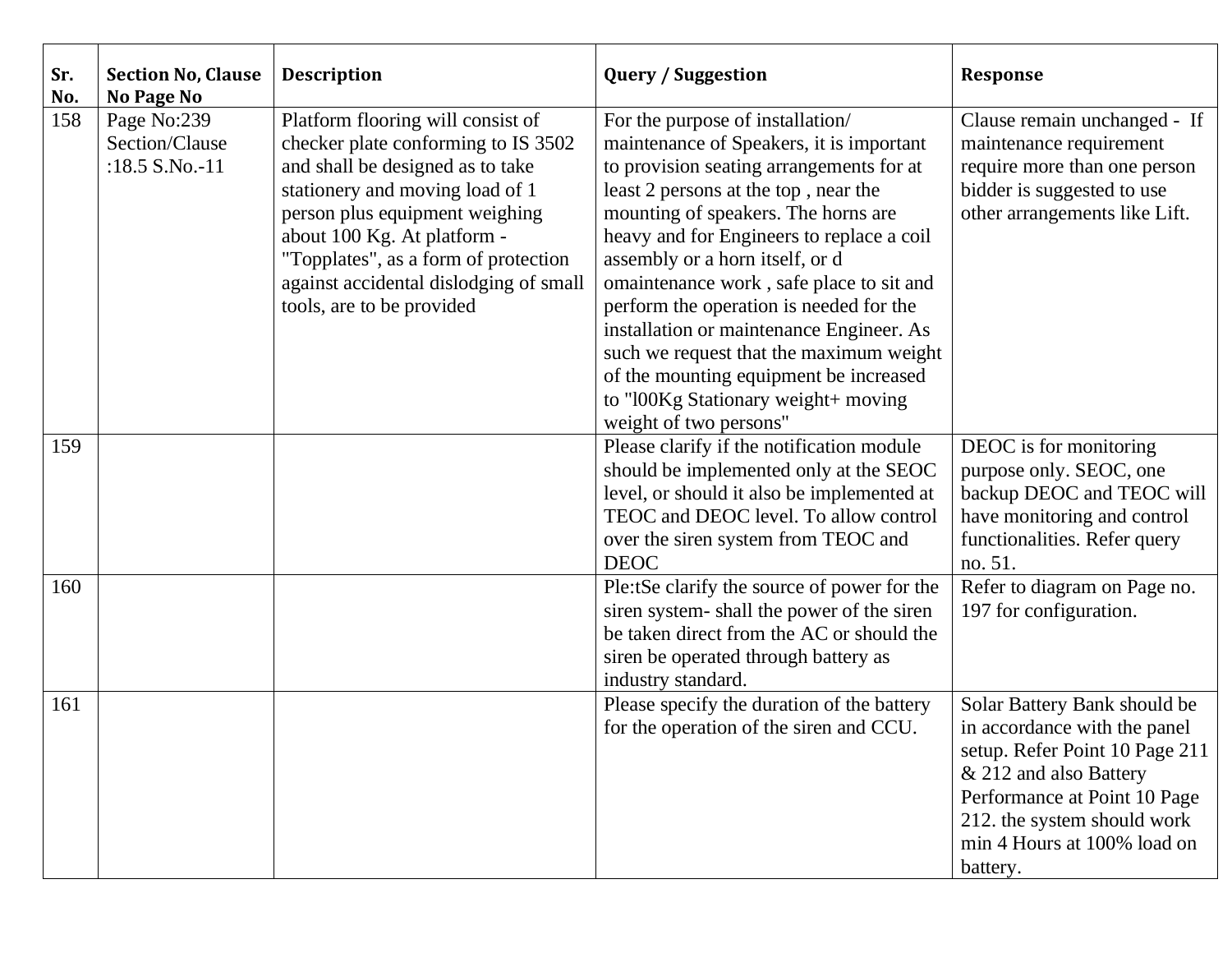| Sr.<br>No. | <b>Section No, Clause</b><br><b>No Page No</b>                                                  | <b>Description</b>                                                                                                                                                                                                                                         | <b>Query / Suggestion</b>                                                                                                                                                                                                                                                                                                                                                                                                                                                                                                           | <b>Response</b>                                                                                                                                                                                                                                                                    |
|------------|-------------------------------------------------------------------------------------------------|------------------------------------------------------------------------------------------------------------------------------------------------------------------------------------------------------------------------------------------------------------|-------------------------------------------------------------------------------------------------------------------------------------------------------------------------------------------------------------------------------------------------------------------------------------------------------------------------------------------------------------------------------------------------------------------------------------------------------------------------------------------------------------------------------------|------------------------------------------------------------------------------------------------------------------------------------------------------------------------------------------------------------------------------------------------------------------------------------|
| 162        | Page No. 219<br>Clause: 15.2-Note<br>to Bidder#5                                                | The bidder shall include the cost of<br>sending up to 5 Lakh text SMS<br>(including group and location-based<br>SMS) and one lakh Voice SMS per<br>annum                                                                                                   | Please clarify, that a total of 5 Lakh text<br>SMS (which includes 1 Lakh for Group<br>Messaging & 4 Lakh for LBAS) and 1<br>Lakh voice SMS (which includes 25,000<br>for Group messaging $& 75,000$ for<br>LBAS) is required.                                                                                                                                                                                                                                                                                                      | Both Group Messaging and<br>LBAS can be independent<br>System and requirement is<br>independently mentioned in<br>the RFB document. Refer<br>Point 5 Page 216.                                                                                                                     |
| 163        | Page No. 219<br>Clause: 15.2-Note<br>to Bidder#6                                                | The softcopy of updated Cloud based<br>Data Backup Storage for Logs,<br>mobile data of government officials,<br>villagers, fishermen, touris hotels etc.<br>for Group Based Text & Voice SMS<br>shall be handed over to the Purchaser<br>on monthly basis. | All the data will be stored in the physical<br>system that will be deployed in SEOC.<br>Does authority also require an additional<br>cloud based data backup solution to store<br>and retrieve data such as logs, mobile<br>data of concerned people etc.                                                                                                                                                                                                                                                                           | Refer Query no. 70.                                                                                                                                                                                                                                                                |
| 164        | Page No. 219<br>Clause: 15.2-Note<br>to Bidder#7                                                | The Bidder shall need to submit letter<br>of agreement from TSP specifying<br>compliance with the relevant<br>functionality related to Group<br><b>Messaging Solution</b>                                                                                  | The agreement with TSP for such projects<br>for utilizing their services is always a tri-<br>party agreement with department being<br>one of the party. This agreement with<br>TSP is done post award of project. In<br>Group Messaging solution, bidder is<br>required to propose a fully compliant<br>solution to meet the RFP requirements, it<br>shall be Bidders responsibility to provide<br>fully compliant solution with all the<br>functionalities as stated in the Tender<br>including the cost of Text and Voice<br>SMS. | Employer will follow all the<br>TRAI or GOI guidelines while<br>using the SMS solution. Bidder<br>need to provide a letter from<br>TSPs for capability and<br>integration of proposed LBAS<br>solution in the proposal<br>specifying compliance with<br>the relevant functionality |
| 165        | Page 146 -<br>Appendix to<br><b>Financial Part</b><br>Schedule -2<br>(Supply) Item No:<br>$-27$ | Server for Logs as SEOC, Qty -1                                                                                                                                                                                                                            | There is no mention of this Server w.r.t.<br>to Hardware specifications. Also request<br>you to describe which logs of which<br>device / software / applications do you<br>want to collect in this Server. Very<br>generic requirement given, needs more<br>detailing.                                                                                                                                                                                                                                                              | Server configuration $&$<br>Hardware should be in sync<br>with the Bidders Design and<br>selection of different category<br>of equipment as well as<br>storage requirement. There<br>should not any issues faced<br>due to hardware or software                                    |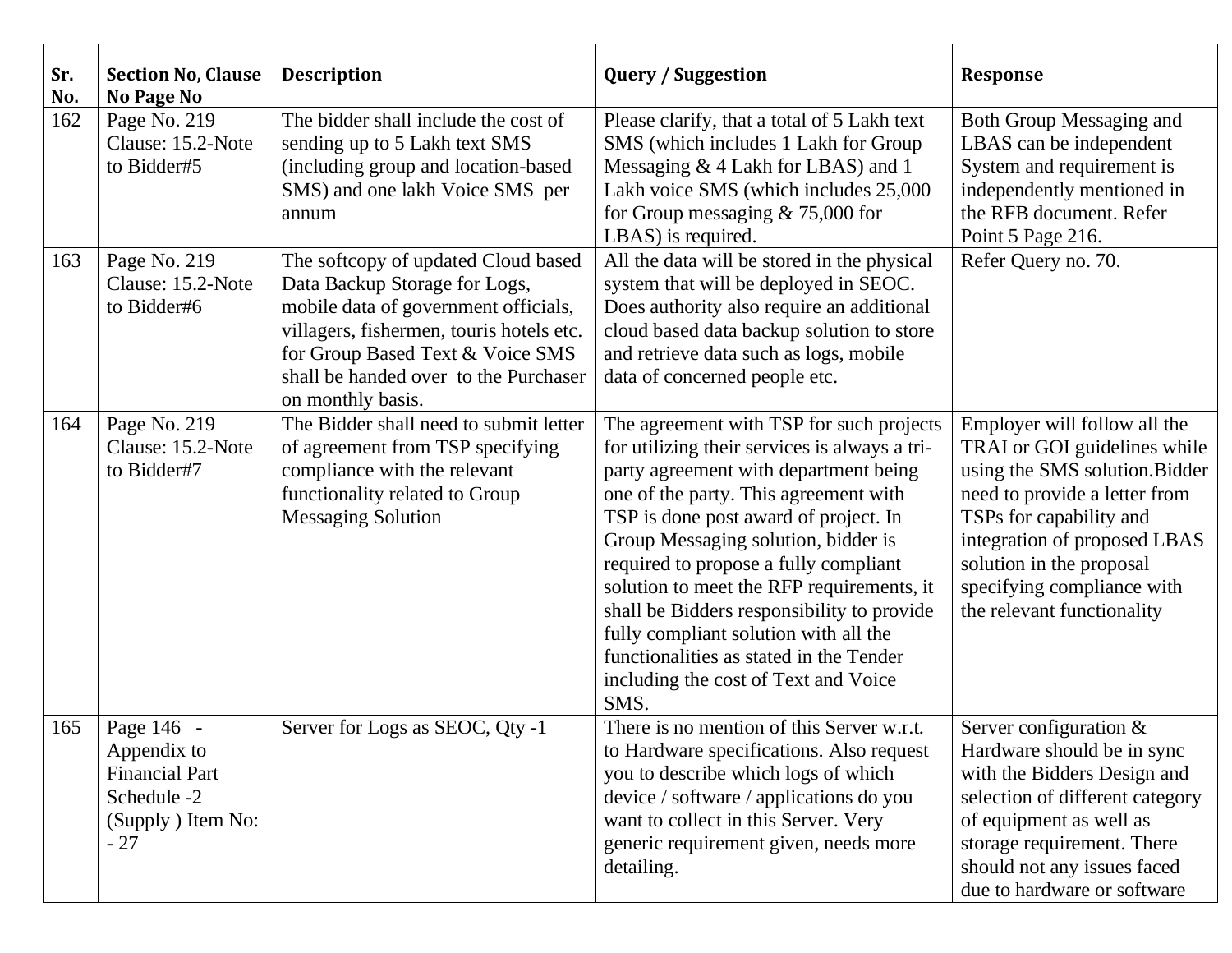| Sr.<br>No. | <b>Section No, Clause</b><br>No Page No                                                | <b>Description</b>                                          | <b>Query / Suggestion</b>                                                                                                                                                                                                                                                                                                                                                                           | <b>Response</b>                                                                                        |
|------------|----------------------------------------------------------------------------------------|-------------------------------------------------------------|-----------------------------------------------------------------------------------------------------------------------------------------------------------------------------------------------------------------------------------------------------------------------------------------------------------------------------------------------------------------------------------------------------|--------------------------------------------------------------------------------------------------------|
|            |                                                                                        |                                                             |                                                                                                                                                                                                                                                                                                                                                                                                     | capacity at server/servers end<br>and overall system.                                                  |
| 166        | 146 Appendix to<br><b>Financial Part</b><br>Schedule -2<br>(Supply ) Item No:<br>$-30$ | WAN Router - Qty 42 nos.                                    | Apart from the Hardware specs, there are<br>no features or any other technical specs<br>given for this item. We strongly<br>recommend to include Site to Site IPSEC<br>VPN and Firewall capabilities as this is<br>required for all the routers to securely<br>connect to each other over the Open<br>Internet bandwidth asked in the tender.                                                       | Bidder should provide robust<br>and secure equipment only to<br>maintain the functional<br>Guarantees. |
| 167        | 150 Appendix to<br><b>Financial Part</b><br>Schedule -2<br>(Supply) Item No:<br>$-45$  | DG Set-30KVA with Platform base (<br>Qty $15 + 1$ ) at DEOC | The additional Qty - 1 at any DEOC if<br>already installed is not going to help any<br>other DEOC for redundancy or<br>Maintenance purpose. Hence to avoid this<br>additional cost we request you to remove<br>1 Qty and instruct the bidders to provide 1<br>Nos. of 30KVA DG set as spare to be<br>kept at SEOC and then moved to DEOCs<br>as and when required to maintain uptime<br><b>SLAs</b> | Clause remain unchanged                                                                                |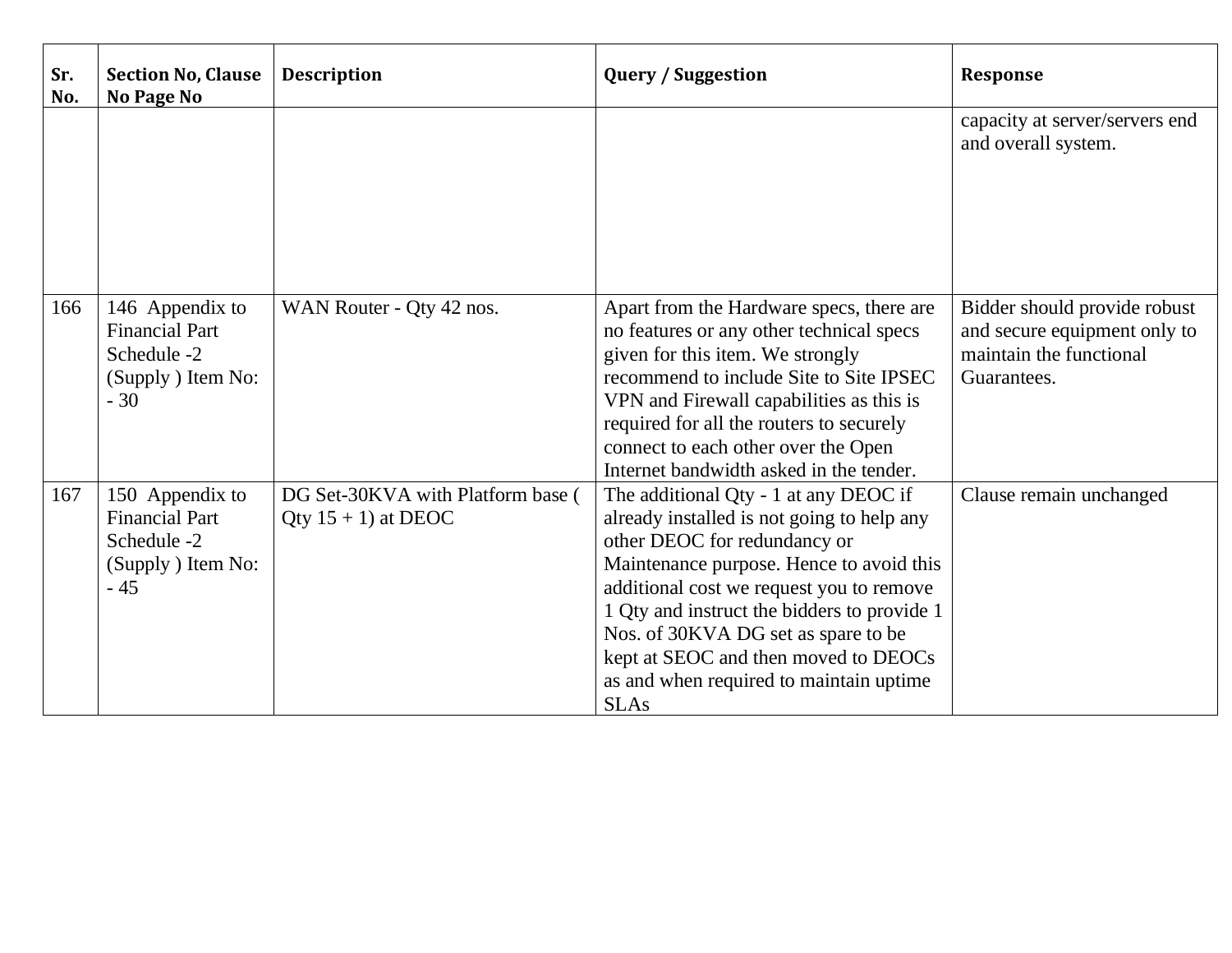| Sr.<br>No. | <b>Section No, Clause</b><br><b>No Page No</b>                                                                                                  | <b>Description</b>                                                                                                                          | <b>Query / Suggestion</b>                                                                                                                                                                                                                                                                                                                                                                                                                                                     | <b>Response</b>                                                                                                                                                |
|------------|-------------------------------------------------------------------------------------------------------------------------------------------------|---------------------------------------------------------------------------------------------------------------------------------------------|-------------------------------------------------------------------------------------------------------------------------------------------------------------------------------------------------------------------------------------------------------------------------------------------------------------------------------------------------------------------------------------------------------------------------------------------------------------------------------|----------------------------------------------------------------------------------------------------------------------------------------------------------------|
| 168        | 152 Appendix to<br><b>Financial Part</b><br>Schedule -2<br>(Supply) Item No:<br>$-56$                                                           | Earthing Pit for all equipmen and<br>appliances as per SOW - Qty - 326                                                                      | On page no: - 242, as per the Clause No:-<br>18.10. sub clause 1 - Earthing Pit : -<br>There shall be two earth pits, one pit is for<br>Equipment earthing and one pit for Power<br>Infrastructure. Hence the Quantity of the<br>item no:- 56 in Financial Bid Sch 2<br>should be doubled to 652 to accomodate<br>this requirement and enable vendors to be<br>clear about the qty v/s cost estimates as<br>the 326 nos. Qty points to only One<br>Earthing pit per location. | Earthing pit cost per site is<br>required in Schedule 2 item<br>56.                                                                                            |
| 169        | $158 - 161$<br>Appendix to<br><b>Financial Part</b><br>Schedule -5<br>$(O&M)$ sub<br>clause/Item Nos:-<br>2.04, 2.04, 2.06,<br>2.1, 2.12, 2.14, | Upgrade cost of 10Mbps / 2Mbps /<br>1Mbps to 20 Mbps / 4 Mbps / 2Mbps<br>bandwidth provision at<br>SEOC/DEOC/TEOC for 1 & 2 Years<br>of O&M | These are upgrade prices and should be<br>asked as an option and not in the main<br>price bid. In Doing so the Bid Totals will<br>reflect more than double the cost as both<br>the base and the upgrade cost of the<br>bandwidth is being totalled. Request you<br>to remove either the base or the upgrade<br>B/W in all these columns and correct the<br>Finance Bid.                                                                                                       | Base price quotation and<br>upgrade price quotation both<br>will be used for tender<br>evaluation. Contract price will<br>contain finalized line item<br>only. |
| 170        | 167 Appendix to<br><b>Financial Part</b><br>Schedule -6 (AMC                                                                                    | Internet Bandwidth Charges and Vsat<br>Bandwidth recurring charges                                                                          | These 2 Main and most important<br>recurring components are not mentioned<br>and missed out in the 3 Years AMC<br>Financial Price bid Schedule-6. The<br>Entire Solution connectivity for the 3<br>years of the AMC period cannot function<br>without these components. Please add the<br>additional columns to the Financial Bid<br>Sch-6 and float the revised one.                                                                                                         | Bidder need to quote for two<br>years of Operations &<br>Maintenance.                                                                                          |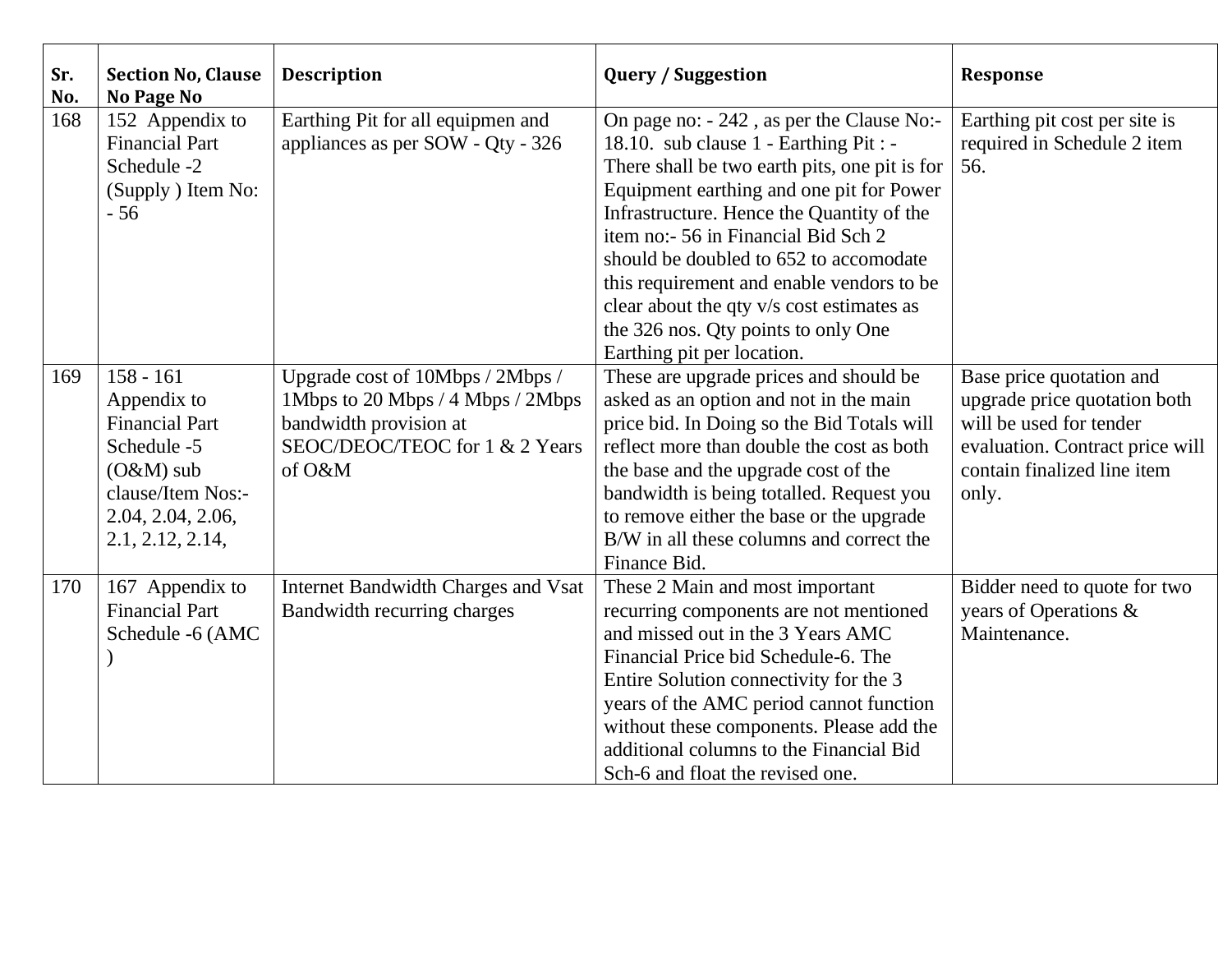| Sr.<br>No. | <b>Section No, Clause</b><br><b>No Page No</b> | <b>Description</b>                    | <b>Query / Suggestion</b>                  | <b>Response</b>                |
|------------|------------------------------------------------|---------------------------------------|--------------------------------------------|--------------------------------|
| 171        | 188 Scope of                                   | d. The bidder is required to connect  | Proper Adresses of the Taluka (TEOC)s is   | Refer query no. 55             |
|            | Work in respect                                | with the nearest GSWAN Point of       | not given in the document. Also request    |                                |
|            | with Internet                                  | Presence (POP) at State HQ, District  | you to include a quotable price column in  |                                |
|            | bandwidth links                                | HQ and Taluka HQ.                     | the Financial Bid Sch-1 Supply part for    |                                |
|            | Clause d)                                      |                                       | LAN connectivity between all EOC's and     |                                |
|            |                                                |                                       | District $HQs + Taluka HQ's as the$        |                                |
|            |                                                |                                       | connectivity would involve additional      |                                |
|            |                                                |                                       | OFC or Wireless infrastructure cost.       |                                |
| 172        | 194 Section VI 9.6                             | A Galvanised Iron pipe of 7.0- meter  | The Quantity of the 7.0 mtr poles and the  | Refer query no. 77.            |
|            | Alert Siren System:                            | height and suitable thickness to be   | 15 mtr towers is divided as 142/142 in the |                                |
|            |                                                | installed on suitable government      | Boq and Financial Bid. We request you to   |                                |
|            |                                                | buildings wherever these are          | allow changes to the Quantities after the  |                                |
|            |                                                | available at proposed locations.      | Survey done by our Civil Team on the       |                                |
|            |                                                |                                       | building stability at these locations to   |                                |
|            |                                                |                                       | decide whether 7.0 mtr. Poles on rooftops  |                                |
|            |                                                |                                       | will take the recommended load of 100Kg    |                                |
|            |                                                |                                       | at 200km/h wind speeds and hence alter     |                                |
|            |                                                |                                       | the design and billables accordingly.      |                                |
| 173        | 198 Clause 10                                  | Fig. 7 and Fig 8 - power distribution | Multiple Bus Couplers shown in the         | Power Distribution design      |
|            | Power Supply                                   | design                                | Design at SEOC are very confusing and      | provided are indicative,       |
|            | <b>Systems</b>                                 |                                       | not required technically as per our        | however SI can design Power    |
|            |                                                |                                       | understanding. Need to discuss in detail   | distribution with exact load   |
|            |                                                |                                       | or remove the 2 bus couplers in Fig. 8     | calculation meeting the system |
|            |                                                |                                       | keeping only the Bus Coupler in Fig 7 at   | requirement.                   |
|            |                                                |                                       | the entry point of the Power cycle.        |                                |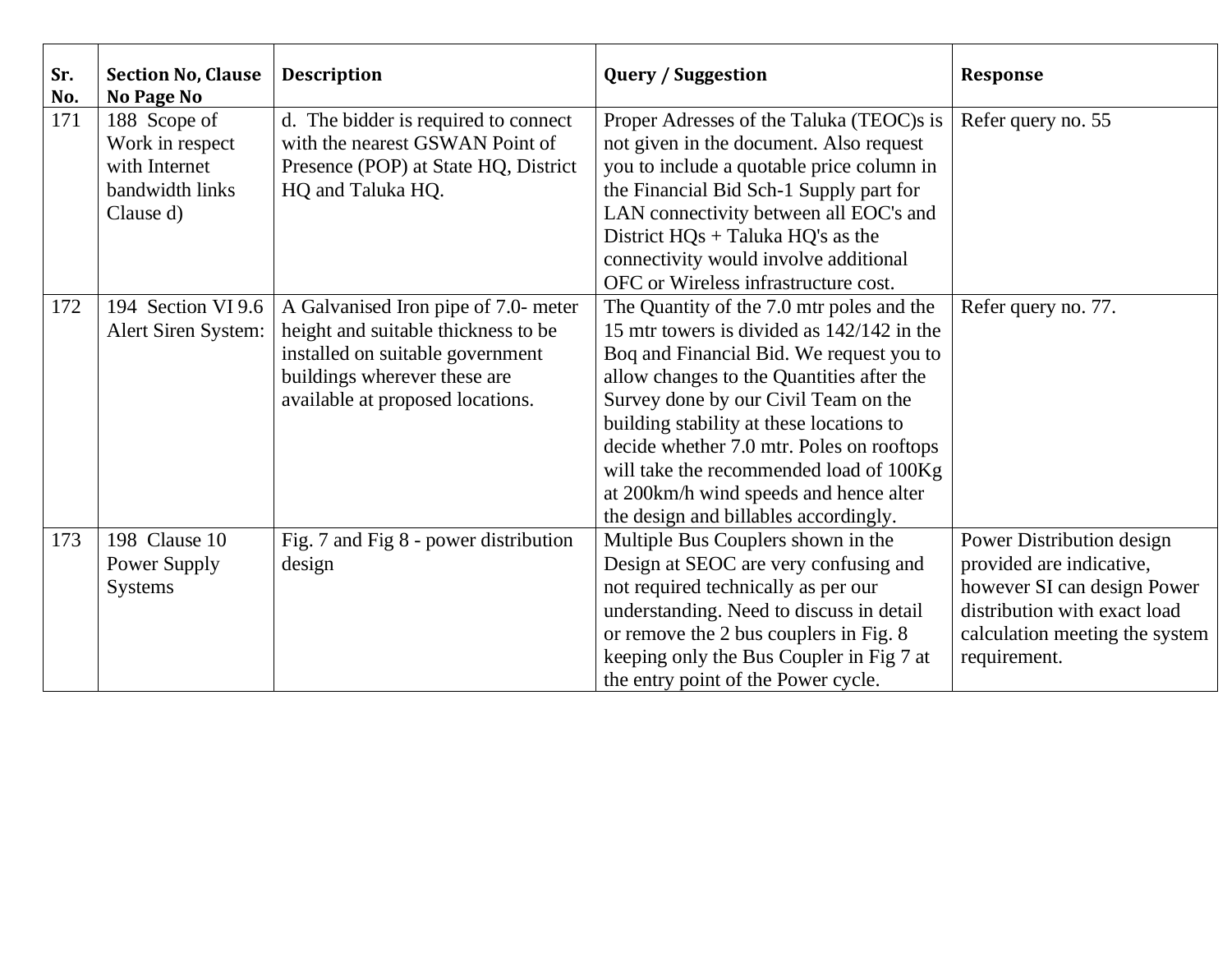| Sr.<br>No. | <b>Section No, Clause</b><br><b>No Page No</b>                                                                         | <b>Description</b>                                                                                                                                                                                                                             | <b>Query / Suggestion</b>                                                                                                                                                                                                                                                                                                                                                                                                                                                                                                                                                                                                            | <b>Response</b>                                                                                                                                                        |
|------------|------------------------------------------------------------------------------------------------------------------------|------------------------------------------------------------------------------------------------------------------------------------------------------------------------------------------------------------------------------------------------|--------------------------------------------------------------------------------------------------------------------------------------------------------------------------------------------------------------------------------------------------------------------------------------------------------------------------------------------------------------------------------------------------------------------------------------------------------------------------------------------------------------------------------------------------------------------------------------------------------------------------------------|------------------------------------------------------------------------------------------------------------------------------------------------------------------------|
| 174        | 222 Section 17.5<br>$(12$ Port L2<br>Switch) Subclause<br>7 - RPS                                                      | The switch should have external/<br>internal RPS. In case it is not feasible<br>to provide such a switch, the bidder<br>shall provide two switches to ensure<br>redundancy.                                                                    | 12 port L2 switches with the mentioned<br>specs do not have RPS support. Also in<br>absense of RPS it is mentioned to supply<br>2 switches per location which needs to be<br>mentioned in the Finance bid sch-2 item<br>25 : - Qty column to 52 instead of 26. We<br>suggest to keep 5 switches in 5 regional<br>DEOCs as spare to be sent to TEOC in<br>case of failure to keep the operations up.<br>Meanwhile the vendor can get the 12 port<br>switch replaced from the OEM as they are<br>covered under warranty and AMC after<br>that. So Qty of even 31 Nos. is<br>recommended and would be workable for<br>this requirement. | Clause remain unchanged.<br>Refer query no. 169                                                                                                                        |
| 175        | 265 Clause 26<br>Supply Inventory<br>Table Subclause c)<br>Internet bandwidth<br>and equipment                         | Missing BOQ item and Specifications<br>for Call Complaint Mgmt system                                                                                                                                                                          | In Financial Bid Sch-2 Supply Item<br>No:20 mentions - Call<br>Complaint<br>management System with Toll Free<br>Support Centre Nos. Please give the<br>complete requirement and specifications<br>in the Technical Bid part                                                                                                                                                                                                                                                                                                                                                                                                          | Bidder has to maintain<br>helpdesk and ticketing system<br>for the Project. It should be<br>accessible from EOCs to<br>check records and download<br>reports any time. |
| 176        | 240 Clasue 18.5<br><b>Self Supporting</b><br>Tower, Sub Clause<br>$-12:$ - Cable<br>Runway<br><b>Supporting Ladder</b> | Horizontal feeder rack to support the<br>cables on the ground from tower base<br>to the control room shall also be<br>fabricated. This run can be 30 mtrs<br>from Tower Base to Control Room at<br>a height of 3 -4 mtrs. Above the<br>ground. | How shall such kind of cable runway<br>structures be supported in areas where<br>Winds are 200 kms / hrs. Also the<br>intermittent supports suggested will be on<br>Soil which is highly moist as all the<br>locations are near the SEA and will not<br>hold the Runway structures against a<br>strong wind or a storm. So we request<br>and recommend to take the data and<br>power cables from Tower to Control<br>room in 2 different 4 inch HDPE or GI<br>pipes or even closed raceways, laid<br>underground which is technically better                                                                                         | Bidder can suggest<br>underground cable<br>(preferable) or on the ground<br>rack, based on site conditions.                                                            |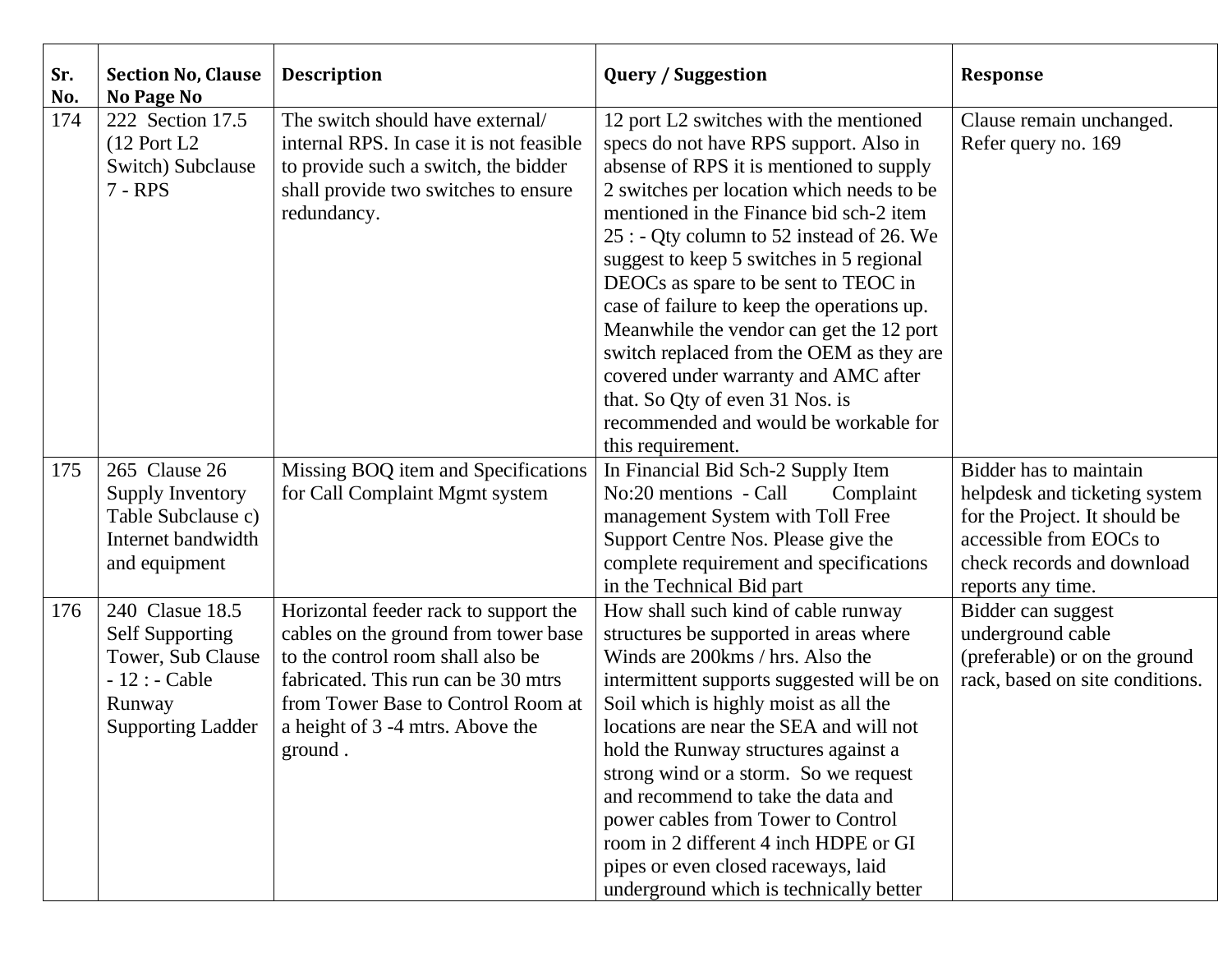| Sr.<br>No. | <b>Section No, Clause</b><br>No Page No                                | <b>Description</b>                                                                                                                                                                                                                                                                            | <b>Query / Suggestion</b>                                                                                                                                                                                                                                                                                                                                                                                                                                                                                                                                                                                                                                       | <b>Response</b>                                                                                                                                                                  |
|------------|------------------------------------------------------------------------|-----------------------------------------------------------------------------------------------------------------------------------------------------------------------------------------------------------------------------------------------------------------------------------------------|-----------------------------------------------------------------------------------------------------------------------------------------------------------------------------------------------------------------------------------------------------------------------------------------------------------------------------------------------------------------------------------------------------------------------------------------------------------------------------------------------------------------------------------------------------------------------------------------------------------------------------------------------------------------|----------------------------------------------------------------------------------------------------------------------------------------------------------------------------------|
|            |                                                                        |                                                                                                                                                                                                                                                                                               | and most safe route for the same. Please<br>ammend the requirement accordingly as<br>most of the O&M calls from all 284<br>locations shall be on this point only.                                                                                                                                                                                                                                                                                                                                                                                                                                                                                               |                                                                                                                                                                                  |
| 177        | 245 Clause 19,<br><b>Technical Support</b><br>Manpower<br>Requirements | There are various definitions given<br>for 24 x 7 support w.r.t. Operations<br>Window and Support Windows and<br>helpdesk team.                                                                                                                                                               | Manpower Defined in Finance Sch - 5<br>items: $-4.01$ to 4.10 is limited to<br>Quantities such as 1, 12, 1, 15, 26<br>respectively for SEOC / DEOC / TEOC<br>and in Finanial Bid Sch - 6 items :- 3.01<br>to 3.15 is limited to $1,1,1,15,26$ . Hence<br>this bid rate is logically applicable to 1<br>Shift only. Please define the Matrix of<br>what manpower you are considering as<br>part of the Operations, Support and<br>Helpdesk teams and also increase the<br>relevant manpower count to x 3 to support<br>24 x 7 operations in 8 hour shifts for each<br>location.                                                                                  | Bidder need to quote as per<br>schedule 6 for the AMC<br>period. Exact deployment of<br>Resources will be decided by<br><b>GSDMA</b> after Operations and<br>Maintenance period. |
| 178        | 268 System<br>Inventory G.11 -<br>G.12 and G.17 -<br>G.18 combination  | LED TV Screen 42" HDMI cable<br>fornews feed (3 units in each DEOC)<br>-45 Nos. & Set-top Box with TV-<br>Connection Charges - 15 Nos.<br>Similarly LED TV Screen 42"<br>HDMI cable for news feed (2 units in<br>each TEOC) - 52 Nos. & Set-top<br>Box with TV-Connection Charges -<br>26 Nos | a) Single Set-top box with Dual / Triple<br>HDMI O/P's is not feasable technically<br>and also commercially as it duplicates the<br>transmitted channels by the Service<br>Provider. B) Also HD set-top box may<br>not be supported in all DEOC loactions.<br>Hence request to tune the requirement to<br>Normal Set-top box with Standard<br>Definition viewing and change the<br>Quantity of Set-top boxes to match the<br>number of TV's. The rentals to be paid for<br>the increased Set-top boxes in total will<br>have a considerable impact on the<br>Finance Bid commercial offer as it is a<br>monthly payment for 5 years X nos. of<br>set-top boxes. | Not all LED TV will be<br>connected set-top box. Clause<br>remains unchanged.                                                                                                    |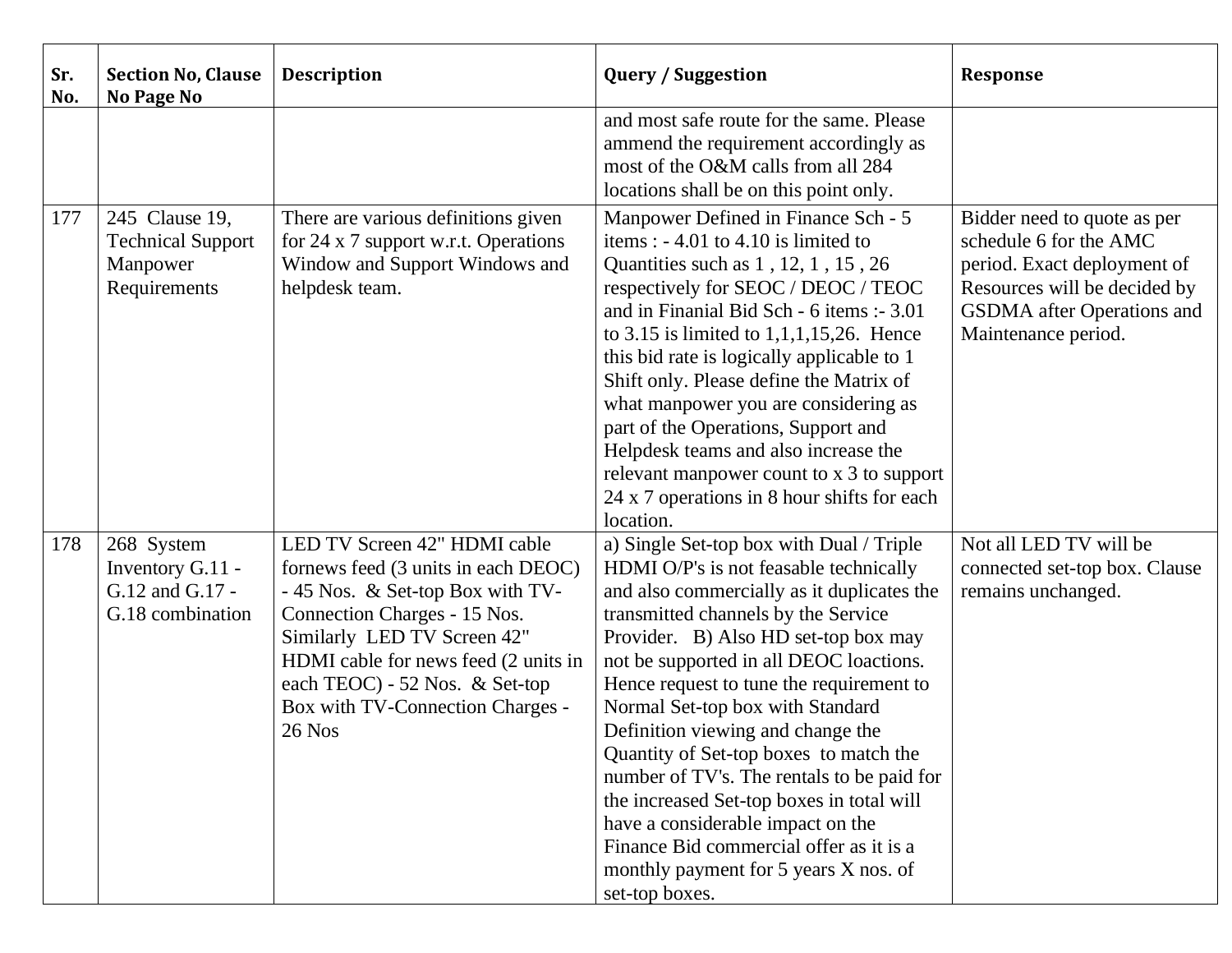| Sr.<br>No. | <b>Section No, Clause</b><br><b>No Page No</b> | <b>Description</b>                                                    | <b>Query / Suggestion</b>                    | <b>Response</b>                                                    |
|------------|------------------------------------------------|-----------------------------------------------------------------------|----------------------------------------------|--------------------------------------------------------------------|
| 179        | 164 Finance Bid                                | Set-top Box subscription Fee/charges                                  | Set-top boxes Qty needs to be revised        | Refer query no. 178                                                |
|            | Sch-5 Item 3.12                                | for two years.                                                        | based on the above logic in the Finance      |                                                                    |
|            |                                                |                                                                       | Bid Sch-5 Item 3.12                          |                                                                    |
| 180        | 269 System                                     | Redundant DG Set 100 KVA (2) with                                     | Redundancy is already achieved with Qty      | The quantity requirement is                                        |
|            | Inventory I.3                                  | Platform base - Qty -2                                                | -2, then what is the need for 100 KVA        | only two $(2)$ .                                                   |
|            |                                                |                                                                       | $(2)$ in the description column. The total   |                                                                    |
|            |                                                |                                                                       | comes to 2 x 2 = 4. Please correct the       |                                                                    |
|            |                                                |                                                                       | same or specify if you want further 2 Nos.   |                                                                    |
|            |                                                |                                                                       | to be kept as spare inventory as it will add |                                                                    |
|            |                                                |                                                                       | to the cost of the Finance Bid.              |                                                                    |
| 181        | 269 System                                     | UPS-20 KVA at SEOC (2 in Hot                                          | Same querry as above. Please correct the     | the quantity requirement is                                        |
|            | Inventory I.4                                  | standby configuration) - Qty -2                                       | description to only Hot Standby              | only two $(2)$ .                                                   |
|            |                                                |                                                                       | configuration.                               |                                                                    |
| 182        | <b>ITB 21.1</b>                                | Only the originals of Power of                                        | Please clarify whether only originals of     | Whole technical bid is                                             |
|            | Page no. 31                                    | Attorney and the Original Affidavit                                   | Power of Attorney and the Original           | required to be submitted in                                        |
|            |                                                | vouching for the correctness of the<br>information furnished shall be | Affidavit is required to submitted as        | hardcopy along with letter of                                      |
|            | 11.Documents                                   | delivered before the bid submission                                   | hardcopy (physical submission).              | financial bid in separate sealed<br>envelope. No part of financial |
|            | Comprising the Bid                             | deadline.                                                             | <b>OR</b>                                    | bid should be included in the                                      |
|            | Page no. 19                                    |                                                                       |                                              | technical bid envelope.                                            |
|            |                                                | Further the bid consists of hard copy                                 | The Total Techno-commercial bid in           |                                                                    |
|            |                                                | original Technical Part and online                                    | Hard copy is required to be submitted.       |                                                                    |
|            |                                                | submission of Technical and                                           |                                              |                                                                    |
|            |                                                | <b>Financial Part.</b>                                                | We also request you to plese allow all       |                                                                    |
|            |                                                |                                                                       | bidders 7 working days from technial bid     |                                                                    |
|            |                                                |                                                                       | opning for submission of hard copy           |                                                                    |
|            |                                                |                                                                       | original Technical Part.                     |                                                                    |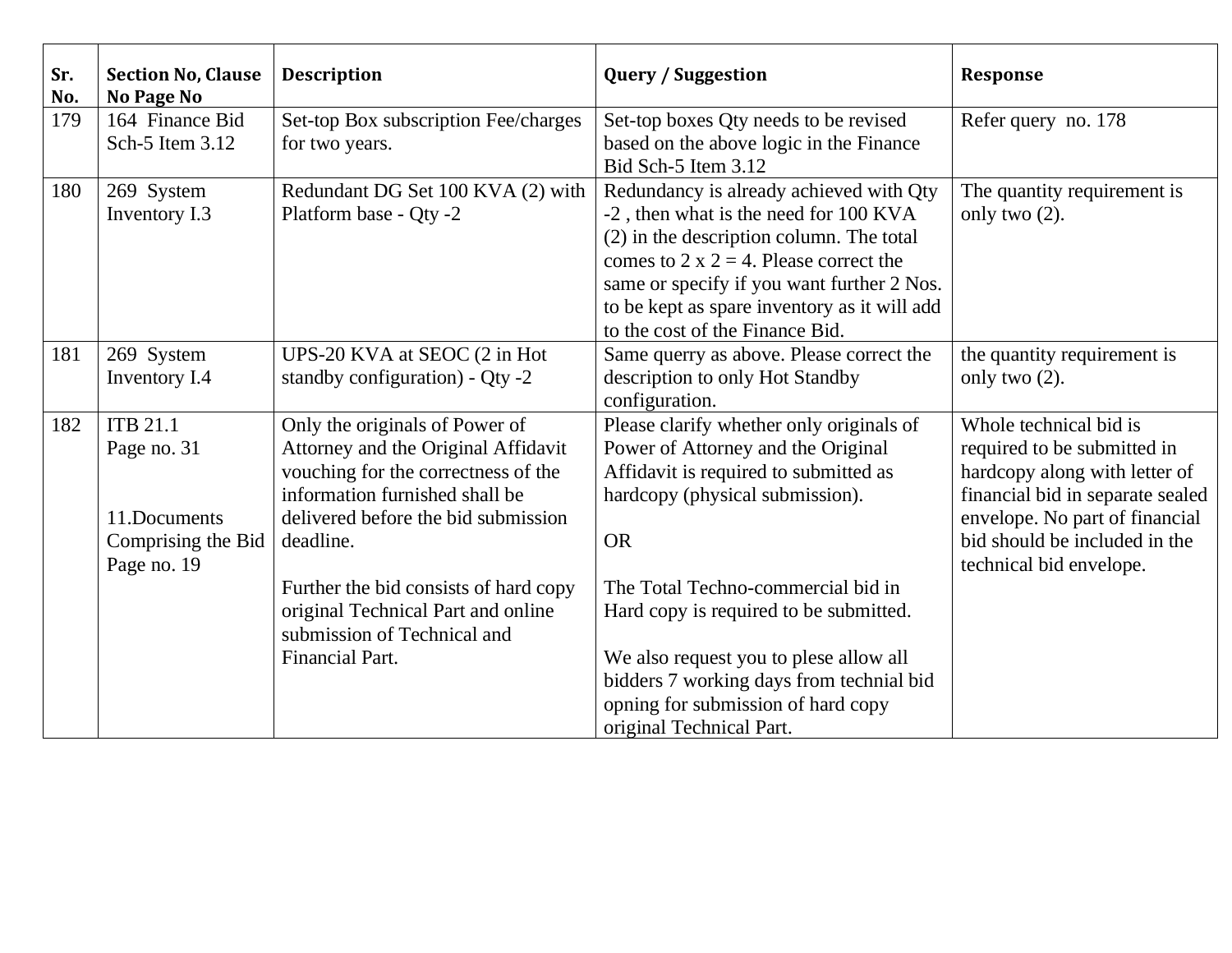| Sr.<br>No. | <b>Section No, Clause</b><br>No Page No | <b>Description</b>                                                                                                                                                                                                   | <b>Query / Suggestion</b>                                                                                                                                                                                                                                                                                                                                                                                                                                                                                                                                                     | <b>Response</b>          |
|------------|-----------------------------------------|----------------------------------------------------------------------------------------------------------------------------------------------------------------------------------------------------------------------|-------------------------------------------------------------------------------------------------------------------------------------------------------------------------------------------------------------------------------------------------------------------------------------------------------------------------------------------------------------------------------------------------------------------------------------------------------------------------------------------------------------------------------------------------------------------------------|--------------------------|
| 183        | ITB 20.1, Page no.<br>49                | A bid security is required; the amount<br>of the bid security shall be INR<br>1,20,00,000.00 (INR One Crore and<br>twenty lakhs only). The bid security<br>shall be Bank Guarantees from<br><b>Nationalized Bank</b> | As per standard practice followed in all<br>Government tenders, they allow EMD,<br>PBG, Security Deposit etc. in Bank<br>Guarantee format, so please allow BG<br>from Nationalized Bank including the<br>public sector bank or Private Sector<br>Banks etc. as per the G.R. No.<br>EMD/10/2018/18/DMO dated 16.04.2018<br>Refer existing clause in Government of<br>Gujarat Tenders. List of approved Banks:<br>All Nationalized Bank including the<br>public sector bank or Private Sector<br><b>Banks or Commercial Banks or Co-</b><br>Operative Banks (operating in India | Clause remains unchanged |
|            |                                         |                                                                                                                                                                                                                      | having branch at Ahmedabad/<br>Gandhinagar) as per the G.R. No.<br>EMD/10/2018/18/DMO dated 16.04.2018<br>issued by Finance Department or further<br>instruction issued by Finance department<br>time to time.                                                                                                                                                                                                                                                                                                                                                                |                          |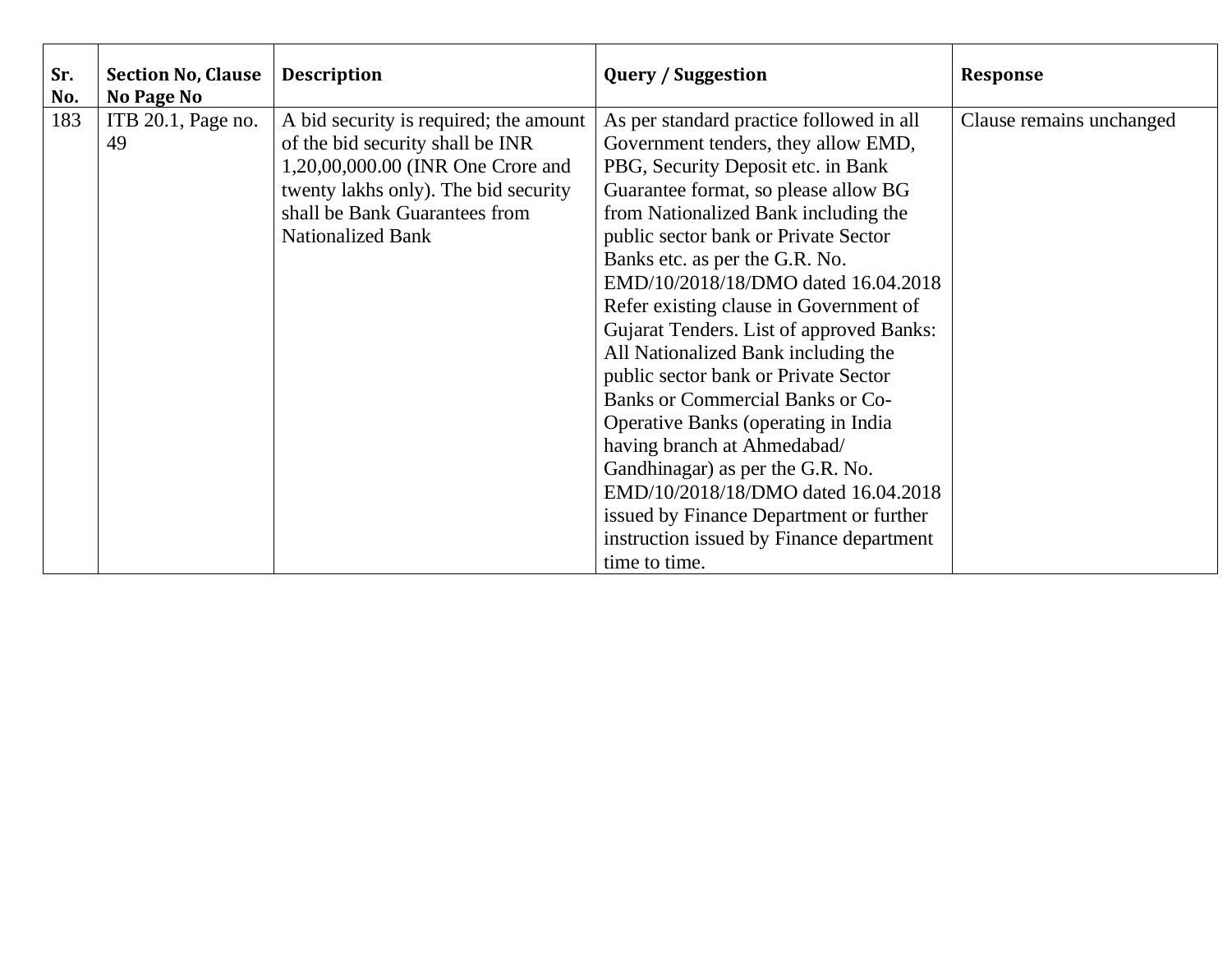| Sr.<br>No. | <b>Section No, Clause</b><br>No Page No                                                                 | <b>Description</b>                                                                                                                                                                                                                                                                                                                                                                                                                                                                                                                                                                                                                                                                                                                                                                                                                                                                                                                                                                               | <b>Query / Suggestion</b>                                                                                                                                                                                                                                                                                                                                                                                                                                                                                                                                                                                                               | <b>Response</b>                                                                                                        |
|------------|---------------------------------------------------------------------------------------------------------|--------------------------------------------------------------------------------------------------------------------------------------------------------------------------------------------------------------------------------------------------------------------------------------------------------------------------------------------------------------------------------------------------------------------------------------------------------------------------------------------------------------------------------------------------------------------------------------------------------------------------------------------------------------------------------------------------------------------------------------------------------------------------------------------------------------------------------------------------------------------------------------------------------------------------------------------------------------------------------------------------|-----------------------------------------------------------------------------------------------------------------------------------------------------------------------------------------------------------------------------------------------------------------------------------------------------------------------------------------------------------------------------------------------------------------------------------------------------------------------------------------------------------------------------------------------------------------------------------------------------------------------------------------|------------------------------------------------------------------------------------------------------------------------|
| 184        | 2.4.2 Specific<br>Experience : Page<br>no. 73                                                           | (a) Participation as contractor, joint<br>venture<br>partner1, management contractor, or<br>subcontractor, within the last 7 years<br>in (i) one turnkey successfully<br>completed contract of value at least<br>INR 40 Cr. or (ii) one turnkey<br>contract of value of at least INR 60<br>Cr, that have been successfully and<br>substantially2 completed and that are<br>similar to the proposed requirements<br>of this project. The similarity shall be<br>based on the physical size,<br>complexity, methods/technology or<br>other characteristics as described in<br>Section VI, Employer's<br><b>Requirements or Similar ICT</b><br>Projects. ICT projects with similar<br>sub-components like EWDS,<br><b>Emergency Operations Centers,</b><br>Network Management centers, VSAT<br>and telecom networks, WANs etc.<br>Projects related to SCADA and<br>wireless data communications will<br>also be considered,<br>however purely electrical and civil<br>works will be not be included | To get maximum participation from the<br>bidders, we would request you to please<br>amend the criteria as below:<br>Suggestion -1 : (i) one turnkey contract of<br>value at least INR 30 Cr<br><b>or</b><br>(ii) two turnkey contracts each of value at<br>least INR 20 Cr.<br><b>or</b><br>(iii) three turnkey contracts each of value<br>at least INR 15 Cr.<br><b>OR</b><br>Suggestion - $2: (i)$ one turnkey contract<br>of value at least INR 30 Cr<br><b>or</b><br>(ii) two turnkey contracts of cumulative<br>value at least INR 40 Cr.<br><b>or</b><br>(iii) three turnkey contracts of cumulative<br>value at least INR 50 Cr. | Clause remains unchanged                                                                                               |
| 185        | 2.5. Personnel-<br>Page no. 74<br>19. Technical<br>support manpower<br>$requirements -$<br>Page no. 244 | 2.5. Personnel; The Bidder must<br>demonstrate that it will have the<br>personnel for the key positions that<br>meet the following requirements                                                                                                                                                                                                                                                                                                                                                                                                                                                                                                                                                                                                                                                                                                                                                                                                                                                  | Please clarify more in this reference for<br>manpower mentioned at two places. We<br>understand mentioned Personnel in<br>clasue2.5 are required to demonstrate or<br>Technical capability purpose.                                                                                                                                                                                                                                                                                                                                                                                                                                     | There is different manpower<br>requirement for<br>implementation and O&M<br>period. Refer Price schedule 5<br>and $6.$ |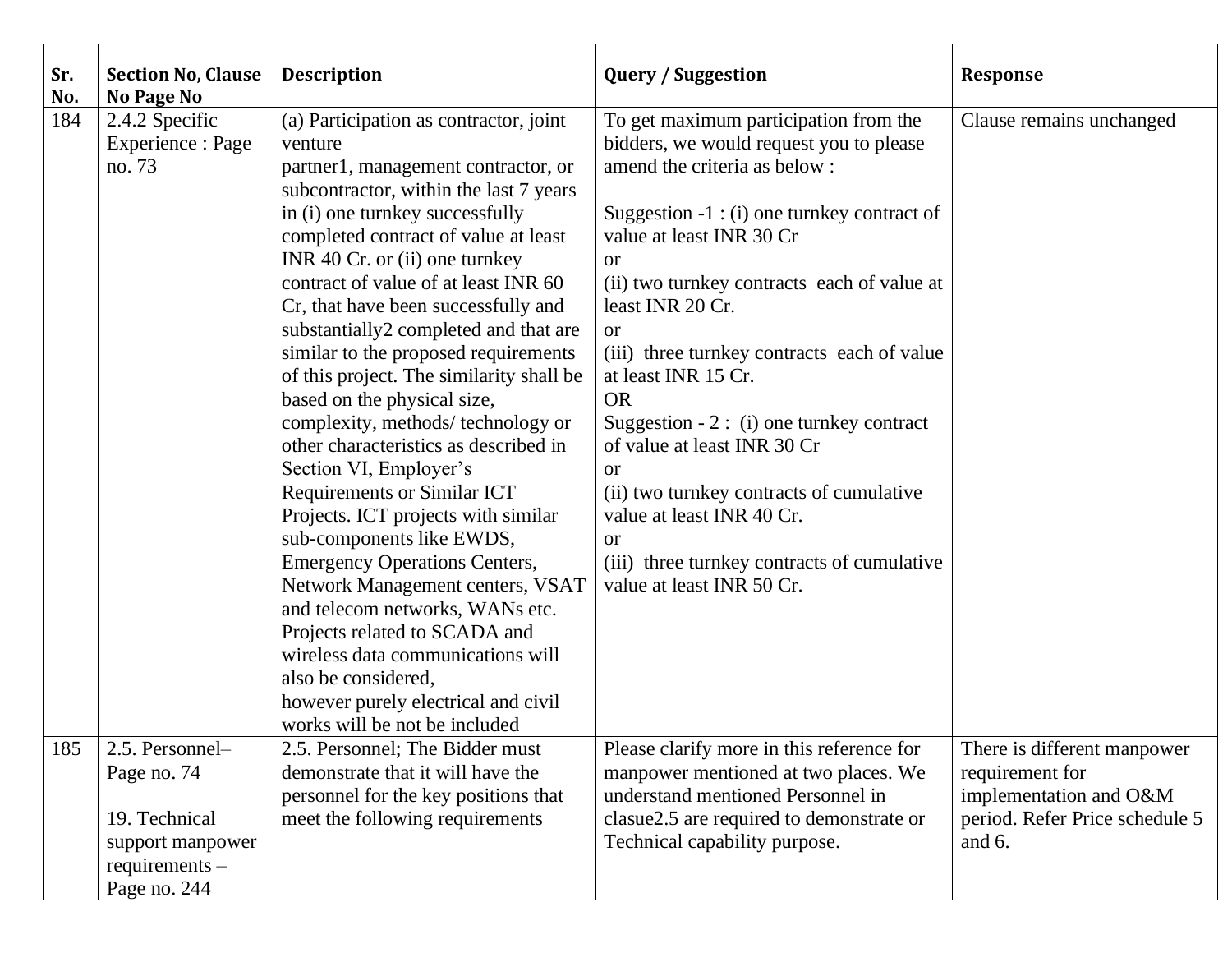| Sr.<br>No. | <b>Section No, Clause</b><br>No Page No                                                                          | <b>Description</b>                                                                                                                                                                                                                                                                                                                                                              | <b>Query / Suggestion</b>                                                                                                                                                                                                                                                                                                                                                                      | <b>Response</b>                                                                                                                                                                                                                                                                     |
|------------|------------------------------------------------------------------------------------------------------------------|---------------------------------------------------------------------------------------------------------------------------------------------------------------------------------------------------------------------------------------------------------------------------------------------------------------------------------------------------------------------------------|------------------------------------------------------------------------------------------------------------------------------------------------------------------------------------------------------------------------------------------------------------------------------------------------------------------------------------------------------------------------------------------------|-------------------------------------------------------------------------------------------------------------------------------------------------------------------------------------------------------------------------------------------------------------------------------------|
| 186        |                                                                                                                  | 19. Technical support manpower<br>requirements:                                                                                                                                                                                                                                                                                                                                 | However Technical support manpower<br>requirements in clause 19 are for<br>Technical support for day to day<br>operations for a period of two years after<br>successful commissioning of the<br>project.Please confirm.                                                                                                                                                                        | yes, the clause refers to<br>manpower for day to day<br>operations for a period of<br>twoyears after successful<br>commissioning of the project.<br>Bidder is required to also<br>quote for manpower for<br>following 3 years (3 to 5 years<br>after commissioning) for<br>support. |
| 187        | Appendix to<br><b>Technical Part - 24</b><br><b>Average Annual</b><br>Turnover<br>Form $FIN-3.2$<br>Page no. 120 | Annual turnover data (construction<br>only) $**$<br>*Average Annual Construction<br>Turnover                                                                                                                                                                                                                                                                                    | Please remove construction word from<br>this format. Since it is not applicable for<br>this bid.                                                                                                                                                                                                                                                                                               | Refer the reference note<br>provided in the end of the<br>same page defining the term.                                                                                                                                                                                              |
| 188        | 21.2 Inspections<br>page no. 248                                                                                 | Factory Inspection of sample items<br>shall be carried out by the purchaser<br>prior to the shipment of the major<br>items like Alert Tower Siren System,<br>to check the specifications as per the<br>technical requirements of the Tender.<br>It is made obligatory that Factory<br>Inspection Test (FIT) reports shall be<br>a part the documents for release of<br>payments | Please note that majority materials in this<br>bid are imported materials and from<br>different locations across the world,<br>hence inspection at factory premises is<br>not feasible and viable for this tender.<br>Kindly confirm that the time taken for<br>Factory Inspection (in India or Abroad)<br>would be considered extra over and above<br>the given project schedule of 9 months. | Factory Testing if required for<br>the select items, will be<br>decided by the employer.                                                                                                                                                                                            |
| 189        |                                                                                                                  | <b>VSAT</b>                                                                                                                                                                                                                                                                                                                                                                     | Kindly allow to offer the Antenna of 1<br>Mtr. Dimension instead of 1.8 Mt.<br>Dimension, this will help to for easy<br>installation & maintenance. This would<br>also light in weight & cost effective,<br>almost half the price of 1.8 Mtr. Solution.                                                                                                                                        | clause remain unchanged                                                                                                                                                                                                                                                             |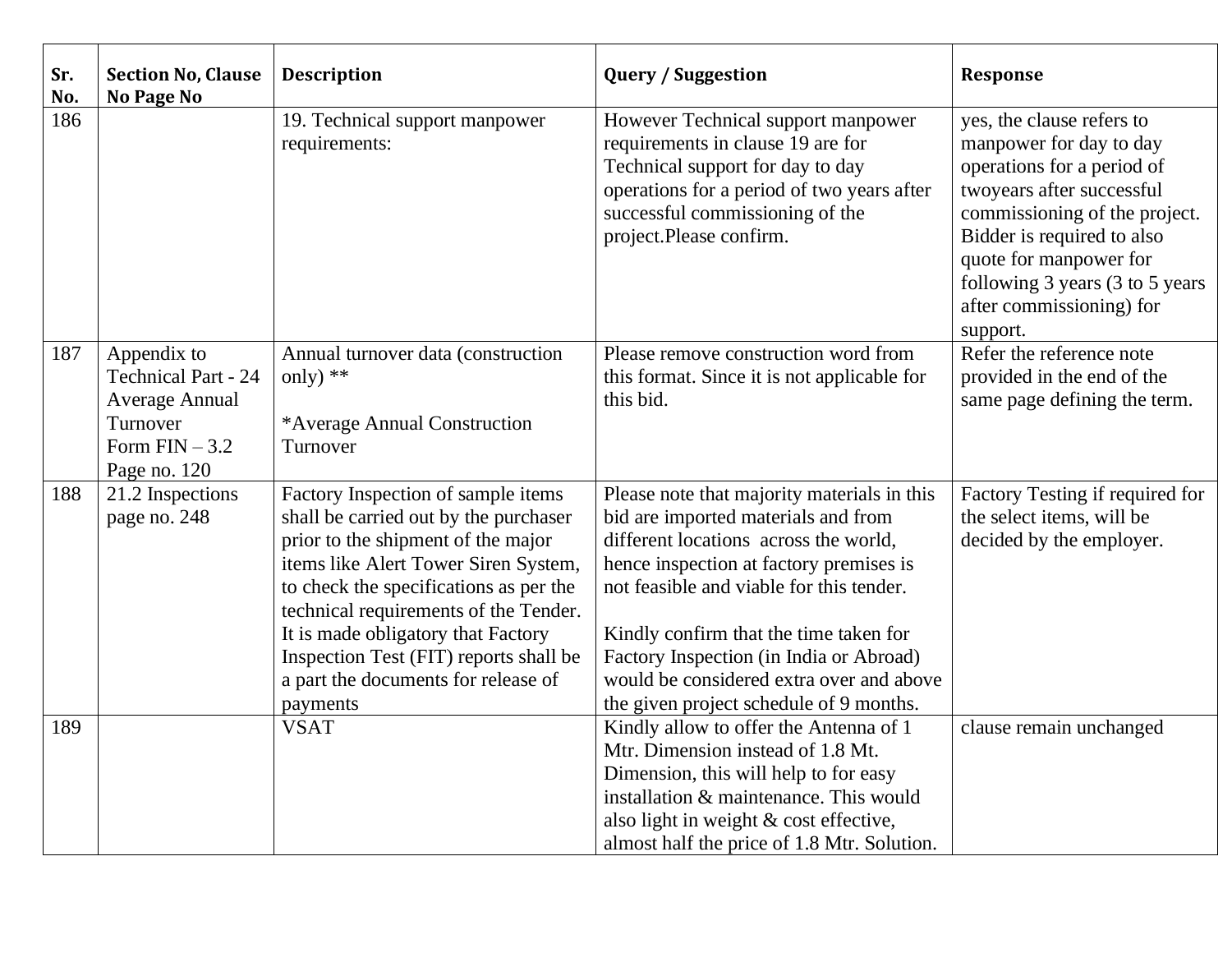| Sr.<br>No. | <b>Section No, Clause</b><br><b>No Page No</b>                                                | <b>Description</b>                                                                                                                 | <b>Query / Suggestion</b>                                                                                                                                                                                                                                                                                                                                                                                        | <b>Response</b>                      |
|------------|-----------------------------------------------------------------------------------------------|------------------------------------------------------------------------------------------------------------------------------------|------------------------------------------------------------------------------------------------------------------------------------------------------------------------------------------------------------------------------------------------------------------------------------------------------------------------------------------------------------------------------------------------------------------|--------------------------------------|
| 190        | $2.4.1 - b$ . General<br><b>Experience 72</b>                                                 | Should possess ISO 9001:2008 or<br>later certification. Valid ISO<br>9001:2008 or later certificate/s<br>required to be submitted. | The bidder / any member of Consortium<br>member should be ISO 9001, ISO<br>200000, ISO 27001 and CMMi level 5<br>certified company.                                                                                                                                                                                                                                                                              | Clause remains unchanged             |
| 191        | Financial Bid:<br>Page 161 onwards                                                            | Other Office work under O&M<br>- requirement of Diesel                                                                             | Kindly remove the recurring cost of<br>Diesel from the scope of System<br>Integrator<br>- Financial bid is asking for 1,50,000 liter<br>of Diesel per annum means 7,50,000 liter<br>of Diesel.<br>- Giving a single constant prices for<br>Diesel is logically not correct.<br>- If GSDMA wants to include this in<br>Scope of SI than kindly amend it at actual<br>cost, on time to time, rather than fix cost. | Refer Modified Price Bid for<br>Fuel |
| 192        | Penalties<br>(Liquidated<br>damage) during<br>implementation<br>stage: Page 62                | Delay beyond 8 Weeks: 10% flat                                                                                                     | We understand that the Maximum cap on<br>penalty is 10%, kindly reconfirm                                                                                                                                                                                                                                                                                                                                        | refer query 46                       |
| 193        | Penalties during<br>the Operation and<br>Maintenance and<br><b>AMC Phases: Page</b><br>no. 64 | Penalty for Uptime $< 97.0\%$<br>$=$ Flat 10% of MME for each<br>subsystem / facility                                              | We understand that the Maximum cap on<br>penalty is 10% of Only affected<br>subsystem / facility, kindly reconfirm.                                                                                                                                                                                                                                                                                              | refer query 46                       |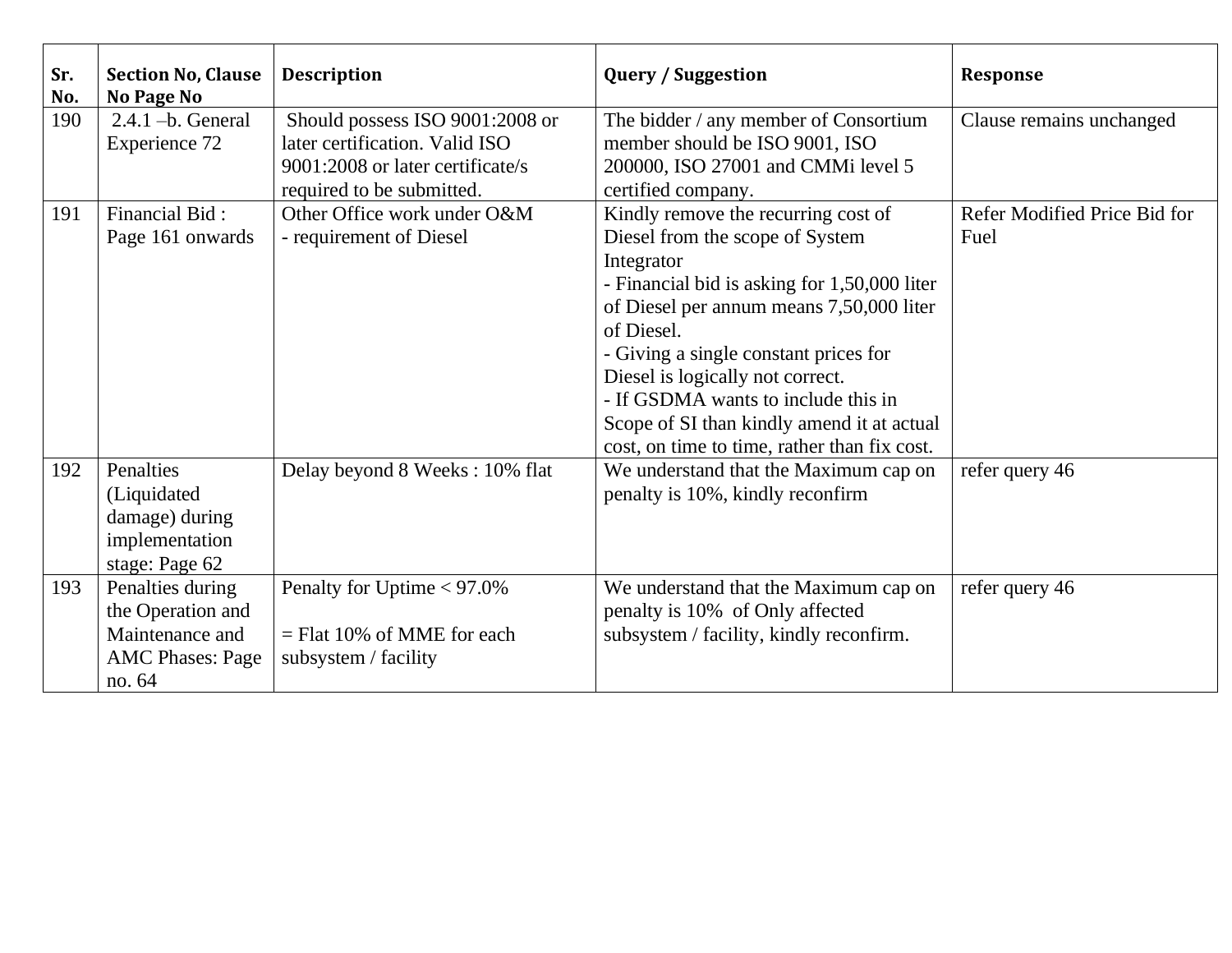| Sr.<br>No. | <b>Section No, Clause</b><br>No Page No                                                                                                                                                       | <b>Description</b>                                                                                                                                                                                                                                                                                                                                    | <b>Query / Suggestion</b>                                                                                                                                                                                                                                                                                                                                                                                                                                                                           | <b>Response</b>                                           |  |
|------------|-----------------------------------------------------------------------------------------------------------------------------------------------------------------------------------------------|-------------------------------------------------------------------------------------------------------------------------------------------------------------------------------------------------------------------------------------------------------------------------------------------------------------------------------------------------------|-----------------------------------------------------------------------------------------------------------------------------------------------------------------------------------------------------------------------------------------------------------------------------------------------------------------------------------------------------------------------------------------------------------------------------------------------------------------------------------------------------|-----------------------------------------------------------|--|
| 194        | Payment terms :<br>Infrastructure part :<br>Infrastructure and<br>Equipment<br>Supplied from<br>within the<br>Employer's<br>CountryPage No.<br>490                                            | Twenty percent $(20\%)$ of the total or<br>pro rata EXW amount upon issue of<br>the OperationalAcceptance<br>Certificate, within forty-five (45)<br>days after receipt of invoice after<br>receipt of equivalent Bank Guarantee<br>from Nationalized bank valid till end<br>of warrantee period of 2years from<br>the date of operational acceptance. | What is this 20% BG for 2 years ?? Is is<br>PBG required to be submitted for Project,<br>if yes, 20% PBG is too high, as per the<br>Tendering policy across the India - It is<br>5% or maximum of 10%. Is it over and<br>above the PBG required to be submitted<br>for the Project.                                                                                                                                                                                                                 | Refer Page 469 PC 13.3.3 para<br>two for clarification.   |  |
| 195        | Insurance<br>Requirement -<br>Page no. 494 &<br>495                                                                                                                                           | For the entire tenure of the project<br>including O&M period                                                                                                                                                                                                                                                                                          | Why should Vendor take this insurance<br>and what is the claim effect?                                                                                                                                                                                                                                                                                                                                                                                                                              | Refer Clause 33 and 34 on<br>page 417 and 418             |  |
| 196        | Appendix 8.<br>Functional<br><b>Guarantees</b> : Page<br>501                                                                                                                                  |                                                                                                                                                                                                                                                                                                                                                       | What is this Functional Guarantee ???                                                                                                                                                                                                                                                                                                                                                                                                                                                               | Refer Page 477 - GC 28 & PC<br>28 and Clause 1.4 page 58. |  |
| 197        | 30/ ITB 20.8, 11 &<br>BID Security & Joint Venture:<br>Bid requirement: The Bid Security of<br>12/ITB 4.1 &<br>a JV shall be in the name of the JV<br>46/BDS-ITB 4.1<br>that submits the bid. |                                                                                                                                                                                                                                                                                                                                                       | Clause 4.1 allows bidding to be done by<br>entities under an existing agreement or<br>with an Intent to enter into such an<br>agreement supported by a letter of intent.<br>In case of an Intent to enter into such an<br>agreement, there would be no banking<br>accounts or relationships existing in the<br>name of an entity which is yet to be<br>incorporated. In such a scenario, Bid<br>security should be allowed to be issued by<br>any of the entity forming part of the<br>intended JV. | Clause remains unchanged                                  |  |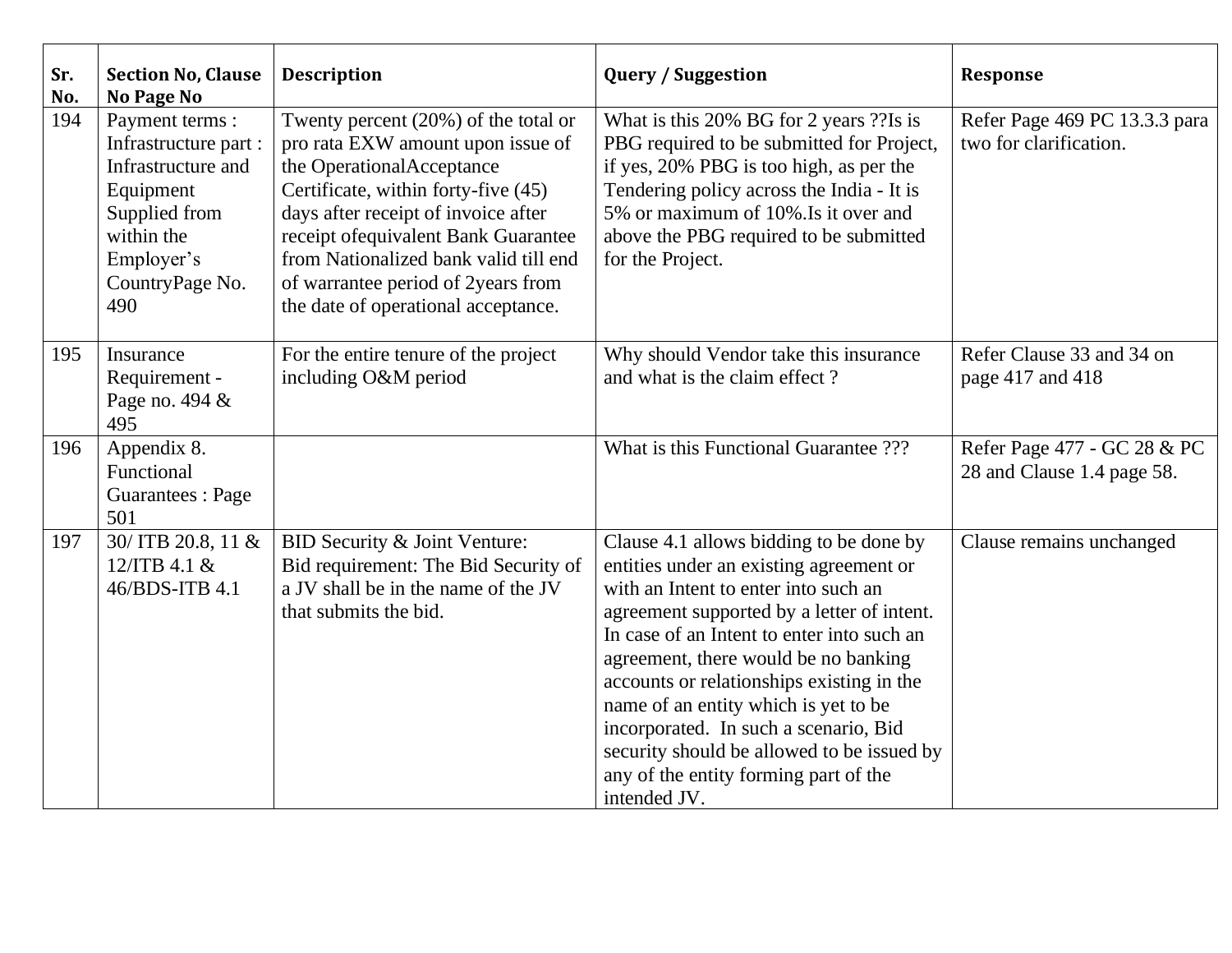| Sr.<br>No. | <b>Section No, Clause</b><br><b>No Page No</b> | <b>Description</b>                                                                                                                                                                                                                                                                                                                                                                                  | <b>Query / Suggestion</b>                                                                                                                                                                   | <b>Response</b>                                                                                            |
|------------|------------------------------------------------|-----------------------------------------------------------------------------------------------------------------------------------------------------------------------------------------------------------------------------------------------------------------------------------------------------------------------------------------------------------------------------------------------------|---------------------------------------------------------------------------------------------------------------------------------------------------------------------------------------------|------------------------------------------------------------------------------------------------------------|
| 198        | 50-BDS-ITB 23.1                                | Submission deadline for uploading of<br>In view of extensive work requirements<br>bids, Date:13-04-2020, Time:1700<br>with regard to: assimilation of inputs $\&$<br>data, including visiting critical / selected<br>hrs:<br>sites: Submission of bids may please be<br>considered for extension by one month<br>after uploading date of clarifications on<br>points raised during pre-bid meeting. |                                                                                                                                                                                             | Refer Appendix B                                                                                           |
| 199        | 72/2.4.1                                       | General Experience: Experience &<br>proven record: for at least 5 years and<br>with activity in at least last 1 year                                                                                                                                                                                                                                                                                | Request that activity in last 3 years to be<br>included in lieu of indicated 1 year.                                                                                                        | Clause remain unchanged                                                                                    |
| 200        | 72-73/2.4.2                                    | Specific Experience: Contractor<br>within the last 7 years of values in (i)<br>one turnkey successfully completed<br>contract value of at least INR 40 Cr<br>or (ii) one turnkey contract value of at<br>least INR 60 Cr, that have been<br>successfully and substantially<br>completed and that are similar to the<br>proposed requirements of this project.                                       | Request consider projects during span of<br>10 years duration in lieu of indicated 7<br>years, and experience of sub-contractors /<br>OEMs and JV partners, be permitted to be<br>included. | clause remain unchanged                                                                                    |
| 201        | Page 73 - 2.4.2<br>Specific<br>Experience      | ICT projects with similar sub-<br>components like EWDS, Emergency<br><b>Operations Centers,</b><br>Network Management centers, VSAT<br>and<br>telecom networks, WANs etc.<br>Projects<br>related to SCADA and wireless data<br>communications will also be<br>considered,<br>however purely electrical and civil<br>works<br>will be not be included.                                               | We understand that ICT projects<br>including any of the mentioned sub-<br>component shall be considered in the<br>specific experience. Please clarify.                                      | Similar Project should be ICT<br>Project - Civil and<br>Infrastructure projects will not<br>be considered. |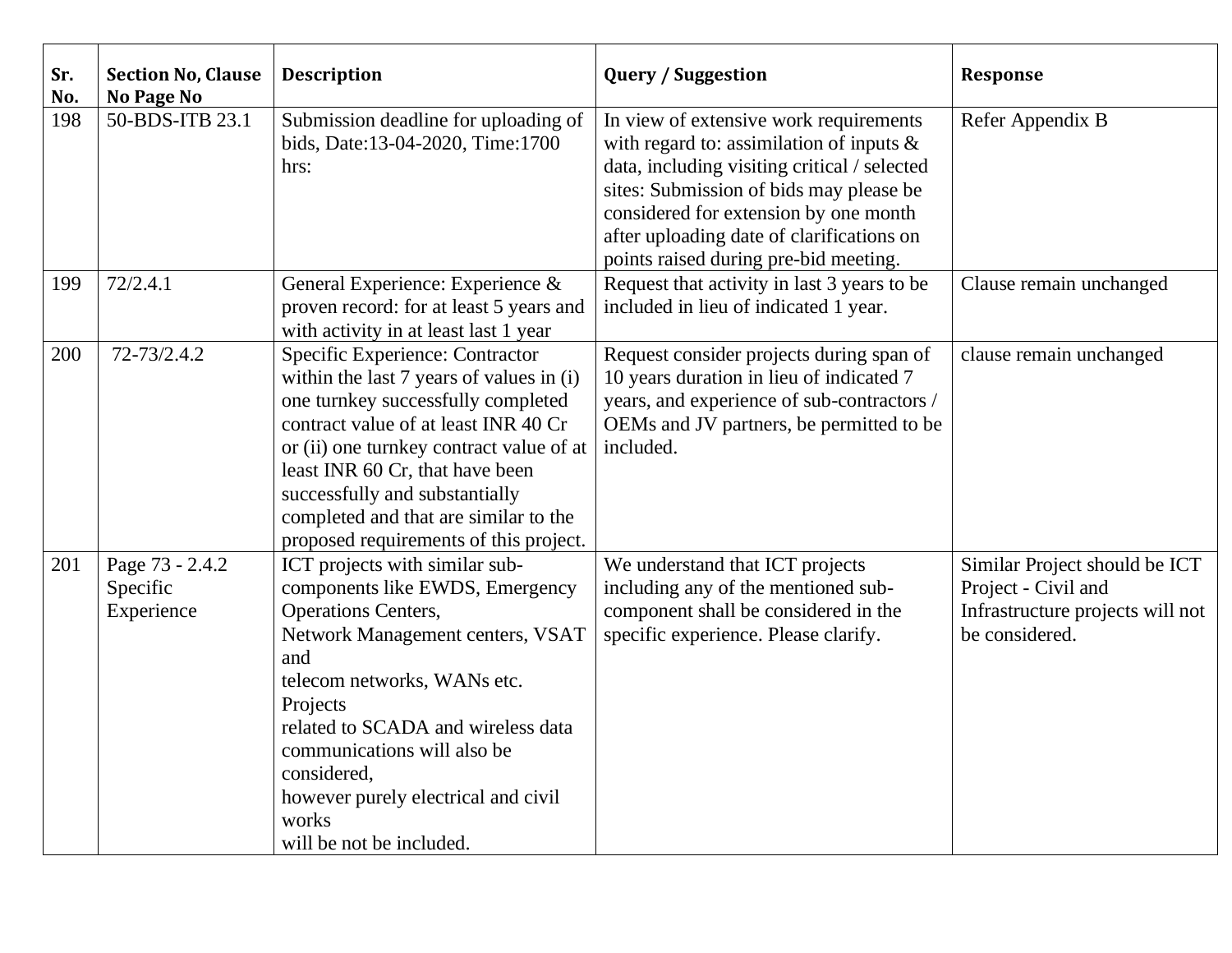| Sr.<br>No. | <b>Section No, Clause</b><br>No Page No               | <b>Description</b>                                                                                                                                                                                                                                                                                                                                                                                                                                                            | <b>Query / Suggestion</b>                                                                                                                                                                                                                         | <b>Response</b>                                                                                                                                                                                                                                                                                                                                                                       |  |
|------------|-------------------------------------------------------|-------------------------------------------------------------------------------------------------------------------------------------------------------------------------------------------------------------------------------------------------------------------------------------------------------------------------------------------------------------------------------------------------------------------------------------------------------------------------------|---------------------------------------------------------------------------------------------------------------------------------------------------------------------------------------------------------------------------------------------------|---------------------------------------------------------------------------------------------------------------------------------------------------------------------------------------------------------------------------------------------------------------------------------------------------------------------------------------------------------------------------------------|--|
| 202        | Page $65 - 1.6(e)$<br>Specific Additional<br>Criteria | Offered productOEM/Authorized<br>Partner/Service Provider – (VSAT)                                                                                                                                                                                                                                                                                                                                                                                                            | As per the Department of Disaster<br>Management & Civil Defence, Govt. of<br>West Bengal the lead bidder can use the<br>experience of any OEM.Please confirm<br>that lead bidder can use the experience of<br>the VAST OEM.                       | Clause 1.6e is for OEM<br>experience Only. Bidder<br>should only propose qualified<br>OEMs who can provide<br>complied equipment and long<br>term support according to<br>RFB document.                                                                                                                                                                                               |  |
| 203        | Page $65 - 1.6(e)$<br>Specific Additional<br>Criteria | Offered product<br>OEM/Authorized Partner/<br>Service Provider – (Alert and<br><b>Warning System</b> )                                                                                                                                                                                                                                                                                                                                                                        | As per the Department of Disaster<br>Management & Civil Defence, Govt. of<br>West Bengal the lead bidder can use the<br>experience of any OEM.<br>Please confirm that lead bidder can use<br>the experience of the Alert & Warning<br>System OEM. | Refer query no. 35                                                                                                                                                                                                                                                                                                                                                                    |  |
| 204        | Page $66 - 1.6(e)$<br>Specific Additional<br>Criteria | Offered product<br>OEM/Authorized Partner/<br>Service Provider-<br>(Network)<br>Implementation of at least one (1)<br>project related to: Emergency<br><b>Operation Centre or Network</b><br>Operation<br>Centre, LAN, WAN, Internet<br><b>Services</b><br>with over 100 WAN Nodes.<br>Successful<br>completion certificate /purchase order<br>with delivery or shipping document<br><sub>or</sub><br>payment as a proof from competent<br>authority required to be submitted | We understand that implementation of<br>any one project related to the different<br>criterias mentioned shall be considered in<br>the specific additional criteria.<br>Please clarify.                                                            | Refer query no 2 and 35.<br>Network OEM should have<br>the relevant Experience. Past<br>experience specific to disaster<br>management is not<br>specifically required and any<br>network project meeting the<br>specified conditions in the<br>clause for Network OEM will<br>be considered. OEM<br>declaration with purchase<br>order proof of equipment will<br>also be considered. |  |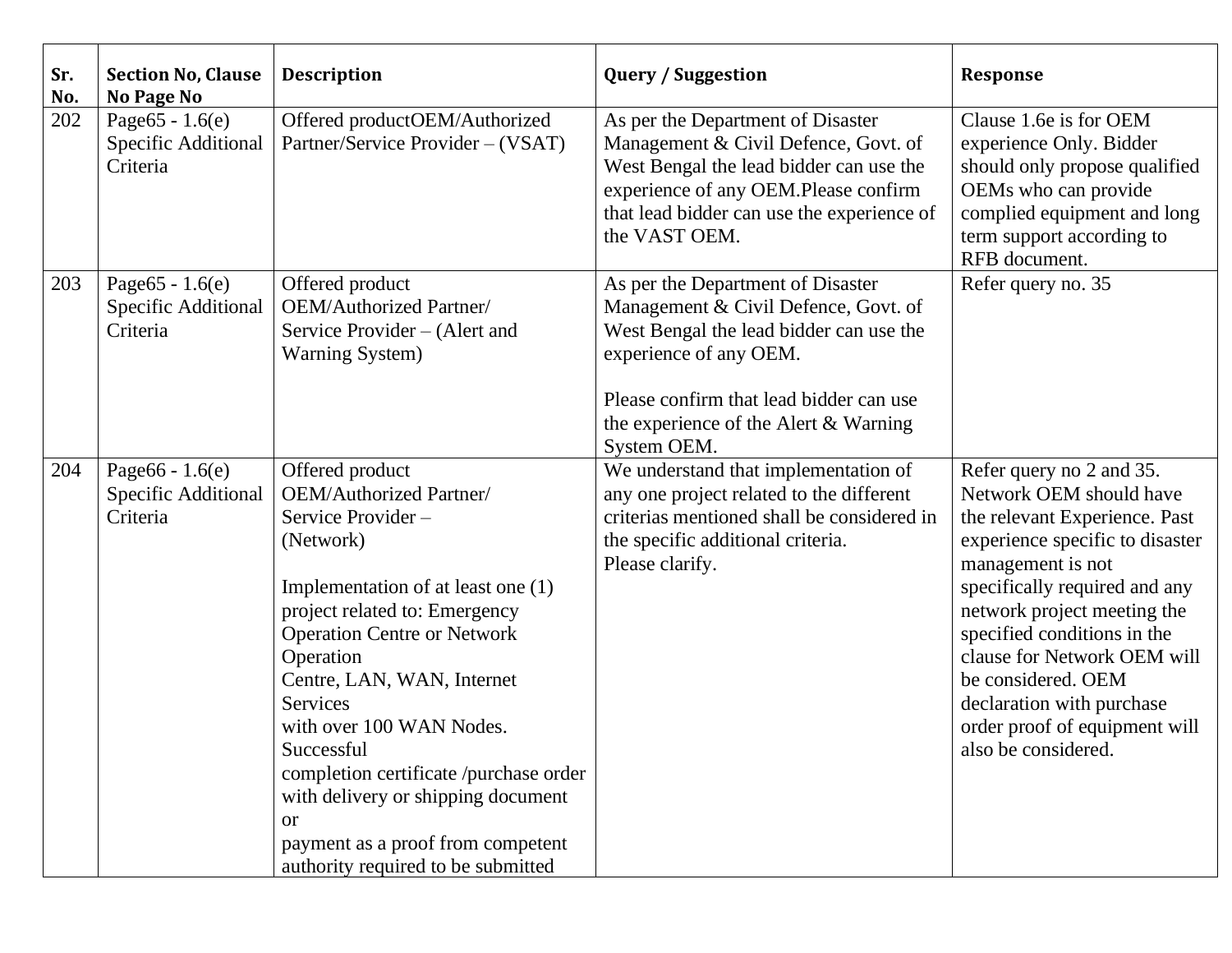| Sr.<br>No. | <b>Section No, Clause</b><br>No Page No                         | <b>Description</b>                                                                                                                                                                                                                                                                                                                                | <b>Query / Suggestion</b>                                                                                                                                                                                                                                                                                                                         | <b>Response</b>                                                                                                                                                                                                                                                         |
|------------|-----------------------------------------------------------------|---------------------------------------------------------------------------------------------------------------------------------------------------------------------------------------------------------------------------------------------------------------------------------------------------------------------------------------------------|---------------------------------------------------------------------------------------------------------------------------------------------------------------------------------------------------------------------------------------------------------------------------------------------------------------------------------------------------|-------------------------------------------------------------------------------------------------------------------------------------------------------------------------------------------------------------------------------------------------------------------------|
| 205        | Page187 - 9.1<br>Telephones &<br>Cellphones                     | Landline (fixed) telephones and cell<br>phones for use in EOCs and by<br>government departments, will be<br>procured by respective government<br>agencies.                                                                                                                                                                                        | We understand that maintenace of<br>landline telephones & cell phones is not<br>in the scope of the service providor.<br>Please clarify.                                                                                                                                                                                                          | Maintenance of Landline<br>phones and cell phones used<br>by Government agencies<br>which are not procured<br>through this RFP is not in<br>scope of bidder. Maintenance<br>of all the equipment procured<br>through this RPB for the<br>project is in scope of bidder. |
| 206        | Page187 - 9.3<br>Bandwidth on<br><b>GSWAN &amp;</b><br>Internet | The Bidder is required to do the<br>Its is requested to please specify the<br>approximate distance between EOC &<br>necessary cabling for interconnection<br>between respective EOC from the<br>nearest GSWAN PoP since cabling will<br>nearest GSWAN Point of Presence<br>attract cost and is critical during project<br>$(PoP)$ .<br>execution. |                                                                                                                                                                                                                                                                                                                                                   | Refer query no. 55                                                                                                                                                                                                                                                      |
| 207        | Page- - General                                                 | Permission for establishment of 284<br><b>RTUs</b>                                                                                                                                                                                                                                                                                                | The tender does not specify whether<br>permissions have been taken for<br>intallation of 284 RTUs on government<br>establishments & land has been acquired<br>for the bare soil locations.<br>Please clarify.                                                                                                                                     | Refer response to query no. 61<br>point 1.                                                                                                                                                                                                                              |
| 208        | Page278 - 27.2.2<br>RegulatoryPermissi<br>ons and Consents      | The System Integrator shall obtain all<br>requisite statutory clearances priorto<br>commencement of civil and or<br>electrical works, which includes<br>obtaining permissions/consents for<br>setting-up construction camp; plants<br>and equipment; borrow areas if<br>necessary                                                                 | The timeline fof 9 months for the project<br>is too stringent. Taking regulatory<br>permissions & consents from different<br>departments is a time taking process. It is<br>therefore requested that GSDMA shall<br>provide all the required permissions of the<br>284 locations to the service providor for<br>timely completion of the project. | Clause remain unchanged.<br>Refer query no. 61 point 1                                                                                                                                                                                                                  |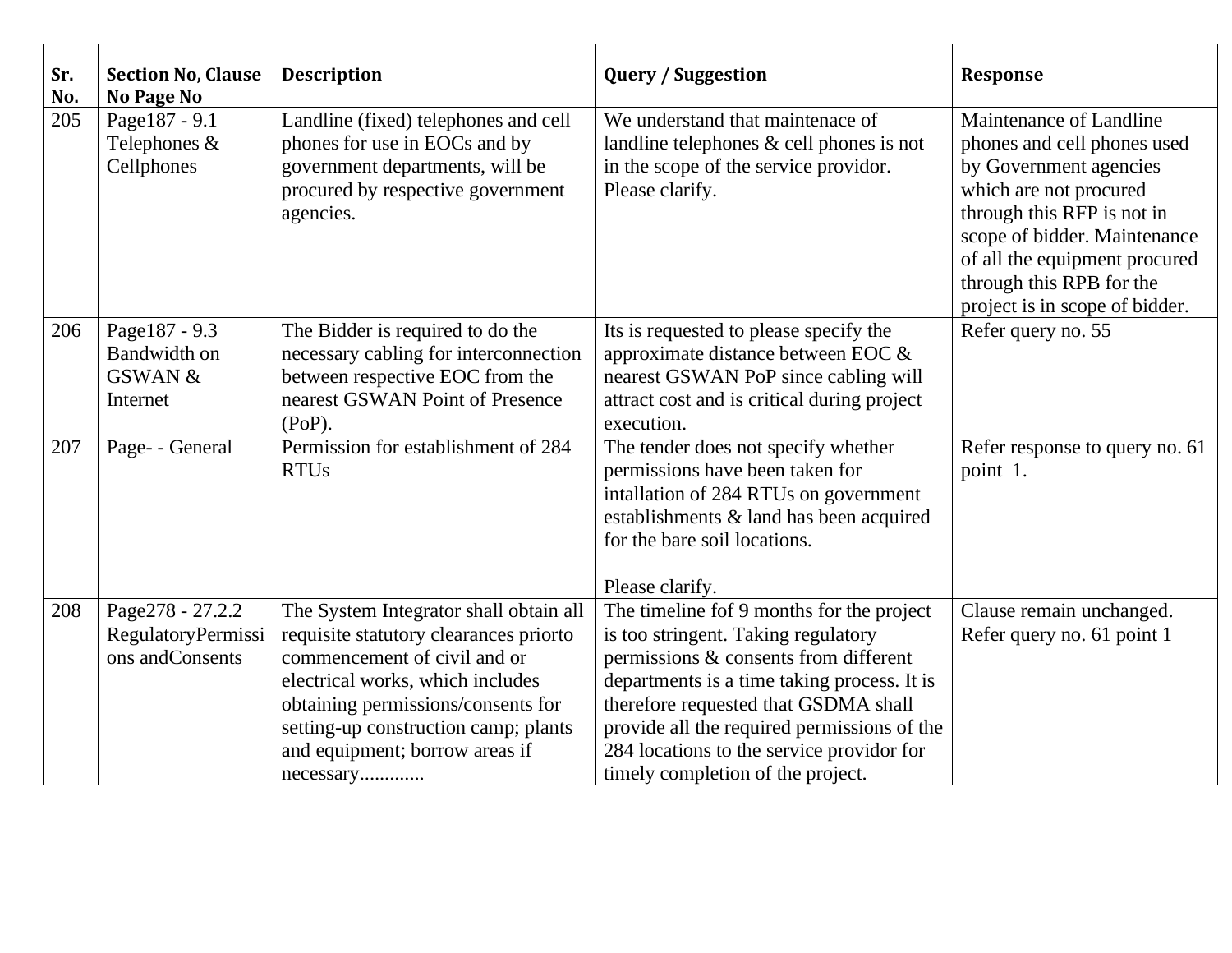| Sr.<br>No. | <b>Section No, Clause</b><br><b>No Page No</b>               | <b>Description</b>                                                                                                                                                                                                                                                                                                                                                             | <b>Query / Suggestion</b>                                                                                                                                                                                                                                                                                                                                                                                                                                                                      | <b>Response</b>                                                            |
|------------|--------------------------------------------------------------|--------------------------------------------------------------------------------------------------------------------------------------------------------------------------------------------------------------------------------------------------------------------------------------------------------------------------------------------------------------------------------|------------------------------------------------------------------------------------------------------------------------------------------------------------------------------------------------------------------------------------------------------------------------------------------------------------------------------------------------------------------------------------------------------------------------------------------------------------------------------------------------|----------------------------------------------------------------------------|
| 209        | Page279 - 27.2.3<br>Consultation and<br>Community<br>Consent | The System Integrator shall consult<br>and obtain written consents of<br>landowners<br>(individual/panchayat/govt. agency)<br>for temporary use of<br>land for all construction related<br>activities including:<br>Erection of towers<br>Setting-up and operation of<br>construction and labour camps;<br>Borrow areas and<br>Disposal of debris and other waste<br>material. | The permissions from<br>individual/panchayat/govt. agencies shall<br>be to the scope of purchaser since these<br>all are time taking process and have high<br>probability that an individual may not<br>allow to install tower on his/her land.<br>So, all the permissions $&$ land acquisition<br>must be in place before finalization of the<br>contract.                                                                                                                                    | Refer query no 61 point 1                                                  |
| 210        | Page242 - 18.1                                               | Earthing/Pit for all equipment $\&$<br>appliances as per SoW                                                                                                                                                                                                                                                                                                                   | Please clarify that whether Service<br>Providor can use the existing earthing<br>arrangement on the buidings meant for<br>MPCS.                                                                                                                                                                                                                                                                                                                                                                | No, Bidder needs to make<br>independent earthing for<br><b>EWDS</b> system |
| 211        | General<br><b>Bare Soil Location</b>                         |                                                                                                                                                                                                                                                                                                                                                                                | Some locations in the bare soil are not<br>easily accessible by road & it would be<br>very difficult for the System Integrator to<br>install the towers in such locations.<br>It is therefore requested that a joint survey<br>shall be conducted with the successful<br>bidder & alternate sites shall be provided<br>so that the towers may be easily installed.<br>The pictures of the locations $\&$<br>connecting lanes to the locations are<br>shared with this file for your reference. | Refer Para two Page 203                                                    |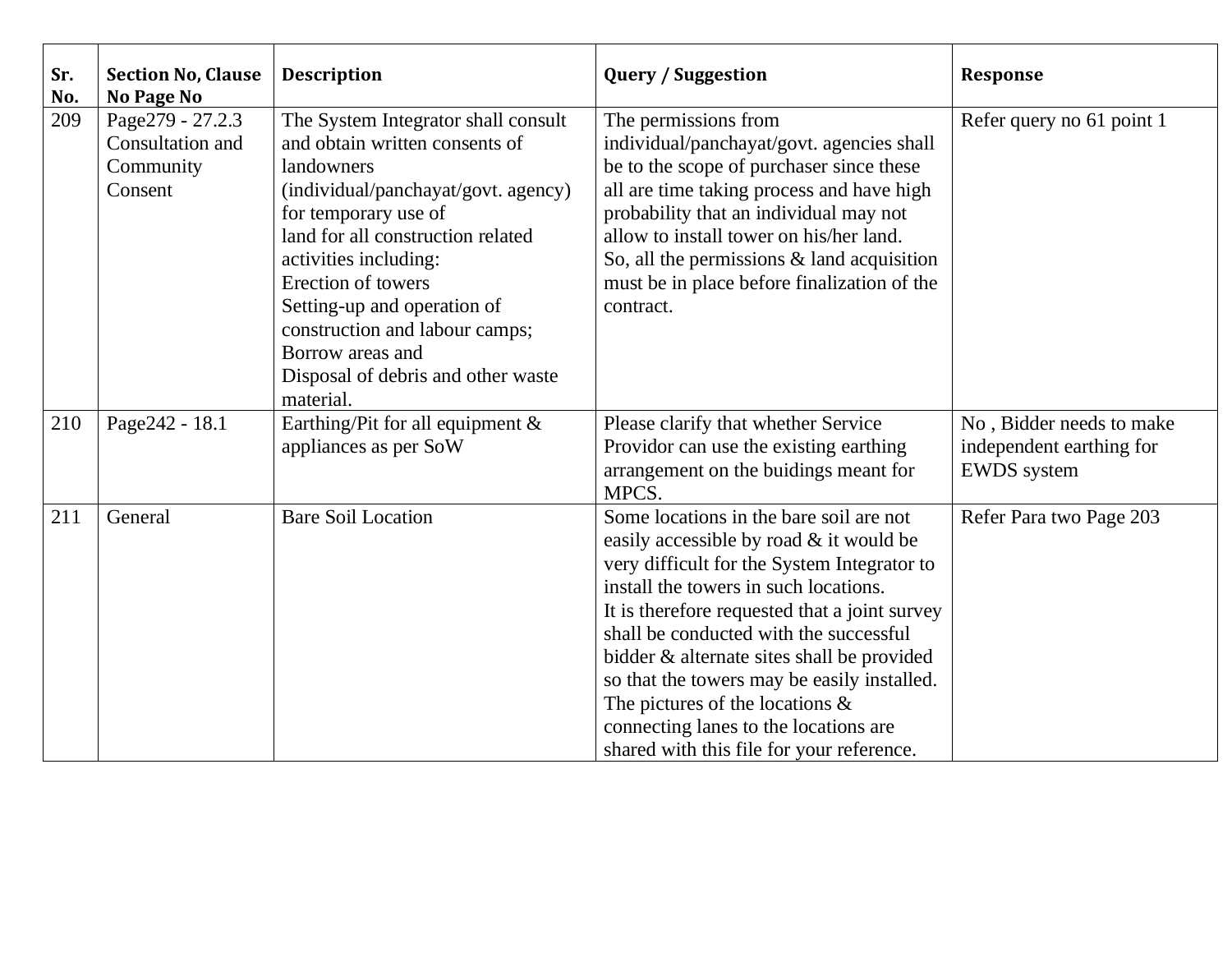| Sr.<br>No. | <b>Section No, Clause</b><br><b>No Page No</b>                                                                                                                                                                                                                      | <b>Description</b>                                                                                                                                                                                                                                                                                                                                                                                                                                                          | <b>Query / Suggestion</b>                                                                                                                                                                                                                                                                                                                                                                                                                                                                                                                                                                                                                                                                                                                                                                                                                                                                                                                                                                                                             | <b>Response</b>                                                                                                                                                                                                                                                                                                                                  |
|------------|---------------------------------------------------------------------------------------------------------------------------------------------------------------------------------------------------------------------------------------------------------------------|-----------------------------------------------------------------------------------------------------------------------------------------------------------------------------------------------------------------------------------------------------------------------------------------------------------------------------------------------------------------------------------------------------------------------------------------------------------------------------|---------------------------------------------------------------------------------------------------------------------------------------------------------------------------------------------------------------------------------------------------------------------------------------------------------------------------------------------------------------------------------------------------------------------------------------------------------------------------------------------------------------------------------------------------------------------------------------------------------------------------------------------------------------------------------------------------------------------------------------------------------------------------------------------------------------------------------------------------------------------------------------------------------------------------------------------------------------------------------------------------------------------------------------|--------------------------------------------------------------------------------------------------------------------------------------------------------------------------------------------------------------------------------------------------------------------------------------------------------------------------------------------------|
| 212        | General                                                                                                                                                                                                                                                             | <b>Bare Soil Location</b>                                                                                                                                                                                                                                                                                                                                                                                                                                                   | Being a coastal region, rains would be<br>frequent making the bare soil locations<br>inaccessible to work. It is therefore<br>requested that the delay on such sites due<br>to rains shall not attract liquidated<br>damages for the System Integrator.<br>Owing to this fact, project completion<br>must be regarded as commissioning of<br>80% of the total sites.                                                                                                                                                                                                                                                                                                                                                                                                                                                                                                                                                                                                                                                                  | Refer PC 24 page 473                                                                                                                                                                                                                                                                                                                             |
| 213        | Clause No. 1.6.<br>Specific additional<br>criteria / e)<br>OEM/Service<br>$Provider -$<br>Qualification<br>conditions -<br>Offered product<br>OEM/Authorized<br>Partner/ Service<br>Provider – (Alert<br>and Warning<br>System) Pre-<br>Qualification<br>Criteria's | He should have implemented of at<br>least two (2) nos. Alert Siren System<br>with minimum 50 locations each for<br>Mass Notification in last 5 years. For<br>$OEM - his Designed$ and<br>Manufactured system should have<br>been implemented in minimum 50<br>locations each in last 5 years.<br>Successful completion certificate /<br>purchase order with delivery or<br>shipping document or payment as a<br>proof from competent authority<br>required to be submitted. | This clause favours only & only global<br>OEMs. No Indian OEMs have 50<br>locations of single order in Indian<br>Defence or any vertical as similar pre-<br>qualification criteria have always acted as<br>a hindrance for Indian OEMs and they<br>have never been able to achieve the<br>qualification. We are respected Indian<br>OEMs who is into Alert and Warning<br>System manufacturing and providing<br>mission critical solution to our country.<br>We request GSDMA authority to amend<br>the clause so Indian OEMs / partners can<br>contribute their active part in this project.<br>Amendment Requested "He should have<br>implemented Alert Siren System at more<br>than 50 locations for Mass Notification in<br>last 7 years in India and these Sirens<br>should be successfully working in Indian<br>environmental conditions. Successful<br>completion certificate / purchase order<br>copies with delivery or shipping<br>document or payment as a proof from<br>competent authority required to be<br>submitted." | Clause remain unchanged - the<br>experience requirement for<br>OEM is implementation of<br>their siren at only 50 locations<br>under single project for a<br>client in India or anywhere<br>else in the world. Two such<br>projects will be considered.<br>Multiple purchase orders to a<br>client under one project will<br>also be considered. |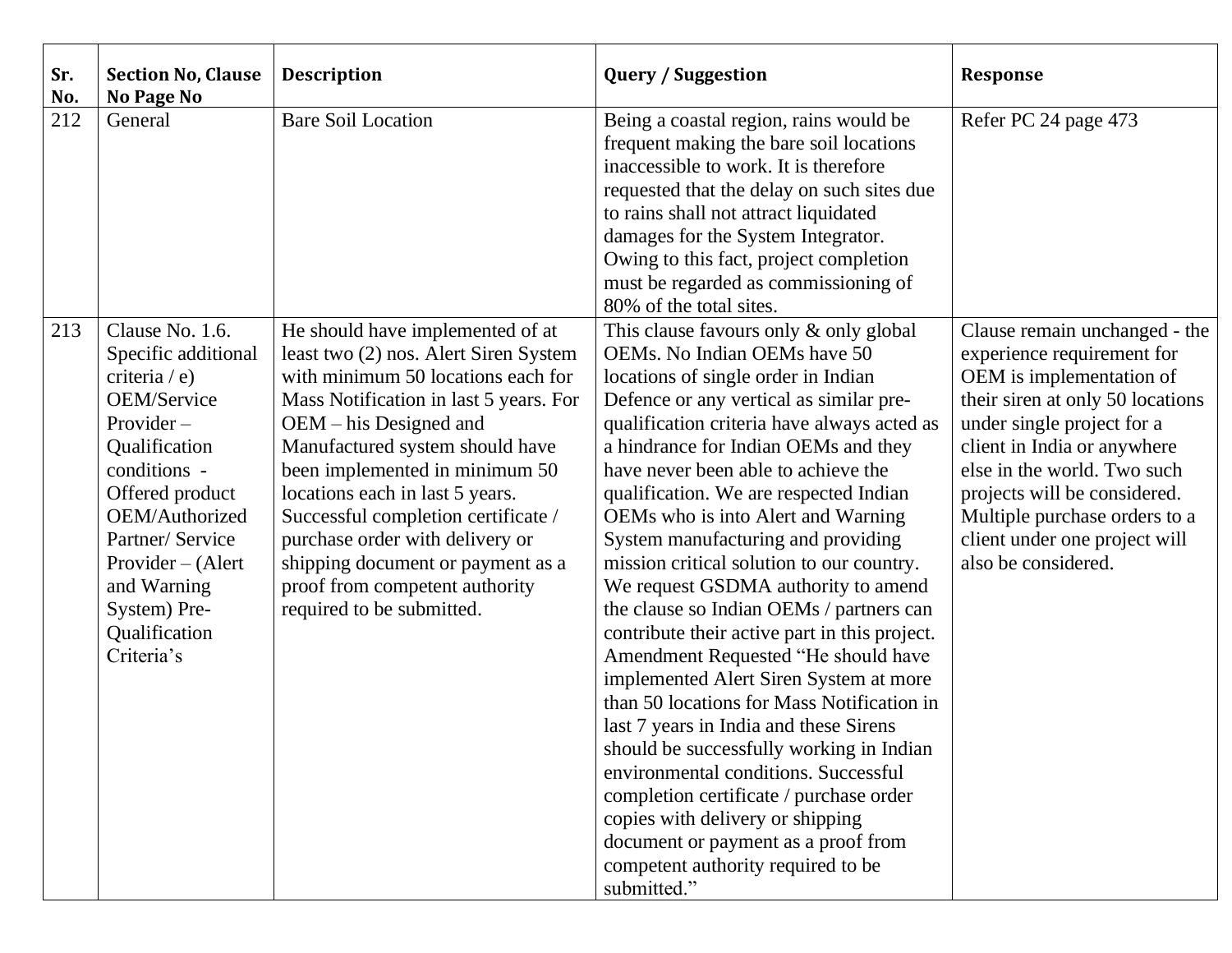| Sr.<br>No. | <b>Section No, Clause</b><br><b>No Page No</b> | <b>Description</b>                                                        | <b>Query / Suggestion</b>                                                       | <b>Response</b>          |
|------------|------------------------------------------------|---------------------------------------------------------------------------|---------------------------------------------------------------------------------|--------------------------|
| 214        | Clause No 9                                    | The bidders are required to submit                                        | Sir, due to Coronavirus disease (COVID-                                         | Clause remains unchanged |
|            | Page No 4-5                                    | documents listed below, with Miss.<br>Ekta Thaman, Deputy Director,       | 19) pandemic, there are challenges to<br>submit the documents physically before |                          |
|            |                                                | <b>Gujarat State Disaster Management</b>                                  | bid submission deadline. Therefore we                                           |                          |
|            |                                                | Authority, 5th Floor, Block 11,                                           | request you please consider the soft                                            |                          |
|            |                                                | Udyog Bhavan, Sector 11,                                                  | copies only as same is considered in other                                      |                          |
|            |                                                | Gandhinagar-382011 before the bid                                         | projects as well, please allow to submit                                        |                          |
|            |                                                | submission deadline, either by                                            | hard copies once situation of covid is                                          |                          |
|            |                                                | registered post/speed post only,                                          | normalised.                                                                     |                          |
|            |                                                | failing which the bids will be<br>declared nonresponsive                  |                                                                                 |                          |
|            |                                                | and will not be opened.                                                   |                                                                                 |                          |
| 215        | Section II                                     | A bid security is required; the amount                                    | We request you please provide the bank                                          | Refer Corrigendum 6      |
|            | <b>ITB 20.1</b>                                | of the bid security shall be INR                                          | details for the Bid security purpose                                            |                          |
|            | Page No 49                                     | 1,20,00,000.00 (INR One Crore and                                         |                                                                                 |                          |
|            |                                                | twenty lakhs only). The bid security                                      |                                                                                 |                          |
|            |                                                | shall be Bank Guarantees                                                  |                                                                                 |                          |
|            |                                                | from Nationalized Bank located in                                         |                                                                                 |                          |
|            |                                                | India for equivalent or higher values                                     |                                                                                 |                          |
|            |                                                | are acceptable provided it is pledged                                     |                                                                                 |                          |
|            |                                                | in favour of Gujarat State Disaster                                       |                                                                                 |                          |
|            |                                                | Management Authority, Gandhinagar<br>and such pledging has been noted and |                                                                                 |                          |
|            |                                                | suitably endorsed by the bank issuing                                     |                                                                                 |                          |
|            |                                                | the certificate.                                                          |                                                                                 |                          |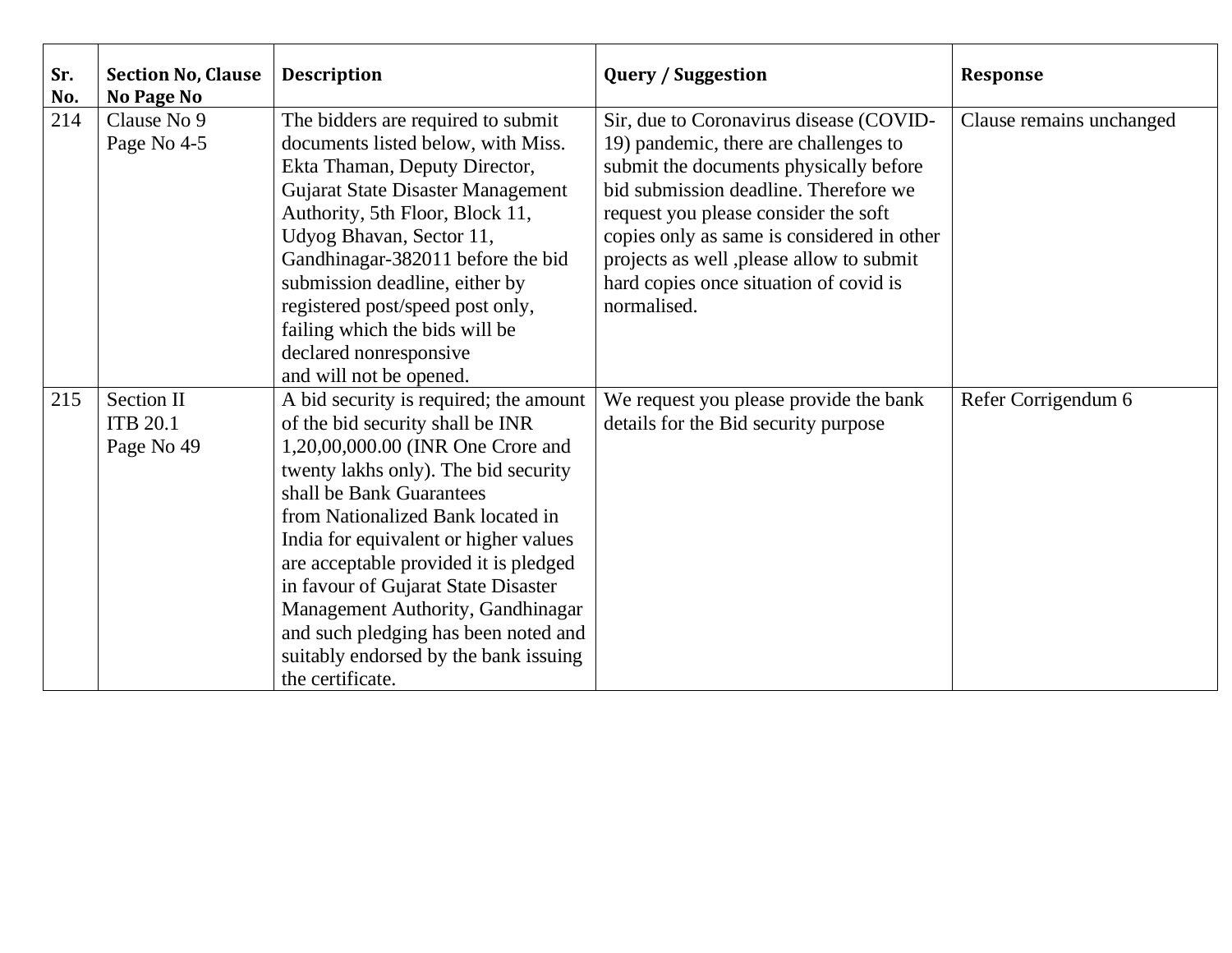| Sr.<br>No. | <b>Section No, Clause</b><br><b>No Page No</b>              | <b>Description</b>                                                                                                                                                                                                                                                                                                                                                                                                                                                                                                                     | <b>Query / Suggestion</b>                                                                                                                                                                                                                                                                                                                                                                                                                                                                                                                                                                                                                             | <b>Response</b>          |
|------------|-------------------------------------------------------------|----------------------------------------------------------------------------------------------------------------------------------------------------------------------------------------------------------------------------------------------------------------------------------------------------------------------------------------------------------------------------------------------------------------------------------------------------------------------------------------------------------------------------------------|-------------------------------------------------------------------------------------------------------------------------------------------------------------------------------------------------------------------------------------------------------------------------------------------------------------------------------------------------------------------------------------------------------------------------------------------------------------------------------------------------------------------------------------------------------------------------------------------------------------------------------------------------------|--------------------------|
| 216        | <b>Section IIIClause</b><br>No. 2.3.2Page No<br>70          | Average Annual Turnover- Minimum<br>average annualturnover in IT/<br>Telecom infrastructure services /<br>Disastermanagement services<br>businesses of INR 150 Cr calculated<br>as total certified payments received<br>for contracts in progress or<br>completed, within the last 3 financial<br>years.                                                                                                                                                                                                                               | We request you please amend the clauses<br>as per below.- Average Annual Turnover-<br>Minimum average annualturnover in IT/<br>Telecom infrastructure services /<br>Disastermanagement /ICT /Infrastructure<br>services businesses of INR 150<br>Crealculated as total certified payments<br>received for contracts in progress or<br>completed, within the last 3 financial<br>years. Request to consider turnover of<br>2019-20 as well (Certified by Auditor)<br>Each partner must meet min 10% of the<br>requirement                                                                                                                              | Clause remains unchanged |
| 217        | <b>Section III</b><br>Clause No $2.4.1 - a$ .<br>Page No 72 | General Experience - Experience and<br>proven record in implementing<br>heterogeneous system integration<br>projects, WAN connectivity, network<br>operations center, telecom projects,<br>early warning dissemination system,<br>etc. for at least the last 5 years on the<br>date of submission deadline, and with<br>activity in at least last 1 year.<br>Successful completion certificate<br>/purchase order with delivery or<br>shipping document or payment as a<br>proof from competent authority<br>required to be submitted. | We request you please amend the clauses<br>as per below.<br>General Experience - Experience and<br>proven record in implementing<br>heterogeneous system integration<br>projects/ICT Project/ WAN connectivity,<br>network operations center, telecom<br>projects, early warning dissemination<br>system, etc. for at least the last 5 years on<br>the date of submission deadline, and with<br>activity in at least last 1 year. Successful<br>completion certificate /purchase order<br>with delivery or shipping document or<br>payment as a proof from competent<br>authority required to be submitted.<br>We request you please consider the on- | Refer query no 4         |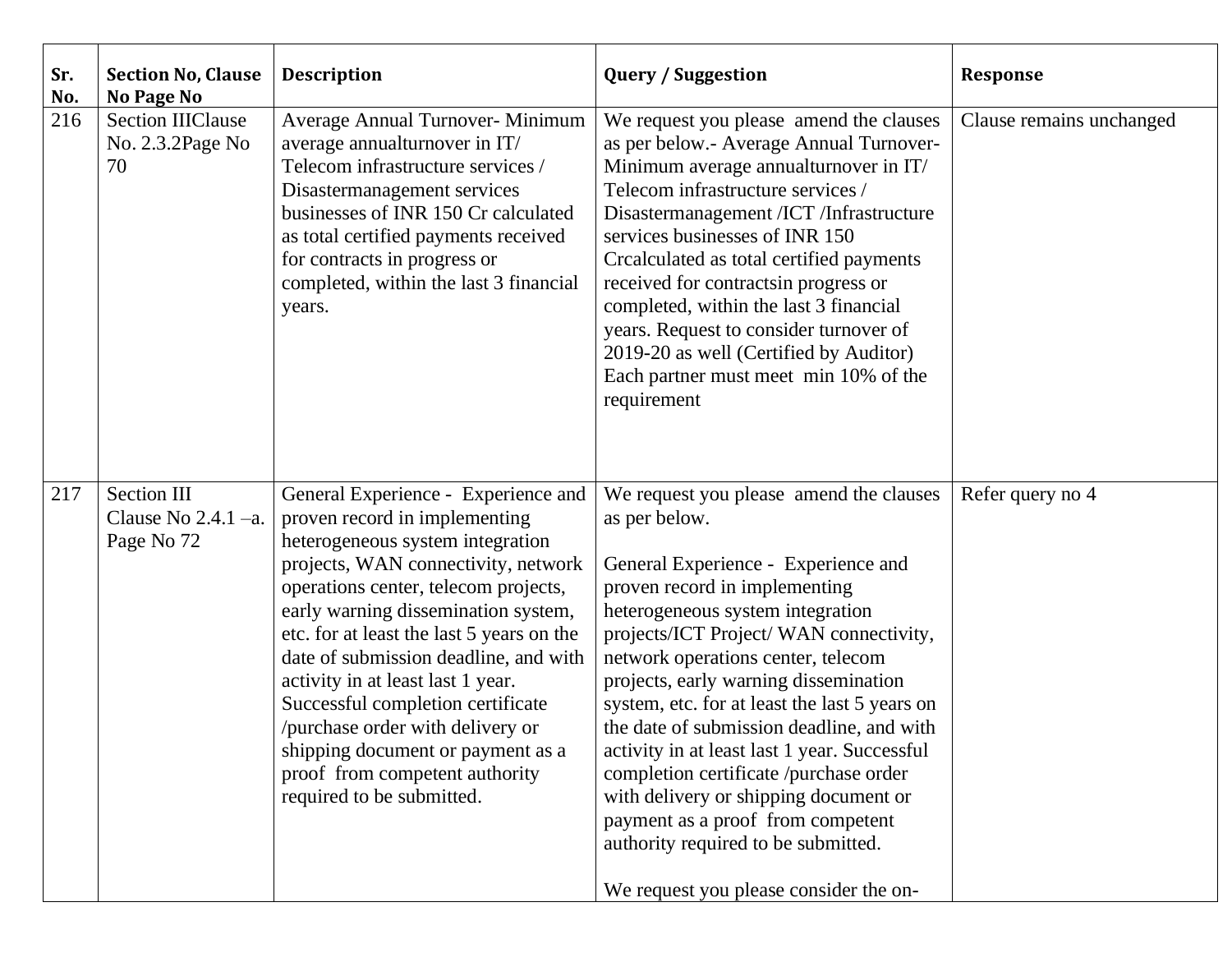| Sr.<br>No. | <b>Section No, Clause</b><br><b>No Page No</b> | <b>Description</b>                                                                                                                                                                                                                                                                                                                                                                                                                                                                                                                                                                                                                                                                                                                                                                                                                                                                                                                                                                           | <b>Query / Suggestion</b>                                                                                                                                                                                                                                                                                                                                                                                                                                        | <b>Response</b>          |
|------------|------------------------------------------------|----------------------------------------------------------------------------------------------------------------------------------------------------------------------------------------------------------------------------------------------------------------------------------------------------------------------------------------------------------------------------------------------------------------------------------------------------------------------------------------------------------------------------------------------------------------------------------------------------------------------------------------------------------------------------------------------------------------------------------------------------------------------------------------------------------------------------------------------------------------------------------------------------------------------------------------------------------------------------------------------|------------------------------------------------------------------------------------------------------------------------------------------------------------------------------------------------------------------------------------------------------------------------------------------------------------------------------------------------------------------------------------------------------------------------------------------------------------------|--------------------------|
|            |                                                |                                                                                                                                                                                                                                                                                                                                                                                                                                                                                                                                                                                                                                                                                                                                                                                                                                                                                                                                                                                              | going projects experience also.                                                                                                                                                                                                                                                                                                                                                                                                                                  |                          |
| 218        |                                                | (a) Participation as contractor, joint<br>venturepartner1, management<br>contractor, or subcontractor, within<br>the last 7 years in(i) one turnkey<br>successfully completed contract of<br>value at least INR 40 Cr. or (ii) one<br>turnkey contract of value of at least<br>INR 60 Cr, that have been<br>successfully and substantially2<br>completed and that are similar to the<br>proposed requirements of this project.<br>The similarity shall be based on the<br>physical size, complexity, methods/<br>technology or other characteristics as<br>described in Section VI, Employer's<br><b>Requirements or Similar ICT</b><br>Projects. ICT projects with similar<br>sub-components like EWDS,<br><b>Emergency Operations Centers,</b><br>Network Management centers, VSAT<br>and telecom networks, WANs etc.<br>Projects related to SCADA and<br>wireless datacommunications will<br>also be considered, however purely<br>electrical and civil works will be not<br>be included. | We request you please consider the OEM<br>Experience also against said clause &<br>please amend the clause as per<br>below.Participation as contractor, joint<br>venturepartner1, management contractor,<br>or subcontractor or proposed OEM by<br>bidder should have experience within the<br>last 7 years in(i) Two turnkey<br>successfully completed contract of value<br>at least INR 25 Cr. or (ii) one turnkey<br>contract of value of at least INR 50 Cr, | Clause remains unchanged |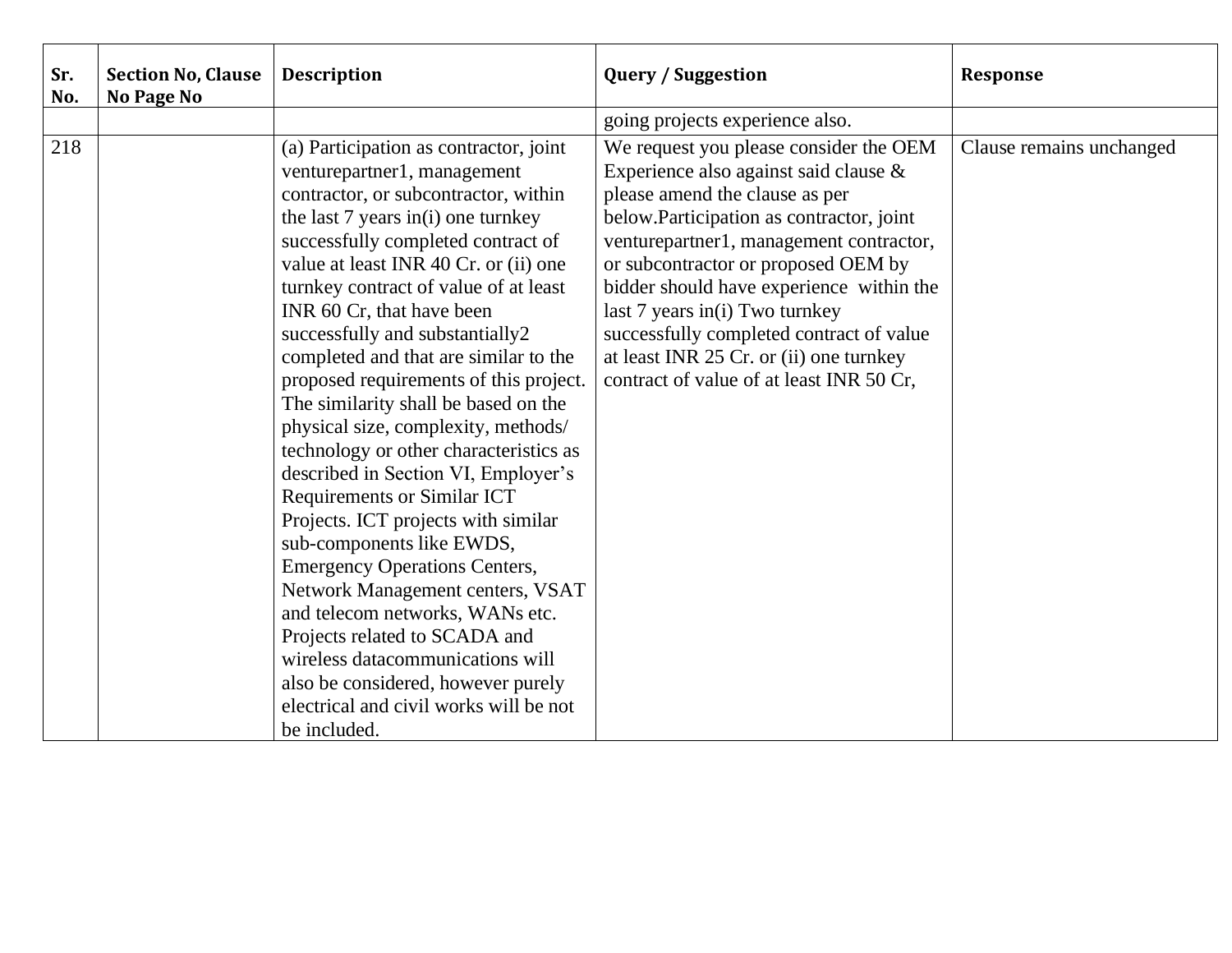# **Appendix B: Corrigendum to RFB**

With reference to the captioned subject matter, GSDMA has issued Corrigendum/Addendum to the Bid document, details as under: -

| <b>Sr</b><br>N <sub>0</sub> | <b>Reference</b>                                | <b>Modified/Added Clause</b>                                                                                                                                                                                                                                                                                                                                                                                                                                                                                                                                                                                                                                                                                                                                                         |
|-----------------------------|-------------------------------------------------|--------------------------------------------------------------------------------------------------------------------------------------------------------------------------------------------------------------------------------------------------------------------------------------------------------------------------------------------------------------------------------------------------------------------------------------------------------------------------------------------------------------------------------------------------------------------------------------------------------------------------------------------------------------------------------------------------------------------------------------------------------------------------------------|
|                             | <b>BDS</b><br><b>ITB 23.1</b>                   | The deadline for uploading the bids:<br>Date: 22/06/2020<br>Time: 1500 hours                                                                                                                                                                                                                                                                                                                                                                                                                                                                                                                                                                                                                                                                                                         |
|                             | BDS-<br>Award of<br>Contract<br><b>ITB 42.1</b> | Subject to ITB 41.1, the Employer shall award the Contract to the Bidder whose offer has been determined to be the<br>lowest evaluated bid and is substantially responsive to the Bidding Document, provided further that the Bidder is<br>determined to be eligible and qualified to perform the Contract satisfactorily.<br>Bidder to note - The bidder's technical solution must comply with the terms, requirements and specifications<br>specified in the section VI to be considered as responsive and will be evaluated financially. The decision taken in<br>this regard by the technical committee of GSDMA will be final.<br>Bidder in his technical bid must provide the details of his proposed solution along with other documents required by<br>the Bidding Document. |
| 3                           | Section VII.<br>General<br>Conditions (GC)      | There is a mismatch in numbering of main clauses and subclauses. Numbering should be considered according to<br>main clause starting from 1. Definitions with subclause as 1.1 instead of 46.2. Rest of the clauses and sub clause<br>numbering in this section should be read/referred in similar fashion/continuation.                                                                                                                                                                                                                                                                                                                                                                                                                                                             |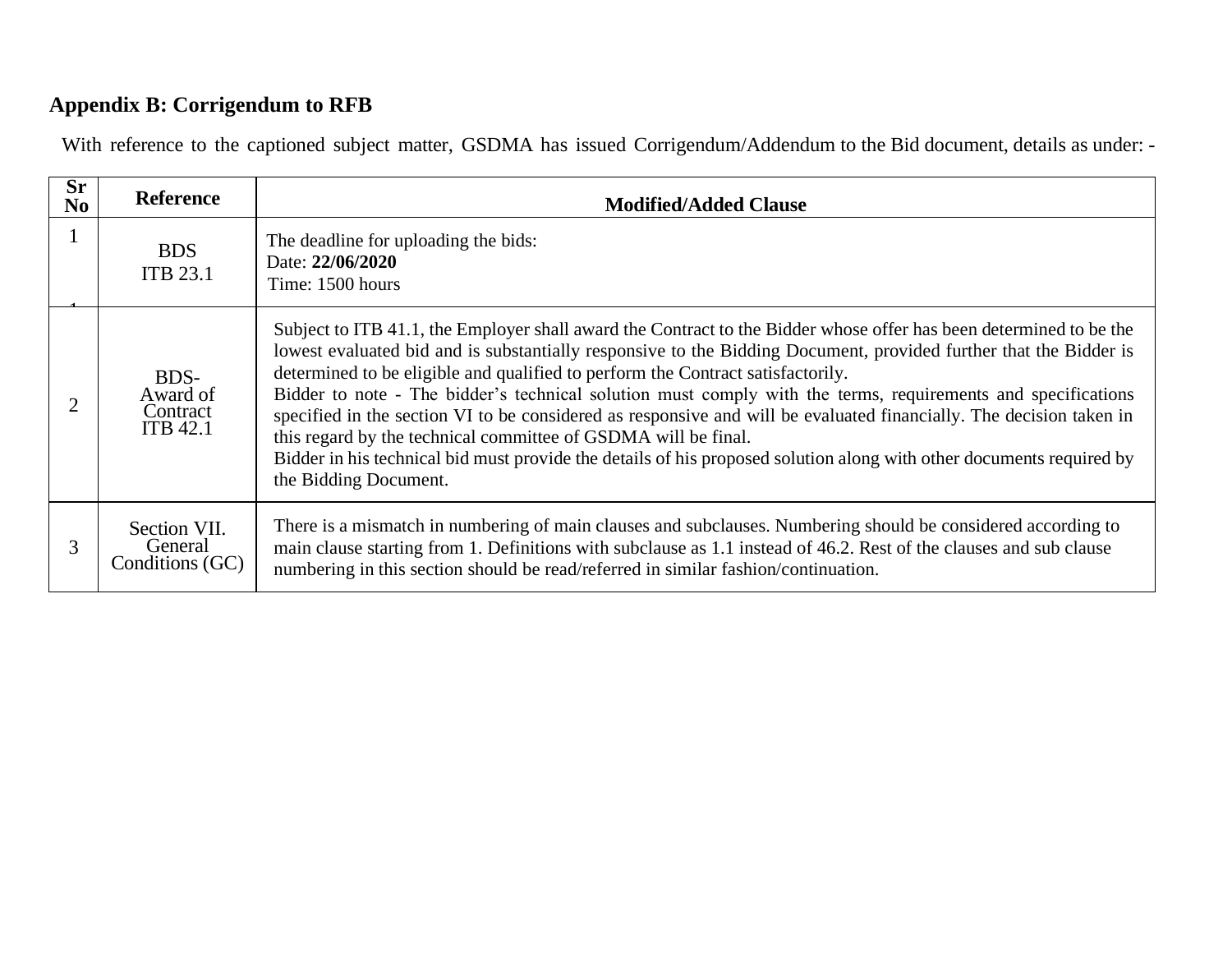|                |                                                                                                    | Factor                             | Eligibility                                   |                                |                             |                                                                                                             |                                                                                                                                 |                    |
|----------------|----------------------------------------------------------------------------------------------------|------------------------------------|-----------------------------------------------|--------------------------------|-----------------------------|-------------------------------------------------------------------------------------------------------------|---------------------------------------------------------------------------------------------------------------------------------|--------------------|
|                |                                                                                                    |                                    |                                               |                                | <b>Criteria</b>             |                                                                                                             |                                                                                                                                 |                    |
| $\overline{4}$ |                                                                                                    |                                    |                                               |                                |                             | <b>Bidder</b>                                                                                               |                                                                                                                                 | <b>Documentati</b> |
|                |                                                                                                    | <b>Sub-Factor</b>                  | Requirement                                   | <b>Single</b><br><b>Entity</b> |                             | <b>Joint Venture / Consortium</b>                                                                           |                                                                                                                                 | on Required        |
|                | Section III - 2.1.<br>Eligibility 2.1.1<br>Nationality                                             |                                    |                                               |                                | All<br>partners<br>combined | <b>Each partner</b>                                                                                         | At least one<br>partner                                                                                                         |                    |
|                |                                                                                                    | 2.1.1 Nationality                  | Nationality in<br>accordance with<br>ITB 4.2. | Must meet<br>requirement       | NA                          | each partner must<br>meet the requirement<br>- In case of<br>Consortium                                     | Lead Partner<br>Must meet<br>requirement<br>in case of JV                                                                       | Form $FIN-3.3$     |
|                |                                                                                                    |                                    |                                               |                                |                             |                                                                                                             | Note:<br>Condition<br>applicable<br>only in case<br>of JV. For<br>consortium<br>each partner<br>must meet<br>the<br>requirement |                    |
| 5              | Section III - 2.3.<br><b>Financial Situation</b><br>- 2.3.1 Historical<br>Financial<br>Performance | Form $FIN - 3.1$ with Attachments. |                                               |                                |                             | The last 3 financial years to be considered are FY2017-18, FY2018-19, FY2019-20. With Documents required in |                                                                                                                                 |                    |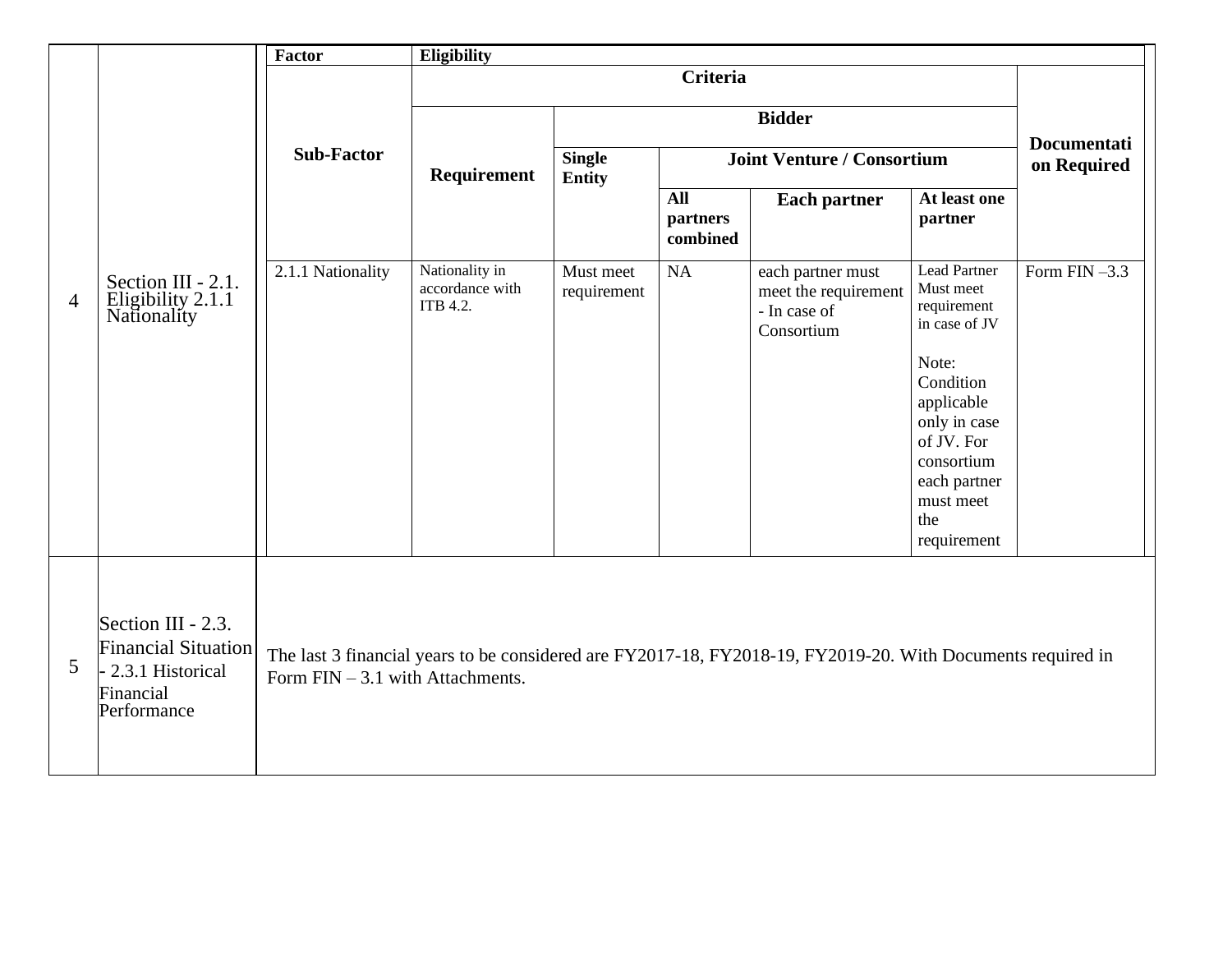| 6              | Section III - 2.3.<br>Financial<br>Situation -2.3.2<br>Average<br><b>Annual Turnover</b> | The last 3 financial years to be considered are FY2017-18, FY2018-19, FY2019-20. With Documents required in<br>Form $FIN - 3.2$ with Attachments.                                                                           |
|----------------|------------------------------------------------------------------------------------------|-----------------------------------------------------------------------------------------------------------------------------------------------------------------------------------------------------------------------------|
| 7              | Section III - 2.3.<br>Financial<br>Situation -2.3.3<br>Financial<br>Resources            | The last 3 financial years to be considered are FY2017-18, FY2018-19, FY2019-20. With Documents required in<br>Form $FIN - 3.3$ with Attachments.                                                                           |
| 6              | Price Bid Format                                                                         | Please refer the additions/Deletions in price bid Schedule 5, Schedule 6 and Schedule 8 in Annexure 4, Annexure 5 and<br>Annexure 6 respectively.<br>Bidder has to fill the revised price bid available on nprocure portal. |
| $\overline{7}$ | 26. System<br>Inventory Table<br>(Recurrent Cost)<br>Items)                              | #Note: Invoicing on actuals only for Fuel Consumption and Electricity. All other consumption charges will be paid as<br>quoted in Schedule 2, Schedule 5 and Schedule 6.                                                    |
| 8              | List of Certifying<br>Institutes                                                         | List of Institutes for Design Certification required in $-$ Clause 18.5 page 235.                                                                                                                                           |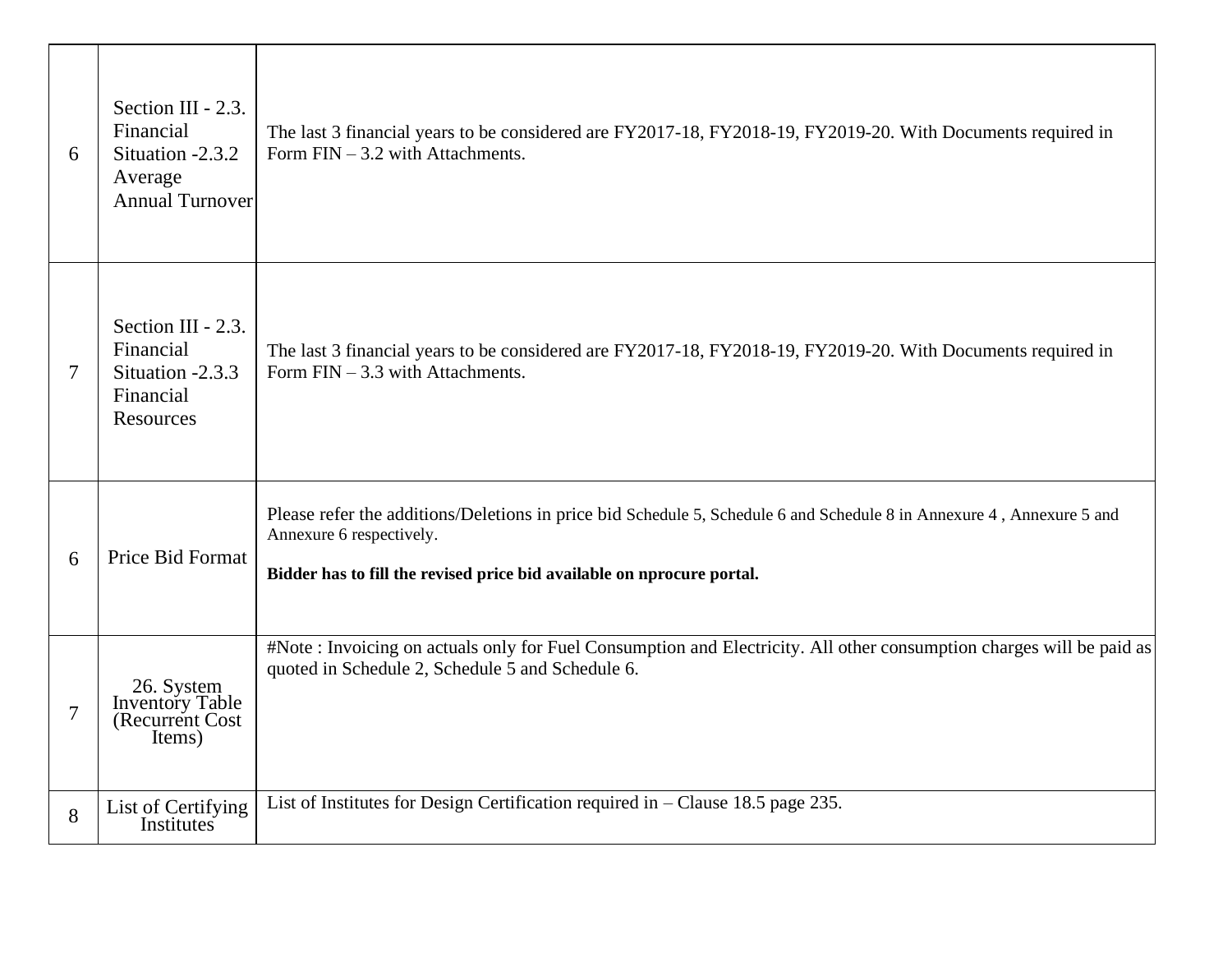**Annexure 1 -** Format for the declaration on correctness of information on bidder's letter head furnished with bid document

### *<<Bidder's Letterhead>>*

# **DECLARATION ON CORRECTNESS OF BID**

**Subject**: *<<Tender details>>*

Dear Sir,

We,  $\ll$ Bidder Firm name>>, hereby submit our proposal in response to notice inviting tender  $\ll$ Tender details>> and confirm that:

1. All information provided in this proposal and in the attachments is true and correct to the best of our knowledge and belief.

2. We shall make available any additional information if required to verify the correctness of the above statement.

3. Certified that the period of validity of bids is 90 days from the last date of submission of proposal, and

4. We are quoting for all the services mentioned in the tender.

5. GSDMA may contact the following person for further information regarding this tender:

*<<Point of Contact details including Name, Designation, Mobile No and Address>>*

Yours faithfully, For {*Bidder firm name*} (Authorized Signatory) Date: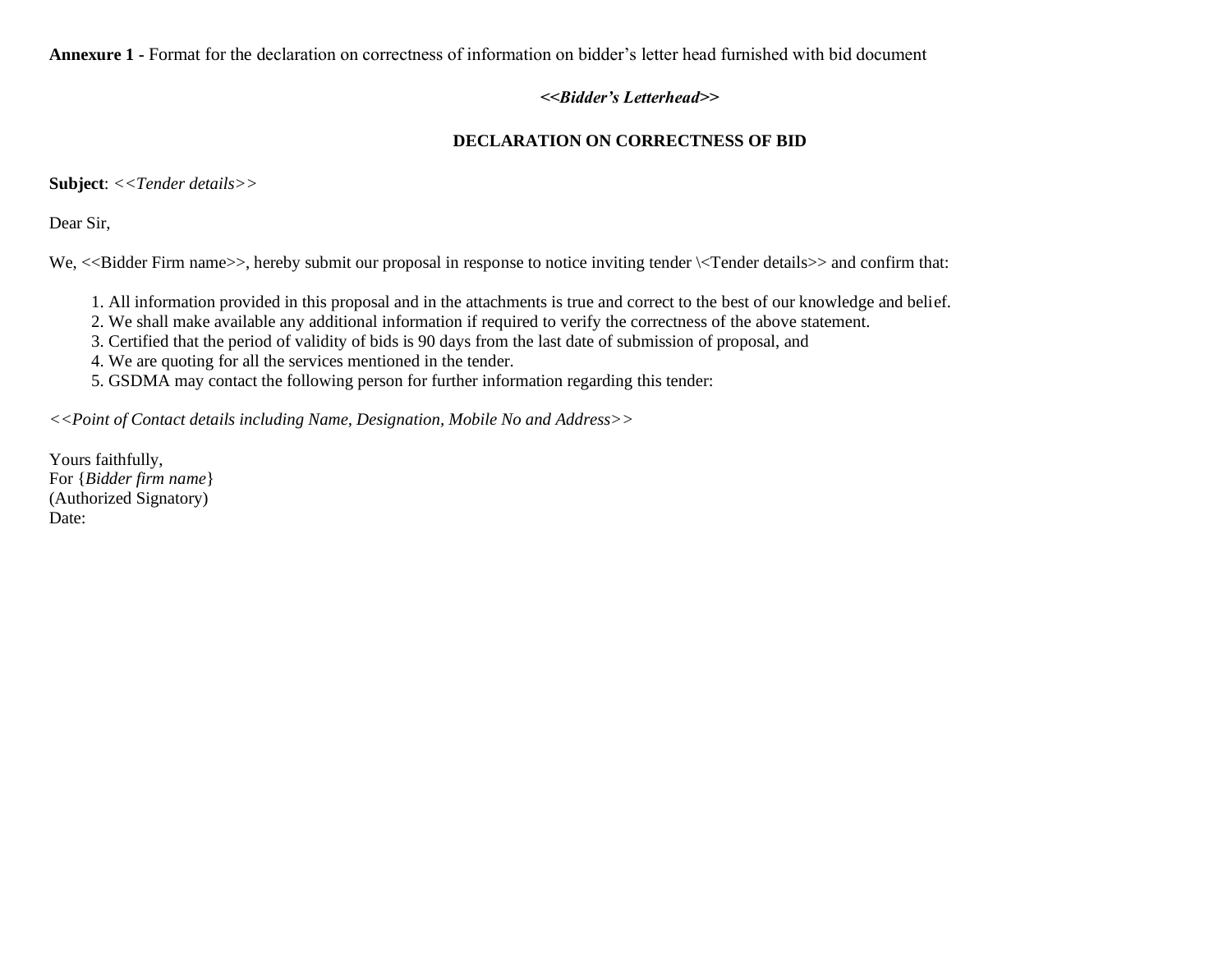**Annexure 2 -** Format for declaration on blacklisting on bidders later head furnished with bid document

## *<<Bidder's Letterhead>>*

# **DECLARATION OF NOT BEING BLACKLISTED**

To, {Employer}

We hereby declare that to the best of our knowledge and belief that {*Bidder firm name*} registered under the {*Act details*} and having its principal office at {*Bidder Firm address with Pin Code*} has not been debarred/black listed by any Government / Semi Government/ Quasi Government organizations in India for nonsatisfactory past performance, or corrupt, fraudulent, unethical business practices.

Yours faithfully, For {*Bidder firm name*} (Authorized Signatory) Date:

*This declaration is issued solely for the purpose of evaluation of the proposal submitted in response to {Insert details} for {Insert details} issued by {Insert details} vide {Insert details} dated {Insert details} and shall not be used for any other purpose and in any manner whatsoever.*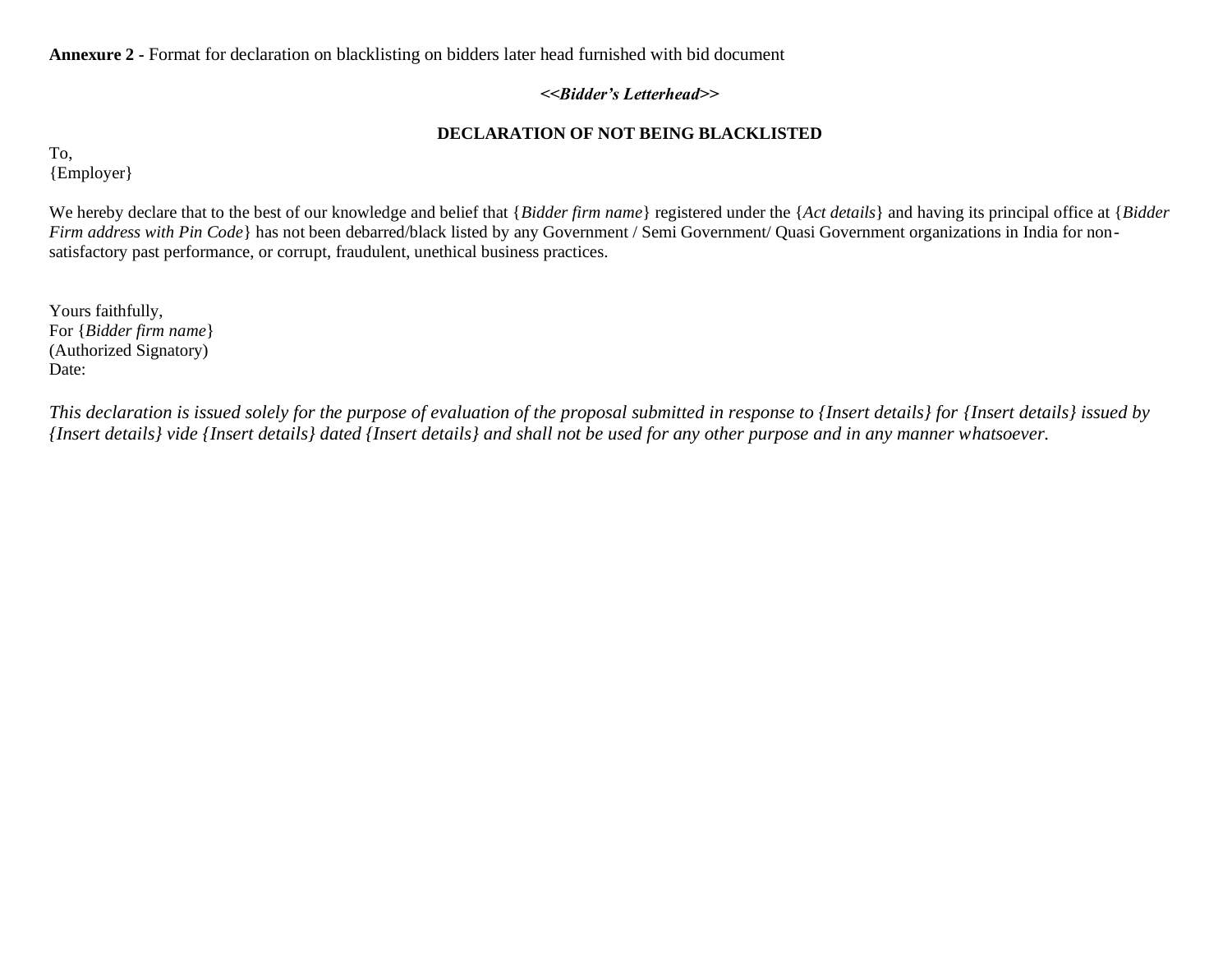**Annexure 3 – Addition in Section IV - Appendix to Financial Part Schedule No 5 - Schedule No. 5.: Charges towards providing operations and maintenance staff of the infrastructure and operating expenses for initial 24 months post commissioning of the project.**

| <b>Item</b><br><b>Numbe</b><br>r | <b>Description of Equipment</b>                                                                                                                                                                                        |              | Unit | Location                                  | <b>Estima</b><br>ted<br><b>Rate</b> in<br>Rs. | <b>GST</b>                          |                         | <b>Total</b><br>amount<br>according to<br>estimated<br>quantities |                 |
|----------------------------------|------------------------------------------------------------------------------------------------------------------------------------------------------------------------------------------------------------------------|--------------|------|-------------------------------------------|-----------------------------------------------|-------------------------------------|-------------------------|-------------------------------------------------------------------|-----------------|
|                                  |                                                                                                                                                                                                                        |              |      |                                           |                                               | <b>Applicable</b><br>Percentage (%) | <b>Amount</b><br>in INR | In Fig                                                            | In<br>Word<br>S |
| $\mathbf{3}$                     | Other Office work under O&M                                                                                                                                                                                            |              |      |                                           | $\mathbf{1}$                                  | $\overline{2}$                      | $3=(1)x(2)$             | $4=1+3$                                                           |                 |
| $3.03 -$<br>3.08                 | Diesel Charges for DG set - Deleted                                                                                                                                                                                    |              |      |                                           |                                               |                                     |                         |                                                                   |                 |
| 3.09                             | All EOCs:<br>Paper, Ink cartridges, Lamps and Tube lights etc.<br>Electricity charges, painting of towers and poles etc.<br>as per requirement and any other supplies for<br>operating EOCs for the project for Year 1 | 1            | Lot  | <b>SEOC</b><br><b>DEOC</b><br><b>TEOC</b> |                                               |                                     |                         |                                                                   |                 |
| 3.10                             | All EOCs:<br>Paper, Ink cartridges, Lamps and Tube lights etc.<br>Electricity charges, painting of towers and poles etc.<br>as per requirement and any other supplies for<br>operating EOCs for the project for Year 2 | $\mathbf{1}$ | Lot  | <b>SEOC</b><br><b>DEOC</b><br><b>TEOC</b> |                                               |                                     |                         |                                                                   |                 |

**Bidder to note - All other line Items remains same in Schedule 5.**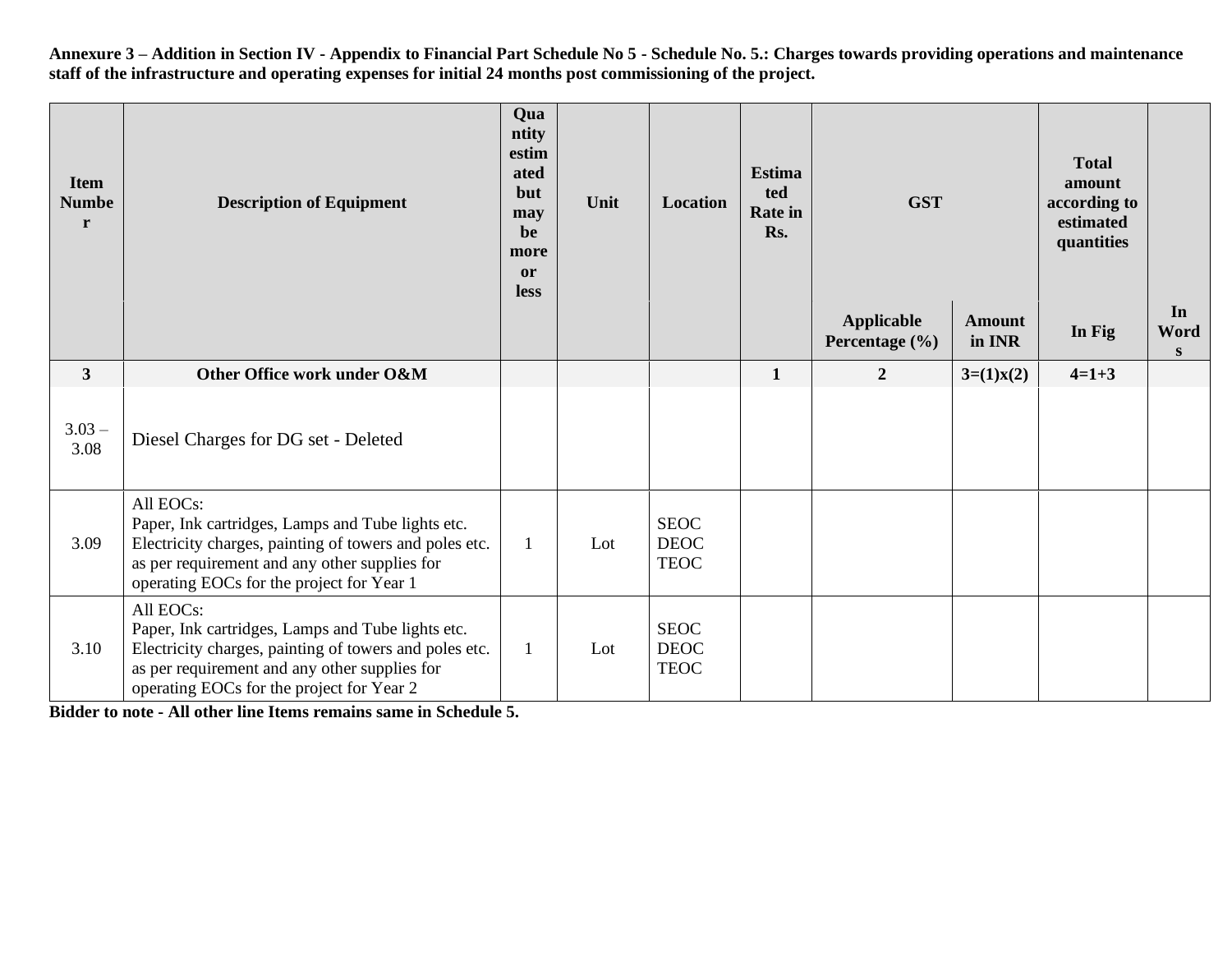**Annexure 4 – Addition in Section IV - Appendix to Financial Part Schedule No 6 Schedule No. 6. All-inclusive Annual Maintenance Contract charges / year for 3 years post initial 24 months of operations after commissioning of project (3RD, 4TH and 5TH of operation)**

| <b>Item</b><br><b>Numbe</b><br>r | <b>Description of Equipment</b>                                                                                                                                                                                        | Quantity<br>estimated but<br>may be more<br>or less | Unit | <b>Estim</b><br>ated<br>Rate<br>in Rs.    | <b>GST</b>                             |                                | <b>Total amount</b><br>according to<br>estimated<br>quantities |                 |
|----------------------------------|------------------------------------------------------------------------------------------------------------------------------------------------------------------------------------------------------------------------|-----------------------------------------------------|------|-------------------------------------------|----------------------------------------|--------------------------------|----------------------------------------------------------------|-----------------|
|                                  |                                                                                                                                                                                                                        |                                                     |      |                                           | <b>Applicable</b><br>Percentage<br>(%) | <b>Amount</b> in<br><b>INR</b> | In Fig.                                                        | In<br>Word<br>S |
| 2                                | Other Office work under AMC                                                                                                                                                                                            |                                                     |      | $\mathbf{1}$                              | $\overline{2}$                         | $3=(1)x(2)$                    | $4=1+3$                                                        |                 |
| $2.04 -$<br>2.12                 | Diesel Charges for DG set - Deleted                                                                                                                                                                                    |                                                     |      |                                           |                                        |                                |                                                                |                 |
| 2.13                             | All EOCs:<br>Paper, Ink cartridges, Lamps and Tube lights etc.<br>Electricity charges, painting of towers and poles<br>etc. as per requirement and any other supplies for<br>operating EOCs for the project for Year 3 |                                                     | Lot  | <b>SEOC</b><br><b>DEOC</b><br><b>TEOC</b> |                                        |                                |                                                                |                 |
| 2.14                             | All EOCs:<br>Paper, Ink cartridges, Lamps and Tube lights etc.<br>Electricity charges, painting of towers and poles<br>etc. as per requirement and any other supplies for<br>operating EOCs for the project for Year 4 |                                                     | Lot  | <b>SEOC</b><br><b>DEOC</b><br><b>TEOC</b> |                                        |                                |                                                                |                 |
| 2.15                             | All EOCs:<br>Paper, Ink cartridges, Lamps and Tube lights etc.<br>Electricity charges, painting of towers and poles<br>etc. as per requirement and any other supplies for<br>operating EOCs for the project for Year 5 |                                                     | Lot  | <b>SEOC</b><br><b>DEOC</b><br><b>TEOC</b> |                                        |                                |                                                                |                 |

**Bidder to note - All other line Items remains same in Schedule 6.**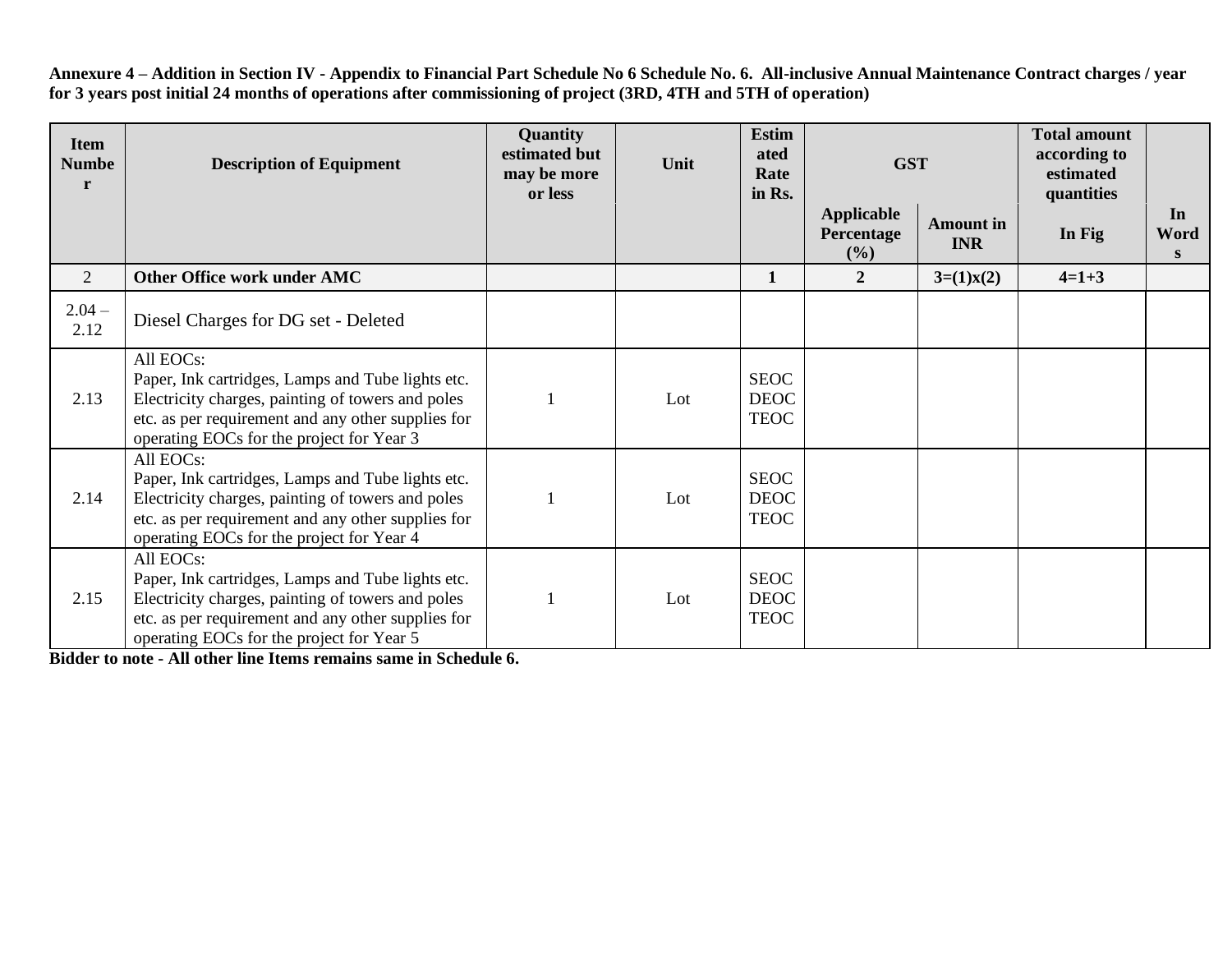### **A. Indian Institutes of Technology**

- Indian Institute of Technology Bombay
- Indian Institute of Technology Delhi
- Indian Institute of Technology Kanpur
- Indian Institute of Technology Kharagpur
- Indian Institute of Technology Madras
- Indian Institute of Technology Roorkee
- Indian Institute of Technology Bhubaneswar
- Indian Institute of Technology Gandhinagar
- Indian Institute of Technology Hyderabad
- Indian Institute of Technology Dhanbad
- Indian Institute of Technology Indore
- Indian Institute of Technology Mandi
- Indian Institute of Technology Patna
- Indian Institute of Technology Ropar
- Indian Institute of Technology Guwahati
- Indian Institute of Technology Palakkad
- Indian Institute of Technology Tirupati
- Indian Institute of Technology Jammu

# **B. National Institutes of Technology**

- National Institute of Technology, Uttarakhand
- National Institute of Technology, Jamshedpur
- National Institute of Technology Sikkim
- National Institute of Technology Meghalaya
- National Institute of Technology, Manipur
- National Institute of Technology Patna
- National Institute of Technology, Mizoram
- National Institute of Technology Durgapur
- National Institute of Technology Arunachal Pradesh
- Maulana Azad National Institute of Technology Bhopal
- National Institute of Technology, Srinagar
- National Institute of Technology Puducherry
- National Institute of Technology Nagaland
- National Institute of Technology, Silchar
- National Institute of Technology, Rourkela